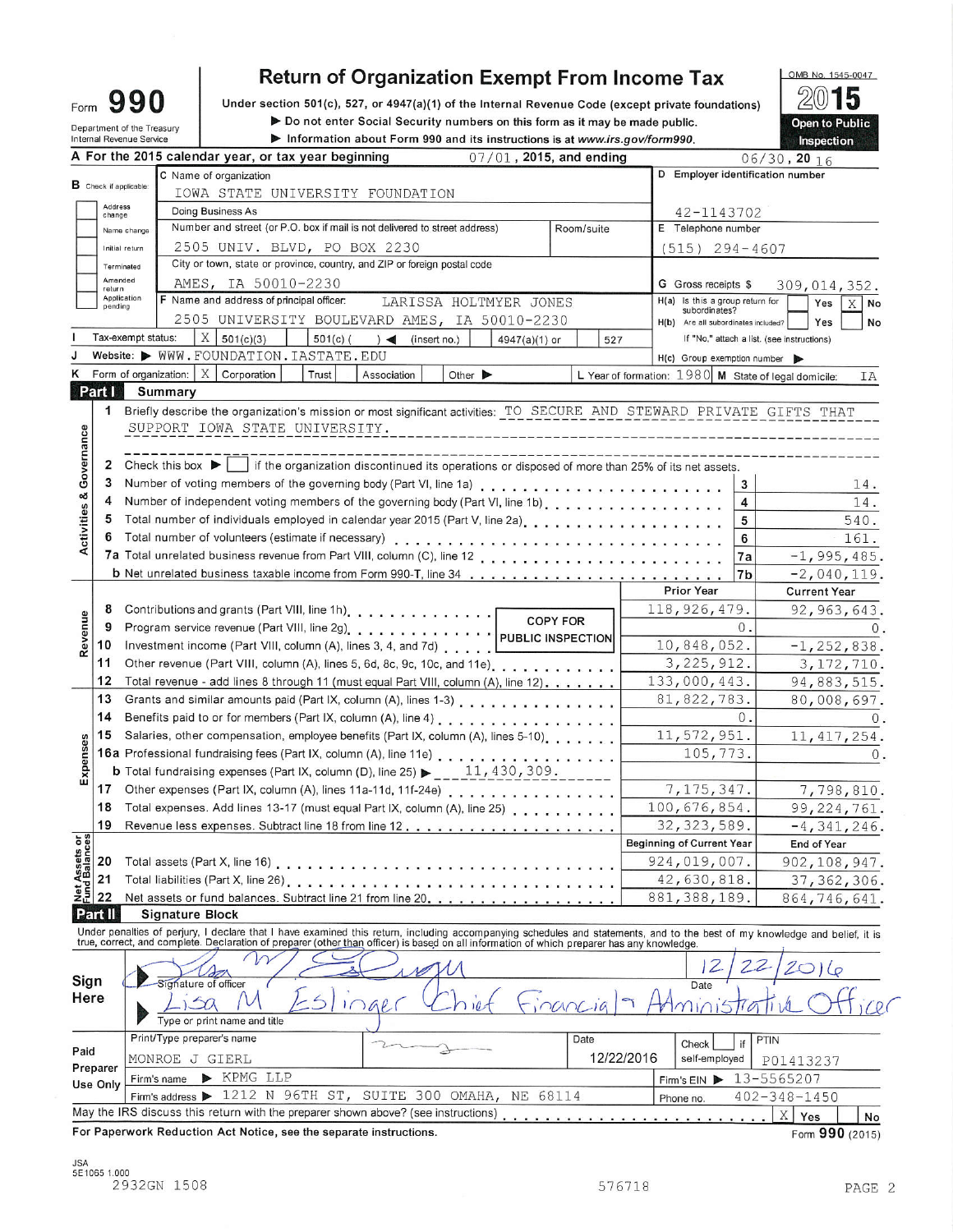|  | IOWA STATE UNIVERSITY FOUNDATION | 42-1143702 |
|--|----------------------------------|------------|

| Part III<br><b>Statement of Program Service Accomplishments</b><br>Briefly describe the organization's mission:<br>1.<br>SEE SCHEDULE O<br>2 Did the organization undertake any significant program services during the year which were not listed on the<br>$X \mid No$<br>Yes<br>If "Yes," describe these new services on Schedule O.<br>Did the organization cease conducting, or make significant changes in how it conducts, any program<br>3<br>$X \mid N$ o<br><b>Yes</b><br>If "Yes," describe these changes on Schedule O. |
|-------------------------------------------------------------------------------------------------------------------------------------------------------------------------------------------------------------------------------------------------------------------------------------------------------------------------------------------------------------------------------------------------------------------------------------------------------------------------------------------------------------------------------------|
|                                                                                                                                                                                                                                                                                                                                                                                                                                                                                                                                     |
|                                                                                                                                                                                                                                                                                                                                                                                                                                                                                                                                     |
|                                                                                                                                                                                                                                                                                                                                                                                                                                                                                                                                     |
|                                                                                                                                                                                                                                                                                                                                                                                                                                                                                                                                     |
|                                                                                                                                                                                                                                                                                                                                                                                                                                                                                                                                     |
|                                                                                                                                                                                                                                                                                                                                                                                                                                                                                                                                     |
|                                                                                                                                                                                                                                                                                                                                                                                                                                                                                                                                     |
|                                                                                                                                                                                                                                                                                                                                                                                                                                                                                                                                     |
|                                                                                                                                                                                                                                                                                                                                                                                                                                                                                                                                     |
|                                                                                                                                                                                                                                                                                                                                                                                                                                                                                                                                     |
|                                                                                                                                                                                                                                                                                                                                                                                                                                                                                                                                     |
|                                                                                                                                                                                                                                                                                                                                                                                                                                                                                                                                     |
| Describe the organization's program service accomplishments for each of its three largest program services, as measured by                                                                                                                                                                                                                                                                                                                                                                                                          |
| expenses. Section $501(c)(3)$ and $501(c)(4)$ organizations are required to report the amount of grants and allocations to others,                                                                                                                                                                                                                                                                                                                                                                                                  |
| the total expenses, and revenue, if any, for each program service reported.                                                                                                                                                                                                                                                                                                                                                                                                                                                         |
|                                                                                                                                                                                                                                                                                                                                                                                                                                                                                                                                     |
| 4a (Code:<br>$_{27,445,847}$ including grants of \$ $_{27,445,847}$ (Revenue \$ $_{1,012,047}$ )<br>) (Expenses \$                                                                                                                                                                                                                                                                                                                                                                                                                  |
| STUDENT SUPPORT:                                                                                                                                                                                                                                                                                                                                                                                                                                                                                                                    |
| IOWA STATE UNDERGRADUATE AND GRADUATE STUDENTS RECEIVED MORE THAN                                                                                                                                                                                                                                                                                                                                                                                                                                                                   |
| \$27 MILLION IN SCHOLARSHIPS, FELLOWSHIPS, LOANS AND AWARDS FROM                                                                                                                                                                                                                                                                                                                                                                                                                                                                    |
| PRIVATE GIFT SUPPORT. STUDENTS RECEIVED BOTH MERIT- AND NEED-BASED                                                                                                                                                                                                                                                                                                                                                                                                                                                                  |
| SCHOLARSHIP SUPPORT ACROSS ALL PROGRAMS AND UNITS OF THE<br>UNIVERSITY. WITH THE UNIVERSITY SEEING RECORD ENROLLMENT NUMBERS,                                                                                                                                                                                                                                                                                                                                                                                                       |
| PRIVATE GIFT SUPPORT IS CRITICAL TO ENSURING THAT ALL WILLING                                                                                                                                                                                                                                                                                                                                                                                                                                                                       |
| STUDENTS ARE ABLE TO EXPLORE THEIR EDUCATIONAL OPPORTUNITIES,                                                                                                                                                                                                                                                                                                                                                                                                                                                                       |
| EXPERIENCE COLLEGE LIFE, AND EFFICIENTLY MANAGE TUITION COSTS AND                                                                                                                                                                                                                                                                                                                                                                                                                                                                   |
| DEBT LOADS. IN 2016, NEARLY 6,000 STUDENTS RECEIVED SCHOLARSHIPS                                                                                                                                                                                                                                                                                                                                                                                                                                                                    |
| FUNDED BY PRIVATE GIFT SUPPORT.                                                                                                                                                                                                                                                                                                                                                                                                                                                                                                     |
|                                                                                                                                                                                                                                                                                                                                                                                                                                                                                                                                     |
| 4b (Code:<br>28,859,200. including grants of \$ $_{28,859,200}$ . (Revenue \$ $_{1,129,275}$ .)<br>) (Expenses \$                                                                                                                                                                                                                                                                                                                                                                                                                   |
| FACULTY AND PROGRAM SUPPORT:                                                                                                                                                                                                                                                                                                                                                                                                                                                                                                        |
| WITH MORE THAN \$28 MILLION FROM THE IOWA STATE UNIVERSITY                                                                                                                                                                                                                                                                                                                                                                                                                                                                          |
| FOUNDATION, UNIVERSITY FACULTY AND STAFF RECEIVED ADDITIONAL                                                                                                                                                                                                                                                                                                                                                                                                                                                                        |
| SUPPORT ALLOWING FOR INCREASED RESEARCH OPPORTUNITIES AND IMPROVED                                                                                                                                                                                                                                                                                                                                                                                                                                                                  |
| CLASSROOM EXPERIENCES FOR ALL STUDENTS. PRIVATE GIFT SUPPORT HELPS                                                                                                                                                                                                                                                                                                                                                                                                                                                                  |
| MEET THE UNIVERSITY'S GOAL TO ATTRACT AND RETAIN THE WORLD-CLASS                                                                                                                                                                                                                                                                                                                                                                                                                                                                    |
| FACULTY WHICH ULTIMATELY ATTRACTS THE BEST AND BRIGHTEST STUDENTS.                                                                                                                                                                                                                                                                                                                                                                                                                                                                  |
| DURING 2016, THE NUMBER OF ENDOWED FACULTY POSITIONS (CHAIRS,                                                                                                                                                                                                                                                                                                                                                                                                                                                                       |
| PROFESSORSHIPS AND FELLOWSHIPS) INCREASED TO 194.                                                                                                                                                                                                                                                                                                                                                                                                                                                                                   |
|                                                                                                                                                                                                                                                                                                                                                                                                                                                                                                                                     |
|                                                                                                                                                                                                                                                                                                                                                                                                                                                                                                                                     |
|                                                                                                                                                                                                                                                                                                                                                                                                                                                                                                                                     |
| 4c (Code: ) (Expenses \$ $_{21,937,876}$ including grants of \$ $_{21,937,876}$ ) (Revenue \$ $_{808,944}$ )<br>FACILITIES:                                                                                                                                                                                                                                                                                                                                                                                                         |
| THE FOUNDATION PROVIDED NEARLY \$22 MILLION TO THE UNIVERSITY IN                                                                                                                                                                                                                                                                                                                                                                                                                                                                    |
| SUPPORT OF NEW BUILDING CONSTRUCTION, RENOVATION AND EQUIPMENT                                                                                                                                                                                                                                                                                                                                                                                                                                                                      |
| NEEDS. STATE-OF-THE-ART FACILITIES HELP THE UNIVERSITY ATTRACT                                                                                                                                                                                                                                                                                                                                                                                                                                                                      |
| HIGH QUALITY FACULTY AND STUDENTS. THESE FACILITIES PROVIDE SPACE,                                                                                                                                                                                                                                                                                                                                                                                                                                                                  |
| ENVIRONMENTS, AND TECHNOLOGIES THAT PROMOTE THE HIGHEST LEVELS OF                                                                                                                                                                                                                                                                                                                                                                                                                                                                   |
| TEACHING, LEARNING AND RESEARCH. PRIVATE GIFT SUPPORT ASSISTED IN                                                                                                                                                                                                                                                                                                                                                                                                                                                                   |
| FUNDING OF THE EXPANSION OF AND IMPROVEMENTS TO JACK TRICE                                                                                                                                                                                                                                                                                                                                                                                                                                                                          |
| STADIUM, THE CONSTRUCTION OF THE BIORENEWABLES COMPLEX, RENOVATION                                                                                                                                                                                                                                                                                                                                                                                                                                                                  |
| OF MARSTON HALL AND HACH HALL, AND MORE.                                                                                                                                                                                                                                                                                                                                                                                                                                                                                            |
|                                                                                                                                                                                                                                                                                                                                                                                                                                                                                                                                     |
|                                                                                                                                                                                                                                                                                                                                                                                                                                                                                                                                     |
| 4d Other program services (Describe in Schedule O.) ATTACHMENT 1                                                                                                                                                                                                                                                                                                                                                                                                                                                                    |
|                                                                                                                                                                                                                                                                                                                                                                                                                                                                                                                                     |
| (Expenses \$ $_{3,135,745}$ including grants of \$ $_{1,765,774}$ ) (Revenue \$<br>$0.$ )<br>4e Total program service expenses > 81, 378, 668.                                                                                                                                                                                                                                                                                                                                                                                      |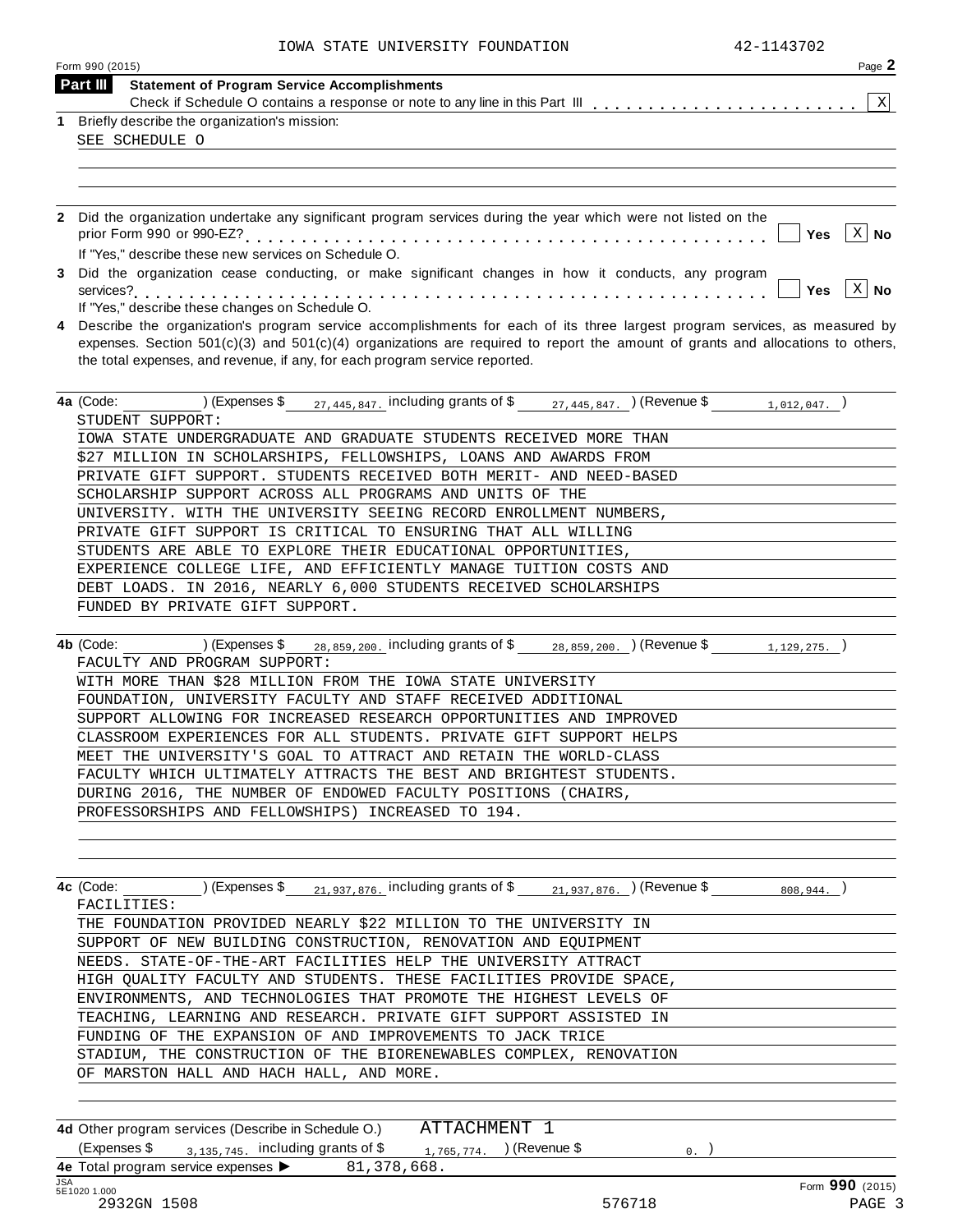| Part IV<br>No<br>Yes<br>Is the organization described in section $501(c)(3)$ or $4947(a)(1)$ (other than a private foundation)? If "Yes,"<br>1<br>Χ<br>1<br>$\mathbf X$<br>Is the organization required to complete Schedule B, Schedule of Contributors (see instructions)?.<br>$\overline{2}$<br>2<br>Did the organization engage in direct or indirect political campaign activities on behalf of or in opposition to<br>3<br>candidates for public office? If "Yes," complete Schedule C, Part I.<br>3<br>Χ<br>Section 501(c)(3) organizations. Did the organization engage in lobbying activities, or have a section 501(h)<br>4<br>X<br>4<br>Is the organization a section $501(c)(4)$ , $501(c)(5)$ , or $501(c)(6)$ organization that receives membership dues,<br>5<br>assessments, or similar amounts as defined in Revenue Procedure 98-19? If "Yes," complete Schedule C,<br>Χ<br>5<br>Did the organization maintain any donor advised funds or any similar funds or accounts for which donors<br>6<br>have the right to provide advice on the distribution or investment of amounts in such funds or accounts? If<br>Χ<br>6<br>Did the organization receive or hold a conservation easement, including easements to preserve open space,<br>7<br>$\overline{7}$<br>the environment, historic land areas, or historic structures? If "Yes," complete Schedule D, Part II.<br>X<br>Did the organization maintain collections of works of art, historical treasures, or other similar assets? If "Yes,"<br>8<br>X<br>8<br>Did the organization report an amount in Part X, line 21, for escrow or custodial account liability, serve as a<br>9<br>custodian for amounts not listed in Part X; or provide credit counseling, debt management, credit repair, or<br>9<br>Χ<br>Did the organization, directly or through a related organization, hold assets in temporarily restricted<br>10<br>Χ<br>endowments, permanent endowments, or quasi-endowments? If "Yes," complete Schedule D, Part V.<br>10<br>If the organization's answer to any of the following questions is "Yes," then complete Schedule D, Parts VI,<br>11<br>VII, VIII, IX, or X as applicable.<br>a Did the organization report an amount for land, buildings, and equipment in Part X, line 10? If "Yes,"<br>X<br><b>b</b> Did the organization report an amount for investments-other securities in Part X, line 12 that is 5% or more<br>Χ<br>11 <sub>b</sub><br>c Did the organization report an amount for investments-program related in Part X, line 13 that is 5% or more<br>of its total assets reported in Part X, line 16? If "Yes," complete Schedule D, Part VIII<br>11c<br>d Did the organization report an amount for other assets in Part X, line 15 that is 5% or more of its total assets<br>reported in Part X, line 16? If "Yes," complete Schedule D, Part IX.<br>11d<br>$\mathbf X$<br>e Did the organization report an amount for other liabilities in Part X, line 25? If "Yes," complete Schedule D, Part X<br>11e<br>f Did the organization's separate or consolidated financial statements for the tax year include a footnote that addresses<br>11f<br>$\mathbf X$<br>the organization's liability for uncertain tax positions under FIN 48 (ASC 740)? If "Yes," complete Schedule D, Part X<br>12a Did the organization obtain separate, independent audited financial statements for the tax year? If "Yes," complete<br>Χ<br>12a<br><b>b</b> Was the organization included in consolidated, independent audited financial statements for the tax year? If<br>X<br>"Yes," and if the organization answered "No" to line 12a, then completing Schedule D, Parts XI and XII is optional 1<br>12 <sub>b</sub><br>Χ<br>Is the organization a school described in section $170(b)(1)(A)(ii)?$ If "Yes," complete Schedule E.<br>13<br>13<br>14a Did the organization maintain an office, employees, or agents outside of the United States?.<br>14a<br><b>b</b> Did the organization have aggregate revenues or expenses of more than \$10,000 from grantmaking,<br>fundraising, business, investment, and program service activities outside the United States, or aggregate<br>X<br>foreign investments valued at \$100,000 or more? If "Yes," complete Schedule F, Parts I and IV<br>14b<br>Did the organization report on Part IX, column (A), line 3, more than \$5,000 of grants or other assistance to or<br>15<br>15<br>Did the organization report on Part IX, column (A), line 3, more than \$5,000 of aggregate grants or other<br>16<br>assistance to or for foreign individuals? If "Yes," complete Schedule F, Parts III and IV<br>16<br>Did the organization report a total of more than \$15,000 of expenses for professional fundraising services on<br>17<br>Part IX, column (A), lines 6 and 11e? If "Yes," complete Schedule G, Part I (see instructions)<br>17<br>Did the organization report more than \$15,000 total of fundraising event gross income and contributions on<br>18<br>18<br>Did the organization report more than \$15,000 of gross income from gaming activities on Part VIII, line 9a?<br>19 | Form 990 (2015)                        |    | Page 3 |
|--------------------------------------------------------------------------------------------------------------------------------------------------------------------------------------------------------------------------------------------------------------------------------------------------------------------------------------------------------------------------------------------------------------------------------------------------------------------------------------------------------------------------------------------------------------------------------------------------------------------------------------------------------------------------------------------------------------------------------------------------------------------------------------------------------------------------------------------------------------------------------------------------------------------------------------------------------------------------------------------------------------------------------------------------------------------------------------------------------------------------------------------------------------------------------------------------------------------------------------------------------------------------------------------------------------------------------------------------------------------------------------------------------------------------------------------------------------------------------------------------------------------------------------------------------------------------------------------------------------------------------------------------------------------------------------------------------------------------------------------------------------------------------------------------------------------------------------------------------------------------------------------------------------------------------------------------------------------------------------------------------------------------------------------------------------------------------------------------------------------------------------------------------------------------------------------------------------------------------------------------------------------------------------------------------------------------------------------------------------------------------------------------------------------------------------------------------------------------------------------------------------------------------------------------------------------------------------------------------------------------------------------------------------------------------------------------------------------------------------------------------------------------------------------------------------------------------------------------------------------------------------------------------------------------------------------------------------------------------------------------------------------------------------------------------------------------------------------------------------------------------------------------------------------------------------------------------------------------------------------------------------------------------------------------------------------------------------------------------------------------------------------------------------------------------------------------------------------------------------------------------------------------------------------------------------------------------------------------------------------------------------------------------------------------------------------------------------------------------------------------------------------------------------------------------------------------------------------------------------------------------------------------------------------------------------------------------------------------------------------------------------------------------------------------------------------------------------------------------------------------------------------------------------------------------------------------------------------------------------------------------------------------------------------------------------------------------------------------------------------------------------------------------------------------------------------------------------------------------------------------------------------------------------------------------------------------------------------------------------------------------------------------------------------------------------------------------------------------------------------------------------------------------------------------------------------------------------------------------------------------------------------------------------------------------------------------------------------------------------------------------------------------------------------------------------------------------------------------------------------------------------------|----------------------------------------|----|--------|
|                                                                                                                                                                                                                                                                                                                                                                                                                                                                                                                                                                                                                                                                                                                                                                                                                                                                                                                                                                                                                                                                                                                                                                                                                                                                                                                                                                                                                                                                                                                                                                                                                                                                                                                                                                                                                                                                                                                                                                                                                                                                                                                                                                                                                                                                                                                                                                                                                                                                                                                                                                                                                                                                                                                                                                                                                                                                                                                                                                                                                                                                                                                                                                                                                                                                                                                                                                                                                                                                                                                                                                                                                                                                                                                                                                                                                                                                                                                                                                                                                                                                                                                                                                                                                                                                                                                                                                                                                                                                                                                                                                                                                                                                                                                                                                                                                                                                                                                                                                                                                                                                                                                                            | <b>Checklist of Required Schedules</b> |    |        |
|                                                                                                                                                                                                                                                                                                                                                                                                                                                                                                                                                                                                                                                                                                                                                                                                                                                                                                                                                                                                                                                                                                                                                                                                                                                                                                                                                                                                                                                                                                                                                                                                                                                                                                                                                                                                                                                                                                                                                                                                                                                                                                                                                                                                                                                                                                                                                                                                                                                                                                                                                                                                                                                                                                                                                                                                                                                                                                                                                                                                                                                                                                                                                                                                                                                                                                                                                                                                                                                                                                                                                                                                                                                                                                                                                                                                                                                                                                                                                                                                                                                                                                                                                                                                                                                                                                                                                                                                                                                                                                                                                                                                                                                                                                                                                                                                                                                                                                                                                                                                                                                                                                                                            |                                        |    |        |
|                                                                                                                                                                                                                                                                                                                                                                                                                                                                                                                                                                                                                                                                                                                                                                                                                                                                                                                                                                                                                                                                                                                                                                                                                                                                                                                                                                                                                                                                                                                                                                                                                                                                                                                                                                                                                                                                                                                                                                                                                                                                                                                                                                                                                                                                                                                                                                                                                                                                                                                                                                                                                                                                                                                                                                                                                                                                                                                                                                                                                                                                                                                                                                                                                                                                                                                                                                                                                                                                                                                                                                                                                                                                                                                                                                                                                                                                                                                                                                                                                                                                                                                                                                                                                                                                                                                                                                                                                                                                                                                                                                                                                                                                                                                                                                                                                                                                                                                                                                                                                                                                                                                                            |                                        |    |        |
|                                                                                                                                                                                                                                                                                                                                                                                                                                                                                                                                                                                                                                                                                                                                                                                                                                                                                                                                                                                                                                                                                                                                                                                                                                                                                                                                                                                                                                                                                                                                                                                                                                                                                                                                                                                                                                                                                                                                                                                                                                                                                                                                                                                                                                                                                                                                                                                                                                                                                                                                                                                                                                                                                                                                                                                                                                                                                                                                                                                                                                                                                                                                                                                                                                                                                                                                                                                                                                                                                                                                                                                                                                                                                                                                                                                                                                                                                                                                                                                                                                                                                                                                                                                                                                                                                                                                                                                                                                                                                                                                                                                                                                                                                                                                                                                                                                                                                                                                                                                                                                                                                                                                            |                                        |    |        |
|                                                                                                                                                                                                                                                                                                                                                                                                                                                                                                                                                                                                                                                                                                                                                                                                                                                                                                                                                                                                                                                                                                                                                                                                                                                                                                                                                                                                                                                                                                                                                                                                                                                                                                                                                                                                                                                                                                                                                                                                                                                                                                                                                                                                                                                                                                                                                                                                                                                                                                                                                                                                                                                                                                                                                                                                                                                                                                                                                                                                                                                                                                                                                                                                                                                                                                                                                                                                                                                                                                                                                                                                                                                                                                                                                                                                                                                                                                                                                                                                                                                                                                                                                                                                                                                                                                                                                                                                                                                                                                                                                                                                                                                                                                                                                                                                                                                                                                                                                                                                                                                                                                                                            |                                        |    |        |
|                                                                                                                                                                                                                                                                                                                                                                                                                                                                                                                                                                                                                                                                                                                                                                                                                                                                                                                                                                                                                                                                                                                                                                                                                                                                                                                                                                                                                                                                                                                                                                                                                                                                                                                                                                                                                                                                                                                                                                                                                                                                                                                                                                                                                                                                                                                                                                                                                                                                                                                                                                                                                                                                                                                                                                                                                                                                                                                                                                                                                                                                                                                                                                                                                                                                                                                                                                                                                                                                                                                                                                                                                                                                                                                                                                                                                                                                                                                                                                                                                                                                                                                                                                                                                                                                                                                                                                                                                                                                                                                                                                                                                                                                                                                                                                                                                                                                                                                                                                                                                                                                                                                                            |                                        |    |        |
|                                                                                                                                                                                                                                                                                                                                                                                                                                                                                                                                                                                                                                                                                                                                                                                                                                                                                                                                                                                                                                                                                                                                                                                                                                                                                                                                                                                                                                                                                                                                                                                                                                                                                                                                                                                                                                                                                                                                                                                                                                                                                                                                                                                                                                                                                                                                                                                                                                                                                                                                                                                                                                                                                                                                                                                                                                                                                                                                                                                                                                                                                                                                                                                                                                                                                                                                                                                                                                                                                                                                                                                                                                                                                                                                                                                                                                                                                                                                                                                                                                                                                                                                                                                                                                                                                                                                                                                                                                                                                                                                                                                                                                                                                                                                                                                                                                                                                                                                                                                                                                                                                                                                            |                                        |    |        |
|                                                                                                                                                                                                                                                                                                                                                                                                                                                                                                                                                                                                                                                                                                                                                                                                                                                                                                                                                                                                                                                                                                                                                                                                                                                                                                                                                                                                                                                                                                                                                                                                                                                                                                                                                                                                                                                                                                                                                                                                                                                                                                                                                                                                                                                                                                                                                                                                                                                                                                                                                                                                                                                                                                                                                                                                                                                                                                                                                                                                                                                                                                                                                                                                                                                                                                                                                                                                                                                                                                                                                                                                                                                                                                                                                                                                                                                                                                                                                                                                                                                                                                                                                                                                                                                                                                                                                                                                                                                                                                                                                                                                                                                                                                                                                                                                                                                                                                                                                                                                                                                                                                                                            |                                        |    |        |
|                                                                                                                                                                                                                                                                                                                                                                                                                                                                                                                                                                                                                                                                                                                                                                                                                                                                                                                                                                                                                                                                                                                                                                                                                                                                                                                                                                                                                                                                                                                                                                                                                                                                                                                                                                                                                                                                                                                                                                                                                                                                                                                                                                                                                                                                                                                                                                                                                                                                                                                                                                                                                                                                                                                                                                                                                                                                                                                                                                                                                                                                                                                                                                                                                                                                                                                                                                                                                                                                                                                                                                                                                                                                                                                                                                                                                                                                                                                                                                                                                                                                                                                                                                                                                                                                                                                                                                                                                                                                                                                                                                                                                                                                                                                                                                                                                                                                                                                                                                                                                                                                                                                                            |                                        |    |        |
|                                                                                                                                                                                                                                                                                                                                                                                                                                                                                                                                                                                                                                                                                                                                                                                                                                                                                                                                                                                                                                                                                                                                                                                                                                                                                                                                                                                                                                                                                                                                                                                                                                                                                                                                                                                                                                                                                                                                                                                                                                                                                                                                                                                                                                                                                                                                                                                                                                                                                                                                                                                                                                                                                                                                                                                                                                                                                                                                                                                                                                                                                                                                                                                                                                                                                                                                                                                                                                                                                                                                                                                                                                                                                                                                                                                                                                                                                                                                                                                                                                                                                                                                                                                                                                                                                                                                                                                                                                                                                                                                                                                                                                                                                                                                                                                                                                                                                                                                                                                                                                                                                                                                            |                                        |    |        |
|                                                                                                                                                                                                                                                                                                                                                                                                                                                                                                                                                                                                                                                                                                                                                                                                                                                                                                                                                                                                                                                                                                                                                                                                                                                                                                                                                                                                                                                                                                                                                                                                                                                                                                                                                                                                                                                                                                                                                                                                                                                                                                                                                                                                                                                                                                                                                                                                                                                                                                                                                                                                                                                                                                                                                                                                                                                                                                                                                                                                                                                                                                                                                                                                                                                                                                                                                                                                                                                                                                                                                                                                                                                                                                                                                                                                                                                                                                                                                                                                                                                                                                                                                                                                                                                                                                                                                                                                                                                                                                                                                                                                                                                                                                                                                                                                                                                                                                                                                                                                                                                                                                                                            |                                        |    |        |
|                                                                                                                                                                                                                                                                                                                                                                                                                                                                                                                                                                                                                                                                                                                                                                                                                                                                                                                                                                                                                                                                                                                                                                                                                                                                                                                                                                                                                                                                                                                                                                                                                                                                                                                                                                                                                                                                                                                                                                                                                                                                                                                                                                                                                                                                                                                                                                                                                                                                                                                                                                                                                                                                                                                                                                                                                                                                                                                                                                                                                                                                                                                                                                                                                                                                                                                                                                                                                                                                                                                                                                                                                                                                                                                                                                                                                                                                                                                                                                                                                                                                                                                                                                                                                                                                                                                                                                                                                                                                                                                                                                                                                                                                                                                                                                                                                                                                                                                                                                                                                                                                                                                                            |                                        |    |        |
|                                                                                                                                                                                                                                                                                                                                                                                                                                                                                                                                                                                                                                                                                                                                                                                                                                                                                                                                                                                                                                                                                                                                                                                                                                                                                                                                                                                                                                                                                                                                                                                                                                                                                                                                                                                                                                                                                                                                                                                                                                                                                                                                                                                                                                                                                                                                                                                                                                                                                                                                                                                                                                                                                                                                                                                                                                                                                                                                                                                                                                                                                                                                                                                                                                                                                                                                                                                                                                                                                                                                                                                                                                                                                                                                                                                                                                                                                                                                                                                                                                                                                                                                                                                                                                                                                                                                                                                                                                                                                                                                                                                                                                                                                                                                                                                                                                                                                                                                                                                                                                                                                                                                            |                                        |    |        |
|                                                                                                                                                                                                                                                                                                                                                                                                                                                                                                                                                                                                                                                                                                                                                                                                                                                                                                                                                                                                                                                                                                                                                                                                                                                                                                                                                                                                                                                                                                                                                                                                                                                                                                                                                                                                                                                                                                                                                                                                                                                                                                                                                                                                                                                                                                                                                                                                                                                                                                                                                                                                                                                                                                                                                                                                                                                                                                                                                                                                                                                                                                                                                                                                                                                                                                                                                                                                                                                                                                                                                                                                                                                                                                                                                                                                                                                                                                                                                                                                                                                                                                                                                                                                                                                                                                                                                                                                                                                                                                                                                                                                                                                                                                                                                                                                                                                                                                                                                                                                                                                                                                                                            |                                        |    |        |
|                                                                                                                                                                                                                                                                                                                                                                                                                                                                                                                                                                                                                                                                                                                                                                                                                                                                                                                                                                                                                                                                                                                                                                                                                                                                                                                                                                                                                                                                                                                                                                                                                                                                                                                                                                                                                                                                                                                                                                                                                                                                                                                                                                                                                                                                                                                                                                                                                                                                                                                                                                                                                                                                                                                                                                                                                                                                                                                                                                                                                                                                                                                                                                                                                                                                                                                                                                                                                                                                                                                                                                                                                                                                                                                                                                                                                                                                                                                                                                                                                                                                                                                                                                                                                                                                                                                                                                                                                                                                                                                                                                                                                                                                                                                                                                                                                                                                                                                                                                                                                                                                                                                                            |                                        |    |        |
|                                                                                                                                                                                                                                                                                                                                                                                                                                                                                                                                                                                                                                                                                                                                                                                                                                                                                                                                                                                                                                                                                                                                                                                                                                                                                                                                                                                                                                                                                                                                                                                                                                                                                                                                                                                                                                                                                                                                                                                                                                                                                                                                                                                                                                                                                                                                                                                                                                                                                                                                                                                                                                                                                                                                                                                                                                                                                                                                                                                                                                                                                                                                                                                                                                                                                                                                                                                                                                                                                                                                                                                                                                                                                                                                                                                                                                                                                                                                                                                                                                                                                                                                                                                                                                                                                                                                                                                                                                                                                                                                                                                                                                                                                                                                                                                                                                                                                                                                                                                                                                                                                                                                            |                                        |    |        |
|                                                                                                                                                                                                                                                                                                                                                                                                                                                                                                                                                                                                                                                                                                                                                                                                                                                                                                                                                                                                                                                                                                                                                                                                                                                                                                                                                                                                                                                                                                                                                                                                                                                                                                                                                                                                                                                                                                                                                                                                                                                                                                                                                                                                                                                                                                                                                                                                                                                                                                                                                                                                                                                                                                                                                                                                                                                                                                                                                                                                                                                                                                                                                                                                                                                                                                                                                                                                                                                                                                                                                                                                                                                                                                                                                                                                                                                                                                                                                                                                                                                                                                                                                                                                                                                                                                                                                                                                                                                                                                                                                                                                                                                                                                                                                                                                                                                                                                                                                                                                                                                                                                                                            |                                        |    |        |
|                                                                                                                                                                                                                                                                                                                                                                                                                                                                                                                                                                                                                                                                                                                                                                                                                                                                                                                                                                                                                                                                                                                                                                                                                                                                                                                                                                                                                                                                                                                                                                                                                                                                                                                                                                                                                                                                                                                                                                                                                                                                                                                                                                                                                                                                                                                                                                                                                                                                                                                                                                                                                                                                                                                                                                                                                                                                                                                                                                                                                                                                                                                                                                                                                                                                                                                                                                                                                                                                                                                                                                                                                                                                                                                                                                                                                                                                                                                                                                                                                                                                                                                                                                                                                                                                                                                                                                                                                                                                                                                                                                                                                                                                                                                                                                                                                                                                                                                                                                                                                                                                                                                                            |                                        |    |        |
|                                                                                                                                                                                                                                                                                                                                                                                                                                                                                                                                                                                                                                                                                                                                                                                                                                                                                                                                                                                                                                                                                                                                                                                                                                                                                                                                                                                                                                                                                                                                                                                                                                                                                                                                                                                                                                                                                                                                                                                                                                                                                                                                                                                                                                                                                                                                                                                                                                                                                                                                                                                                                                                                                                                                                                                                                                                                                                                                                                                                                                                                                                                                                                                                                                                                                                                                                                                                                                                                                                                                                                                                                                                                                                                                                                                                                                                                                                                                                                                                                                                                                                                                                                                                                                                                                                                                                                                                                                                                                                                                                                                                                                                                                                                                                                                                                                                                                                                                                                                                                                                                                                                                            |                                        |    |        |
|                                                                                                                                                                                                                                                                                                                                                                                                                                                                                                                                                                                                                                                                                                                                                                                                                                                                                                                                                                                                                                                                                                                                                                                                                                                                                                                                                                                                                                                                                                                                                                                                                                                                                                                                                                                                                                                                                                                                                                                                                                                                                                                                                                                                                                                                                                                                                                                                                                                                                                                                                                                                                                                                                                                                                                                                                                                                                                                                                                                                                                                                                                                                                                                                                                                                                                                                                                                                                                                                                                                                                                                                                                                                                                                                                                                                                                                                                                                                                                                                                                                                                                                                                                                                                                                                                                                                                                                                                                                                                                                                                                                                                                                                                                                                                                                                                                                                                                                                                                                                                                                                                                                                            |                                        |    |        |
|                                                                                                                                                                                                                                                                                                                                                                                                                                                                                                                                                                                                                                                                                                                                                                                                                                                                                                                                                                                                                                                                                                                                                                                                                                                                                                                                                                                                                                                                                                                                                                                                                                                                                                                                                                                                                                                                                                                                                                                                                                                                                                                                                                                                                                                                                                                                                                                                                                                                                                                                                                                                                                                                                                                                                                                                                                                                                                                                                                                                                                                                                                                                                                                                                                                                                                                                                                                                                                                                                                                                                                                                                                                                                                                                                                                                                                                                                                                                                                                                                                                                                                                                                                                                                                                                                                                                                                                                                                                                                                                                                                                                                                                                                                                                                                                                                                                                                                                                                                                                                                                                                                                                            |                                        |    |        |
|                                                                                                                                                                                                                                                                                                                                                                                                                                                                                                                                                                                                                                                                                                                                                                                                                                                                                                                                                                                                                                                                                                                                                                                                                                                                                                                                                                                                                                                                                                                                                                                                                                                                                                                                                                                                                                                                                                                                                                                                                                                                                                                                                                                                                                                                                                                                                                                                                                                                                                                                                                                                                                                                                                                                                                                                                                                                                                                                                                                                                                                                                                                                                                                                                                                                                                                                                                                                                                                                                                                                                                                                                                                                                                                                                                                                                                                                                                                                                                                                                                                                                                                                                                                                                                                                                                                                                                                                                                                                                                                                                                                                                                                                                                                                                                                                                                                                                                                                                                                                                                                                                                                                            |                                        |    |        |
|                                                                                                                                                                                                                                                                                                                                                                                                                                                                                                                                                                                                                                                                                                                                                                                                                                                                                                                                                                                                                                                                                                                                                                                                                                                                                                                                                                                                                                                                                                                                                                                                                                                                                                                                                                                                                                                                                                                                                                                                                                                                                                                                                                                                                                                                                                                                                                                                                                                                                                                                                                                                                                                                                                                                                                                                                                                                                                                                                                                                                                                                                                                                                                                                                                                                                                                                                                                                                                                                                                                                                                                                                                                                                                                                                                                                                                                                                                                                                                                                                                                                                                                                                                                                                                                                                                                                                                                                                                                                                                                                                                                                                                                                                                                                                                                                                                                                                                                                                                                                                                                                                                                                            |                                        |    |        |
|                                                                                                                                                                                                                                                                                                                                                                                                                                                                                                                                                                                                                                                                                                                                                                                                                                                                                                                                                                                                                                                                                                                                                                                                                                                                                                                                                                                                                                                                                                                                                                                                                                                                                                                                                                                                                                                                                                                                                                                                                                                                                                                                                                                                                                                                                                                                                                                                                                                                                                                                                                                                                                                                                                                                                                                                                                                                                                                                                                                                                                                                                                                                                                                                                                                                                                                                                                                                                                                                                                                                                                                                                                                                                                                                                                                                                                                                                                                                                                                                                                                                                                                                                                                                                                                                                                                                                                                                                                                                                                                                                                                                                                                                                                                                                                                                                                                                                                                                                                                                                                                                                                                                            |                                        |    |        |
|                                                                                                                                                                                                                                                                                                                                                                                                                                                                                                                                                                                                                                                                                                                                                                                                                                                                                                                                                                                                                                                                                                                                                                                                                                                                                                                                                                                                                                                                                                                                                                                                                                                                                                                                                                                                                                                                                                                                                                                                                                                                                                                                                                                                                                                                                                                                                                                                                                                                                                                                                                                                                                                                                                                                                                                                                                                                                                                                                                                                                                                                                                                                                                                                                                                                                                                                                                                                                                                                                                                                                                                                                                                                                                                                                                                                                                                                                                                                                                                                                                                                                                                                                                                                                                                                                                                                                                                                                                                                                                                                                                                                                                                                                                                                                                                                                                                                                                                                                                                                                                                                                                                                            |                                        |    |        |
|                                                                                                                                                                                                                                                                                                                                                                                                                                                                                                                                                                                                                                                                                                                                                                                                                                                                                                                                                                                                                                                                                                                                                                                                                                                                                                                                                                                                                                                                                                                                                                                                                                                                                                                                                                                                                                                                                                                                                                                                                                                                                                                                                                                                                                                                                                                                                                                                                                                                                                                                                                                                                                                                                                                                                                                                                                                                                                                                                                                                                                                                                                                                                                                                                                                                                                                                                                                                                                                                                                                                                                                                                                                                                                                                                                                                                                                                                                                                                                                                                                                                                                                                                                                                                                                                                                                                                                                                                                                                                                                                                                                                                                                                                                                                                                                                                                                                                                                                                                                                                                                                                                                                            |                                        |    |        |
|                                                                                                                                                                                                                                                                                                                                                                                                                                                                                                                                                                                                                                                                                                                                                                                                                                                                                                                                                                                                                                                                                                                                                                                                                                                                                                                                                                                                                                                                                                                                                                                                                                                                                                                                                                                                                                                                                                                                                                                                                                                                                                                                                                                                                                                                                                                                                                                                                                                                                                                                                                                                                                                                                                                                                                                                                                                                                                                                                                                                                                                                                                                                                                                                                                                                                                                                                                                                                                                                                                                                                                                                                                                                                                                                                                                                                                                                                                                                                                                                                                                                                                                                                                                                                                                                                                                                                                                                                                                                                                                                                                                                                                                                                                                                                                                                                                                                                                                                                                                                                                                                                                                                            |                                        |    |        |
|                                                                                                                                                                                                                                                                                                                                                                                                                                                                                                                                                                                                                                                                                                                                                                                                                                                                                                                                                                                                                                                                                                                                                                                                                                                                                                                                                                                                                                                                                                                                                                                                                                                                                                                                                                                                                                                                                                                                                                                                                                                                                                                                                                                                                                                                                                                                                                                                                                                                                                                                                                                                                                                                                                                                                                                                                                                                                                                                                                                                                                                                                                                                                                                                                                                                                                                                                                                                                                                                                                                                                                                                                                                                                                                                                                                                                                                                                                                                                                                                                                                                                                                                                                                                                                                                                                                                                                                                                                                                                                                                                                                                                                                                                                                                                                                                                                                                                                                                                                                                                                                                                                                                            |                                        |    |        |
|                                                                                                                                                                                                                                                                                                                                                                                                                                                                                                                                                                                                                                                                                                                                                                                                                                                                                                                                                                                                                                                                                                                                                                                                                                                                                                                                                                                                                                                                                                                                                                                                                                                                                                                                                                                                                                                                                                                                                                                                                                                                                                                                                                                                                                                                                                                                                                                                                                                                                                                                                                                                                                                                                                                                                                                                                                                                                                                                                                                                                                                                                                                                                                                                                                                                                                                                                                                                                                                                                                                                                                                                                                                                                                                                                                                                                                                                                                                                                                                                                                                                                                                                                                                                                                                                                                                                                                                                                                                                                                                                                                                                                                                                                                                                                                                                                                                                                                                                                                                                                                                                                                                                            |                                        |    |        |
|                                                                                                                                                                                                                                                                                                                                                                                                                                                                                                                                                                                                                                                                                                                                                                                                                                                                                                                                                                                                                                                                                                                                                                                                                                                                                                                                                                                                                                                                                                                                                                                                                                                                                                                                                                                                                                                                                                                                                                                                                                                                                                                                                                                                                                                                                                                                                                                                                                                                                                                                                                                                                                                                                                                                                                                                                                                                                                                                                                                                                                                                                                                                                                                                                                                                                                                                                                                                                                                                                                                                                                                                                                                                                                                                                                                                                                                                                                                                                                                                                                                                                                                                                                                                                                                                                                                                                                                                                                                                                                                                                                                                                                                                                                                                                                                                                                                                                                                                                                                                                                                                                                                                            |                                        |    |        |
|                                                                                                                                                                                                                                                                                                                                                                                                                                                                                                                                                                                                                                                                                                                                                                                                                                                                                                                                                                                                                                                                                                                                                                                                                                                                                                                                                                                                                                                                                                                                                                                                                                                                                                                                                                                                                                                                                                                                                                                                                                                                                                                                                                                                                                                                                                                                                                                                                                                                                                                                                                                                                                                                                                                                                                                                                                                                                                                                                                                                                                                                                                                                                                                                                                                                                                                                                                                                                                                                                                                                                                                                                                                                                                                                                                                                                                                                                                                                                                                                                                                                                                                                                                                                                                                                                                                                                                                                                                                                                                                                                                                                                                                                                                                                                                                                                                                                                                                                                                                                                                                                                                                                            |                                        |    | X      |
|                                                                                                                                                                                                                                                                                                                                                                                                                                                                                                                                                                                                                                                                                                                                                                                                                                                                                                                                                                                                                                                                                                                                                                                                                                                                                                                                                                                                                                                                                                                                                                                                                                                                                                                                                                                                                                                                                                                                                                                                                                                                                                                                                                                                                                                                                                                                                                                                                                                                                                                                                                                                                                                                                                                                                                                                                                                                                                                                                                                                                                                                                                                                                                                                                                                                                                                                                                                                                                                                                                                                                                                                                                                                                                                                                                                                                                                                                                                                                                                                                                                                                                                                                                                                                                                                                                                                                                                                                                                                                                                                                                                                                                                                                                                                                                                                                                                                                                                                                                                                                                                                                                                                            |                                        |    |        |
|                                                                                                                                                                                                                                                                                                                                                                                                                                                                                                                                                                                                                                                                                                                                                                                                                                                                                                                                                                                                                                                                                                                                                                                                                                                                                                                                                                                                                                                                                                                                                                                                                                                                                                                                                                                                                                                                                                                                                                                                                                                                                                                                                                                                                                                                                                                                                                                                                                                                                                                                                                                                                                                                                                                                                                                                                                                                                                                                                                                                                                                                                                                                                                                                                                                                                                                                                                                                                                                                                                                                                                                                                                                                                                                                                                                                                                                                                                                                                                                                                                                                                                                                                                                                                                                                                                                                                                                                                                                                                                                                                                                                                                                                                                                                                                                                                                                                                                                                                                                                                                                                                                                                            |                                        |    | X      |
|                                                                                                                                                                                                                                                                                                                                                                                                                                                                                                                                                                                                                                                                                                                                                                                                                                                                                                                                                                                                                                                                                                                                                                                                                                                                                                                                                                                                                                                                                                                                                                                                                                                                                                                                                                                                                                                                                                                                                                                                                                                                                                                                                                                                                                                                                                                                                                                                                                                                                                                                                                                                                                                                                                                                                                                                                                                                                                                                                                                                                                                                                                                                                                                                                                                                                                                                                                                                                                                                                                                                                                                                                                                                                                                                                                                                                                                                                                                                                                                                                                                                                                                                                                                                                                                                                                                                                                                                                                                                                                                                                                                                                                                                                                                                                                                                                                                                                                                                                                                                                                                                                                                                            |                                        |    |        |
|                                                                                                                                                                                                                                                                                                                                                                                                                                                                                                                                                                                                                                                                                                                                                                                                                                                                                                                                                                                                                                                                                                                                                                                                                                                                                                                                                                                                                                                                                                                                                                                                                                                                                                                                                                                                                                                                                                                                                                                                                                                                                                                                                                                                                                                                                                                                                                                                                                                                                                                                                                                                                                                                                                                                                                                                                                                                                                                                                                                                                                                                                                                                                                                                                                                                                                                                                                                                                                                                                                                                                                                                                                                                                                                                                                                                                                                                                                                                                                                                                                                                                                                                                                                                                                                                                                                                                                                                                                                                                                                                                                                                                                                                                                                                                                                                                                                                                                                                                                                                                                                                                                                                            |                                        |    |        |
|                                                                                                                                                                                                                                                                                                                                                                                                                                                                                                                                                                                                                                                                                                                                                                                                                                                                                                                                                                                                                                                                                                                                                                                                                                                                                                                                                                                                                                                                                                                                                                                                                                                                                                                                                                                                                                                                                                                                                                                                                                                                                                                                                                                                                                                                                                                                                                                                                                                                                                                                                                                                                                                                                                                                                                                                                                                                                                                                                                                                                                                                                                                                                                                                                                                                                                                                                                                                                                                                                                                                                                                                                                                                                                                                                                                                                                                                                                                                                                                                                                                                                                                                                                                                                                                                                                                                                                                                                                                                                                                                                                                                                                                                                                                                                                                                                                                                                                                                                                                                                                                                                                                                            |                                        |    |        |
|                                                                                                                                                                                                                                                                                                                                                                                                                                                                                                                                                                                                                                                                                                                                                                                                                                                                                                                                                                                                                                                                                                                                                                                                                                                                                                                                                                                                                                                                                                                                                                                                                                                                                                                                                                                                                                                                                                                                                                                                                                                                                                                                                                                                                                                                                                                                                                                                                                                                                                                                                                                                                                                                                                                                                                                                                                                                                                                                                                                                                                                                                                                                                                                                                                                                                                                                                                                                                                                                                                                                                                                                                                                                                                                                                                                                                                                                                                                                                                                                                                                                                                                                                                                                                                                                                                                                                                                                                                                                                                                                                                                                                                                                                                                                                                                                                                                                                                                                                                                                                                                                                                                                            |                                        |    |        |
|                                                                                                                                                                                                                                                                                                                                                                                                                                                                                                                                                                                                                                                                                                                                                                                                                                                                                                                                                                                                                                                                                                                                                                                                                                                                                                                                                                                                                                                                                                                                                                                                                                                                                                                                                                                                                                                                                                                                                                                                                                                                                                                                                                                                                                                                                                                                                                                                                                                                                                                                                                                                                                                                                                                                                                                                                                                                                                                                                                                                                                                                                                                                                                                                                                                                                                                                                                                                                                                                                                                                                                                                                                                                                                                                                                                                                                                                                                                                                                                                                                                                                                                                                                                                                                                                                                                                                                                                                                                                                                                                                                                                                                                                                                                                                                                                                                                                                                                                                                                                                                                                                                                                            |                                        |    |        |
|                                                                                                                                                                                                                                                                                                                                                                                                                                                                                                                                                                                                                                                                                                                                                                                                                                                                                                                                                                                                                                                                                                                                                                                                                                                                                                                                                                                                                                                                                                                                                                                                                                                                                                                                                                                                                                                                                                                                                                                                                                                                                                                                                                                                                                                                                                                                                                                                                                                                                                                                                                                                                                                                                                                                                                                                                                                                                                                                                                                                                                                                                                                                                                                                                                                                                                                                                                                                                                                                                                                                                                                                                                                                                                                                                                                                                                                                                                                                                                                                                                                                                                                                                                                                                                                                                                                                                                                                                                                                                                                                                                                                                                                                                                                                                                                                                                                                                                                                                                                                                                                                                                                                            |                                        |    |        |
|                                                                                                                                                                                                                                                                                                                                                                                                                                                                                                                                                                                                                                                                                                                                                                                                                                                                                                                                                                                                                                                                                                                                                                                                                                                                                                                                                                                                                                                                                                                                                                                                                                                                                                                                                                                                                                                                                                                                                                                                                                                                                                                                                                                                                                                                                                                                                                                                                                                                                                                                                                                                                                                                                                                                                                                                                                                                                                                                                                                                                                                                                                                                                                                                                                                                                                                                                                                                                                                                                                                                                                                                                                                                                                                                                                                                                                                                                                                                                                                                                                                                                                                                                                                                                                                                                                                                                                                                                                                                                                                                                                                                                                                                                                                                                                                                                                                                                                                                                                                                                                                                                                                                            |                                        |    |        |
|                                                                                                                                                                                                                                                                                                                                                                                                                                                                                                                                                                                                                                                                                                                                                                                                                                                                                                                                                                                                                                                                                                                                                                                                                                                                                                                                                                                                                                                                                                                                                                                                                                                                                                                                                                                                                                                                                                                                                                                                                                                                                                                                                                                                                                                                                                                                                                                                                                                                                                                                                                                                                                                                                                                                                                                                                                                                                                                                                                                                                                                                                                                                                                                                                                                                                                                                                                                                                                                                                                                                                                                                                                                                                                                                                                                                                                                                                                                                                                                                                                                                                                                                                                                                                                                                                                                                                                                                                                                                                                                                                                                                                                                                                                                                                                                                                                                                                                                                                                                                                                                                                                                                            |                                        |    |        |
|                                                                                                                                                                                                                                                                                                                                                                                                                                                                                                                                                                                                                                                                                                                                                                                                                                                                                                                                                                                                                                                                                                                                                                                                                                                                                                                                                                                                                                                                                                                                                                                                                                                                                                                                                                                                                                                                                                                                                                                                                                                                                                                                                                                                                                                                                                                                                                                                                                                                                                                                                                                                                                                                                                                                                                                                                                                                                                                                                                                                                                                                                                                                                                                                                                                                                                                                                                                                                                                                                                                                                                                                                                                                                                                                                                                                                                                                                                                                                                                                                                                                                                                                                                                                                                                                                                                                                                                                                                                                                                                                                                                                                                                                                                                                                                                                                                                                                                                                                                                                                                                                                                                                            |                                        |    | Χ      |
|                                                                                                                                                                                                                                                                                                                                                                                                                                                                                                                                                                                                                                                                                                                                                                                                                                                                                                                                                                                                                                                                                                                                                                                                                                                                                                                                                                                                                                                                                                                                                                                                                                                                                                                                                                                                                                                                                                                                                                                                                                                                                                                                                                                                                                                                                                                                                                                                                                                                                                                                                                                                                                                                                                                                                                                                                                                                                                                                                                                                                                                                                                                                                                                                                                                                                                                                                                                                                                                                                                                                                                                                                                                                                                                                                                                                                                                                                                                                                                                                                                                                                                                                                                                                                                                                                                                                                                                                                                                                                                                                                                                                                                                                                                                                                                                                                                                                                                                                                                                                                                                                                                                                            |                                        |    |        |
|                                                                                                                                                                                                                                                                                                                                                                                                                                                                                                                                                                                                                                                                                                                                                                                                                                                                                                                                                                                                                                                                                                                                                                                                                                                                                                                                                                                                                                                                                                                                                                                                                                                                                                                                                                                                                                                                                                                                                                                                                                                                                                                                                                                                                                                                                                                                                                                                                                                                                                                                                                                                                                                                                                                                                                                                                                                                                                                                                                                                                                                                                                                                                                                                                                                                                                                                                                                                                                                                                                                                                                                                                                                                                                                                                                                                                                                                                                                                                                                                                                                                                                                                                                                                                                                                                                                                                                                                                                                                                                                                                                                                                                                                                                                                                                                                                                                                                                                                                                                                                                                                                                                                            |                                        |    |        |
|                                                                                                                                                                                                                                                                                                                                                                                                                                                                                                                                                                                                                                                                                                                                                                                                                                                                                                                                                                                                                                                                                                                                                                                                                                                                                                                                                                                                                                                                                                                                                                                                                                                                                                                                                                                                                                                                                                                                                                                                                                                                                                                                                                                                                                                                                                                                                                                                                                                                                                                                                                                                                                                                                                                                                                                                                                                                                                                                                                                                                                                                                                                                                                                                                                                                                                                                                                                                                                                                                                                                                                                                                                                                                                                                                                                                                                                                                                                                                                                                                                                                                                                                                                                                                                                                                                                                                                                                                                                                                                                                                                                                                                                                                                                                                                                                                                                                                                                                                                                                                                                                                                                                            |                                        |    |        |
|                                                                                                                                                                                                                                                                                                                                                                                                                                                                                                                                                                                                                                                                                                                                                                                                                                                                                                                                                                                                                                                                                                                                                                                                                                                                                                                                                                                                                                                                                                                                                                                                                                                                                                                                                                                                                                                                                                                                                                                                                                                                                                                                                                                                                                                                                                                                                                                                                                                                                                                                                                                                                                                                                                                                                                                                                                                                                                                                                                                                                                                                                                                                                                                                                                                                                                                                                                                                                                                                                                                                                                                                                                                                                                                                                                                                                                                                                                                                                                                                                                                                                                                                                                                                                                                                                                                                                                                                                                                                                                                                                                                                                                                                                                                                                                                                                                                                                                                                                                                                                                                                                                                                            |                                        |    |        |
|                                                                                                                                                                                                                                                                                                                                                                                                                                                                                                                                                                                                                                                                                                                                                                                                                                                                                                                                                                                                                                                                                                                                                                                                                                                                                                                                                                                                                                                                                                                                                                                                                                                                                                                                                                                                                                                                                                                                                                                                                                                                                                                                                                                                                                                                                                                                                                                                                                                                                                                                                                                                                                                                                                                                                                                                                                                                                                                                                                                                                                                                                                                                                                                                                                                                                                                                                                                                                                                                                                                                                                                                                                                                                                                                                                                                                                                                                                                                                                                                                                                                                                                                                                                                                                                                                                                                                                                                                                                                                                                                                                                                                                                                                                                                                                                                                                                                                                                                                                                                                                                                                                                                            |                                        |    | Χ      |
|                                                                                                                                                                                                                                                                                                                                                                                                                                                                                                                                                                                                                                                                                                                                                                                                                                                                                                                                                                                                                                                                                                                                                                                                                                                                                                                                                                                                                                                                                                                                                                                                                                                                                                                                                                                                                                                                                                                                                                                                                                                                                                                                                                                                                                                                                                                                                                                                                                                                                                                                                                                                                                                                                                                                                                                                                                                                                                                                                                                                                                                                                                                                                                                                                                                                                                                                                                                                                                                                                                                                                                                                                                                                                                                                                                                                                                                                                                                                                                                                                                                                                                                                                                                                                                                                                                                                                                                                                                                                                                                                                                                                                                                                                                                                                                                                                                                                                                                                                                                                                                                                                                                                            |                                        |    |        |
|                                                                                                                                                                                                                                                                                                                                                                                                                                                                                                                                                                                                                                                                                                                                                                                                                                                                                                                                                                                                                                                                                                                                                                                                                                                                                                                                                                                                                                                                                                                                                                                                                                                                                                                                                                                                                                                                                                                                                                                                                                                                                                                                                                                                                                                                                                                                                                                                                                                                                                                                                                                                                                                                                                                                                                                                                                                                                                                                                                                                                                                                                                                                                                                                                                                                                                                                                                                                                                                                                                                                                                                                                                                                                                                                                                                                                                                                                                                                                                                                                                                                                                                                                                                                                                                                                                                                                                                                                                                                                                                                                                                                                                                                                                                                                                                                                                                                                                                                                                                                                                                                                                                                            |                                        |    | Χ      |
|                                                                                                                                                                                                                                                                                                                                                                                                                                                                                                                                                                                                                                                                                                                                                                                                                                                                                                                                                                                                                                                                                                                                                                                                                                                                                                                                                                                                                                                                                                                                                                                                                                                                                                                                                                                                                                                                                                                                                                                                                                                                                                                                                                                                                                                                                                                                                                                                                                                                                                                                                                                                                                                                                                                                                                                                                                                                                                                                                                                                                                                                                                                                                                                                                                                                                                                                                                                                                                                                                                                                                                                                                                                                                                                                                                                                                                                                                                                                                                                                                                                                                                                                                                                                                                                                                                                                                                                                                                                                                                                                                                                                                                                                                                                                                                                                                                                                                                                                                                                                                                                                                                                                            |                                        |    |        |
|                                                                                                                                                                                                                                                                                                                                                                                                                                                                                                                                                                                                                                                                                                                                                                                                                                                                                                                                                                                                                                                                                                                                                                                                                                                                                                                                                                                                                                                                                                                                                                                                                                                                                                                                                                                                                                                                                                                                                                                                                                                                                                                                                                                                                                                                                                                                                                                                                                                                                                                                                                                                                                                                                                                                                                                                                                                                                                                                                                                                                                                                                                                                                                                                                                                                                                                                                                                                                                                                                                                                                                                                                                                                                                                                                                                                                                                                                                                                                                                                                                                                                                                                                                                                                                                                                                                                                                                                                                                                                                                                                                                                                                                                                                                                                                                                                                                                                                                                                                                                                                                                                                                                            |                                        |    | Χ      |
|                                                                                                                                                                                                                                                                                                                                                                                                                                                                                                                                                                                                                                                                                                                                                                                                                                                                                                                                                                                                                                                                                                                                                                                                                                                                                                                                                                                                                                                                                                                                                                                                                                                                                                                                                                                                                                                                                                                                                                                                                                                                                                                                                                                                                                                                                                                                                                                                                                                                                                                                                                                                                                                                                                                                                                                                                                                                                                                                                                                                                                                                                                                                                                                                                                                                                                                                                                                                                                                                                                                                                                                                                                                                                                                                                                                                                                                                                                                                                                                                                                                                                                                                                                                                                                                                                                                                                                                                                                                                                                                                                                                                                                                                                                                                                                                                                                                                                                                                                                                                                                                                                                                                            |                                        |    |        |
|                                                                                                                                                                                                                                                                                                                                                                                                                                                                                                                                                                                                                                                                                                                                                                                                                                                                                                                                                                                                                                                                                                                                                                                                                                                                                                                                                                                                                                                                                                                                                                                                                                                                                                                                                                                                                                                                                                                                                                                                                                                                                                                                                                                                                                                                                                                                                                                                                                                                                                                                                                                                                                                                                                                                                                                                                                                                                                                                                                                                                                                                                                                                                                                                                                                                                                                                                                                                                                                                                                                                                                                                                                                                                                                                                                                                                                                                                                                                                                                                                                                                                                                                                                                                                                                                                                                                                                                                                                                                                                                                                                                                                                                                                                                                                                                                                                                                                                                                                                                                                                                                                                                                            |                                        |    | Χ      |
|                                                                                                                                                                                                                                                                                                                                                                                                                                                                                                                                                                                                                                                                                                                                                                                                                                                                                                                                                                                                                                                                                                                                                                                                                                                                                                                                                                                                                                                                                                                                                                                                                                                                                                                                                                                                                                                                                                                                                                                                                                                                                                                                                                                                                                                                                                                                                                                                                                                                                                                                                                                                                                                                                                                                                                                                                                                                                                                                                                                                                                                                                                                                                                                                                                                                                                                                                                                                                                                                                                                                                                                                                                                                                                                                                                                                                                                                                                                                                                                                                                                                                                                                                                                                                                                                                                                                                                                                                                                                                                                                                                                                                                                                                                                                                                                                                                                                                                                                                                                                                                                                                                                                            |                                        |    |        |
|                                                                                                                                                                                                                                                                                                                                                                                                                                                                                                                                                                                                                                                                                                                                                                                                                                                                                                                                                                                                                                                                                                                                                                                                                                                                                                                                                                                                                                                                                                                                                                                                                                                                                                                                                                                                                                                                                                                                                                                                                                                                                                                                                                                                                                                                                                                                                                                                                                                                                                                                                                                                                                                                                                                                                                                                                                                                                                                                                                                                                                                                                                                                                                                                                                                                                                                                                                                                                                                                                                                                                                                                                                                                                                                                                                                                                                                                                                                                                                                                                                                                                                                                                                                                                                                                                                                                                                                                                                                                                                                                                                                                                                                                                                                                                                                                                                                                                                                                                                                                                                                                                                                                            |                                        | 19 | Χ      |

Form **990** (2015)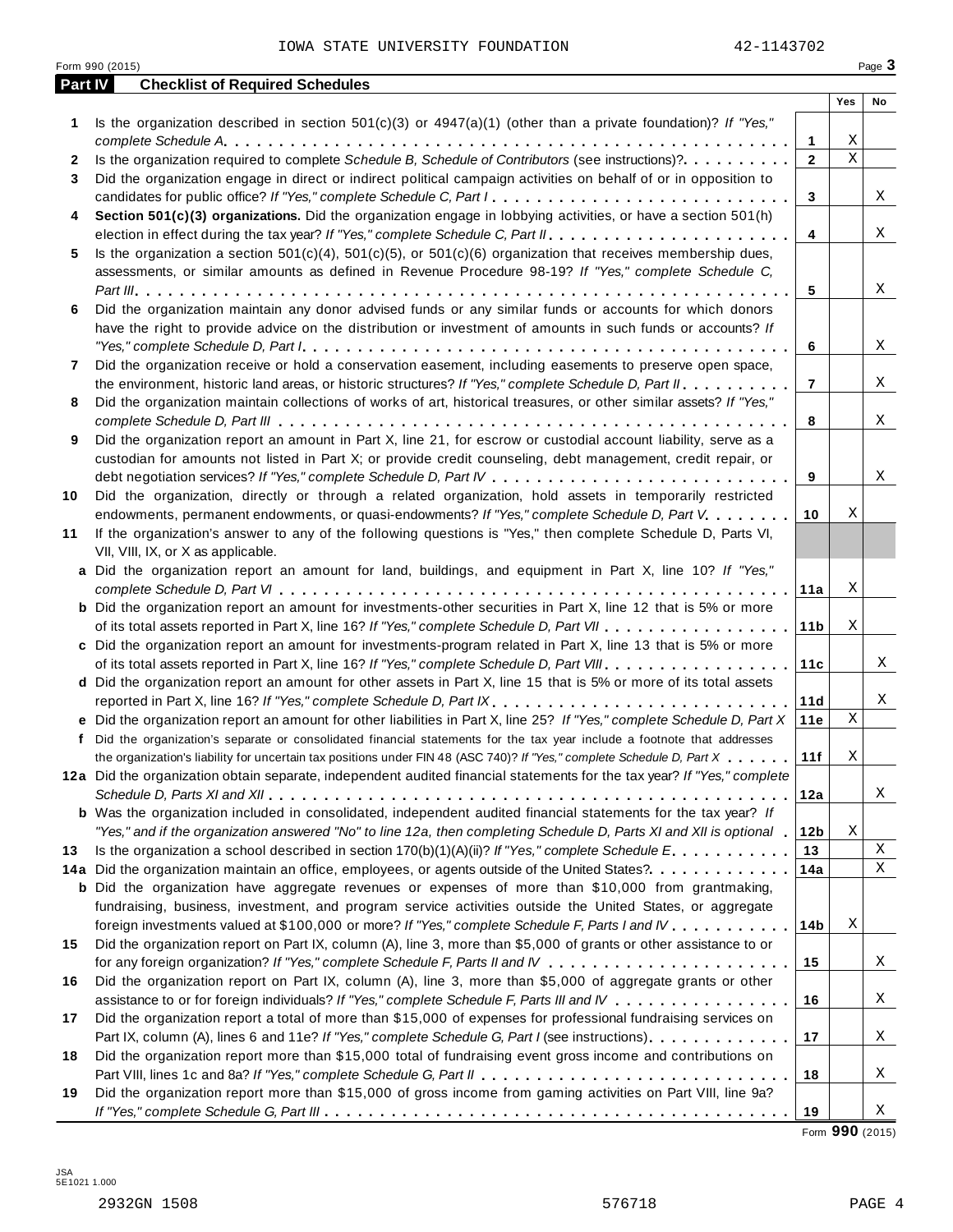#### IOWA STATE UNIVERSITY FOUNDATION 42-1143702

|         | Form 990 (2015)                                                                                                                        |                 |             | Page 4 |
|---------|----------------------------------------------------------------------------------------------------------------------------------------|-----------------|-------------|--------|
| Part IV | <b>Checklist of Required Schedules (continued)</b>                                                                                     |                 |             |        |
|         |                                                                                                                                        |                 | Yes         | No     |
| 20 a    | Did the organization operate one or more hospital facilities? If "Yes," complete Schedule H                                            | 20a             |             | X      |
| b       | If "Yes" to line 20a, did the organization attach a copy of its audited financial statements to this return?                           | 20 <sub>b</sub> |             |        |
| 21      | Did the organization report more than \$5,000 of grants or other assistance to any domestic organization or                            |                 |             |        |
|         | domestic government on Part IX, column (A), line 1? If "Yes," complete Schedule I, Parts I and II.                                     | 21              | Χ           |        |
| 22      | Did the organization report more than \$5,000 of grants or other assistance to or for domestic individuals on                          |                 |             |        |
|         |                                                                                                                                        | 22              |             | X      |
| 23      | Did the organization answer "Yes" to Part VII, Section A, line 3, 4, or 5 about compensation of the                                    |                 |             |        |
|         | organization's current and former officers, directors, trustees, key employees, and highest compensated                                |                 |             |        |
|         |                                                                                                                                        | 23              | Χ           |        |
| 24 a    | Did the organization have a tax-exempt bond issue with an outstanding principal amount of more than                                    |                 |             |        |
|         | \$100,000 as of the last day of the year, that was issued after December 31, 2002? If "Yes," answer lines 24b                          |                 |             |        |
|         | through 24d and complete Schedule K. If "No," go to line 25a $\dots \dots \dots \dots \dots \dots \dots \dots \dots \dots \dots \dots$ | 24a             |             | Χ      |
| b       | Did the organization invest any proceeds of tax-exempt bonds beyond a temporary period exception?                                      | 24b             |             |        |
| c       | Did the organization maintain an escrow account other than a refunding escrow at any time during the year                              |                 |             |        |
|         |                                                                                                                                        | 24с             |             |        |
| d       | Did the organization act as an "on behalf of" issuer for bonds outstanding at any time during the year?                                | 24d             |             |        |
|         | 25a Section 501(c)(3), 501(c)(4), and 501(c)(29) organizations. Did the organization engage in an excess benefit                       |                 |             | X      |
|         | transaction with a disqualified person during the year? If "Yes," complete Schedule L, Part I                                          | 25a             |             |        |
| b       | Is the organization aware that it engaged in an excess benefit transaction with a disqualified person in a prior                       |                 |             |        |
|         | year, and that the transaction has not been reported on any of the organization's prior Forms 990 or 990-EZ?                           | 25 <sub>b</sub> |             | X      |
|         | Did the organization report any amount on Part X, line 5, 6, or 22 for receivables from or payables to any                             |                 |             |        |
| 26      | current or former officers, directors, trustees, key employees, highest compensated employees, or                                      |                 |             |        |
|         |                                                                                                                                        | 26              |             | X      |
| 27      | Did the organization provide a grant or other assistance to an officer, director, trustee, key employee,                               |                 |             |        |
|         | substantial contributor or employee thereof, a grant selection committee member, or to a 35% controlled                                |                 |             |        |
|         | entity or family member of any of these persons? If "Yes," complete Schedule L, Part III.                                              | 27              |             | X      |
| 28      | Was the organization a party to a business transaction with one of the following parties (see Schedule L,                              |                 |             |        |
|         | Part IV instructions for applicable filing thresholds, conditions, and exceptions):                                                    |                 |             |        |
| a       | A current or former officer, director, trustee, or key employee? If "Yes," complete Schedule L, Part IV                                | 28a             |             | X      |
| b       | A family member of a current or former officer, director, trustee, or key employee? If "Yes," complete                                 |                 |             |        |
|         |                                                                                                                                        | 28b             |             | Χ      |
| c       | An entity of which a current or former officer, director, trustee, or key employee (or a family member thereof)                        |                 |             |        |
|         | was an officer, director, trustee, or direct or indirect owner? If "Yes," complete Schedule L, Part IV.                                | 28c             |             | X      |
| 29      | Did the organization receive more than \$25,000 in non-cash contributions? If "Yes," complete Schedule M.                              | 29              | $\mathbf X$ |        |
| 30      | Did the organization receive contributions of art, historical treasures, or other similar assets, or qualified                         |                 |             |        |
|         |                                                                                                                                        | 30              | Χ           |        |
| 31      | Did the organization liquidate, terminate, or dissolve and cease operations? If "Yes," complete Schedule N,                            |                 |             |        |
|         |                                                                                                                                        | 31              |             | X      |
| 32      | Did the organization sell, exchange, dispose of, or transfer more than 25% of its net assets? If "Yes,"                                |                 |             |        |
|         |                                                                                                                                        | 32              |             | Χ      |
| 33      | Did the organization own 100% of an entity disregarded as separate from the organization under Regulations                             |                 |             |        |
|         | sections 301.7701-2 and 301.7701-3? If "Yes," complete Schedule R, Part $1, \ldots, \ldots, \ldots, \ldots, \ldots, \ldots$            | 33              | Χ           |        |
| 34      | Was the organization related to any tax-exempt or taxable entity? If "Yes," complete Schedule R, Part II, III,                         |                 |             |        |
|         |                                                                                                                                        | 34              | Χ           |        |
| 35 a    |                                                                                                                                        | 35a             | Χ           |        |
| b       | If "Yes" to line 35a, did the organization receive any payment from or engage in any transaction with a                                |                 |             |        |
|         | controlled entity within the meaning of section 512(b)(13)? If "Yes," complete Schedule R, Part V, line 2                              | 35b             |             | Χ      |
| 36      | Section 501(c)(3) organizations. Did the organization make any transfers to an exempt non-charitable                                   |                 |             |        |
|         |                                                                                                                                        | 36              |             | Χ      |
| 37      | Did the organization conduct more than 5% of its activities through an entity that is not a related organization                       |                 |             |        |
|         | and that is treated as a partnership for federal income tax purposes? If "Yes," complete Schedule R,                                   |                 |             |        |
|         |                                                                                                                                        | 37              |             | Χ      |
| 38      | Did the organization complete Schedule O and provide explanations in Schedule O for Part VI, lines 11b and                             |                 |             |        |
|         | 19? Note. All Form 990 filers are required to complete Schedule O.                                                                     | 38              | $\mathbf X$ |        |

Form **990** (2015)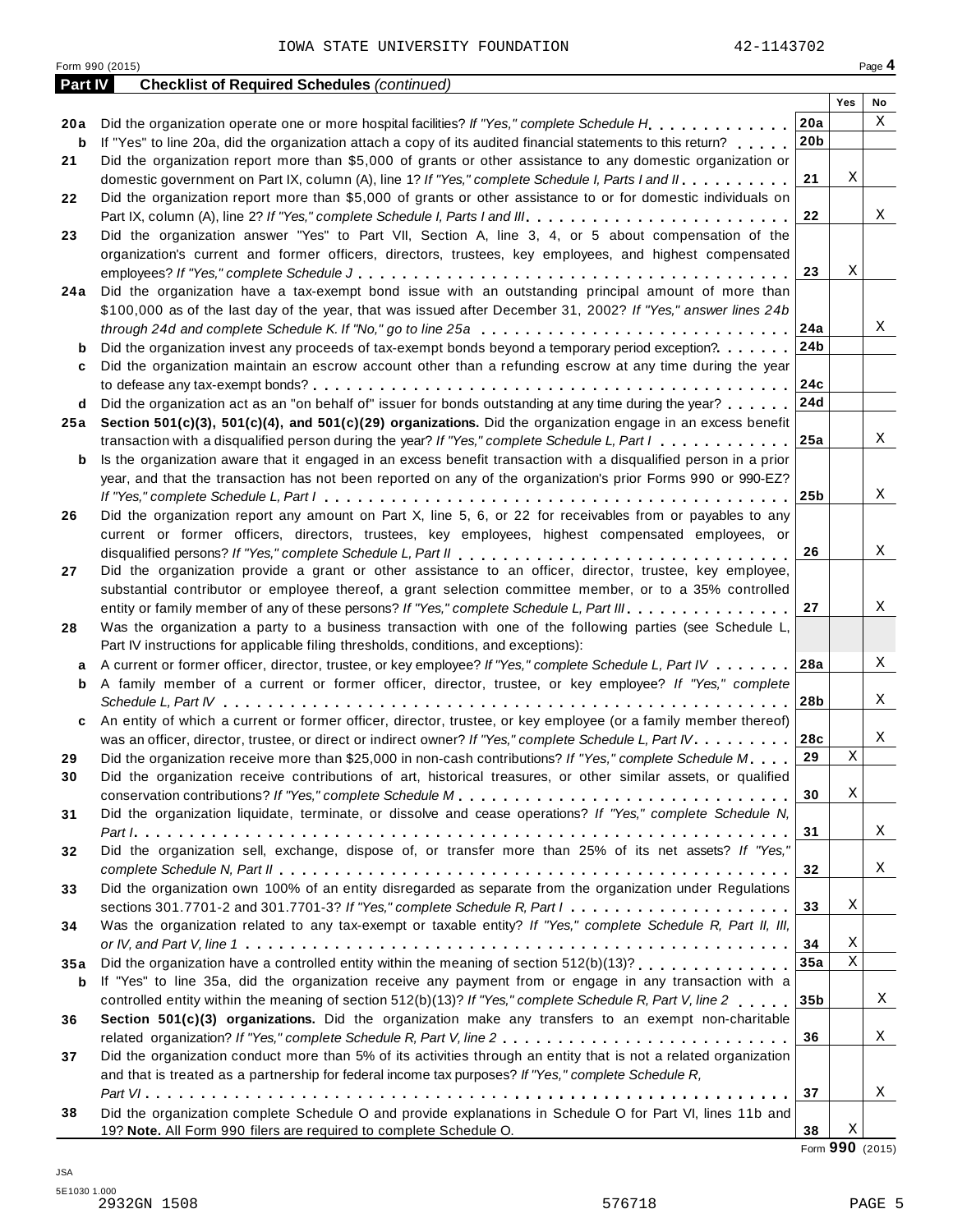IOWA STATE UNIVERSITY FOUNDATION 42-1143702

Form <sup>990</sup> (2015) Page **5**

| <b>Part V</b> | <b>Statements Regarding Other IRS Filings and Tax Compliance</b>                                                                                                                                                                      |                 |     |                 |
|---------------|---------------------------------------------------------------------------------------------------------------------------------------------------------------------------------------------------------------------------------------|-----------------|-----|-----------------|
|               | Check if Schedule O contains a response or note to any line in this Part V                                                                                                                                                            |                 |     | Χ               |
|               | 94                                                                                                                                                                                                                                    |                 | Yes | No              |
|               | 1а<br>1a Enter the number reported in Box 3 of Form 1096. Enter -0- if not applicable<br>0.<br>1b                                                                                                                                     |                 |     |                 |
|               | <b>b</b> Enter the number of Forms W-2G included in line 1a. Enter -0- if not applicable<br>c Did the organization comply with backup withholding rules for reportable payments to vendors and                                        |                 |     |                 |
|               |                                                                                                                                                                                                                                       | 1с              | Χ   |                 |
|               | 2a Enter the number of employees reported on Form W-3, Transmittal of Wage and Tax                                                                                                                                                    |                 |     |                 |
|               | 540<br>2a<br>Statements, filed for the calendar year ending with or within the year covered by this return                                                                                                                            |                 |     |                 |
|               | <b>b</b> If at least one is reported on line 2a, did the organization file all required federal employment tax returns?                                                                                                               | 2b              | Χ   |                 |
|               | Note. If the sum of lines 1a and 2a is greater than 250, you may be required to e-file (see instructions)                                                                                                                             |                 |     |                 |
|               | 3a Did the organization have unrelated business gross income of \$1,000 or more during the year?                                                                                                                                      | 3a              | Χ   |                 |
|               | <b>b</b> If "Yes," has it filed a Form 990-T for this year? If "No" to line 3b, provide an explanation in Schedule O.                                                                                                                 | 3 <sub>b</sub>  | Χ   |                 |
|               | 4a At any time during the calendar year, did the organization have an interest in, or a signature or other authority                                                                                                                  |                 |     |                 |
|               | over, a financial account in a foreign country (such as a bank account, securities account, or other financial                                                                                                                        |                 |     |                 |
|               |                                                                                                                                                                                                                                       | 4a              |     | Χ               |
|               | <b>b</b> If "Yes," enter the name of the foreign country: ▶ ________                                                                                                                                                                  |                 |     |                 |
|               | See instructions for filing requirements for FinCEN Form 114, Report of Foreign Bank and Financial Accounts                                                                                                                           |                 |     |                 |
|               | (FBAR).                                                                                                                                                                                                                               | 5a              |     | Χ               |
|               | 5a Was the organization a party to a prohibited tax shelter transaction at any time during the tax year?<br><b>b</b> Did any taxable party notify the organization that it was or is a party to a prohibited tax shelter transaction? | 5b              |     | Χ               |
|               |                                                                                                                                                                                                                                       | 5c              |     |                 |
|               | 6a Does the organization have annual gross receipts that are normally greater than \$100,000, and did the                                                                                                                             |                 |     |                 |
|               | organization solicit any contributions that were not tax deductible as charitable contributions?                                                                                                                                      | 6a              |     | Χ               |
|               | <b>b</b> If "Yes," did the organization include with every solicitation an express statement that such contributions or                                                                                                               |                 |     |                 |
|               |                                                                                                                                                                                                                                       | 6b              |     |                 |
| 7             | Organizations that may receive deductible contributions under section 170(c).                                                                                                                                                         |                 |     |                 |
|               | a Did the organization receive a payment in excess of \$75 made partly as a contribution and partly for goods                                                                                                                         |                 |     |                 |
|               |                                                                                                                                                                                                                                       | 7а              | Χ   |                 |
|               | <b>b</b> If "Yes," did the organization notify the donor of the value of the goods or services provided?                                                                                                                              | 7b              | Χ   |                 |
|               | c Did the organization sell, exchange, or otherwise dispose of tangible personal property for which it was                                                                                                                            |                 |     | Χ               |
|               | 7d                                                                                                                                                                                                                                    | 7c              |     |                 |
|               | e Did the organization receive any funds, directly or indirectly, to pay premiums on a personal benefit contract?                                                                                                                     | 7е              |     | Χ               |
|               | f Did the organization, during the year, pay premiums, directly or indirectly, on a personal benefit contract?                                                                                                                        | 7f              |     | Χ               |
|               | g If the organization received a contribution of qualified intellectual property, did the organization file Form 8899 as required?                                                                                                    | 7g              |     |                 |
|               | h If the organization received a contribution of cars, boats, airplanes, or other vehicles, did the organization file a Form 1098-C?                                                                                                  | 7h              |     |                 |
|               | Sponsoring organizations maintaining donor advised funds. Did a donor advised fund maintained by the                                                                                                                                  |                 |     |                 |
|               | sponsoring organization have excess business holdings at any time during the year?                                                                                                                                                    | 8               |     |                 |
| 9             | Sponsoring organizations maintaining donor advised funds.                                                                                                                                                                             |                 |     |                 |
|               | a Did the sponsoring organization make any taxable distributions under section 4966?                                                                                                                                                  | 9a              |     |                 |
|               | <b>b</b> Did the sponsoring organization make a distribution to a donor, donor advisor, or related person?                                                                                                                            | 9b              |     |                 |
| 10            | Section 501(c)(7) organizations. Enter:                                                                                                                                                                                               |                 |     |                 |
|               | 10a<br>a Initiation fees and capital contributions included on Part VIII, line 12<br>10 <sub>b</sub>                                                                                                                                  |                 |     |                 |
| 11            | <b>b</b> Gross receipts, included on Form 990, Part VIII, line 12, for public use of club facilities<br>Section 501(c)(12) organizations. Enter:                                                                                      |                 |     |                 |
|               | 11a                                                                                                                                                                                                                                   |                 |     |                 |
|               | <b>b</b> Gross income from other sources (Do not net amounts due or paid to other sources                                                                                                                                             |                 |     |                 |
|               | 11b                                                                                                                                                                                                                                   |                 |     |                 |
|               | 12a Section 4947(a)(1) non-exempt charitable trusts. Is the organization filing Form 990 in lieu of Form 1041?                                                                                                                        | 12a             |     |                 |
|               | 12b<br><b>b</b> If "Yes," enter the amount of tax-exempt interest received or accrued during the year                                                                                                                                 |                 |     |                 |
| 13            | Section 501(c)(29) qualified nonprofit health insurance issuers.                                                                                                                                                                      |                 |     |                 |
|               | a Is the organization licensed to issue qualified health plans in more than one state?<br>Note. See the instructions for additional information the organization must report on Schedule O.                                           | 13a             |     |                 |
|               | <b>b</b> Enter the amount of reserves the organization is required to maintain by the states in which<br>13 <sub>b</sub>                                                                                                              |                 |     |                 |
|               | 13c                                                                                                                                                                                                                                   |                 |     |                 |
|               | 14a Did the organization receive any payments for indoor tanning services during the tax year?                                                                                                                                        | 14a             |     | Χ               |
| JSA           | <b>b</b> If "Yes," has it filed a Form 720 to report these payments? If "No," provide an explanation in Schedule $0 \ldots \ldots$                                                                                                    | 14 <sub>b</sub> |     |                 |
|               | 5E1040 1.000                                                                                                                                                                                                                          |                 |     | Form 990 (2015) |
|               | 2932GN 1508<br>576718                                                                                                                                                                                                                 |                 |     | PAGE 6          |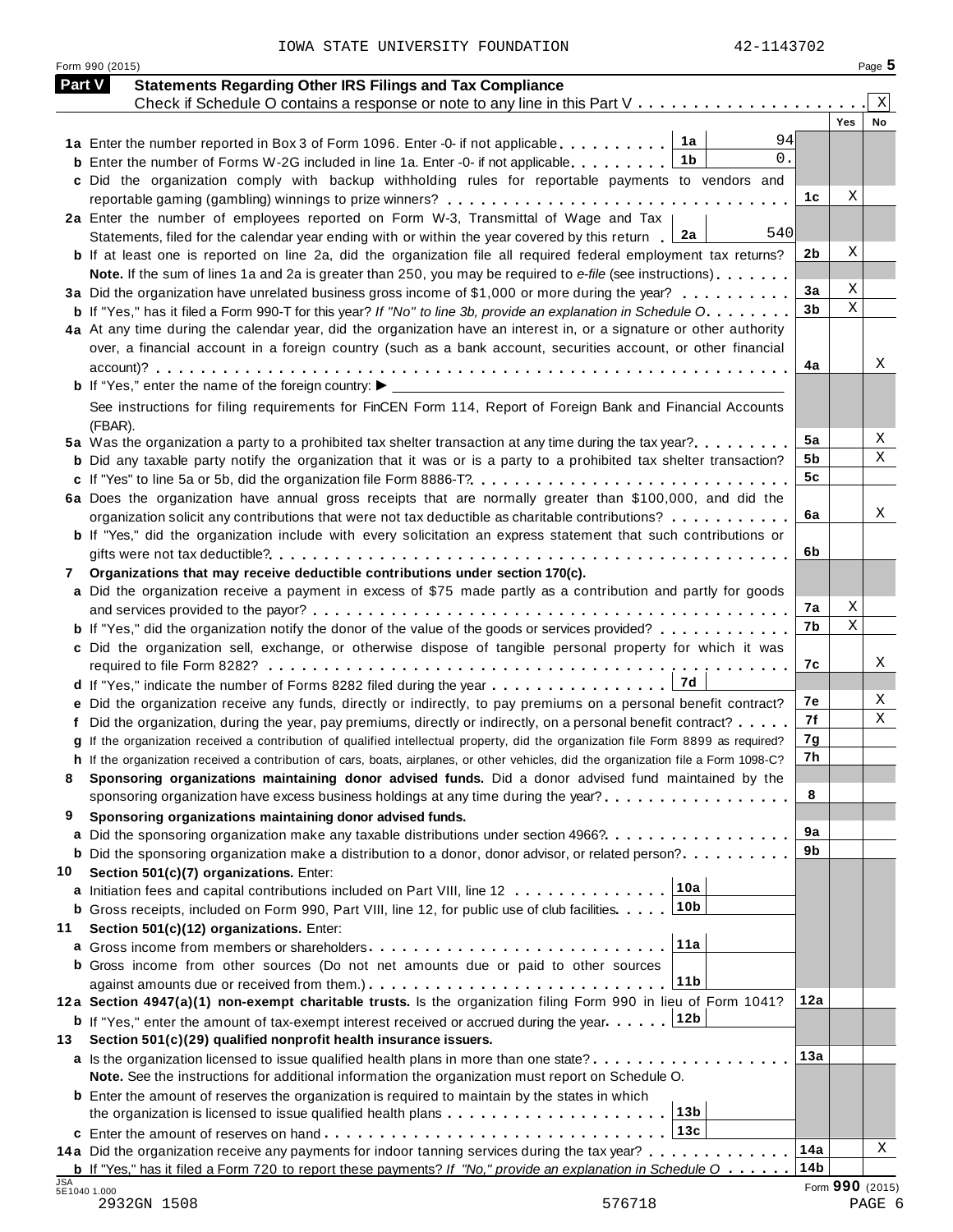|      | 42-1143702<br>Form 990 (2015)<br>IOWA STATE UNIVERSITY FOUNDATION                                                                                                                                                                                         |                 |     | Page $6$    |
|------|-----------------------------------------------------------------------------------------------------------------------------------------------------------------------------------------------------------------------------------------------------------|-----------------|-----|-------------|
|      | <b>Part VI</b><br>Governance, Management, and Disclosure For each "Yes" response to lines 2 through 7b below, and for a "No"<br>response to line 8a, 8b, or 10b below, describe the circumstances, processes, or changes in Schedule O. See instructions. |                 |     |             |
|      |                                                                                                                                                                                                                                                           |                 |     | $\mathbf X$ |
|      | <b>Section A. Governing Body and Management</b>                                                                                                                                                                                                           |                 |     |             |
|      |                                                                                                                                                                                                                                                           |                 | Yes | No          |
|      | 1a<br>1a Enter the number of voting members of the governing body at the end of the tax year                                                                                                                                                              | 14              |     |             |
|      | If there are material differences in voting rights among members of the governing body, or if the governing                                                                                                                                               |                 |     |             |
|      | body delegated broad authority to an executive committee or similar committee, explain in Schedule O.                                                                                                                                                     |                 |     |             |
| b    | 1b<br>Enter the number of voting members included in line 1a, above, who are independent                                                                                                                                                                  | 14              |     |             |
|      | Did any officer, director, trustee, or key employee have a family relationship or a business relationship with                                                                                                                                            |                 |     |             |
|      |                                                                                                                                                                                                                                                           | 2               |     | Χ           |
| 3    | Did the organization delegate control over management duties customarily performed by or under the direct                                                                                                                                                 |                 |     |             |
|      | supervision of officers, directors, or trustees, or key employees to a management company or other person?                                                                                                                                                | 3               |     | Χ           |
|      | Did the organization make any significant changes to its governing documents since the prior Form 990 was filed?                                                                                                                                          | 4               |     | Х           |
|      | Did the organization become aware during the year of a significant diversion of the organization's assets?                                                                                                                                                | 5               |     | Χ           |
|      |                                                                                                                                                                                                                                                           | 6               | Χ   |             |
| 7a   | Did the organization have members, stockholders, or other persons who had the power to elect or appoint                                                                                                                                                   |                 |     |             |
|      |                                                                                                                                                                                                                                                           | 7a              | Χ   |             |
| b    | Are any governance decisions of the organization reserved to (or subject to approval by) members,                                                                                                                                                         |                 |     |             |
|      |                                                                                                                                                                                                                                                           | 7b              | X   |             |
| 8    | Did the organization contemporaneously document the meetings held or written actions undertaken during                                                                                                                                                    |                 |     |             |
|      | the year by the following:                                                                                                                                                                                                                                |                 |     |             |
| a    |                                                                                                                                                                                                                                                           | 8а              | Χ   |             |
| b    |                                                                                                                                                                                                                                                           | 8b              | Χ   |             |
| 9    | Is there any officer, director, trustee, or key employee listed in Part VII, Section A, who cannot be reached at<br>the organization's mailing address? If "Yes," provide the names and addresses in Schedule O                                           | 9               |     | Χ           |
|      | Section B. Policies (This Section B requests information about policies not required by the Internal Revenue Code.)                                                                                                                                       |                 |     |             |
|      |                                                                                                                                                                                                                                                           |                 | Yes | No          |
| 10a  |                                                                                                                                                                                                                                                           | 10a             |     | Χ           |
| b    | If "Yes," did the organization have written policies and procedures governing the activities of such chapters,                                                                                                                                            |                 |     |             |
|      | affiliates, and branches to ensure their operations are consistent with the organization's exempt purposes?                                                                                                                                               | 10 <sub>b</sub> |     |             |
| 11 a | Has the organization provided a complete copy of this Form 990 to all members of its governing body before filing the form?                                                                                                                               | 11a             | X   |             |
| b    | Describe in Schedule O the process, if any, used by the organization to review this Form 990.                                                                                                                                                             |                 |     |             |
| 12a  | Did the organization have a written conflict of interest policy? If "No," go to line 13                                                                                                                                                                   | 12a             | Χ   |             |
| b    | Were officers, directors, or trustees, and key employees required to disclose annually interests that could give                                                                                                                                          |                 |     |             |
|      |                                                                                                                                                                                                                                                           | 12 <sub>b</sub> | X   |             |
|      | Did the organization regularly and consistently monitor and enforce compliance with the policy? If "Yes,                                                                                                                                                  |                 |     |             |
|      |                                                                                                                                                                                                                                                           | 12c             | X   |             |
|      | Did the organization have a written whistleblower policy?                                                                                                                                                                                                 | 13              | Χ   |             |
|      | Did the organization have a written document retention and destruction policy?                                                                                                                                                                            | 14              | Χ   |             |
| 15   | Did the process for determining compensation of the following persons include a review and approval by                                                                                                                                                    |                 |     |             |
|      | independent persons, comparability data, and contemporaneous substantiation of the deliberation and decision?                                                                                                                                             |                 |     |             |
| а    |                                                                                                                                                                                                                                                           | 15a             | X   |             |
| b    |                                                                                                                                                                                                                                                           | 15b             | X   |             |
|      | If "Yes" to line 15a or 15b, describe the process in Schedule O (see instructions).                                                                                                                                                                       |                 |     |             |
|      | 16a Did the organization invest in, contribute assets to, or participate in a joint venture or similar arrangement                                                                                                                                        |                 |     |             |
|      |                                                                                                                                                                                                                                                           | 16a             | X   |             |
|      | b If "Yes," did the organization follow a written policy or procedure requiring the organization to evaluate its                                                                                                                                          |                 |     |             |
|      | participation in joint venture arrangements under applicable federal tax law, and take steps to safeguard the                                                                                                                                             |                 |     |             |
|      |                                                                                                                                                                                                                                                           | 16b             |     | Χ           |
|      | <b>Section C. Disclosure</b>                                                                                                                                                                                                                              |                 |     |             |
|      | List the states with which a copy of this Form 990 is required to be filed $\blacktriangleright$ $\frac{\text{ATTACHMENT}}{\text{ATTACHMENT}}$ 2                                                                                                          |                 |     |             |
|      | Section 6104 requires an organization to make its Forms 1023 (or 1024 if applicable), 990, and 990-T (Section 501(c)(3)s only)                                                                                                                            |                 |     |             |
| 18   | available for public inspection. Indicate how you made these available. Check all that apply.                                                                                                                                                             |                 |     |             |
|      | $\vert x \vert$<br>Own website<br>Another's website<br>Upon request<br>X<br>Other (explain in Schedule O)                                                                                                                                                 |                 |     |             |
|      | Describe in Schedule O whether (and if so, how) the organization made its governing documents, conflict of interest policy, and                                                                                                                           |                 |     |             |
|      | financial statements available to the public during the tax year.                                                                                                                                                                                         |                 |     |             |
|      | the name, address and telephone number of the person who personses the ergenization's books and recepter                                                                                                                                                  |                 |     |             |

| mandal statements available to the public during the tax year.                                                     |              |
|--------------------------------------------------------------------------------------------------------------------|--------------|
| 20 State the name, address, and telephone number of the person who possesses the organization's books and records: |              |
| LISA ESLINGER 2505 UNIVERSITY BOULEVARD AMES, IA 50010-2230                                                        | 515-294-4607 |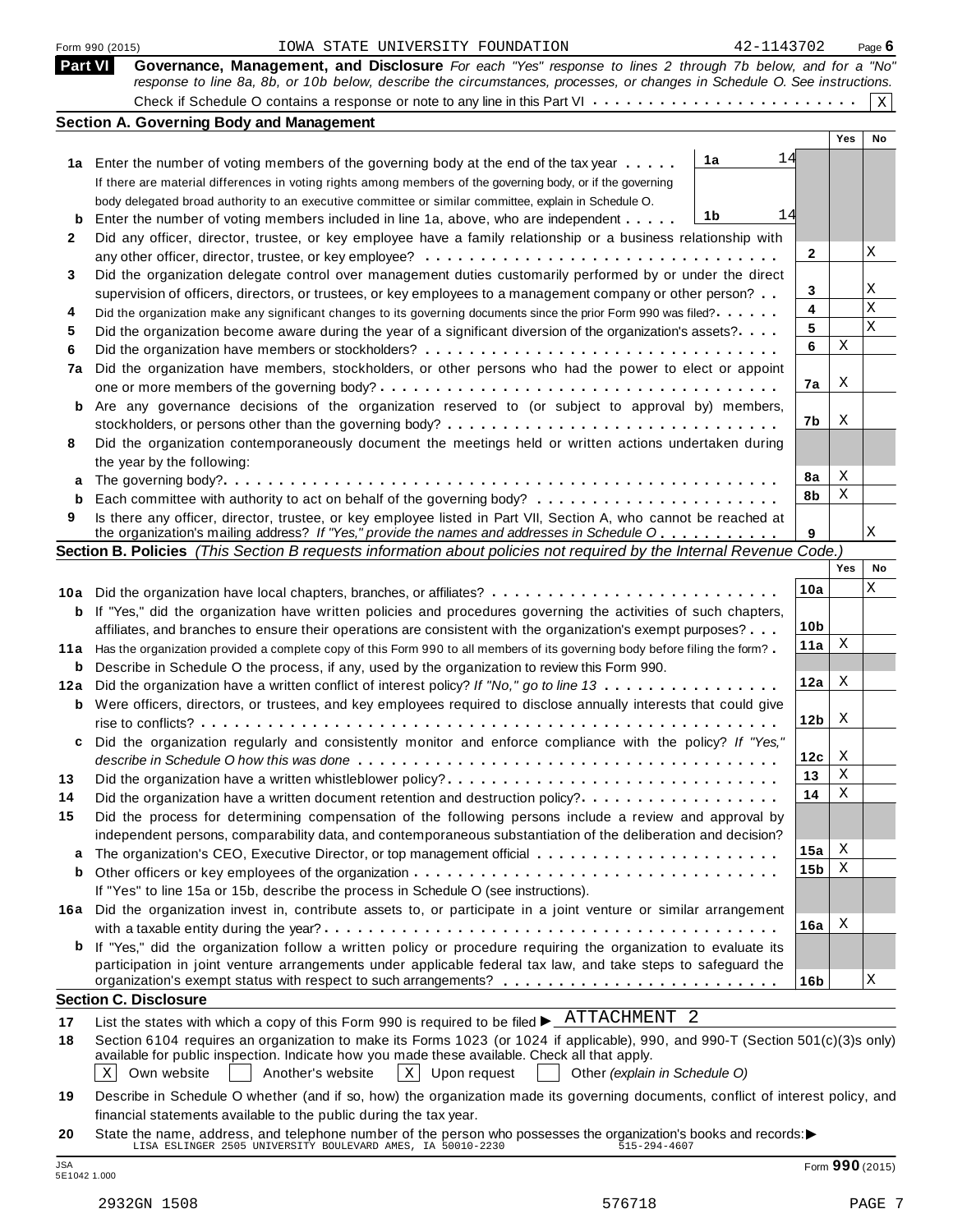| <b>Part VII</b>   | Compensation of Officers, Directors, Trustees, Key Employees, Highest Compensated Employees, and<br><b>Independent Contractors</b> |  |  |  |  |  |  |  |  |  |  |  |
|-------------------|------------------------------------------------------------------------------------------------------------------------------------|--|--|--|--|--|--|--|--|--|--|--|
|                   | Check if Schedule O contains a response or note to any line in this Part VII $\ldots \ldots \ldots \ldots \ldots \ldots \ldots$    |  |  |  |  |  |  |  |  |  |  |  |
| <b>Section A.</b> | Officers, Directors, Trustees, Key Employees, and Highest Compensated Employees                                                    |  |  |  |  |  |  |  |  |  |  |  |
|                   | 10 Complete this table for all persons required to be listed. Penert compensation for the colondar wear anding with as within the  |  |  |  |  |  |  |  |  |  |  |  |

Jomplete this table for all persons required to be listed. Report compensation for the calendar year ending with or organization's tax year.

anization's lax year.<br>● List all of the organization's **current** officers, directors, trustees (whether individuals or organizations), regardless of amount of<br>nnensation Enter -0- in columns (D) (E) and (E) if no compensa compensation. Enter -0- in columns (D), (E), and (F) if no compensation was paid.

• List all of the organization's **current** key employees, if any. See instructions for definition of "key employee."<br>● List the experientials five expect highest expressed explores (other than an efficer director of

**Example in the organization's current** key employees, if any. See instructions for definition of key employee.<br>• List the organization's five **current** highest compensated employees (other than an officer, director, trust who received reportable compensation (Box 5 of Form W-2 and/or Box 7 of Form 1099-MISC) of more than \$100,000 from the

organization and any related organizations.<br>• List all of the organization's **former** officers, key employees, and highest compensated employees who received more than<br>\$1.00.000 of reportable componention from the erganiza \$100,000 of reportable compensation from the organization and any related organizations.

% List all of the organization's **former directors or trustees** that received, in the capacity as a former director or trustee of the organization, more than \$10,000 of reportable compensation from the organization and any related organizations.

List persons in the following order: individual trustees or directors; institutional trustees; officers; key employees; highest compensated employees; and former such persons.

Check this box if neither the organization nor any related organization compensated any current officer, director, or trustee.

| (A)<br>Name and Title | (B)<br>Average<br>hours per<br>week (list any<br>hours for<br>related<br>organizations | or directo         | Officer               | (C)<br>Position<br>Key employee | (do not check more than one<br>box, unless person is both an<br>officer and a director/trustee) | Former                          | (D)<br>Reportable<br>compensation<br>from<br>the<br>organization<br>(W-2/1099-MISC) | (E)<br>Reportable<br>compensation from<br>related<br>organizations<br>(W-2/1099-MISC) | (F)<br>Estimated<br>amount of<br>other<br>compensation<br>from the<br>organization |                              |
|-----------------------|----------------------------------------------------------------------------------------|--------------------|-----------------------|---------------------------------|-------------------------------------------------------------------------------------------------|---------------------------------|-------------------------------------------------------------------------------------|---------------------------------------------------------------------------------------|------------------------------------------------------------------------------------|------------------------------|
|                       | below dotted<br>line)                                                                  | Individual trustee | Institutional trustee |                                 |                                                                                                 | Highest compensated<br>employee |                                                                                     |                                                                                       |                                                                                    | and related<br>organizations |
| (1) NANCY ARMBRUST    | 2.00                                                                                   |                    |                       |                                 |                                                                                                 |                                 |                                                                                     |                                                                                       |                                                                                    |                              |
| VICE CHAIR            | $0$ .                                                                                  | Χ                  |                       | X                               |                                                                                                 |                                 |                                                                                     | $0$ .                                                                                 | $0$ .                                                                              | 0.                           |
| (2) GREGG BEHRENS     | 1.00                                                                                   |                    |                       |                                 |                                                                                                 |                                 |                                                                                     |                                                                                       |                                                                                    |                              |
| <b>DIRECTOR</b>       | 0.                                                                                     | Χ                  |                       |                                 |                                                                                                 |                                 |                                                                                     | 0.                                                                                    | 0.                                                                                 | 0.                           |
| (3) LLOYD BETTIS      | 5.00                                                                                   |                    |                       |                                 |                                                                                                 |                                 |                                                                                     |                                                                                       |                                                                                    |                              |
| <b>CHAIR</b>          | 0.                                                                                     | Χ                  |                       | Х                               |                                                                                                 |                                 |                                                                                     | $0$ .                                                                                 | $\mathsf 0$ .                                                                      | $\mathsf 0$ .                |
| (4) MICHAEL DUBES     | 1.00                                                                                   |                    |                       |                                 |                                                                                                 |                                 |                                                                                     |                                                                                       |                                                                                    |                              |
| <b>DIRECTOR</b>       | 0.                                                                                     | Χ                  |                       |                                 |                                                                                                 |                                 |                                                                                     | $0$ .                                                                                 | $0$ .                                                                              | $\mathsf 0$ .                |
| (5) JON FLEMING       | 1.00                                                                                   |                    |                       |                                 |                                                                                                 |                                 |                                                                                     |                                                                                       |                                                                                    |                              |
| DIRECTOR              | 0.                                                                                     | Х                  |                       |                                 |                                                                                                 |                                 |                                                                                     | 0.                                                                                    | $0$ .                                                                              | $\boldsymbol{0}$ .           |
| (6) JAMES FREIN       | 1.00                                                                                   |                    |                       |                                 |                                                                                                 |                                 |                                                                                     |                                                                                       |                                                                                    |                              |
| DIRECTOR              | 0.                                                                                     | Χ                  |                       |                                 |                                                                                                 |                                 |                                                                                     | 0.                                                                                    | 0.                                                                                 | 0.                           |
| (7) RUDOLF HERRMANN   | 1.00                                                                                   |                    |                       |                                 |                                                                                                 |                                 |                                                                                     |                                                                                       |                                                                                    |                              |
| <b>DIRECTOR</b>       | 0.                                                                                     | Χ                  |                       |                                 |                                                                                                 |                                 |                                                                                     | 0.                                                                                    | 0.                                                                                 | $\mathsf 0$ .                |
| (8) KATHY HOWELL      | 1.00                                                                                   |                    |                       |                                 |                                                                                                 |                                 |                                                                                     |                                                                                       |                                                                                    |                              |
| DIRECTOR              | 0.                                                                                     | Χ                  |                       |                                 |                                                                                                 |                                 |                                                                                     | $\mathsf{O}$ .                                                                        | 0.                                                                                 | $\mathsf 0$ .                |
| (9) BARBARA JANSON    | 1.00                                                                                   |                    |                       |                                 |                                                                                                 |                                 |                                                                                     |                                                                                       |                                                                                    |                              |
| DIRECTOR              | 0.                                                                                     | Χ                  |                       |                                 |                                                                                                 |                                 |                                                                                     | $\mathsf{O}$ .                                                                        | 0.                                                                                 | 0.                           |
| (10) DANIEL KRIEGER   | 1.00                                                                                   |                    |                       |                                 |                                                                                                 |                                 |                                                                                     |                                                                                       |                                                                                    |                              |
| DIRECTOR              | 0.                                                                                     | Χ                  |                       |                                 |                                                                                                 |                                 |                                                                                     | 0.                                                                                    | 0.                                                                                 | 0.                           |
| (11) STEVEN LEATH     | 1.00                                                                                   |                    |                       |                                 |                                                                                                 |                                 |                                                                                     |                                                                                       |                                                                                    |                              |
| <b>DIRECTOR</b>       | 0.                                                                                     | Χ                  |                       |                                 |                                                                                                 |                                 |                                                                                     | 0.                                                                                    | 0.                                                                                 | 0.                           |
| (12) STEVEN SCHULER   | 2.00                                                                                   |                    |                       |                                 |                                                                                                 |                                 |                                                                                     |                                                                                       |                                                                                    |                              |
| TREASURER             | 0.                                                                                     | Χ                  |                       | X                               |                                                                                                 |                                 |                                                                                     | 0.                                                                                    | 0.                                                                                 | 0.                           |
| (13) GARY STREIT      | 2.00                                                                                   |                    |                       |                                 |                                                                                                 |                                 |                                                                                     |                                                                                       |                                                                                    |                              |
| SECRETARY             | $0$ .                                                                                  | Χ                  |                       | Χ                               |                                                                                                 |                                 |                                                                                     | 0.                                                                                    | $0$ .                                                                              | 0.                           |
| (14) ROGER UNDERWOOD  | 1.00                                                                                   |                    |                       |                                 |                                                                                                 |                                 |                                                                                     |                                                                                       |                                                                                    |                              |
| DIRECTOR              | 0.                                                                                     | X                  |                       |                                 |                                                                                                 |                                 |                                                                                     | 0.                                                                                    | 0.                                                                                 | $0$ .                        |

Form **990** (2015) JSA 5E1041 1.000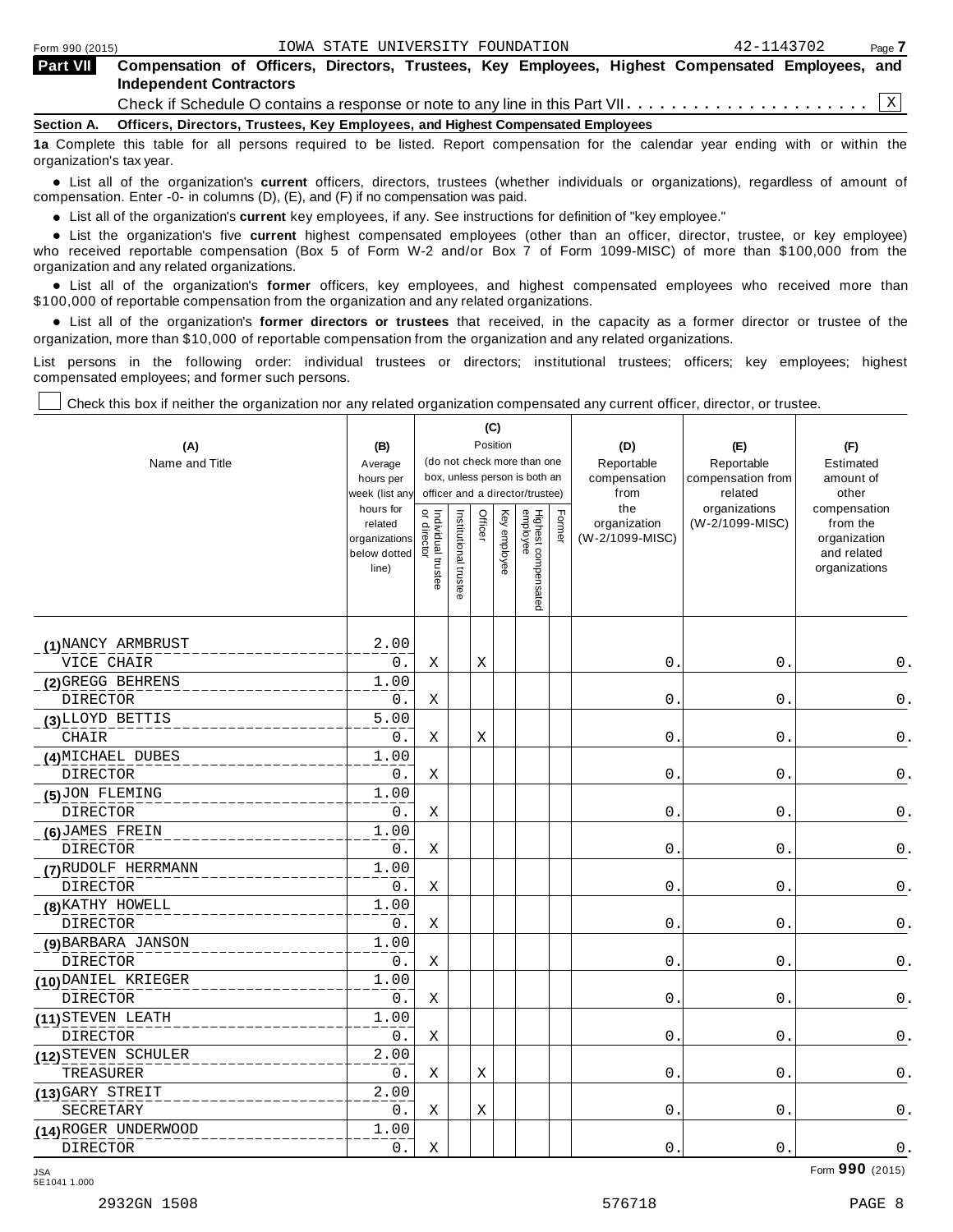| (A)                                                                                                                                                                                                                                                             | (B)                                                 |                                     |                       | (C)                     |                                                                                                 |        | (D)                                       | (E)                                                         | (F)                                                      |
|-----------------------------------------------------------------------------------------------------------------------------------------------------------------------------------------------------------------------------------------------------------------|-----------------------------------------------------|-------------------------------------|-----------------------|-------------------------|-------------------------------------------------------------------------------------------------|--------|-------------------------------------------|-------------------------------------------------------------|----------------------------------------------------------|
| Name and title                                                                                                                                                                                                                                                  | Average<br>hours per<br>week (list any<br>hours for |                                     |                       | Position                | (do not check more than one<br>box, unless person is both an<br>officer and a director/trustee) |        | Reportable<br>compensation<br>from<br>the | Reportable<br>compensation from<br>related<br>organizations | Estimated<br>amount of<br>other<br>compensation          |
|                                                                                                                                                                                                                                                                 | related<br>organizations<br>below dotted<br>line)   | Individual trustee<br>  or director | Institutional trustee | Officer<br>Key employee | Highest compensated<br>employee                                                                 | Former | organization<br>(W-2/1099-MISC)           | (W-2/1099-MISC)                                             | from the<br>organization<br>and related<br>organizations |
| (15) LARISSA HOLTMYER JONES                                                                                                                                                                                                                                     | 40.00                                               |                                     |                       |                         |                                                                                                 |        |                                           |                                                             |                                                          |
| PRESIDENT AND CEO<br>(16) LISA ESLINGER                                                                                                                                                                                                                         | 0.<br>40.00                                         |                                     |                       | Χ                       |                                                                                                 |        | 329,852.                                  | 0.                                                          | 42,880.                                                  |
| CHIEF FINANCIAL/ADMIN OFFICER                                                                                                                                                                                                                                   | 0.                                                  |                                     |                       | Χ                       |                                                                                                 |        | 219,287.                                  | 0.                                                          | 31, 195.                                                 |
| (17) STEVE BIEVER                                                                                                                                                                                                                                               | 40.00                                               |                                     |                       |                         |                                                                                                 |        |                                           |                                                             |                                                          |
| VP FOR DEVELOPMENT                                                                                                                                                                                                                                              | 0.                                                  |                                     |                       | Χ                       |                                                                                                 |        | 178,811.                                  | 0.                                                          | 34,622.                                                  |
| (18) JEREMY GALVIN                                                                                                                                                                                                                                              | 40.00                                               |                                     |                       |                         |                                                                                                 |        |                                           |                                                             |                                                          |
| VP FOR DEVELOPMENT                                                                                                                                                                                                                                              | 0.                                                  |                                     |                       | Χ                       |                                                                                                 |        | 178,787.                                  | 0.                                                          | 34,382.                                                  |
| (19) KEVIN STOW<br>ASSOCIATE VP, HUMAN RESOURCES                                                                                                                                                                                                                | 40.00<br>0.                                         |                                     |                       |                         | Χ                                                                                               |        | 132,796.                                  | 0.                                                          | 29,733.                                                  |
| (20) ROSA UNAL                                                                                                                                                                                                                                                  | 40.00                                               |                                     |                       |                         |                                                                                                 |        |                                           |                                                             |                                                          |
| ASSOCIATE VP, IT AND DCS                                                                                                                                                                                                                                        | 0.                                                  |                                     |                       |                         | Χ                                                                                               |        | 128,100.                                  | 0.                                                          | 29,452.                                                  |
| (21) JENNI CUSHMAN                                                                                                                                                                                                                                              | 40.00                                               |                                     |                       |                         |                                                                                                 |        |                                           |                                                             |                                                          |
| SR EXEC DIR OF DEVELOPMENT                                                                                                                                                                                                                                      | 0.                                                  |                                     |                       |                         | Χ                                                                                               |        | 121,397.                                  | 0.                                                          | 28,894.                                                  |
| (22) MICHAEL WAHLIN                                                                                                                                                                                                                                             | 40.00                                               |                                     |                       |                         |                                                                                                 |        |                                           |                                                             |                                                          |
| ASSISTANT VP AND CONTROLLER<br>(23) RAY KLEIN                                                                                                                                                                                                                   | 0.                                                  |                                     |                       |                         | Χ                                                                                               |        | 120,251.                                  | 0.                                                          | 28,530.                                                  |
| EXECUTIVE DIR OF DEVELOPMENT                                                                                                                                                                                                                                    | 40.00<br>0.                                         |                                     |                       |                         | Χ                                                                                               |        | 114,621.                                  | 0.                                                          | 27,602.                                                  |
| (24) ROGER NEUHAUS                                                                                                                                                                                                                                              | 0.                                                  |                                     |                       |                         |                                                                                                 |        |                                           |                                                             |                                                          |
| FORMER PRESIDENT                                                                                                                                                                                                                                                | 0.                                                  |                                     |                       |                         |                                                                                                 | Χ      | 341,869.                                  | 0.                                                          | 110,674.                                                 |
|                                                                                                                                                                                                                                                                 |                                                     |                                     |                       |                         |                                                                                                 |        |                                           |                                                             |                                                          |
|                                                                                                                                                                                                                                                                 |                                                     |                                     |                       |                         |                                                                                                 |        |                                           |                                                             |                                                          |
| c Total from continuation sheets to Part VII, Section A                                                                                                                                                                                                         |                                                     |                                     |                       |                         |                                                                                                 |        | 0.<br>1,865,771.                          | $\mathsf{0}$ .<br>0.                                        | 0.<br>397,964.                                           |
|                                                                                                                                                                                                                                                                 |                                                     |                                     |                       |                         |                                                                                                 | ▶      | 1,865,771.                                | 0.                                                          | 397,964.                                                 |
| 2 Total number of individuals (including but not limited to those listed above) who received more than \$100,000 of<br>reportable compensation from the organization ▶                                                                                          |                                                     | 17                                  |                       |                         |                                                                                                 |        |                                           |                                                             |                                                          |
|                                                                                                                                                                                                                                                                 |                                                     |                                     |                       |                         |                                                                                                 |        |                                           |                                                             | <b>Yes</b><br><b>No</b>                                  |
| Did the organization list any former officer, director, or trustee, key employee, or highest compensated<br>3<br>employee on line 1a? If "Yes," complete Schedule J for such individual                                                                         |                                                     |                                     |                       |                         |                                                                                                 |        |                                           |                                                             | Χ<br>3                                                   |
| For any individual listed on line 1a, is the sum of reportable compensation and other compensation from the<br>4<br>organization and related organizations greater than \$150,000? If "Yes," complete Schedule J for such                                       |                                                     |                                     |                       |                         |                                                                                                 |        |                                           |                                                             | Χ<br>4                                                   |
| Did any person listed on line 1a receive or accrue compensation from any unrelated organization or individual<br>5.<br>for services rendered to the organization? If "Yes," complete Schedule J for such person                                                 |                                                     |                                     |                       |                         |                                                                                                 |        |                                           |                                                             | 5<br>Χ                                                   |
| <b>Section B. Independent Contractors</b>                                                                                                                                                                                                                       |                                                     |                                     |                       |                         |                                                                                                 |        |                                           |                                                             |                                                          |
| Complete this table for your five highest compensated independent contractors that received more than \$100,000 of<br>1.<br>compensation from the organization. Report compensation for the calendar year ending with or within the organization's tax<br>year. |                                                     |                                     |                       |                         |                                                                                                 |        |                                           |                                                             |                                                          |
| (A)                                                                                                                                                                                                                                                             |                                                     |                                     |                       |                         |                                                                                                 |        | (B)<br>Description of services            |                                                             | (C)<br>Compensation                                      |
| Name and business address                                                                                                                                                                                                                                       |                                                     |                                     |                       |                         |                                                                                                 |        |                                           |                                                             |                                                          |
| ATTACHMENT 3                                                                                                                                                                                                                                                    |                                                     |                                     |                       |                         |                                                                                                 |        |                                           |                                                             |                                                          |
|                                                                                                                                                                                                                                                                 |                                                     |                                     |                       |                         |                                                                                                 |        |                                           |                                                             |                                                          |

**2** Total number of independent contractors (including but not limited to those listed above) who received<br>more than \$100,000 in compensation from the organization  $\rightarrow$  11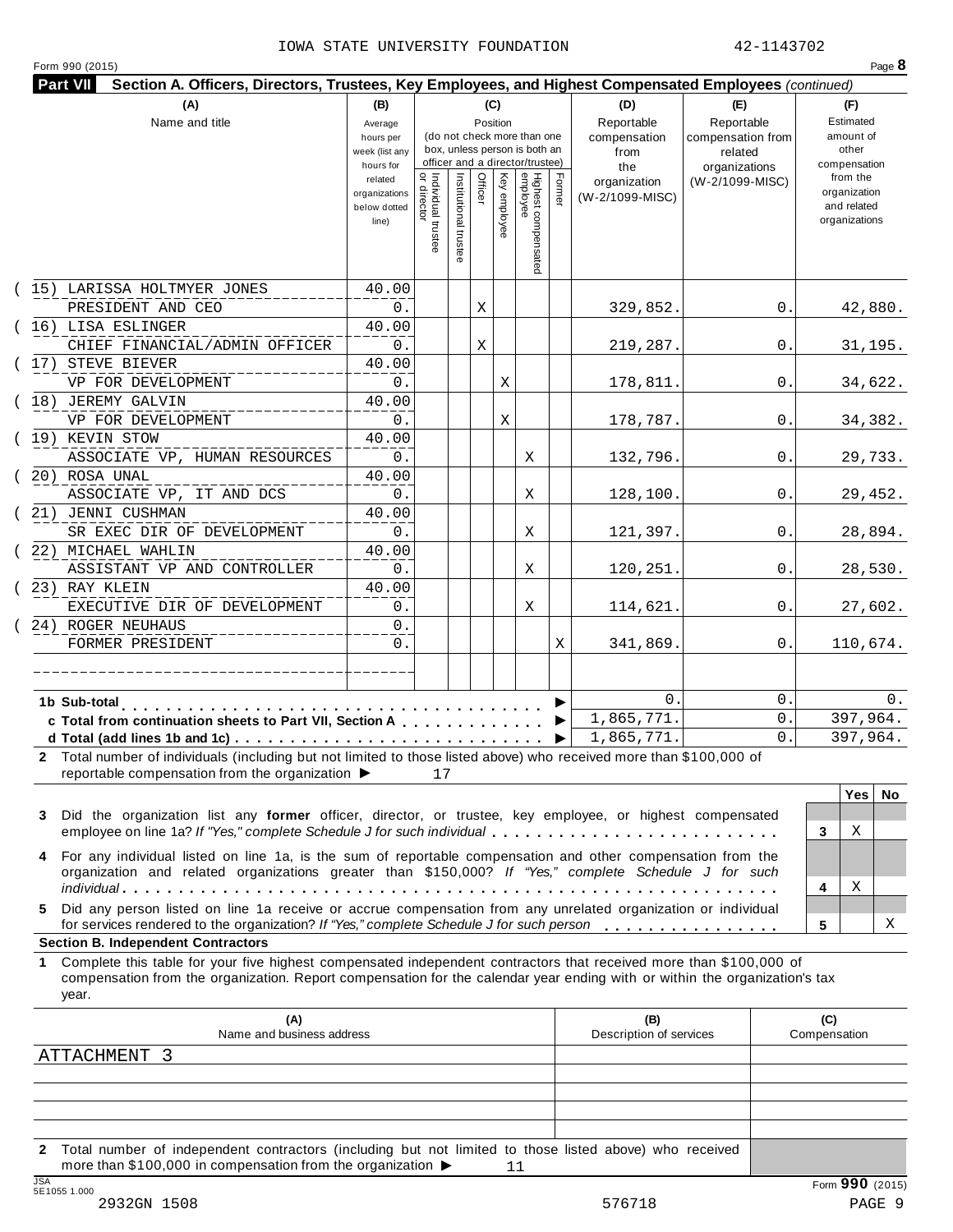|                                                                  | <b>Part VIII</b>            | <b>Statement of Revenue</b>                                                                                                                                                                                                                                                                                                                                                                                                                       |                                              |                           |                             |                                                    |                                         |                                                                  |
|------------------------------------------------------------------|-----------------------------|---------------------------------------------------------------------------------------------------------------------------------------------------------------------------------------------------------------------------------------------------------------------------------------------------------------------------------------------------------------------------------------------------------------------------------------------------|----------------------------------------------|---------------------------|-----------------------------|----------------------------------------------------|-----------------------------------------|------------------------------------------------------------------|
|                                                                  |                             |                                                                                                                                                                                                                                                                                                                                                                                                                                                   |                                              |                           | (A)<br>Total revenue        | (B)<br>Related or<br>exempt<br>function<br>revenue | (C)<br>Unrelated<br>business<br>revenue | (D)<br>Revenue<br>excluded from tax<br>under sections<br>512-514 |
| <b>Contributions, Gifts, Grants</b><br>and Other Similar Amounts | 1a<br>b<br>c<br>d<br>е<br>f | Federated campaigns<br>Membership dues<br>Fundraising events <b>Fundraising</b><br>Related organizations <b>and the set of the set of the set of the set of the set of the set of the set of the set of the set of the set of the set of the set of the set of the set of the set of the set of the set of the set </b><br>Government grants (contributions)<br>All other contributions, gifts, grants,<br>and similar amounts not included above | 1a<br>1b<br>1c<br>1d<br>1е<br>1f             | 92, 963, 643.             |                             |                                                    |                                         |                                                                  |
|                                                                  | g<br>h                      | Noncash contributions included in lines 1a-1f: \$                                                                                                                                                                                                                                                                                                                                                                                                 |                                              | 19,886,968.               | 92, 963, 643.               |                                                    |                                         |                                                                  |
| Program Service Revenue                                          | 2a<br>b<br>c<br>d           |                                                                                                                                                                                                                                                                                                                                                                                                                                                   |                                              | <b>Business Code</b>      |                             |                                                    |                                         |                                                                  |
|                                                                  | е<br>f                      | All other program service revenue                                                                                                                                                                                                                                                                                                                                                                                                                 |                                              |                           |                             |                                                    |                                         |                                                                  |
|                                                                  | g                           |                                                                                                                                                                                                                                                                                                                                                                                                                                                   |                                              |                           | $\mathbf{0}$ .              |                                                    |                                         |                                                                  |
|                                                                  | 3<br>4                      | Investment<br>income<br>Income from investment of tax-exempt bond proceeds $\blacktriangleright$                                                                                                                                                                                                                                                                                                                                                  | (including dividends, interest,              |                           | 4,419,897.<br>$\mathbb O$ . |                                                    | $-1,995,485.$                           | 6, 415, 382.                                                     |
|                                                                  | 5                           | Gross rents <b>Container and Container</b>                                                                                                                                                                                                                                                                                                                                                                                                        | (i) Real<br>168,016.                         | (ii) Personal             | 9,958                       |                                                    |                                         | 9,958.                                                           |
|                                                                  | 6a<br>$\mathbf b$<br>c      | Less: rental expenses<br>Rental income or (loss)                                                                                                                                                                                                                                                                                                                                                                                                  | 168,016.                                     |                           |                             |                                                    |                                         |                                                                  |
|                                                                  | d<br>7a                     | Net rental income or (loss).<br>Gross amount from sales of<br>assets other than inventory                                                                                                                                                                                                                                                                                                                                                         | <u>.</u> ><br>(i) Securities<br>207,687,952. | (ii) Other<br>770,150.    | 168,016                     |                                                    |                                         | 168,016.                                                         |
|                                                                  | b<br>c                      | Less: cost or other basis<br>and sales expenses<br>Gain or (loss)                                                                                                                                                                                                                                                                                                                                                                                 | 213, 130, 155.<br>$-5,442,203.$              | 1,000,682.<br>$-230,532.$ |                             |                                                    |                                         |                                                                  |
| Other Revenue                                                    | d<br>8a                     | Net gain or (loss) $\cdots$ $\cdots$ $\cdots$ $\cdots$ $\cdots$ $\cdots$<br>Gross income from fundraising<br>events (not including \$<br>of contributions reported on line 1c).                                                                                                                                                                                                                                                                   |                                              |                           | $-5,672,735.$               |                                                    |                                         | $-5,672,735.$                                                    |
|                                                                  | b<br>с                      | See Part IV, line 18 a<br>Less: direct expenses<br>Net income or (loss) from fundraising events _________                                                                                                                                                                                                                                                                                                                                         | b                                            |                           | $\mathbf{0}$ .              |                                                    |                                         |                                                                  |
|                                                                  | 9а                          | Gross income from gaming activities.<br>See Part IV, line 19 and the set of the set of the set of the set of the set of the set of the set of the set of the set of the set of the set of the set of the set of the set of the set of the set of the set of the set of                                                                                                                                                                            |                                              |                           |                             |                                                    |                                         |                                                                  |
|                                                                  | b                           | Less: direct expenses<br>Net income or (loss) from gaming activities ________                                                                                                                                                                                                                                                                                                                                                                     | b                                            |                           | $\mathbf{0}$ .              |                                                    |                                         |                                                                  |
|                                                                  | c<br>10a                    | Gross sales of inventory, less<br>returns and allowances a                                                                                                                                                                                                                                                                                                                                                                                        |                                              |                           |                             |                                                    |                                         |                                                                  |
|                                                                  | b                           | Less: cost of goods sold<br>Net income or (loss) from sales of inventory                                                                                                                                                                                                                                                                                                                                                                          | b                                            |                           | $\mathbf{0}$ .              |                                                    |                                         |                                                                  |
|                                                                  |                             | Miscellaneous Revenue                                                                                                                                                                                                                                                                                                                                                                                                                             |                                              | <b>Business Code</b>      |                             |                                                    |                                         |                                                                  |
|                                                                  | 11a<br>b                    | ADMINISTRATIVE FEE<br>OTHER                                                                                                                                                                                                                                                                                                                                                                                                                       |                                              | 541900<br>611710          | 2,950,266.<br>44,470.       | 2,950,266.                                         |                                         | 44,470.                                                          |
|                                                                  | с                           |                                                                                                                                                                                                                                                                                                                                                                                                                                                   |                                              |                           |                             |                                                    |                                         |                                                                  |
|                                                                  | d<br>е                      | All other revenue                                                                                                                                                                                                                                                                                                                                                                                                                                 |                                              |                           | 2,994,736.                  |                                                    |                                         |                                                                  |
|                                                                  | 12                          |                                                                                                                                                                                                                                                                                                                                                                                                                                                   |                                              |                           | 94,883,515.                 | 2,950,266.                                         | $-1,995,485.$                           | 965,091.                                                         |
| .ISA                                                             |                             |                                                                                                                                                                                                                                                                                                                                                                                                                                                   |                                              |                           |                             |                                                    |                                         |                                                                  |

JSA Form **990** (2015) 5E1051 1.000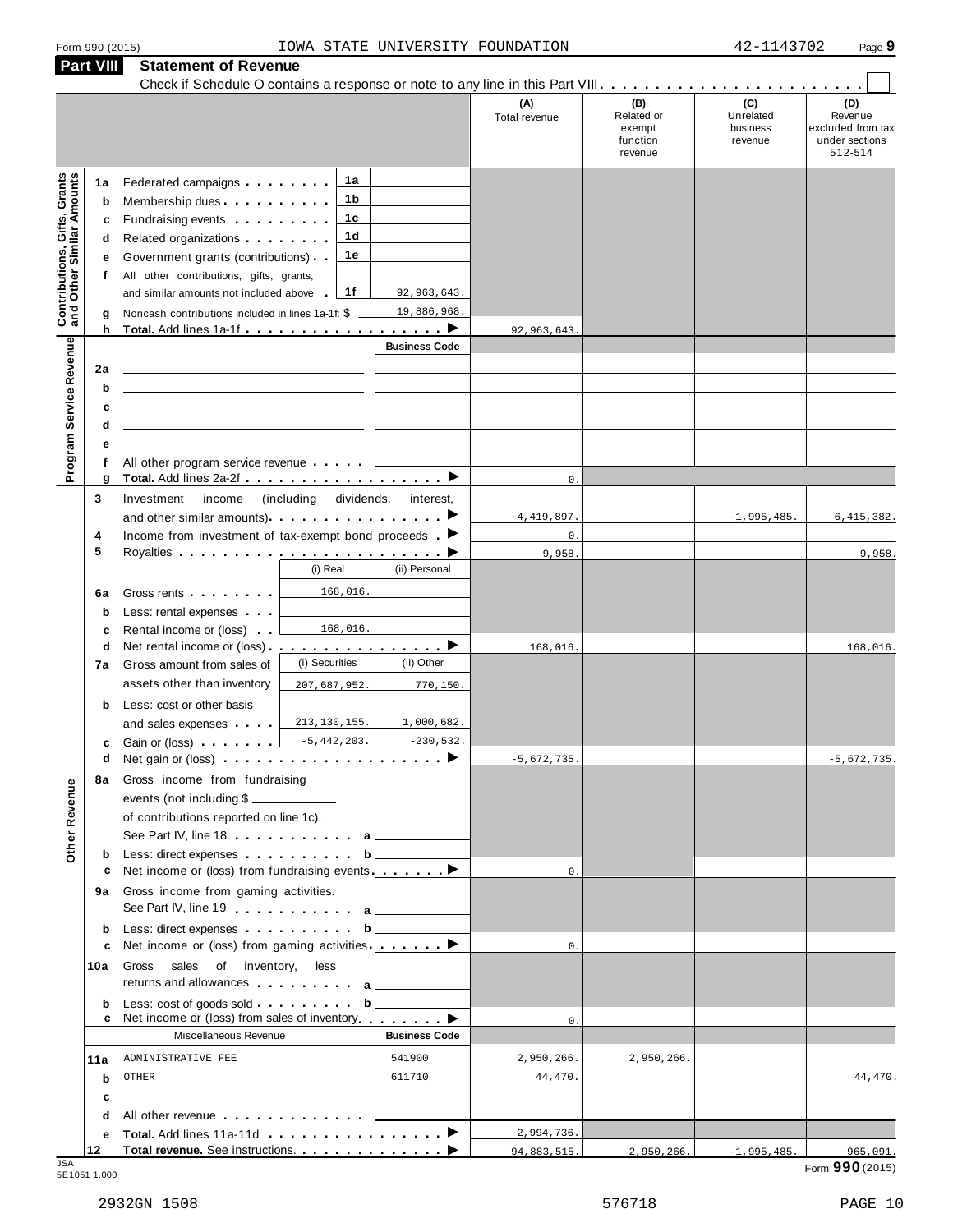#### Form <sup>990</sup> (2015) Page **10** IOWA STATE UNIVERSITY FOUNDATION 42-1143702

|            | <b>Part IX</b> Statement of Functional Expenses                                                                                                                                                                                |                       |                                    |                                           |                                |  |  |  |  |
|------------|--------------------------------------------------------------------------------------------------------------------------------------------------------------------------------------------------------------------------------|-----------------------|------------------------------------|-------------------------------------------|--------------------------------|--|--|--|--|
|            | Section 501(c)(3) and 501(c)(4) organizations must complete all columns. All other organizations must complete column (A).                                                                                                     |                       |                                    |                                           |                                |  |  |  |  |
|            |                                                                                                                                                                                                                                |                       |                                    |                                           |                                |  |  |  |  |
|            | Do not include amounts reported on lines 6b, 7b,<br>8b, 9b, and 10b of Part VIII.                                                                                                                                              | (A)<br>Total expenses | (B)<br>Program service<br>expenses | (C)<br>Management and<br>general expenses | (D)<br>Fundraising<br>expenses |  |  |  |  |
|            | 1 Grants and other assistance to domestic organizations                                                                                                                                                                        |                       |                                    |                                           |                                |  |  |  |  |
|            | and domestic governments. See Part IV, line 21                                                                                                                                                                                 | 80,008,697.           | 80,008,697.                        |                                           |                                |  |  |  |  |
|            | 2 Grants and other assistance to domestic<br>individuals. See Part IV, line 22                                                                                                                                                 | 0.                    |                                    |                                           |                                |  |  |  |  |
|            | 3 Grants and other assistance to foreign                                                                                                                                                                                       |                       |                                    |                                           |                                |  |  |  |  |
|            | organizations, foreign governments, and foreign                                                                                                                                                                                |                       |                                    |                                           |                                |  |  |  |  |
|            | individuals. See Part IV, lines 15 and 16                                                                                                                                                                                      | $\mathbf 0$ .         |                                    |                                           |                                |  |  |  |  |
|            | 4 Benefits paid to or for members                                                                                                                                                                                              | 0.                    |                                    |                                           |                                |  |  |  |  |
|            | 5 Compensation of current officers, directors,<br>trustees, and key employees expressed and the state of                                                                                                                       | 1,136,313.            |                                    | 266,755.                                  | 869,558.                       |  |  |  |  |
|            | 6 Compensation not included above, to disqualified                                                                                                                                                                             |                       |                                    |                                           |                                |  |  |  |  |
|            | persons (as defined under section 4958(f)(1)) and<br>persons described in section 4958(c)(3)(B)                                                                                                                                | 0.                    |                                    |                                           |                                |  |  |  |  |
|            | 7 Other salaries and wages                                                                                                                                                                                                     | 7,600,417.            |                                    | 1,448,353.                                | 6, 152, 064.                   |  |  |  |  |
|            | 8 Pension plan accruals and contributions (include                                                                                                                                                                             |                       |                                    |                                           |                                |  |  |  |  |
|            | section 401(k) and 403(b) employer contributions)                                                                                                                                                                              | 714,300.              |                                    | 65,841.                                   | 648,459.                       |  |  |  |  |
|            |                                                                                                                                                                                                                                | 1,376,577.            |                                    | 289,432.                                  | 1,087,145.                     |  |  |  |  |
|            | 9 Other employee benefits                                                                                                                                                                                                      | 589,647.              |                                    | 118,232.                                  | 471,415.                       |  |  |  |  |
| 10         |                                                                                                                                                                                                                                |                       |                                    |                                           |                                |  |  |  |  |
| 11         | Fees for services (non-employees):                                                                                                                                                                                             | 0.                    |                                    |                                           |                                |  |  |  |  |
|            | a Management                                                                                                                                                                                                                   | 60,717.               |                                    | 60,717.                                   |                                |  |  |  |  |
|            | <b>b</b> Legal <b>contained contained contained contained contained  contained  contained  contained  contained  contained  contained  contained  contained  contained  contained  contained  contain</b>                      | 137,701.              |                                    | 137,701.                                  |                                |  |  |  |  |
|            | c Accounting                                                                                                                                                                                                                   | 0.                    |                                    |                                           |                                |  |  |  |  |
|            | d Lobbying                                                                                                                                                                                                                     | 0.                    |                                    |                                           |                                |  |  |  |  |
|            | e Professional fundraising services. See Part IV, line 17                                                                                                                                                                      | 2,301,824.            |                                    | 2,301,824.                                |                                |  |  |  |  |
|            | f Investment management fees                                                                                                                                                                                                   |                       |                                    |                                           |                                |  |  |  |  |
|            | 9 Other. (If line 11g amount exceeds 10% of line 25, column                                                                                                                                                                    | 378,302.              |                                    | 216,035.                                  | 162,267.                       |  |  |  |  |
|            | (A) amount, list line 11g expenses on Schedule O.).                                                                                                                                                                            | 151,729.              |                                    | 2.                                        | 151,727.                       |  |  |  |  |
|            | 12 Advertising and promotion                                                                                                                                                                                                   | 864,834.              |                                    | 323,994.                                  |                                |  |  |  |  |
| 13         | Office expenses                                                                                                                                                                                                                |                       |                                    |                                           | 540,840.<br>383,397.           |  |  |  |  |
| 14         | Information technology experience and the state of the state of the state of the state of the state of the state of the state of the state of the state of the state of the state of the state of the state of the state of th | 654,356.<br>0.        |                                    | 270,959.                                  |                                |  |  |  |  |
| 15         |                                                                                                                                                                                                                                | 217,071.              |                                    | 217,071.                                  |                                |  |  |  |  |
|            | 16 Occupancy                                                                                                                                                                                                                   | 718,487.              |                                    | 180,744.                                  | 537,743.                       |  |  |  |  |
|            |                                                                                                                                                                                                                                |                       |                                    |                                           |                                |  |  |  |  |
|            | 18 Payments of travel or entertainment expenses<br>for any federal, state, or local public officials                                                                                                                           | 0.                    |                                    |                                           |                                |  |  |  |  |
|            |                                                                                                                                                                                                                                | 504,688.              |                                    | 78,994.                                   | 425,694.                       |  |  |  |  |
|            | 19 Conferences, conventions, and meetings                                                                                                                                                                                      | 54,699.               |                                    | 54,699.                                   |                                |  |  |  |  |
| 20         |                                                                                                                                                                                                                                | 0.                    |                                    |                                           |                                |  |  |  |  |
| 21         | Payments to affiliates <b>Exercise 2.1 Fig. 1.1 Fig. 1.1</b>                                                                                                                                                                   | 269,689.              |                                    | 269,689.                                  |                                |  |  |  |  |
| 22         | Depreciation, depletion, and amortization                                                                                                                                                                                      | 99,059.               |                                    | 99,059.                                   |                                |  |  |  |  |
| 23         | Insurance                                                                                                                                                                                                                      |                       |                                    |                                           |                                |  |  |  |  |
| 24         | Other expenses. Itemize expenses not covered                                                                                                                                                                                   |                       |                                    |                                           |                                |  |  |  |  |
|            | above (List miscellaneous expenses in line 24e. If                                                                                                                                                                             |                       |                                    |                                           |                                |  |  |  |  |
|            | line 24e amount exceeds 10% of line 25, column<br>(A) amount, list line 24e expenses on Schedule O.)                                                                                                                           |                       |                                    |                                           |                                |  |  |  |  |
|            |                                                                                                                                                                                                                                |                       |                                    |                                           |                                |  |  |  |  |
|            | aMISCELLANEOUS EXPENSES                                                                                                                                                                                                        | 15,683.               |                                    | 15,683.                                   |                                |  |  |  |  |
|            | $b$ ANNUITY PAYMENTS _____________                                                                                                                                                                                             | 1,369,971.            | 1,369,971.                         |                                           |                                |  |  |  |  |
|            | _____________________________                                                                                                                                                                                                  |                       |                                    |                                           |                                |  |  |  |  |
|            | d ______________________________                                                                                                                                                                                               |                       |                                    |                                           |                                |  |  |  |  |
|            | e All other expenses $\frac{1}{1}$                                                                                                                                                                                             |                       |                                    |                                           |                                |  |  |  |  |
|            | 25 Total functional expenses. Add lines 1 through 24e<br>26 Joint costs. Complete this line only if the                                                                                                                        | 99, 224, 761.         | 81,378,668.                        | 6, 415, 784.                              | 11,430,309.                    |  |  |  |  |
|            | organization reported in column (B) joint costs                                                                                                                                                                                |                       |                                    |                                           |                                |  |  |  |  |
|            | from a combined educational campaign and                                                                                                                                                                                       |                       |                                    |                                           |                                |  |  |  |  |
|            | fundraising solicitation. Check here $\blacktriangleright$  <br>if.<br>following SOP 98-2 (ASC 958-720)                                                                                                                        |                       |                                    |                                           |                                |  |  |  |  |
| <b>JSA</b> |                                                                                                                                                                                                                                | 0                     |                                    |                                           |                                |  |  |  |  |
|            | 5E1052 1.000                                                                                                                                                                                                                   |                       |                                    |                                           | Form 990 (2015)                |  |  |  |  |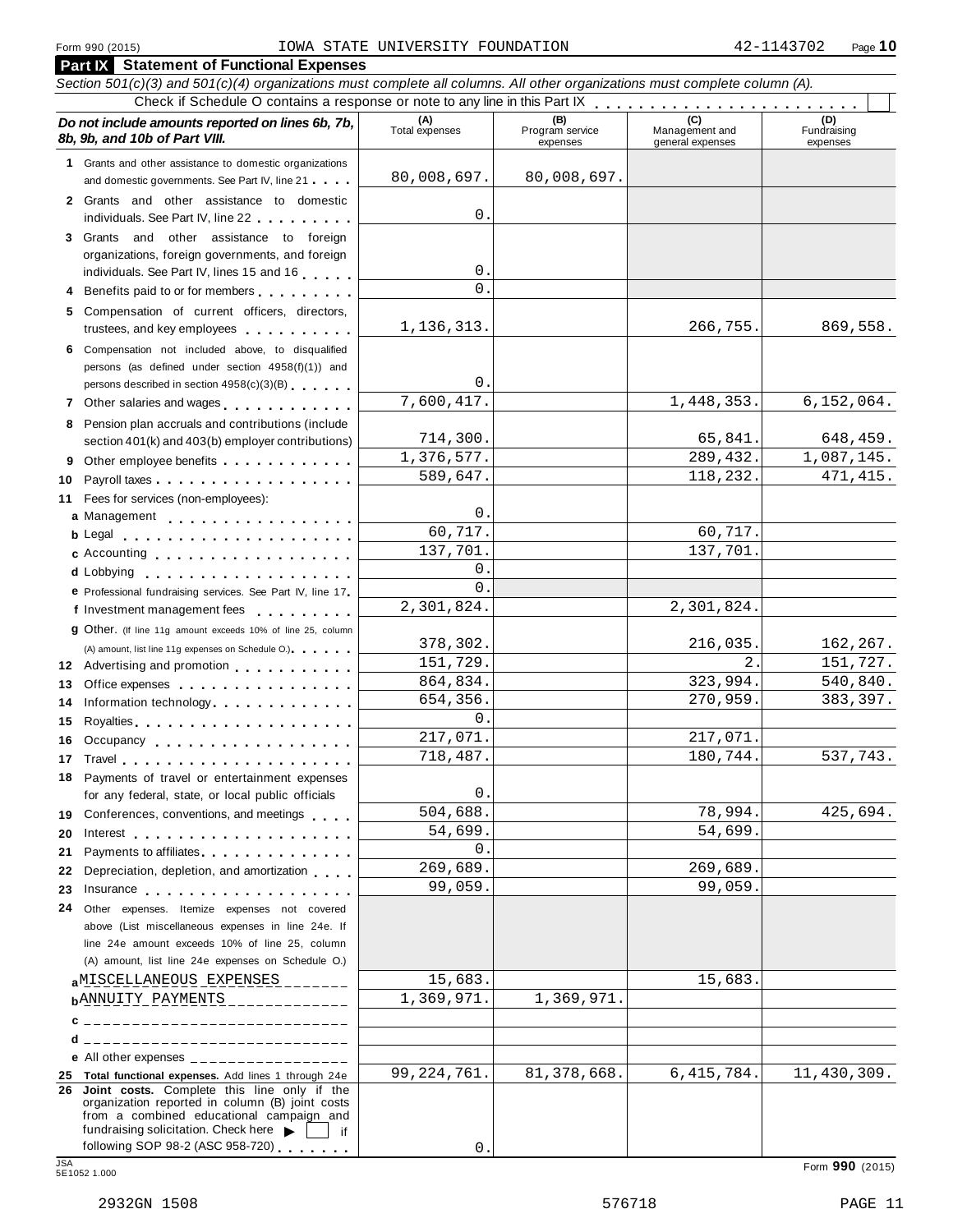#### IOWA STATE UNIVERSITY FOUNDATION 42-1143702

|                  | Part X       | <b>Balance Sheet</b>                                                                                                                                                                                                                                                                                        |                            |                |                    |
|------------------|--------------|-------------------------------------------------------------------------------------------------------------------------------------------------------------------------------------------------------------------------------------------------------------------------------------------------------------|----------------------------|----------------|--------------------|
|                  |              |                                                                                                                                                                                                                                                                                                             |                            |                |                    |
|                  |              |                                                                                                                                                                                                                                                                                                             | (A)<br>Beginning of year   |                | (B)<br>End of year |
|                  | 1            | Cash - non-interest-bearing                                                                                                                                                                                                                                                                                 | 0.                         | $\mathbf{1}$   | 0.                 |
|                  | $\mathbf{2}$ |                                                                                                                                                                                                                                                                                                             | 3, 245, 523.               | $\overline{2}$ | 3,840,176.         |
|                  | 3            |                                                                                                                                                                                                                                                                                                             | 81,779,583.                | 3              | 75,062,650.        |
|                  | 4            |                                                                                                                                                                                                                                                                                                             | $0$ .                      | 4              | 0.                 |
|                  | 5            | Loans and other receivables from current and former officers, directors,                                                                                                                                                                                                                                    |                            |                |                    |
|                  |              | trustees, key employees, and highest compensated employees.                                                                                                                                                                                                                                                 |                            |                |                    |
|                  | 6            | Complete Part II of Schedule L<br>Loans and other receivables from other disqualified persons (as defined under section<br>$4958(f)(1)$ , persons described in section $4958(c)(3)(B)$ , and contributing employers<br>and sponsoring organizations of section $501(c)(9)$ voluntary employees' beneficiary | 0.                         | 5              | $0$ .              |
|                  |              | organizations (see instructions). Complete Part II of Schedule L.                                                                                                                                                                                                                                           | $0$ .                      | 6              | $0$ .              |
| Assets           | 7            |                                                                                                                                                                                                                                                                                                             | 1,387,767.                 | $\overline{7}$ | 1,287,858.         |
|                  | 8            | Inventories for sale or use                                                                                                                                                                                                                                                                                 | 0.                         | 8              | 0.                 |
|                  | 9            |                                                                                                                                                                                                                                                                                                             | $\Omega$ .                 | 9              | 0.                 |
|                  |              | 10a Land, buildings, and equipment: cost or                                                                                                                                                                                                                                                                 |                            |                |                    |
|                  |              | 17,297,856.<br>other basis. Complete Part VI of Schedule D<br> 10a                                                                                                                                                                                                                                          |                            |                |                    |
|                  |              | 3,657,242.<br><b>b</b> Less: accumulated depreciation $\ldots$ ,    10b                                                                                                                                                                                                                                     | $15,449,620.$ 10c          |                | 13,640,614.        |
|                  | 11           | Investments - publicly traded securities                                                                                                                                                                                                                                                                    | 559,651,948.               | 11             | 545, 982, 841.     |
|                  | 12           | Investments - other securities. See Part IV, line 11                                                                                                                                                                                                                                                        | $228,590,294.$ 12          |                | 229,704,840.       |
|                  | 13           | Investments - program-related. See Part IV, line 11                                                                                                                                                                                                                                                         | 0.                         | 13             | 0.                 |
|                  | 14           | Intangible assets experience in the contract of the contract of the contract of the contract of the contract of the contract of the contract of the contract of the contract of the contract of the contract of the contract o                                                                              | 0.                         | 14             | 0.                 |
|                  | 15           |                                                                                                                                                                                                                                                                                                             | 33, 914, 272.              | 15             | 32,589,968.        |
|                  | 16           | Total assets. Add lines 1 through 15 (must equal line 34)                                                                                                                                                                                                                                                   | 924,019,007.               | 16             | 902,108,947.       |
|                  | 17           | Accounts payable and accrued expenses                                                                                                                                                                                                                                                                       | $\overline{1}$ , 127, 079. | 17             | 868,910.           |
|                  | 18           |                                                                                                                                                                                                                                                                                                             | 0.<br>0.1                  | 18<br>19       | 0.<br>0.           |
|                  | 19<br>20     |                                                                                                                                                                                                                                                                                                             | 2,333,322.                 | 20             | 2,199,999.         |
|                  | 21           | Escrow or custodial account liability. Complete Part IV of Schedule D                                                                                                                                                                                                                                       | 0.                         | 21             | 0.                 |
|                  | 22           | Loans and other payables to current and former officers, directors,                                                                                                                                                                                                                                         |                            |                |                    |
| Liabilities      |              | trustees, key employees, highest compensated employees, and                                                                                                                                                                                                                                                 |                            |                |                    |
|                  |              | disqualified persons. Complete Part II of Schedule L.                                                                                                                                                                                                                                                       |                            | 0.122          | $0$ .              |
|                  | 23           | Secured mortgages and notes payable to unrelated third parties                                                                                                                                                                                                                                              | 0.1                        | 23             | $0$ .              |
|                  | 24           |                                                                                                                                                                                                                                                                                                             | 0.                         | 24             | $0$ .              |
|                  | 25           | Other liabilities (including federal income tax, payables to related third                                                                                                                                                                                                                                  |                            |                |                    |
|                  |              | parties, and other liabilities not included on lines 17-24). Complete Part X                                                                                                                                                                                                                                |                            |                |                    |
|                  |              |                                                                                                                                                                                                                                                                                                             | 39, 170, 417.              | 25             | 34, 293, 397.      |
|                  | 26           |                                                                                                                                                                                                                                                                                                             | 42,630,818.                | 26             | 37, 362, 306.      |
|                  |              | $\overline{X}$ and<br>Organizations that follow SFAS 117 (ASC 958), check here ▶<br>complete lines 27 through 29, and lines 33 and 34.                                                                                                                                                                      |                            |                |                    |
|                  | 27           | Unrestricted net assets                                                                                                                                                                                                                                                                                     | 25, 326, 001.              | 27             | 22,510,689.        |
|                  | 28           |                                                                                                                                                                                                                                                                                                             | 244, 723, 464.             | 28             | 237,851,695.       |
|                  | 29           | Permanently restricted net assets entering the set of the set of the set of the set of the set of the set of the set of the set of the set of the set of the set of the set of the set of the set of the set of the set of the                                                                              | 611, 338, 724.             | 29             | 604, 384, 257.     |
| or Fund Balances |              | Organizations that do not follow SFAS 117 (ASC 958), check here ▶<br>and<br>complete lines 30 through 34.                                                                                                                                                                                                   |                            |                |                    |
|                  | 30           | Capital stock or trust principal, or current funds<br>. <b>.</b>                                                                                                                                                                                                                                            |                            | 30             |                    |
| ssets            | 31           | Paid-in or capital surplus, or land, building, or equipment fund<br>                                                                                                                                                                                                                                        |                            | 31             |                    |
| څ                | 32           | Retained earnings, endowment, accumulated income, or other funds                                                                                                                                                                                                                                            |                            | 32             |                    |
| Net              | 33           |                                                                                                                                                                                                                                                                                                             | 881, 388, 189.             | 33             | 864,746,641.       |
|                  | 34           | Total liabilities and net assets/fund balances [1] [1] [1] Total liabilities and net assets/fund balances                                                                                                                                                                                                   | 924,019,007.               | 34             | 902,108,947.       |

Form **990** (2015)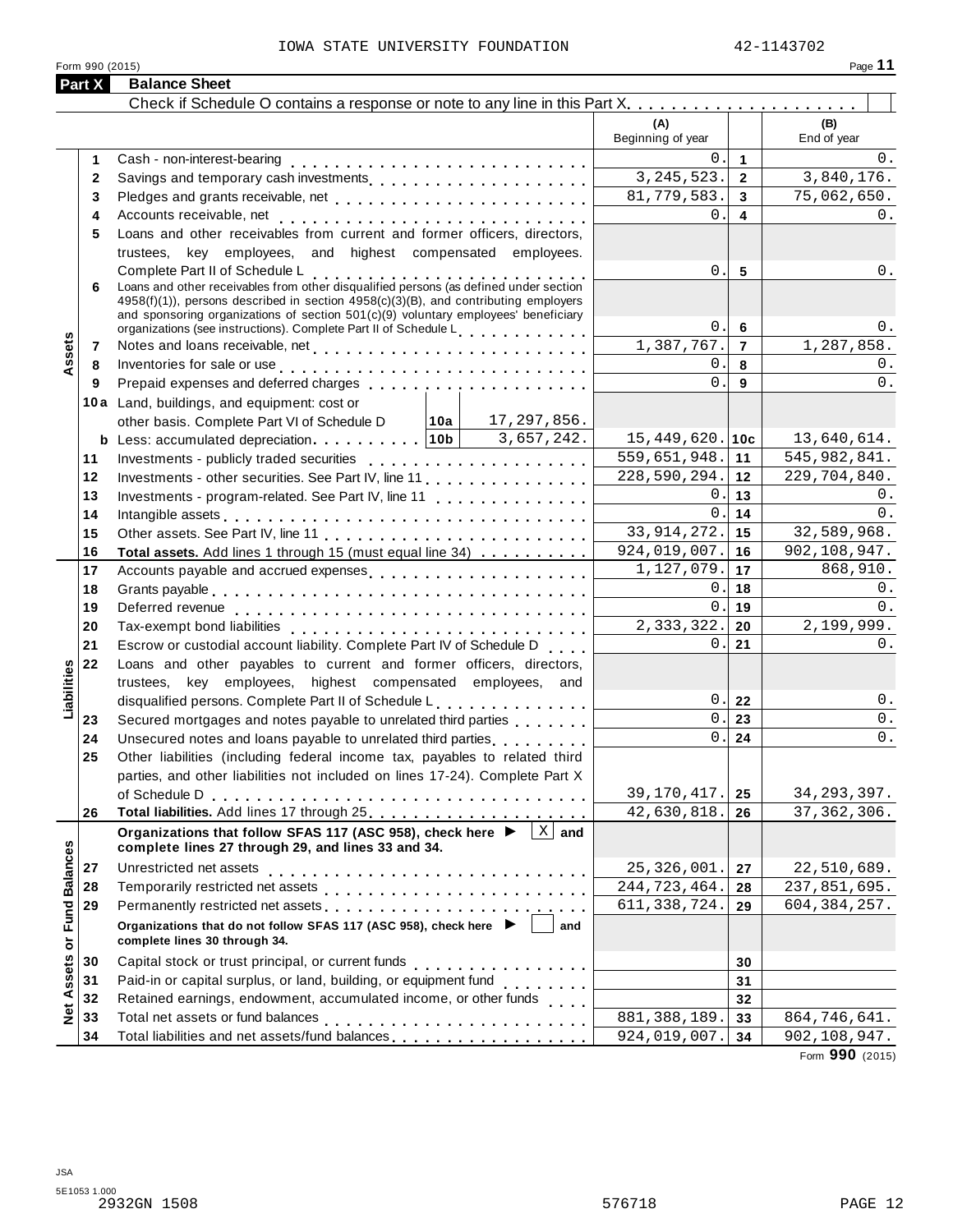| IOWA STATE UNIVERSITY FOUNDATION |  |  |  |
|----------------------------------|--|--|--|
|----------------------------------|--|--|--|

| Form 990 (2015) |                                                                                                                       |                |  |                |               | Page 12          |  |
|-----------------|-----------------------------------------------------------------------------------------------------------------------|----------------|--|----------------|---------------|------------------|--|
| <b>Part XI</b>  | <b>Reconciliation of Net Assets</b>                                                                                   |                |  |                |               |                  |  |
|                 |                                                                                                                       |                |  | 94,883,515.    |               |                  |  |
| 1               | $\mathbf{1}$                                                                                                          |                |  |                |               |                  |  |
| 2               |                                                                                                                       | $\overline{2}$ |  | 99, 224, 761.  |               |                  |  |
| 3               | Revenue less expenses. Subtract line 2 from line 1<br>$\overline{\mathbf{3}}$                                         |                |  |                | $-4,341,246.$ |                  |  |
| 4               | Net assets or fund balances at beginning of year (must equal Part X, line 33, column (A))                             | $\overline{4}$ |  | 881, 388, 189. |               |                  |  |
| 5               | 5                                                                                                                     |                |  |                |               | $-12, 300, 302.$ |  |
| 6               |                                                                                                                       | 6              |  |                |               | 0.               |  |
| 7               |                                                                                                                       | $\overline{7}$ |  |                |               | $0$ .            |  |
| 8               |                                                                                                                       | 8              |  |                |               | 0.               |  |
| 9               |                                                                                                                       | 9              |  |                |               | 0.               |  |
| 10              | Net assets or fund balances at end of year. Combine lines 3 through 9 (must equal Part X, line                        |                |  |                |               |                  |  |
|                 |                                                                                                                       | 10             |  | 864,746,641.   |               |                  |  |
| <b>Part XII</b> | <b>Financial Statements and Reporting</b>                                                                             |                |  |                |               |                  |  |
|                 |                                                                                                                       |                |  |                |               |                  |  |
|                 |                                                                                                                       |                |  |                | Yes   No      |                  |  |
| 1               | X   Accrual<br>Accounting method used to prepare the Form 990:     Cash<br>Other                                      |                |  |                |               |                  |  |
|                 | If the organization changed its method of accounting from a prior year or checked "Other," explain in                 |                |  |                |               |                  |  |
|                 | Schedule O.                                                                                                           |                |  |                |               |                  |  |
|                 | 2a Were the organization's financial statements compiled or reviewed by an independent accountant?                    |                |  | 2a             |               | Χ                |  |
|                 | If "Yes," check a box below to indicate whether the financial statements for the year were compiled or                |                |  |                |               |                  |  |
|                 | reviewed on a separate basis, consolidated basis, or both:                                                            |                |  |                |               |                  |  |
|                 | Separate basis<br>Consolidated basis<br>Both consolidated and separate basis                                          |                |  |                |               |                  |  |
|                 | <b>b</b> Were the organization's financial statements audited by an independent accountant?                           |                |  | 2b             | Χ             |                  |  |
|                 | If "Yes," check a box below to indicate whether the financial statements for the year were audited on a               |                |  |                |               |                  |  |
|                 | separate basis, consolidated basis, or both:                                                                          |                |  |                |               |                  |  |
|                 | $X$ Consolidated basis<br>Separate basis<br>Both consolidated and separate basis                                      |                |  |                |               |                  |  |
|                 | c If "Yes" to line 2a or 2b, does the organization have a committee that assumes responsibility for oversight         |                |  |                |               |                  |  |
|                 | of the audit, review, or compilation of its financial statements and selection of an independent accountant?          |                |  | 2c             | X             |                  |  |
|                 | If the organization changed either its oversight process or selection process during the tax year, explain in         |                |  |                |               |                  |  |
|                 | Schedule O.                                                                                                           |                |  |                |               |                  |  |
|                 | 3a As a result of a federal award, was the organization required to undergo an audit or audits as set forth in        |                |  |                |               |                  |  |
|                 |                                                                                                                       |                |  | 3a             |               | Χ                |  |
|                 | <b>b</b> If "Yes," did the organization undergo the required audit or audits? If the organization did not undergo the |                |  |                |               |                  |  |
|                 | required audit or audits, explain why in Schedule O and describe any steps taken to undergo such audits.              |                |  | 3b             |               |                  |  |

Form **990** (2015)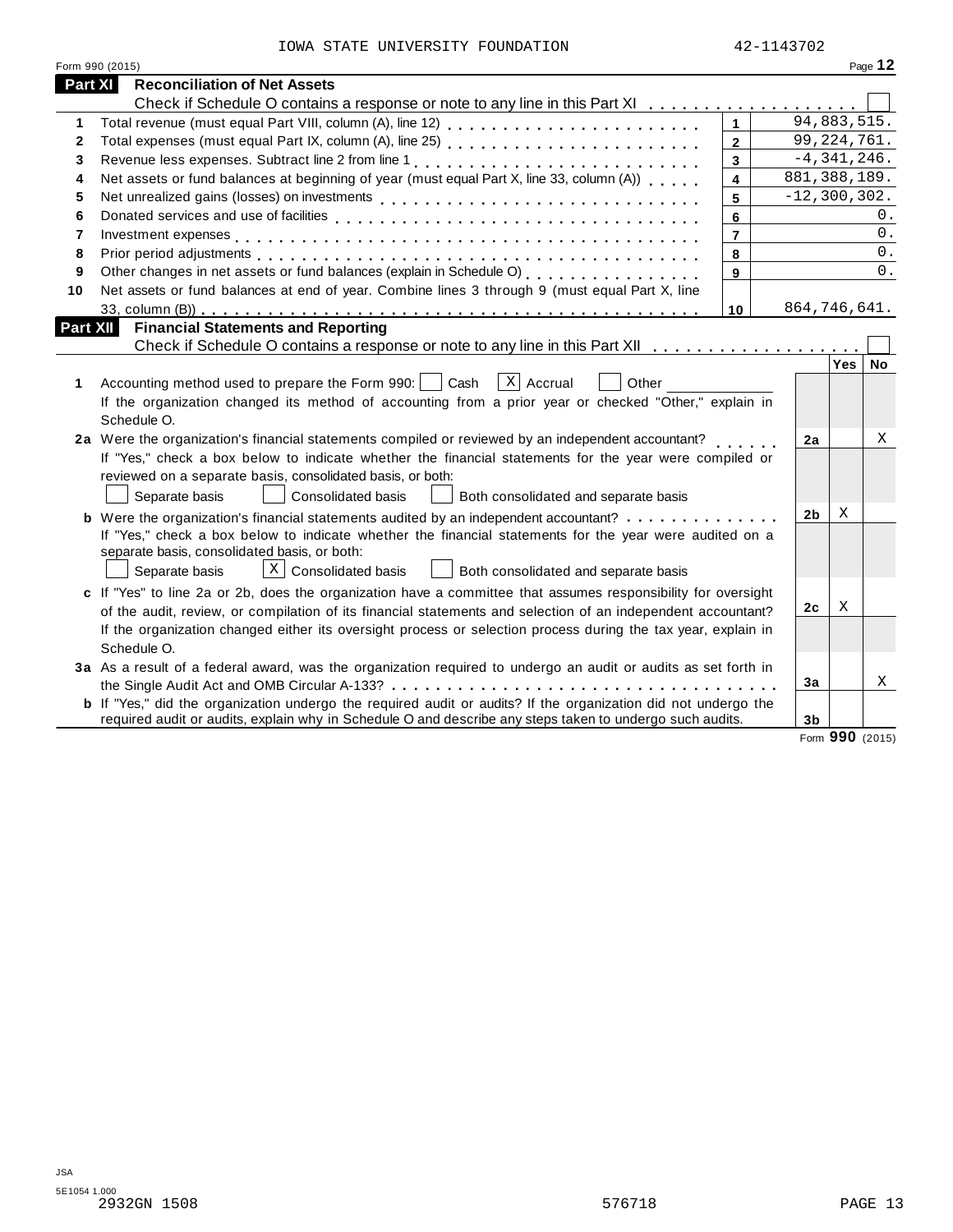# **SCHEDULE A Pub** OMB No. 1545-0047 **lic Charity Status and Public Support**

(Form 990 or 990-EZ) Complete if the organization is a section 501(c)(3) organization or a section  $4947(a)(1)$  nonexempt charitable trust.

|                |                                                               |                                                            | 4947 (a)(1) NONEXEMPL CHANICADIE TIUST.                                                                   |     |                                                      |                                                                                                                              | — ت                                                                                                                                 |
|----------------|---------------------------------------------------------------|------------------------------------------------------------|-----------------------------------------------------------------------------------------------------------|-----|------------------------------------------------------|------------------------------------------------------------------------------------------------------------------------------|-------------------------------------------------------------------------------------------------------------------------------------|
|                | Department of the Treasury<br><b>Internal Revenue Service</b> |                                                            | Attach to Form 990 or Form 990-EZ.                                                                        |     |                                                      | Information about Schedule A (Form 990 or 990-EZ) and its instructions is at www.irs.gov/form990.                            | Open to Public<br><b>Inspection</b>                                                                                                 |
|                |                                                               |                                                            |                                                                                                           |     |                                                      |                                                                                                                              |                                                                                                                                     |
|                | Name of the organization                                      |                                                            |                                                                                                           |     |                                                      |                                                                                                                              | <b>Employer identification number</b>                                                                                               |
|                | IOWA STATE UNIVERSITY FOUNDATION                              |                                                            |                                                                                                           |     |                                                      | Reason for Public Charity Status (All organizations must complete this part.) See instructions.                              | 42-1143702                                                                                                                          |
| Part I         |                                                               |                                                            | The organization is not a private foundation because it is: (For lines 1 through 11, check only one box.) |     |                                                      |                                                                                                                              |                                                                                                                                     |
| 1              |                                                               |                                                            | A church, convention of churches, or association of churches described in section 170(b)(1)(A)(i).        |     |                                                      |                                                                                                                              |                                                                                                                                     |
| 2              |                                                               |                                                            | A school described in section 170(b)(1)(A)(ii). (Attach Schedule E (Form 990 or 990-EZ).)                 |     |                                                      |                                                                                                                              |                                                                                                                                     |
| 3              |                                                               |                                                            | A hospital or a cooperative hospital service organization described in section 170(b)(1)(A)(iii).         |     |                                                      |                                                                                                                              |                                                                                                                                     |
| 4              |                                                               |                                                            |                                                                                                           |     |                                                      | A medical research organization operated in conjunction with a hospital described in section 170(b)(1)(A)(iii). Enter the    |                                                                                                                                     |
|                | hospital's name, city, and state:                             |                                                            |                                                                                                           |     |                                                      |                                                                                                                              |                                                                                                                                     |
| 5              | $\mathbf X$                                                   |                                                            |                                                                                                           |     |                                                      |                                                                                                                              | An organization operated for the benefit of a college or university owned or operated by a governmental unit described in           |
|                |                                                               | section 170(b)(1)(A)(iv). (Complete Part II.)              |                                                                                                           |     |                                                      |                                                                                                                              |                                                                                                                                     |
| 6              |                                                               |                                                            | A federal, state, or local government or governmental unit described in section 170(b)(1)(A)(v).          |     |                                                      |                                                                                                                              |                                                                                                                                     |
| $\overline{7}$ |                                                               |                                                            |                                                                                                           |     |                                                      |                                                                                                                              | An organization that normally receives a substantial part of its support from a governmental unit or from the general public        |
|                |                                                               | described in section 170(b)(1)(A)(vi). (Complete Part II.) |                                                                                                           |     |                                                      |                                                                                                                              |                                                                                                                                     |
| 8              |                                                               |                                                            | A community trust described in section 170(b)(1)(A)(vi). (Complete Part II.)                              |     |                                                      |                                                                                                                              |                                                                                                                                     |
| 9              |                                                               |                                                            |                                                                                                           |     |                                                      |                                                                                                                              | An organization that normally receives: (1) more than 331/3% of its support from contributions, membership fees, and gross          |
|                |                                                               |                                                            |                                                                                                           |     |                                                      |                                                                                                                              | receipts from activities related to its exempt functions - subject to certain exceptions, and (2) no more than 331/3% of its        |
|                |                                                               |                                                            |                                                                                                           |     |                                                      |                                                                                                                              | support from gross investment income and unrelated business taxable income (less section 511 tax) from businesses                   |
|                |                                                               |                                                            | acquired by the organization after June 30, 1975. See section 509(a)(2). (Complete Part III.)             |     |                                                      |                                                                                                                              |                                                                                                                                     |
| 10             |                                                               |                                                            | An organization organized and operated exclusively to test for public safety. See section 509(a)(4).      |     |                                                      |                                                                                                                              |                                                                                                                                     |
| 11             |                                                               |                                                            |                                                                                                           |     |                                                      |                                                                                                                              | An organization organized and operated exclusively for the benefit of, to perform the functions of, or to carry out the purposes of |
|                |                                                               |                                                            |                                                                                                           |     |                                                      |                                                                                                                              | one or more publicly supported organizations described in section 509(a)(1) or section 509(a)(2). See section 509(a)(3). Check      |
|                |                                                               |                                                            |                                                                                                           |     |                                                      | the box in lines 11a through 11d that describes the type of supporting organization and complete lines 11e, 11f, and 11g.    |                                                                                                                                     |
| a              |                                                               |                                                            |                                                                                                           |     |                                                      | Type I. A supporting organization operated, supervised, or controlled by its supported organization(s), typically by giving  |                                                                                                                                     |
|                |                                                               | organization. You must complete Part IV, Sections A and B. |                                                                                                           |     |                                                      |                                                                                                                              | the supported organization(s) the power to regularly appoint or elect a majority of the directors or trustees of the supporting     |
| b              |                                                               |                                                            |                                                                                                           |     |                                                      | Type II. A supporting organization supervised or controlled in connection with its supported organization(s), by having      |                                                                                                                                     |
|                |                                                               |                                                            |                                                                                                           |     |                                                      | control or management of the supporting organization vested in the same persons that control or manage the supported         |                                                                                                                                     |
|                |                                                               |                                                            | organization(s). You must complete Part IV, Sections A and C.                                             |     |                                                      |                                                                                                                              |                                                                                                                                     |
| c              |                                                               |                                                            |                                                                                                           |     |                                                      | Type III functionally integrated. A supporting organization operated in connection with, and functionally integrated with,   |                                                                                                                                     |
|                |                                                               |                                                            | its supported organization(s) (see instructions). You must complete Part IV, Sections A, D, and E.        |     |                                                      |                                                                                                                              |                                                                                                                                     |
| d              |                                                               |                                                            |                                                                                                           |     |                                                      | Type III non-functionally integrated. A supporting organization operated in connection with its supported organization(s)    |                                                                                                                                     |
|                |                                                               |                                                            |                                                                                                           |     |                                                      | that is not functionally integrated. The organization generally must satisfy a distribution requirement and an attentiveness |                                                                                                                                     |
|                |                                                               |                                                            | requirement (see instructions). You must complete Part IV, Sections A and D, and Part V.                  |     |                                                      |                                                                                                                              |                                                                                                                                     |
| е              |                                                               |                                                            |                                                                                                           |     |                                                      | Check this box if the organization received a written determination from the IRS that it is a Type I, Type II, Type III      |                                                                                                                                     |
|                |                                                               |                                                            | functionally integrated, or Type III non-functionally integrated supporting organization.                 |     |                                                      |                                                                                                                              |                                                                                                                                     |
| Ť.             |                                                               |                                                            |                                                                                                           |     |                                                      |                                                                                                                              |                                                                                                                                     |
| q              | (i) Name of supported organization                            |                                                            | Provide the following information about the supported organization(s).                                    |     |                                                      |                                                                                                                              |                                                                                                                                     |
|                |                                                               | $(ii)$ EIN                                                 | (iii) Type of organization<br>(described on lines 1-9                                                     |     | (iv) Is the organization<br>listed in your governing | (v) Amount of monetary<br>support (see                                                                                       | (vi) Amount of<br>other support (see                                                                                                |
|                |                                                               |                                                            | above (see instructions))                                                                                 |     | document?                                            | instructions)                                                                                                                | instructions)                                                                                                                       |
|                |                                                               |                                                            |                                                                                                           | Yes | No                                                   |                                                                                                                              |                                                                                                                                     |
|                |                                                               |                                                            |                                                                                                           |     |                                                      |                                                                                                                              |                                                                                                                                     |
| (A)            |                                                               |                                                            |                                                                                                           |     |                                                      |                                                                                                                              |                                                                                                                                     |
| (B)            |                                                               |                                                            |                                                                                                           |     |                                                      |                                                                                                                              |                                                                                                                                     |
| (C)            |                                                               |                                                            |                                                                                                           |     |                                                      |                                                                                                                              |                                                                                                                                     |
| (D)            |                                                               |                                                            |                                                                                                           |     |                                                      |                                                                                                                              |                                                                                                                                     |
| (E)            |                                                               |                                                            |                                                                                                           |     |                                                      |                                                                                                                              |                                                                                                                                     |
| <b>Total</b>   |                                                               |                                                            |                                                                                                           |     |                                                      |                                                                                                                              |                                                                                                                                     |

For Paperwork Reduction Act Notice, see the Instructions for the controlled and the controlled a Schedule A (Form 990 or 990-EZ) 2015<br>Form 990 or 990-EZ.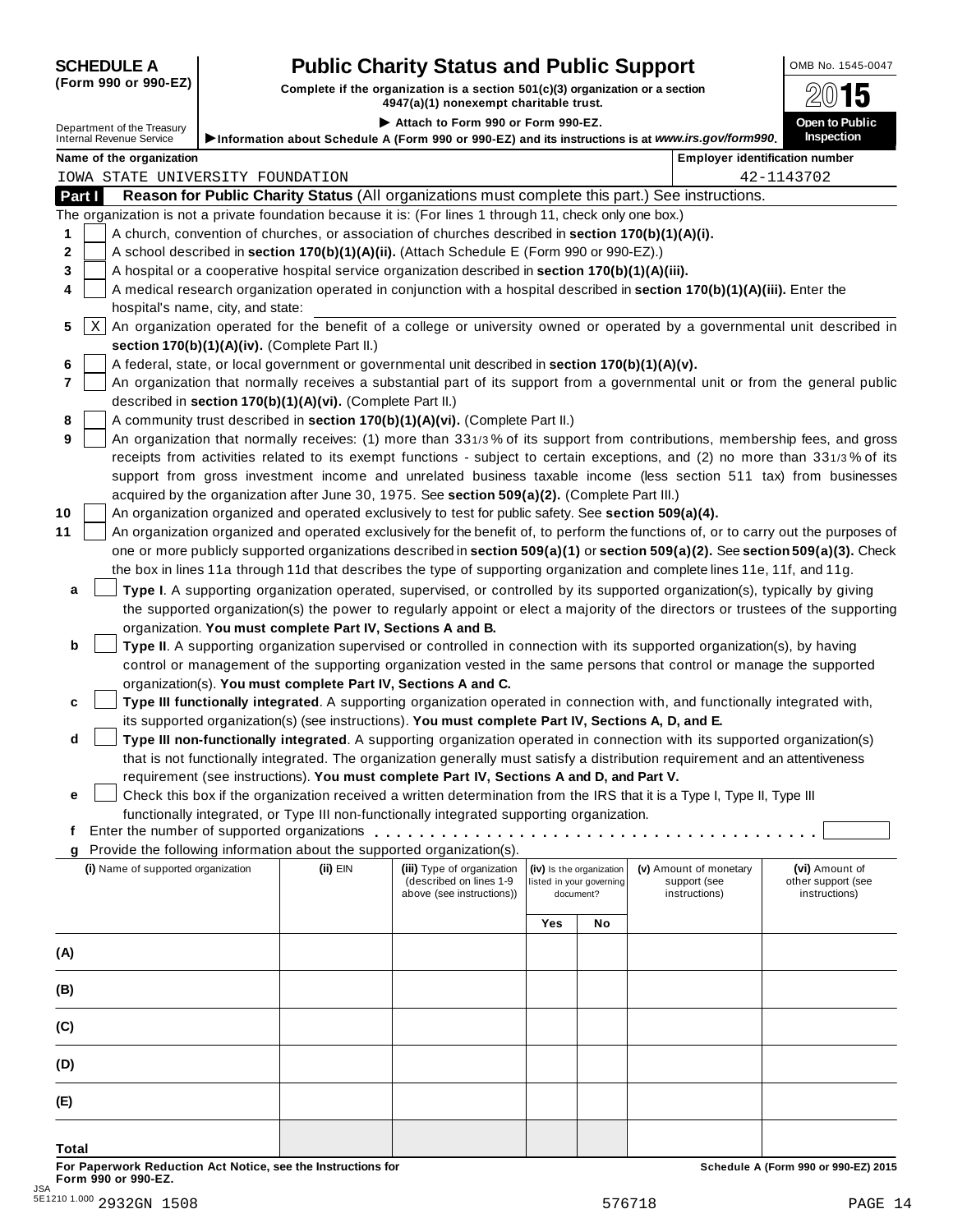## Schedule <sup>A</sup> (Form <sup>990</sup> or 990-EZ) <sup>2015</sup> Page **2**

**Support Schedule for Organizations Described in Sections 170(b)(1)(A)(iv) and 170(b)(1)(A)(vi)** (Complete only if you checked the box on line 5, 7, or 8 of Part I or if the organization failed to qualify under Part III. If the organization fails to qualify under the tests listed below, please complete Part III.) **Part II**

|              | <b>Section A. Public Support</b>                                                                                                                                                                                                                                                                                                                              |             |             |               |              |               |                |
|--------------|---------------------------------------------------------------------------------------------------------------------------------------------------------------------------------------------------------------------------------------------------------------------------------------------------------------------------------------------------------------|-------------|-------------|---------------|--------------|---------------|----------------|
|              | Calendar year (or fiscal year beginning in) ▶                                                                                                                                                                                                                                                                                                                 | (a) $2011$  | (b) 2012    | $(c)$ 2013    | (d) $2014$   | (e) 2015      | (f) Total      |
| 1            | Gifts,<br>contributions,<br>grants,<br>and<br>membership fees received. (Do not<br>include any "unusual grants.")                                                                                                                                                                                                                                             | 63,072,544. | 59,012,859. | 86, 154, 845. | 118,926,479. | 92, 963, 643. | 420,130,370.   |
| $\mathbf{2}$ | Tax<br>revenues<br>levied<br>for<br>the<br>organization's benefit and either paid<br>to or expended on its behalf                                                                                                                                                                                                                                             |             |             |               |              |               | 0.             |
| 3            | The value of services or facilities<br>furnished by a governmental unit to the<br>organization without charge                                                                                                                                                                                                                                                 |             |             |               |              |               | 0.             |
| 4            | Total. Add lines 1 through 3                                                                                                                                                                                                                                                                                                                                  | 63,072,544. | 59,012,859. | 86, 154, 845. | 118,926,479. | 92, 963, 643. | 420, 130, 370. |
| 5            | The portion of total contributions by<br>each<br>person<br>(other<br>than<br>a<br>governmental<br>unit<br>publicly<br>or<br>supported organization) included on<br>line 1 that exceeds 2% of the amount                                                                                                                                                       |             |             |               |              |               |                |
| 6.           | shown on line 11, column (f)<br>Public support. Subtract line 5 from line 4.                                                                                                                                                                                                                                                                                  |             |             |               |              |               | 29,739,616.    |
|              | <b>Section B. Total Support</b>                                                                                                                                                                                                                                                                                                                               |             |             |               |              |               | 390, 390, 754. |
|              | Calendar year (or fiscal year beginning in) ▶                                                                                                                                                                                                                                                                                                                 | (a) $2011$  | (b) 2012    | $(c)$ 2013    | (d) $2014$   | (e) $2015$    | (f) Total      |
| 7            | Amounts from line 4                                                                                                                                                                                                                                                                                                                                           | 63,072,544. | 59,012,859. | 86, 154, 845. | 118,926,479  | 92, 963, 643. | 420,130,370.   |
| 8            | Gross income from interest, dividends,<br>payments received on securities loans,<br>rents, royalties and income from similar<br>sources experiences and the set of the set of the set of the set of the set of the set of the set of the set of the set of the set of the set of the set of the set of the set of the set of the set of the set of the set of | 3,770,087.  | 6,631,107.  | 4,911,519.    | 5,197,325.   | 4,597,871.    | 25,107,909.    |
| 9            | Net income from unrelated business<br>activities, whether or not the business<br>is regularly carried on the control of the control of the control of the control of the control of the control o                                                                                                                                                             |             | 75,612.     |               |              |               | 75,612.        |
| 10           | Other income. Do not include gain or<br>loss from the sale of capital assets<br>(Explain in Part VI.)                                                                                                                                                                                                                                                         | 94,832.     | 42,636.     | 51,778.       | 44,579.      | 44,470.       | 278,295.       |
| 11           | Total support. Add lines 7 through 10                                                                                                                                                                                                                                                                                                                         |             |             |               |              |               | 445,592,186.   |
| 12           |                                                                                                                                                                                                                                                                                                                                                               |             |             |               |              | $ 12\rangle$  | 13,890,206.    |
| 13           | First five years. If the Form 990 is for the organization's first, second, third, fourth, or fifth tax year as a section 501(c)(3)                                                                                                                                                                                                                            |             |             |               |              |               |                |
|              | <b>Section C. Computation of Public Support Percentage</b>                                                                                                                                                                                                                                                                                                    |             |             |               |              |               |                |
| 14           | Public support percentage for 2015 (line 6, column (f) divided by line 11, column (f)                                                                                                                                                                                                                                                                         |             |             |               |              | 14            | 87.61%         |
| 15           |                                                                                                                                                                                                                                                                                                                                                               |             |             |               |              | 15            | 86.75%         |
|              | 16a 331/3% support test - 2015. If the organization did not check the box on line 13, and line 14 is 331/3% or more, check                                                                                                                                                                                                                                    |             |             |               |              |               |                |
|              | this box and stop here. The organization qualifies as a publicly supported organization                                                                                                                                                                                                                                                                       |             |             |               |              |               | X              |
|              | b 331/3% support test - 2014. If the organization did not check a box on line 13 or 16a, and line 15 is 331/3% or more,                                                                                                                                                                                                                                       |             |             |               |              |               |                |
|              | check this box and stop here. The organization qualifies as a publicly supported organization $\dots \dots \dots \dots$                                                                                                                                                                                                                                       |             |             |               |              |               |                |
|              | 17a 10%-facts-and-circumstances test - 2015. If the organization did not check a box on line 13, 16a, or 16b, and line 14 is                                                                                                                                                                                                                                  |             |             |               |              |               |                |
|              | 10% or more, and if the organization meets the "facts-and-circumstances" test, check this box and stop here. Explain in                                                                                                                                                                                                                                       |             |             |               |              |               |                |
|              | Part VI how the organization meets the "facts-and-circumstances" test. The organization qualifies as a publicly supported                                                                                                                                                                                                                                     |             |             |               |              |               |                |
|              | b 10%-facts-and-circumstances test - 2014. If the organization did not check a box on line 13, 16a, 16b, or 17a, and line<br>15 is 10% or more, and if the organization meets the "facts-and-circumstances" test, check this box and stop here.                                                                                                               |             |             |               |              |               |                |
|              | Explain in Part VI how the organization meets the "facts-and-circumstances" test. The organization qualifies as a publicly                                                                                                                                                                                                                                    |             |             |               |              |               |                |
| 18           | Private foundation. If the organization did not check a box on line 13, 16a, 16b, 17a, or 17b, check this box and see                                                                                                                                                                                                                                         |             |             |               |              |               |                |
|              |                                                                                                                                                                                                                                                                                                                                                               |             |             |               |              |               |                |
|              |                                                                                                                                                                                                                                                                                                                                                               |             |             |               |              |               |                |

**Schedule A (Form 990 or 990-EZ) 2015**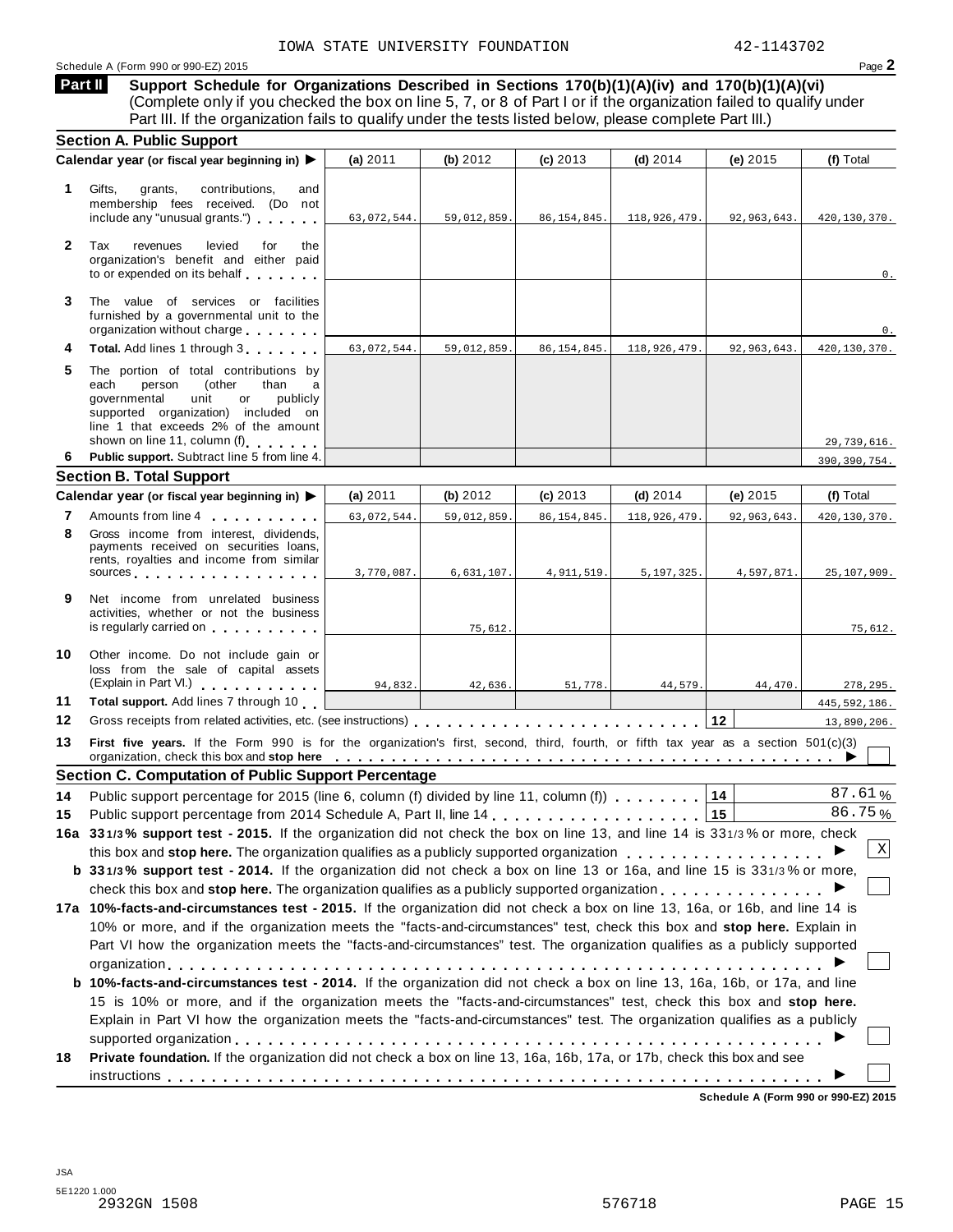#### Schedule <sup>A</sup> (Form <sup>990</sup> or 990-EZ) <sup>2015</sup> Page **3**

**Part III**

**Support Schedule for Organizations Described in Section 509(a)(2)** (Complete only if you checked the box on line 9 of Part I or if the organization failed to qualify under Part II. If the organization fails to qualify under the tests listed below, please complete Part II.)

|            | <b>Section A. Public Support</b>                                                                                                                                                                                               |          |          |            |            |                                      |           |
|------------|--------------------------------------------------------------------------------------------------------------------------------------------------------------------------------------------------------------------------------|----------|----------|------------|------------|--------------------------------------|-----------|
|            | Calendar year (or fiscal year beginning in) $\blacktriangleright$                                                                                                                                                              | (a) 2011 | (b) 2012 | $(c)$ 2013 | $(d)$ 2014 | (e) $2015$                           | (f) Total |
| 1          | Gifts, grants, contributions, and membership fees                                                                                                                                                                              |          |          |            |            |                                      |           |
|            | received. (Do not include any "unusual grants.")                                                                                                                                                                               |          |          |            |            |                                      |           |
| 2          | Gross receipts from admissions, merchandise                                                                                                                                                                                    |          |          |            |            |                                      |           |
|            | sold or services performed, or facilities                                                                                                                                                                                      |          |          |            |            |                                      |           |
|            | furnished in any activity that is related to the                                                                                                                                                                               |          |          |            |            |                                      |           |
|            | organization's tax-exempt purpose                                                                                                                                                                                              |          |          |            |            |                                      |           |
| 3          | Gross receipts from activities that are not an                                                                                                                                                                                 |          |          |            |            |                                      |           |
|            | unrelated trade or business under section 513                                                                                                                                                                                  |          |          |            |            |                                      |           |
| 4          | Tax<br>revenues<br>levied<br>for<br>the                                                                                                                                                                                        |          |          |            |            |                                      |           |
|            | organization's benefit and either paid                                                                                                                                                                                         |          |          |            |            |                                      |           |
|            | to or expended on its behalf                                                                                                                                                                                                   |          |          |            |            |                                      |           |
| 5          | The value of services or facilities                                                                                                                                                                                            |          |          |            |            |                                      |           |
|            | furnished by a governmental unit to the                                                                                                                                                                                        |          |          |            |            |                                      |           |
|            |                                                                                                                                                                                                                                |          |          |            |            |                                      |           |
|            | organization without charge                                                                                                                                                                                                    |          |          |            |            |                                      |           |
| 6          | Total. Add lines 1 through 5                                                                                                                                                                                                   |          |          |            |            |                                      |           |
|            | <b>7a</b> Amounts included on lines 1, 2, and 3                                                                                                                                                                                |          |          |            |            |                                      |           |
|            | received from disqualified persons<br>Amounts included on lines 2 and 3                                                                                                                                                        |          |          |            |            |                                      |           |
|            | from other than disqualified<br>received                                                                                                                                                                                       |          |          |            |            |                                      |           |
|            | persons that exceed the greater of \$5,000                                                                                                                                                                                     |          |          |            |            |                                      |           |
|            | or 1% of the amount on line 13 for the year                                                                                                                                                                                    |          |          |            |            |                                      |           |
|            | c Add lines 7a and 7b                                                                                                                                                                                                          |          |          |            |            |                                      |           |
| 8          | <b>Public support.</b> (Subtract line 7c from                                                                                                                                                                                  |          |          |            |            |                                      |           |
|            | $line 6.)$                                                                                                                                                                                                                     |          |          |            |            |                                      |           |
|            | <b>Section B. Total Support</b>                                                                                                                                                                                                |          |          |            |            |                                      |           |
|            | Calendar year (or fiscal year beginning in) ▶                                                                                                                                                                                  | (a) 2011 | (b) 2012 | $(c)$ 2013 | (d) $2014$ | (e) $2015$                           | (f) Total |
| 9          | Amounts from line 6. The state of the state of the state of the state of the state of the state of the state of the state of the state of the state of the state of the state of the state of the state of the state of the st |          |          |            |            |                                      |           |
|            | 10 a Gross income from interest, dividends,                                                                                                                                                                                    |          |          |            |            |                                      |           |
|            | payments received on securities loans,<br>rents, royalties and income from similar                                                                                                                                             |          |          |            |            |                                      |           |
|            | sources and the set of the set of the set of the set of the set of the set of the set of the set of the set of the set of the set of the set of the set of the set of the set of the set of the set of the set of the set of t |          |          |            |            |                                      |           |
|            | <b>b</b> Unrelated business taxable income (less                                                                                                                                                                               |          |          |            |            |                                      |           |
|            | section 511 taxes) from businesses                                                                                                                                                                                             |          |          |            |            |                                      |           |
|            | acquired after June 30, 1975                                                                                                                                                                                                   |          |          |            |            |                                      |           |
|            | c Add lines 10a and 10b                                                                                                                                                                                                        |          |          |            |            |                                      |           |
| 11         | Net income from unrelated business                                                                                                                                                                                             |          |          |            |            |                                      |           |
|            | activities not included in line 10b,                                                                                                                                                                                           |          |          |            |            |                                      |           |
|            | whether or not the business is regularly                                                                                                                                                                                       |          |          |            |            |                                      |           |
|            | carried on with the state of the state of the state of the state of the state of the state of the state of the                                                                                                                 |          |          |            |            |                                      |           |
| 12         | Other income. Do not include gain or                                                                                                                                                                                           |          |          |            |            |                                      |           |
|            | loss from the sale of capital assets                                                                                                                                                                                           |          |          |            |            |                                      |           |
|            | (Explain in Part VI.) <b>All Accords</b>                                                                                                                                                                                       |          |          |            |            |                                      |           |
| 13         | Total support. (Add lines 9, 10c, 11,                                                                                                                                                                                          |          |          |            |            |                                      |           |
|            | and $12$ .) $\ldots$ $\ldots$ $\ldots$ $\ldots$ $\ldots$                                                                                                                                                                       |          |          |            |            |                                      |           |
| 14         | First five years. If the Form 990 is for the organization's first, second, third, fourth, or fifth tax year as a section 501(c)(3)                                                                                             |          |          |            |            |                                      |           |
|            |                                                                                                                                                                                                                                |          |          |            |            |                                      |           |
|            | Section C. Computation of Public Support Percentage                                                                                                                                                                            |          |          |            |            |                                      |           |
| 15         |                                                                                                                                                                                                                                |          |          |            |            | 15                                   | ℅         |
| 16         | Public support percentage from 2014 Schedule A, Part III, line 15                                                                                                                                                              |          |          |            |            | 16                                   | %         |
|            | Section D. Computation of Investment Income Percentage                                                                                                                                                                         |          |          |            |            |                                      |           |
| 17         | Investment income percentage for 2015 (line 10c, column (f) divided by line 13, column (f))                                                                                                                                    |          |          |            |            | 17                                   | %         |
| 18         |                                                                                                                                                                                                                                |          |          |            |            | 18                                   | %         |
|            | 19a 331/3% support tests - 2015. If the organization did not check the box on line 14, and line 15 is more than 331/3%, and line                                                                                               |          |          |            |            |                                      |           |
|            | 17 is not more than 331/3%, check this box and stop here. The organization qualifies as a publicly supported organization                                                                                                      |          |          |            |            |                                      |           |
|            | <b>b</b> 331/3% support tests - 2014. If the organization did not check a box on line 14 or line 19a, and line 16 is more than 331/3%, and                                                                                     |          |          |            |            |                                      |           |
|            | line 18 is not more than 331/3%, check this box and stop here. The organization qualifies as a publicly supported organization                                                                                                 |          |          |            |            |                                      |           |
| 20         | Private foundation. If the organization did not check a box on line 14, 19a, or 19b, check this box and see instructions ▶                                                                                                     |          |          |            |            |                                      |           |
| <b>JSA</b> |                                                                                                                                                                                                                                |          |          |            |            | Schedule A (Form 990 or 990-EZ) 2015 |           |
|            | 5E1221 1.000<br>2932GN 1508                                                                                                                                                                                                    |          |          |            | 576718     |                                      | PAGE 16   |
|            |                                                                                                                                                                                                                                |          |          |            |            |                                      |           |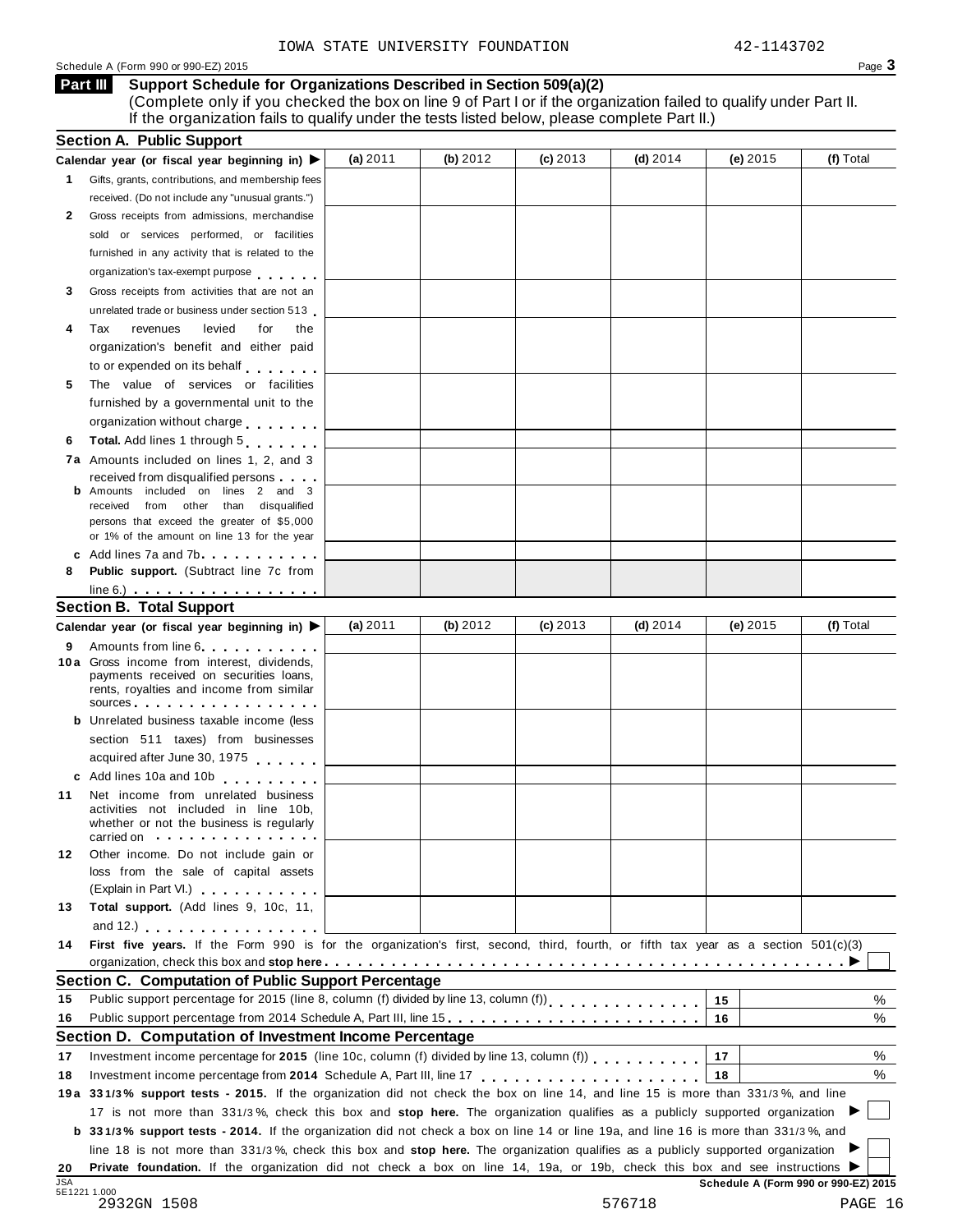**Yes No**

**2**

**3a**

**3b**

**3c**

**4a**

**4b**

**4c**

**5a**

**5b 5c**

**6**

**7**

**8**

**9a**

**9b**

**9c**

**10a**

#### **Part IV Supporting Organizations**

(Complete only if you checked a box in line 11 of Part I. If you checked 11a of Part I, complete Sections A and B. If you checked 11b of Part I, complete Sections A and C. If you checked 11c of Part I, complete Sections A, D, and E. If you checked 11d of Part I, complete Sections A and D, and complete Part V.)

### **Section A. All Supporting Organizations**

- **1** Are all of the organization's supported organizations listed by name in the organization's governing documents? *If* "*No,*" *describe in Part VI how the supported organizations are designated. If designated by class or purpose, describe the designation. If historic and continuing relationship, explain.* **1**
- **2** Did the organization have any supported organization that does not have an IRS determination of status under section 509(a)(1) or (2)? *If*"*Yes,*" *explain in Part VI how the organization determined that the supported organization was described in section 509(a)(1) or (2).*
- **3 a** Did the organization have a supported organization described in section 501(c)(4), (5), or (6)? *If* "*Yes,*" *answer (b) and (c) below.*
- **b** Did the organization confirm that each supported organization qualified under section 501(c)(4), (5), or (6) and | satisfied the public support tests under section 509(a)(2)? *If* "*Yes,*" *describe in Part VI when and how the organization made the determination.*
- **c** Did the organization ensure that all support to such organizations was used exclusively for section 170(c)(2)(B) purposes? *If*"*Yes,*" *explain in Part VI what controls the organization put in place to ensure such use.*
- **4 a** Was any supported organization not organized in the United States ("foreign supported organization")? *If* "*Yes,*" *and if you checked 11a or 11b in Part I, answer (b) and (c) below.*
- **b** Did the organization have ultimate control and discretion in deciding whether to make grants to the foreign | supported organization? *If* "*Yes,*" *describe in Part VI how the organization had such control and discretion despite being controlled or supervised by or in connection with its supported organizations.*
- **c** Did the organization support any foreign supported organization that does not have an IRS determination | under sections 501(c)(3) and 509(a)(1) or (2)? *If* "*Yes,*" *explain in Part VI what controls the organization used to ensure that all support to the foreign supported organization was used exclusively for section 170(c)(2)(B) purposes.*
- **5 a** Did the organization add, substitute, or remove any supported organizations during the tax year? *If* "*Yes,*" answer (b) and (c) below (if applicable). Also, provide detail in **Part VI**, including (i) the names and EIN *numbers of the supported organizations added, substituted, or removed; (ii) the reasons for each such action;* (iii) the authority under the organization's organizing document authorizing such action; and (iv) how the action *was accomplished (such as by amendment to the organizing document).*
- **b** Type I or Type II only. Was any added or substituted supported organization part of a class already | designated in the organization's organizing document?
- **c Substitutions only.** Was the substitution the result of an event beyond the organization's control?
- **6** Did the organization provide support (whether in the form of grants or the provision of services or facilities) to anyone other than (i) its supported organizations, (ii) individuals that are part of the charitable class benefited by one or more of its supported organizations, or (iii) other supporting organizations that also support or benefit one or more of the filing organization's supported organizations? *If*"*Yes,*" *provide detail in Part VI.*
- **7** Did the organization provide a grant, loan, compensation, or other similar payment to a substantial contributor (defined in section 4958(c)(3)(C)), a family member of a substantial contributor, or a 35% controlled entity with regard to a substantial contributor? *If*"*Yes,*" *complete Part I of Schedule L (Form 990 or 990-EZ).*
- **8** Did the organization make a loan to a disqualified person (as defined in section 4958) not described in line 7? *If* "*Yes,*" *complete Part I of Schedule L (Form 990 or 990-EZ).*
- **a** Was the organization controlled directly or indirectly at any time during the tax year by one or more | **9** disqualified persons as defined in section 4946 (other than foundation managers and organizations described in section 509(a)(1) or (2))? *If*"*Yes,*" *provide detail in Part VI.*
- **b** Did one or more disqualified persons (as defined in line 9a) hold a controlling interest in any entity in which | the supporting organization had an interest? *If*"*Yes,*" *provide detail in Part VI.*
- **c** Did a disqualified person (as defined in line 9a) have an ownership interest in, or derive any personal benefit from, assets in which the supporting organization also had an interest? *If*"*Yes,*" *provide detail in Part VI.*
- **10a** Was the organization subject to the excess business holdings rules of section 4943 because of section | 4943(f) (regarding certain Type II supporting organizations, and all Type III non-functionally integrated supporting organizations)? *If*"*Yes,*" *answer 10b below.*
	- **b** Did the organization have any excess business holdings in the tax year? *(Use Schedule C, Form 4720, to determine whether the organization had excess business holdings.)*

**10b** JSA **Schedule A (Form 990 or 990-EZ) 2015**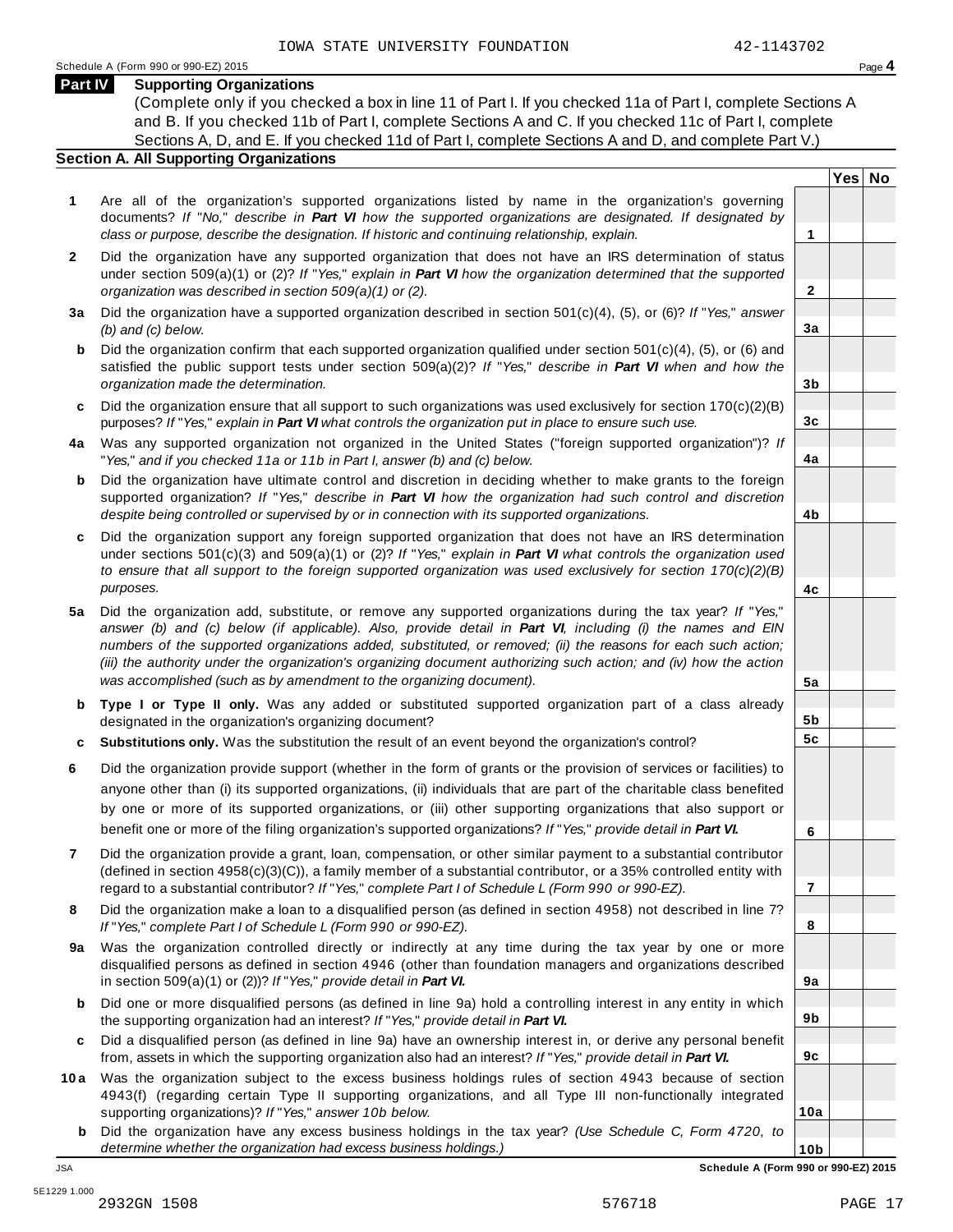|                | 42-1143702<br>IOWA STATE UNIVERSITY FOUNDATION                                                                                                                                                                                       |                 |        |        |
|----------------|--------------------------------------------------------------------------------------------------------------------------------------------------------------------------------------------------------------------------------------|-----------------|--------|--------|
| <b>Part IV</b> | Schedule A (Form 990 or 990-EZ) 2015<br><b>Supporting Organizations (continued)</b>                                                                                                                                                  |                 |        | Page 5 |
|                |                                                                                                                                                                                                                                      |                 | Yes No |        |
| 11             | Has the organization accepted a gift or contribution from any of the following persons?                                                                                                                                              |                 |        |        |
| a              | A person who directly or indirectly controls, either alone or together with persons described in (b) and (c)                                                                                                                         |                 |        |        |
|                | below, the governing body of a supported organization?                                                                                                                                                                               | 11a             |        |        |
|                | <b>b</b> A family member of a person described in (a) above?                                                                                                                                                                         | 11 <sub>b</sub> |        |        |
| c              | A 35% controlled entity of a person described in (a) or (b) above? If "Yes" to a, b, or c, provide detail in Part VI.                                                                                                                | 11c             |        |        |
|                | <b>Section B. Type I Supporting Organizations</b>                                                                                                                                                                                    |                 |        |        |
|                |                                                                                                                                                                                                                                      |                 | Yes No |        |
| 1              | Did the directors, trustees, or membership of one or more supported organizations have the power to                                                                                                                                  |                 |        |        |
|                | regularly appoint or elect at least a majority of the organization's directors or trustees at all times during the                                                                                                                   |                 |        |        |
|                | tax year? If "No," describe in Part VI how the supported organization(s) effectively operated, supervised, or                                                                                                                        |                 |        |        |
|                | controlled the organization's activities. If the organization had more than one supported organization,                                                                                                                              |                 |        |        |
|                | describe how the powers to appoint and/or remove directors or trustees were allocated among the supported<br>organizations and what conditions or restrictions, if any, applied to such powers during the tax year.                  | 1               |        |        |
| 2              | Did the organization operate for the benefit of any supported organization other than the supported                                                                                                                                  |                 |        |        |
|                | organization(s) that operated, supervised, or controlled the supporting organization? If "Yes," explain in Part                                                                                                                      |                 |        |        |
|                | VI how providing such benefit carried out the purposes of the supported organization(s) that operated,                                                                                                                               |                 |        |        |
|                | supervised, or controlled the supporting organization.                                                                                                                                                                               | 2               |        |        |
|                | <b>Section C. Type II Supporting Organizations</b>                                                                                                                                                                                   |                 | Yes No |        |
|                |                                                                                                                                                                                                                                      |                 |        |        |
| 1              | Were a majority of the organization's directors or trustees during the tax year also a majority of the directors<br>or trustees of each of the organization's supported organization(s)? If "No," describe in Part VI how control    |                 |        |        |
|                | or management of the supporting organization was vested in the same persons that controlled or managed                                                                                                                               |                 |        |        |
|                | the supported organization(s).                                                                                                                                                                                                       | 1               |        |        |
|                | <b>Section D. All Type III Supporting Organizations</b>                                                                                                                                                                              |                 |        |        |
|                |                                                                                                                                                                                                                                      |                 | Yes No |        |
| 1              | Did the organization provide to each of its supported organizations, by the last day of the fifth month of the                                                                                                                       |                 |        |        |
|                | organization's tax year, (i) a written notice describing the type and amount of support provided during the prior                                                                                                                    |                 |        |        |
|                | tax year, (ii) a copy of the Form 990 that was most recently filed as of the date of notification, and (iii) copies of<br>the organization's governing documents in effect on the date of notification, to the extent not previously |                 |        |        |
|                | provided?                                                                                                                                                                                                                            | 1               |        |        |
| 2              | Were any of the organization's officers, directors, or trustees either (i) appointed or elected by the supported                                                                                                                     |                 |        |        |
|                | organization(s) or (ii) serving on the governing body of a supported organization? If "No," explain in Part VI how                                                                                                                   |                 |        |        |
|                | the organization maintained a close and continuous working relationship with the supported organization(s).                                                                                                                          | 2               |        |        |
|                | By reason of the relationship described in (2), did the organization's supported organizations have a                                                                                                                                |                 |        |        |
|                | significant voice in the organization's investment policies and in directing the use of the organization's                                                                                                                           |                 |        |        |
|                | income or assets at all times during the tax year? If "Yes," describe in Part VI the role the organization's                                                                                                                         |                 |        |        |
|                | supported organizations played in this regard.                                                                                                                                                                                       | 3               |        |        |
|                | Section E. Type III Functionally-Integrated Supporting Organizations                                                                                                                                                                 |                 |        |        |
| 1              | Check the box next to the method that the organization used to satisfy the Integral Part Test during the year (see instructions):                                                                                                    |                 |        |        |
| a              | The organization satisfied the Activities Test. Complete line 2 below.                                                                                                                                                               |                 |        |        |
| b              | The organization is the parent of each of its supported organizations. Complete line 3 below.                                                                                                                                        |                 |        |        |
| c              | The organization supported a governmental entity. Describe in Part VI how you supported a government entity (see instructions).                                                                                                      |                 |        |        |
| 2              | Activities Test. Answer (a) and (b) below.                                                                                                                                                                                           |                 | Yes No |        |
| а              | Did substantially all of the organization's activities during the tax year directly further the exempt purposes of                                                                                                                   |                 |        |        |
|                | the supported organization(s) to which the organization was responsive? If "Yes," then in Part VI identify                                                                                                                           |                 |        |        |
|                | those supported organizations and explain how these activities directly furthered their exempt purposes,                                                                                                                             |                 |        |        |
|                | how the organization was responsive to those supported organizations, and how the organization determined                                                                                                                            |                 |        |        |
|                | that these activities constituted substantially all of its activities.                                                                                                                                                               | 2a              |        |        |
| b              | Did the activities described in (a) constitute activities that, but for the organization's involvement, one or more                                                                                                                  |                 |        |        |
|                | of the organization's supported organization(s) would have been engaged in? If "Yes," explain in Part VI the<br>reasons for the organization's position that its supported organization(s) would have engaged in these               |                 |        |        |

**3** Parent of Supported Organizations. *Answer (a) and (b) below.*

*activities but for the organization's involvement.*

- **a** Did the organization have the power to regularly appoint or elect a majority of the officers, directors, or trustees of each of the supported organizations? *Provide details in Part VI.*
- **b** Did the organization exercise a substantial degree of direction over the policies, programs, and activities of each of its supported organizations? *If"Yes," describe in Part VI the role played by the organization in this regard.*

**3b Schedule A (Form 990 or 990-EZ) 2015**

**2b**

**3a**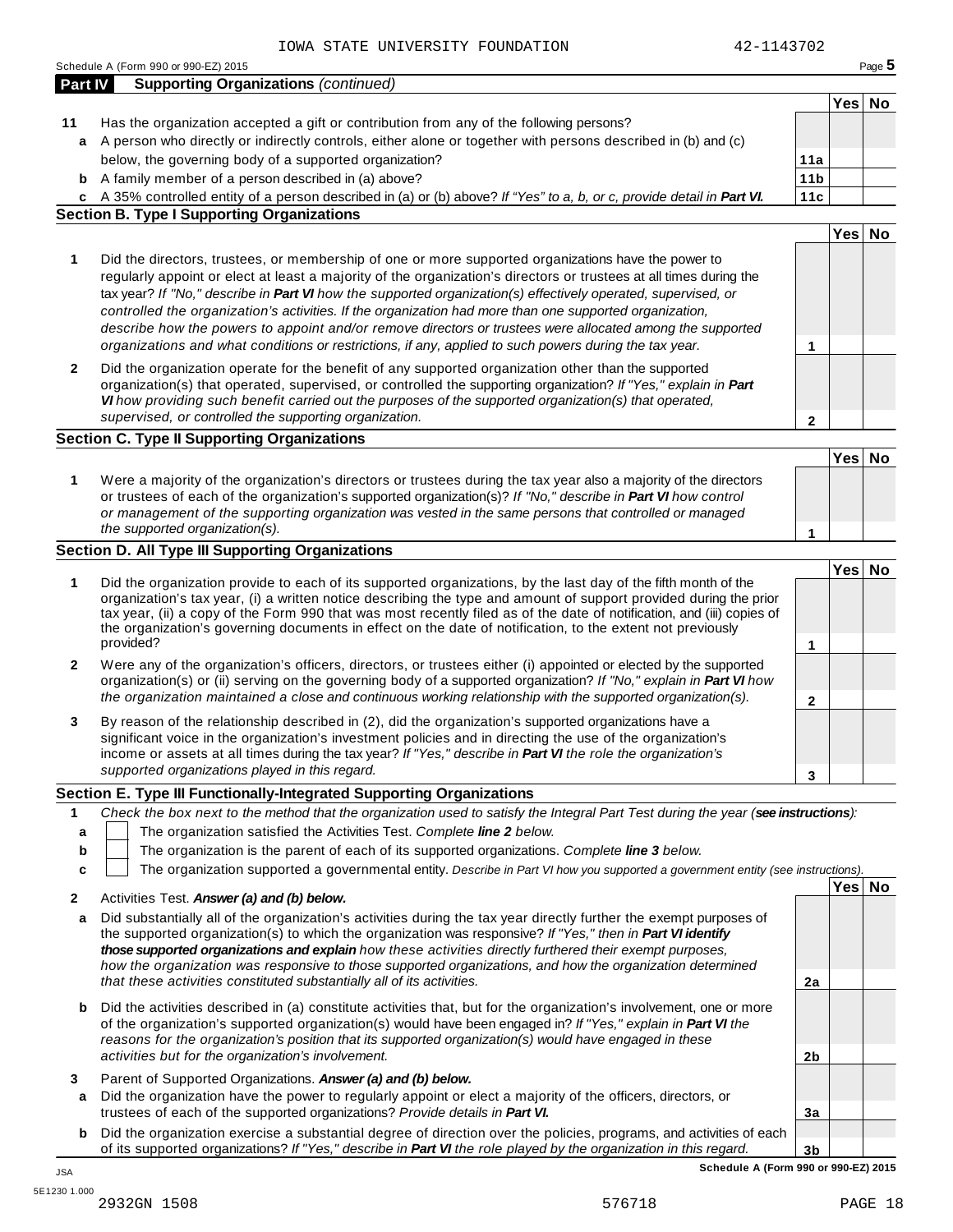| Schedule A (Form 990 or 990-EZ) 2015                                                                                               |                |                | Page $6$                       |
|------------------------------------------------------------------------------------------------------------------------------------|----------------|----------------|--------------------------------|
| Type III Non-Functionally Integrated 509(a)(3) Supporting Organizations<br><b>Part V</b>                                           |                |                |                                |
| 1<br>Check here if the organization satisfied the Integral Part Test as a qualifying trust on Nov. 20, 1970. See instructions. All |                |                |                                |
| other Type III non-functionally integrated supporting organizations must complete Sections A through E.                            |                |                |                                |
| <b>Section A - Adjusted Net Income</b>                                                                                             |                | (A) Prior Year | (B) Current Year               |
|                                                                                                                                    |                |                | (optional)                     |
| 1 Net short-term capital gain                                                                                                      | $\mathbf{1}$   |                |                                |
| 2 Recoveries of prior-year distributions                                                                                           | $\mathbf{2}$   |                |                                |
| 3 Other gross income (see instructions)                                                                                            | 3              |                |                                |
| 4 Add lines 1 through 3                                                                                                            | 4              |                |                                |
| 5 Depreciation and depletion                                                                                                       | 5              |                |                                |
| 6 Portion of operating expenses paid or incurred for production or                                                                 |                |                |                                |
| collection of gross income or for management, conservation, or                                                                     |                |                |                                |
| maintenance of property held for production of income (see instructions)                                                           | 6              |                |                                |
| 7 Other expenses (see instructions)                                                                                                | $\overline{7}$ |                |                                |
| 8 Adjusted Net Income (subtract lines 5, 6 and 7 from line 4)                                                                      | 8              |                |                                |
| <b>Section B - Minimum Asset Amount</b>                                                                                            |                | (A) Prior Year | (B) Current Year<br>(optional) |
| 1 Aggregate fair market value of all non-exempt-use assets (see                                                                    |                |                |                                |
| instructions for short tax year or assets held for part of year):                                                                  |                |                |                                |
| a Average monthly value of securities                                                                                              | 1a             |                |                                |
| <b>b</b> Average monthly cash balances                                                                                             | 1 <sub>b</sub> |                |                                |
| c Fair market value of other non-exempt-use assets                                                                                 | 1 <sub>c</sub> |                |                                |
| d Total (add lines 1a, 1b, and 1c)                                                                                                 | 1 <sub>d</sub> |                |                                |
| e Discount claimed for blockage or other<br>factors (explain in detail in Part VI):                                                |                |                |                                |
| <b>2</b> Acquisition indebtedness applicable to non-exempt-use assets                                                              | $\mathbf{2}$   |                |                                |
| 3 Subtract line 2 from line 1d                                                                                                     | 3              |                |                                |
| 4 Cash deemed held for exempt use. Enter 1-1/2% of line 3 (for greater amount,<br>see instructions).                               | 4              |                |                                |
| 5 Net value of non-exempt-use assets (subtract line 4 from line 3)                                                                 | 5              |                |                                |
| 6 Multiply line 5 by .035                                                                                                          | 6              |                |                                |
| 7 Recoveries of prior-year distributions                                                                                           | $\overline{7}$ |                |                                |
| 8 Minimum Asset Amount (add line 7 to line 6)                                                                                      | 8              |                |                                |
| <b>Section C - Distributable Amount</b>                                                                                            |                |                | <b>Current Year</b>            |
| 1 Adjusted net income for prior year (from Section A, line 8, Column A)                                                            | 1              |                |                                |
| 2 Enter 85% of line 1                                                                                                              | $\mathbf{2}$   |                |                                |
| 3 Minimum asset amount for prior year (from Section B, line 8, Column A)                                                           | 3              |                |                                |
| 4 Enter greater of line 2 or line 3                                                                                                | 4              |                |                                |
| 5 Income tax imposed in prior year                                                                                                 | 5              |                |                                |
| 6 Distributable Amount. Subtract line 5 from line 4, unless subject to                                                             |                |                |                                |
| emergency temporary reduction (see instructions)                                                                                   | 6              |                |                                |

**7** | Check here if the current year is the organization's first as a non-functionally-integrated Type III supporting organization (see instructions).

**Schedule A (Form 990 or 990-EZ) 2015**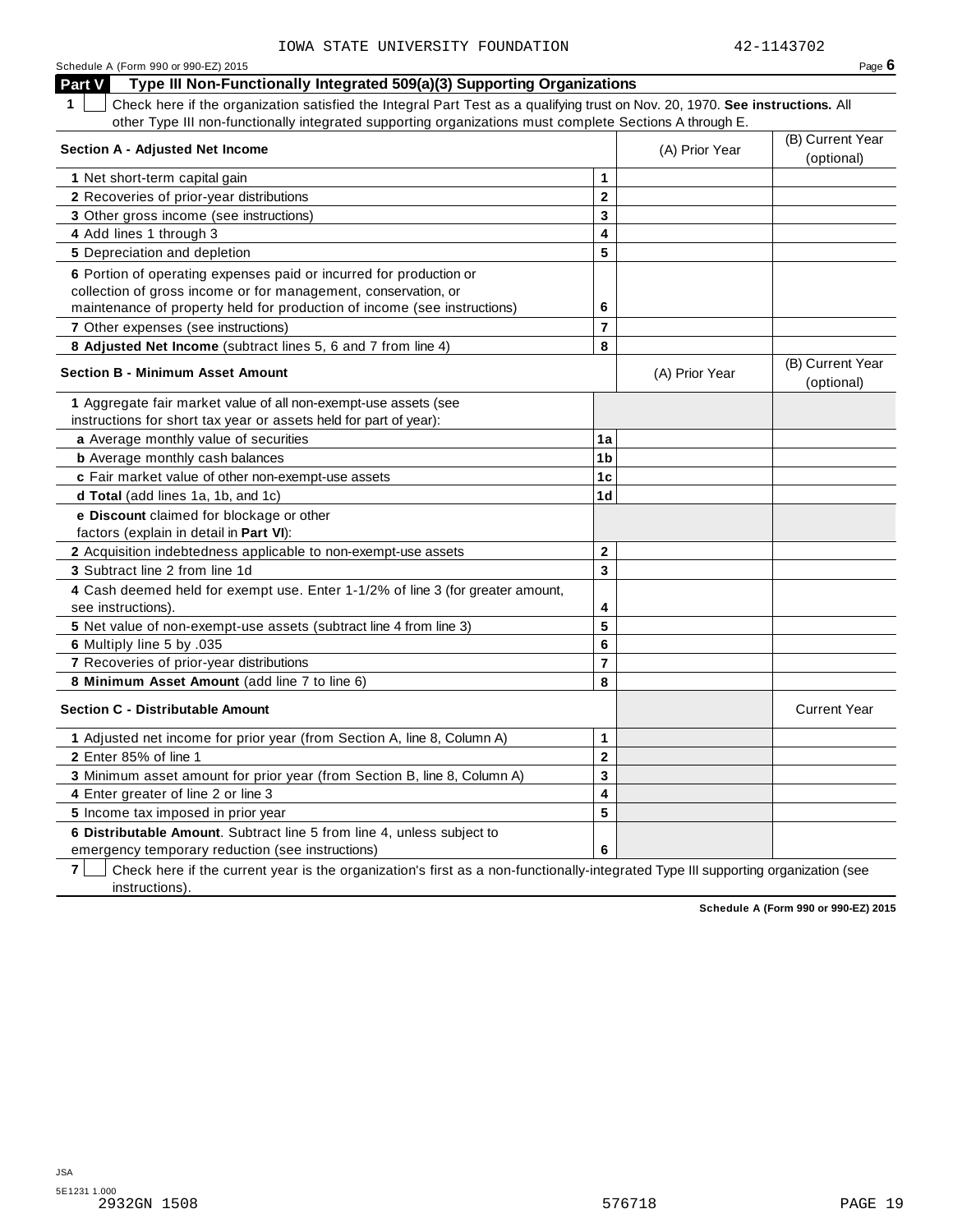|                | Schedule A (Form 990 or 990-EZ) 2015                                                       |                                    |                                               | Page 7                                           |
|----------------|--------------------------------------------------------------------------------------------|------------------------------------|-----------------------------------------------|--------------------------------------------------|
| <b>Part V</b>  | Type III Non-Functionally Integrated 509(a)(3) Supporting Organizations (continued)        |                                    |                                               |                                                  |
|                | <b>Section D - Distributions</b>                                                           |                                    |                                               | <b>Current Year</b>                              |
| 1              | Amounts paid to supported organizations to accomplish exempt purposes                      |                                    |                                               |                                                  |
| 2              | Amounts paid to perform activity that directly furthers exempt purposes of supported       |                                    |                                               |                                                  |
|                | organizations, in excess of income from activity                                           |                                    |                                               |                                                  |
| 3              | Administrative expenses paid to accomplish exempt purposes of supported organizations      |                                    |                                               |                                                  |
| 4              | Amounts paid to acquire exempt-use assets                                                  |                                    |                                               |                                                  |
| 5              | Qualified set-aside amounts (prior IRS approval required)                                  |                                    |                                               |                                                  |
| 6              | Other distributions (describe in Part VI). See instructions.                               |                                    |                                               |                                                  |
| 7              | Total annual distributions. Add lines 1 through 6.                                         |                                    |                                               |                                                  |
| 8              | Distributions to attentive supported organizations to which the organization is responsive |                                    |                                               |                                                  |
|                | (provide details in Part VI). See instructions.                                            |                                    |                                               |                                                  |
| 9              | Distributable amount for 2015 from Section C, line 6                                       |                                    |                                               |                                                  |
| 10             | Line 8 amount divided by Line 9 amount                                                     |                                    |                                               |                                                  |
|                | Section E - Distribution Allocations (see instructions)                                    | (i)<br><b>Excess Distributions</b> | (ii)<br><b>Underdistributions</b><br>Pre-2015 | (iii)<br><b>Distributable</b><br>Amount for 2015 |
| 1              | Distributable amount for 2015 from Section C, line 6                                       |                                    |                                               |                                                  |
| $\mathbf{2}$   | Underdistributions, if any, for years prior to 2015                                        |                                    |                                               |                                                  |
|                | (reasonable cause required-see instructions)                                               |                                    |                                               |                                                  |
| 3              | Excess distributions carryover, if any, to 2015:                                           |                                    |                                               |                                                  |
| а              |                                                                                            |                                    |                                               |                                                  |
| b              |                                                                                            |                                    |                                               |                                                  |
| c              |                                                                                            |                                    |                                               |                                                  |
| d              | From 2013                                                                                  |                                    |                                               |                                                  |
| е              | From 2014 <b>Figure 1.1 Figure 1.1</b>                                                     |                                    |                                               |                                                  |
| f              | Total of lines 3a through e                                                                |                                    |                                               |                                                  |
| g              | Applied to underdistributions of prior years                                               |                                    |                                               |                                                  |
| h              | Applied to 2015 distributable amount                                                       |                                    |                                               |                                                  |
| j.             | Carryover from 2010 not applied (see instructions)                                         |                                    |                                               |                                                  |
|                | Remainder. Subtract lines 3g, 3h, and 3i from 3f.                                          |                                    |                                               |                                                  |
| 4              | Distributions for 2015 from Section                                                        |                                    |                                               |                                                  |
|                | $D$ , line $7$ :<br>\$                                                                     |                                    |                                               |                                                  |
| a              | Applied to underdistributions of prior years                                               |                                    |                                               |                                                  |
| b              | Applied to 2015 distributable amount                                                       |                                    |                                               |                                                  |
| c              | Remainder. Subtract lines 4a and 4b from 4.                                                |                                    |                                               |                                                  |
| 5.             | Remaining underdistributions for years prior to 2015, if                                   |                                    |                                               |                                                  |
|                | any. Subtract lines 3g and 4a from line 2 (if amount                                       |                                    |                                               |                                                  |
|                | greater than zero, see instructions).                                                      |                                    |                                               |                                                  |
| 6              | Remaining underdistributions for 2015. Subtract lines 3h                                   |                                    |                                               |                                                  |
|                | and 4b from line 1 (if amount greater than zero, see                                       |                                    |                                               |                                                  |
|                | instructions).                                                                             |                                    |                                               |                                                  |
| $\overline{7}$ | Excess distributions carryover to 2016. Add lines 3j                                       |                                    |                                               |                                                  |
|                | and 4c.                                                                                    |                                    |                                               |                                                  |
| 8              | Breakdown of line 7:                                                                       |                                    |                                               |                                                  |
| a              |                                                                                            |                                    |                                               |                                                  |
| b              |                                                                                            |                                    |                                               |                                                  |
| c              | Excess from 2013                                                                           |                                    |                                               |                                                  |
| d              | Excess from 2014                                                                           |                                    |                                               |                                                  |
| е              | Excess from 2015                                                                           |                                    |                                               |                                                  |
|                |                                                                                            |                                    |                                               |                                                  |

**Schedule A (Form 990 or 990-EZ) 2015**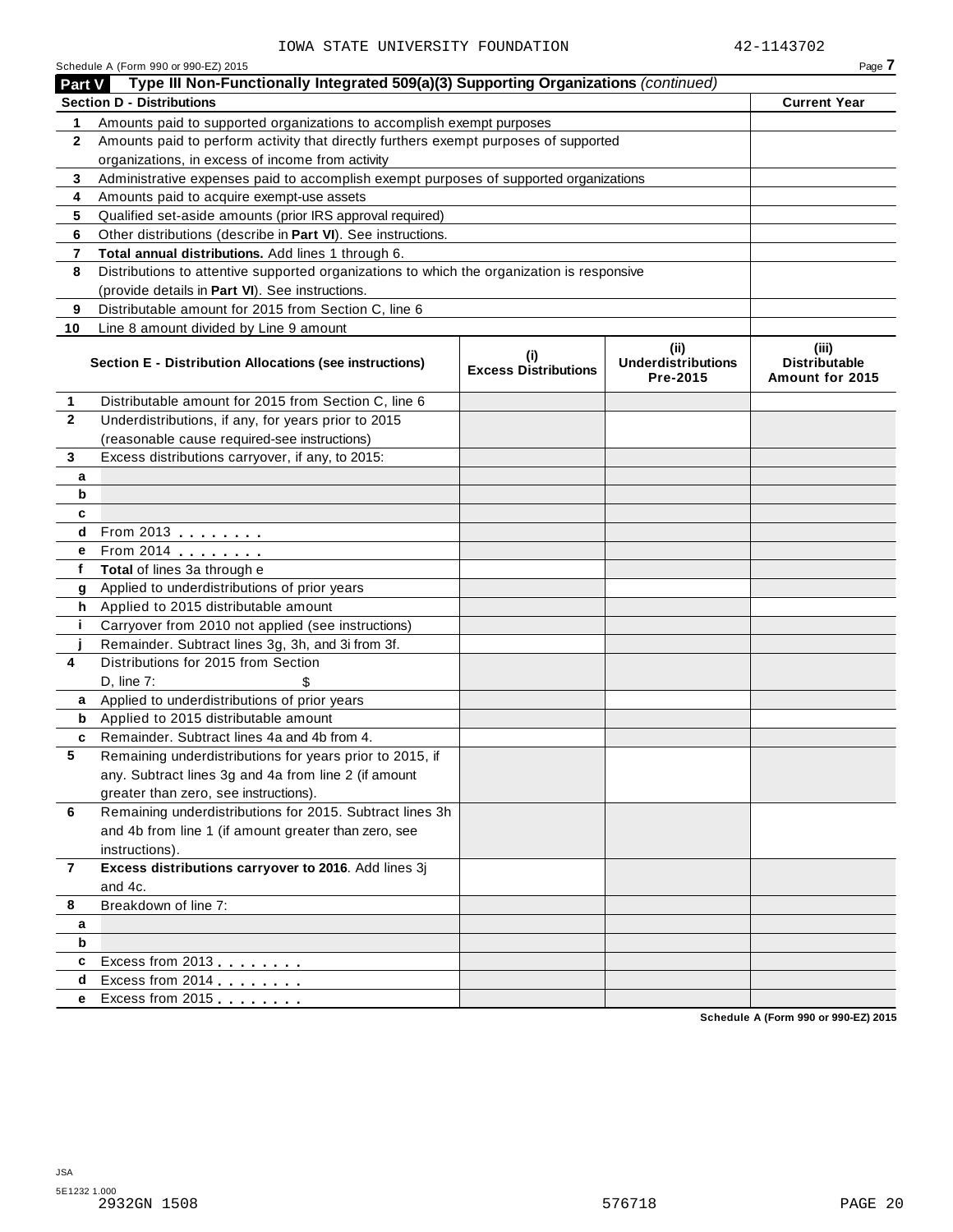Schedule <sup>A</sup> (Form <sup>990</sup> or 990-EZ) <sup>2015</sup> Page **8**

Part VI Supplemental Information. Provide the explanations required by Part II, line 10; Part II, line 17a or 17b; and Part III, line 12. Also complete this part for any additional information. (See instructions).

SCHEDULE A, PART II, LINE 10

OTHER INCOME INCLUDES FEES FOR VARIOUS SERVICES AND OTHER MISCELLANEOUS

INCOME.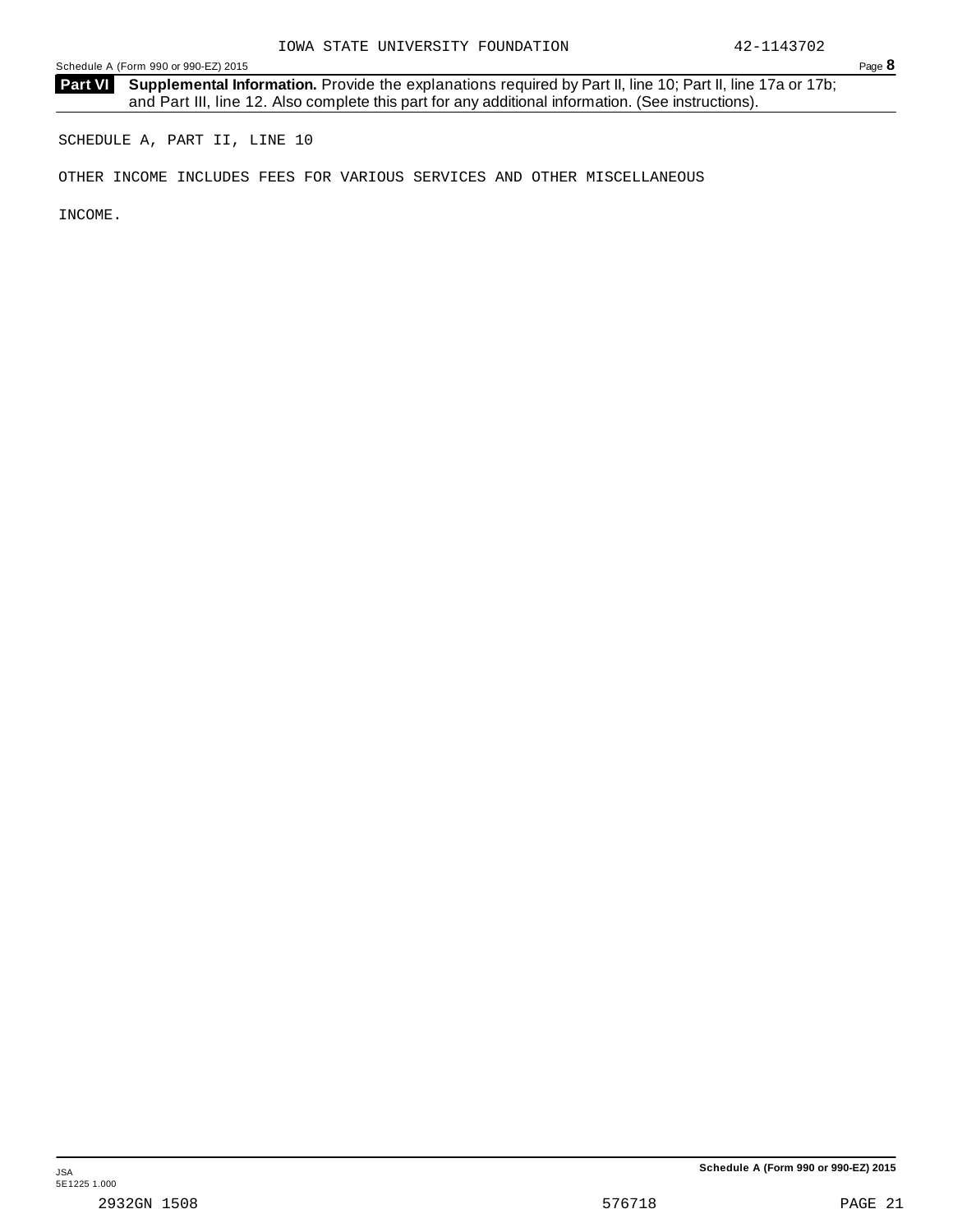**(Form 990, 990-EZ, or 990-PF)** Department of the Treasury **Department of the Treasury Department** Information and

## **Schedule B chedule of Contributors**

| ( FUI III  990, 990 EL,<br>or 990-PF).<br>Department of the Treasury  <br>Internal Revenue Service | Attach to Form 990, Form 990-EZ, or Form 990-PF.<br>Information about Schedule B (Form 990, 990-EZ, or 990-PF) and its instructions is at www.irs.gov/form990. |  | 2015 |  |  |
|----------------------------------------------------------------------------------------------------|----------------------------------------------------------------------------------------------------------------------------------------------------------------|--|------|--|--|
| Name of the organization<br>l Emplover identification number                                       |                                                                                                                                                                |  |      |  |  |

IOWA STATE UNIVERSITY FOUNDATION

#### **Organization type** (check one):

| Filers of:         | Section:                                                                  |
|--------------------|---------------------------------------------------------------------------|
| Form 990 or 990-EZ | $X$ 501(c)(3) (enter number) organization                                 |
|                    | 4947(a)(1) nonexempt charitable trust not treated as a private foundation |
|                    | 527 political organization                                                |
| Form 990-PF        | 501(c)(3) exempt private foundation                                       |
|                    | 4947(a)(1) nonexempt charitable trust treated as a private foundation     |
|                    | 501(c)(3) taxable private foundation                                      |
|                    |                                                                           |

Check if your organization is covered by the **General Rule** or a **Special Rule.**

**Note.** Only a section 501(c)(7), (8), or (10) organization can check boxes for both the General Rule and a Special Rule. See instructions.

#### **General Rule**

For an organization filing Form 990, 990-EZ, or 990-PF that received, during the year, contributions totaling \$5,000 or more (in money or property) from any one contributor. Complete Parts I and II. See instructions for determining a contributor's total contributions.

#### **Special Rules**

 $\text{X}$  For an organization described in section 501(c)(3) filing Form 990 or 990-EZ that met the 33 1/3 % support test of the regulations under sections 509(a)(1) and 170(b)(1)(A)(vi), that checked Schedule A (Form 990 or 990-EZ), Part II, line 13, 16a, or 16b, and that received from any one contributor, during the year, total contributions of the greater of **(1)** \$5,000 or **(2)** 2% of the amount on (i) Form 990, Part VIII, line 1h, or (ii) Form 990-EZ, line 1. Complete Parts I and II.

For an organization described in section 501(c)(7), (8), or (10) filing Form 990 or 990-EZ that received from any one contributor, during the year, total contributions of more than \$1,000 *exclusively* for religious, charitable, scientific, literary, or educational purposes, or for the prevention of cruelty to children or animals. Complete Parts I, II, and III.

For an organization described in section 501(c)(7), (8), or (10) filing Form 990 or 990-EZ that received from any one contributor, during the year, contributions *exclusively* for religious, charitable, etc., purposes, but no such contributions totaled more than \$1,000. If this box is checked, enter here the total contributions that were received during the year for an *exclusively* religious, charitable, etc., purpose. Do not complete any of the parts unless the **General Rule** applies to this organization because it received *nonexclusively* religious, charitable, etc., contributions totaling \$5,000 or more during the year m m m m m m m m m m m m m m m m m m m m m m m m m m m m m m m I \$

**Caution.** An organization that is not covered by the General Rule and/or the Special Rules does not file Schedule B (Form 990, 990-EZ, or 990-PF), but it **must** answer "No" on Part IV, line 2, of its Form 990; or check the box on line H of its Form 990-EZ or on its Form 990-PF, Part I, line 2, to certify that it does not meet the filing requirements of Schedule B (Form 990, 990-EZ, or 990-PF).

For Paperwork Reduction Act Notice, see the Instructions for Form 990, 990-EZ, or 990-PF. Schedule B (Form 990, 990-EZ, or 990-PF) (2015)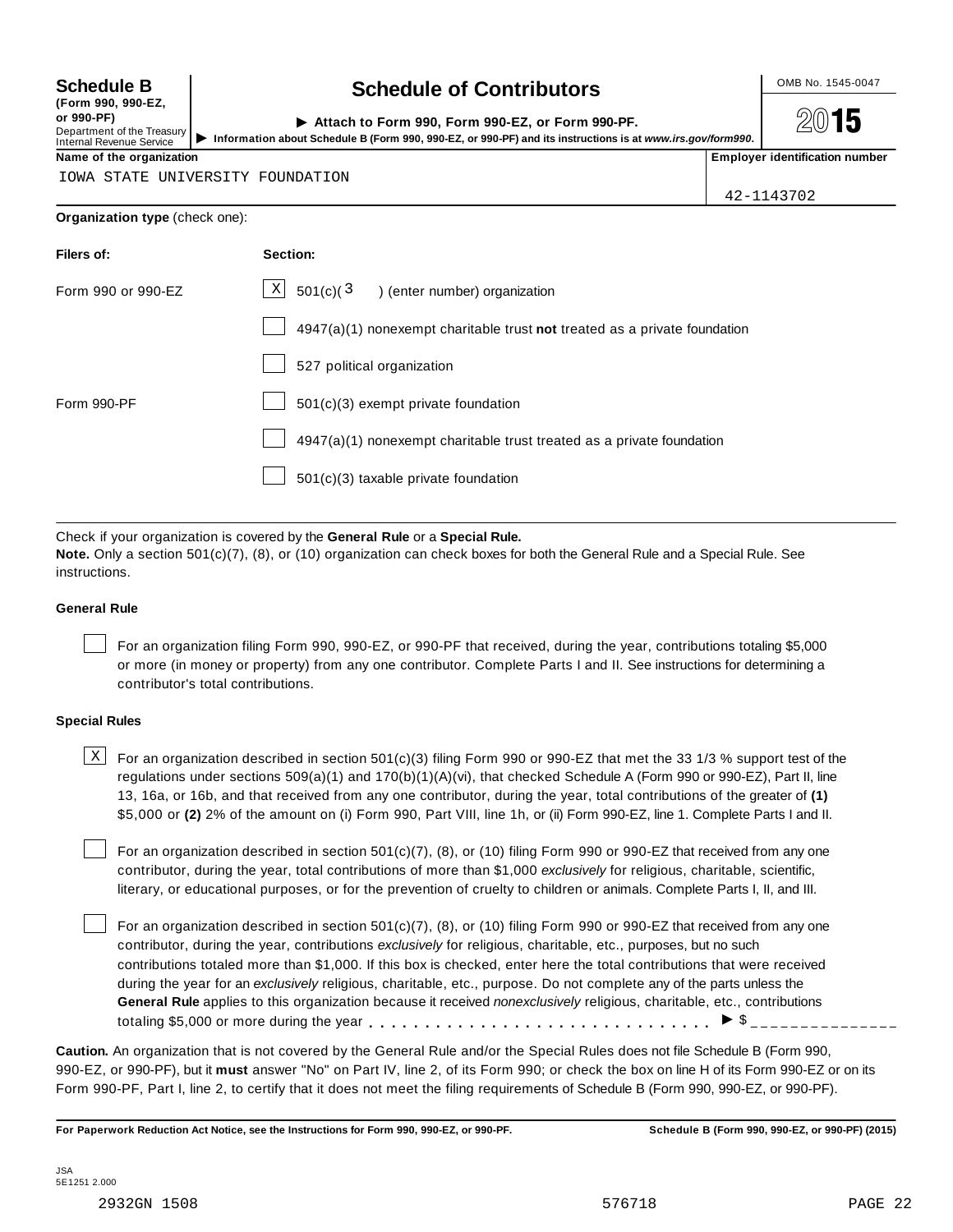**Name of organization Employer identification number** IOWA STATE UNIVERSITY FOUNDATION

42-1143702

| Part I     | <b>Contributors</b> (see instructions). Use duplicate copies of Part I if additional space is needed. |                                   |                                                                                                                |
|------------|-------------------------------------------------------------------------------------------------------|-----------------------------------|----------------------------------------------------------------------------------------------------------------|
| (a)<br>No. | (b)<br>Name, address, and ZIP + 4                                                                     | (c)<br><b>Total contributions</b> | (d)<br>Type of contribution                                                                                    |
| 1          |                                                                                                       | 5,790,755.<br>\$                  | $\mathbf X$<br>Person<br>Payroll<br>$\mathbf X$<br>Noncash<br>(Complete Part II for<br>noncash contributions.) |
| (a)<br>No. | (b)<br>Name, address, and ZIP + 4                                                                     | (c)<br><b>Total contributions</b> | (d)<br>Type of contribution                                                                                    |
| 2          |                                                                                                       | 3,100,000.<br>\$                  | Person<br>Payroll<br>$\mathbf X$<br><b>Noncash</b><br>(Complete Part II for<br>noncash contributions.)         |
| (a)<br>No. | (b)<br>Name, address, and ZIP + 4                                                                     | (c)<br><b>Total contributions</b> | (d)<br>Type of contribution                                                                                    |
| 3          |                                                                                                       | 2,100,000.<br>\$                  | Χ<br>Person<br>Payroll<br>Noncash<br>(Complete Part II for<br>noncash contributions.)                          |
| (a)<br>No. | (b)<br>Name, address, and ZIP + 4                                                                     | (c)<br><b>Total contributions</b> | (d)<br>Type of contribution                                                                                    |
| 4          |                                                                                                       | 2,008,135.<br>\$                  | $\mathbf X$<br>Person<br>Payroll<br><b>Noncash</b><br>(Complete Part II for<br>noncash contributions.)         |
| (a)<br>No. | (b)<br>Name, address, and ZIP + 4                                                                     | (c)<br><b>Total contributions</b> | (d)<br>Type of contribution                                                                                    |
|            |                                                                                                       | \$                                | Person<br>Payroll<br>Noncash<br>(Complete Part II for<br>noncash contributions.)                               |
| (a)<br>No. | (b)<br>Name, address, and ZIP + 4                                                                     | (c)<br><b>Total contributions</b> | (d)<br>Type of contribution                                                                                    |
|            |                                                                                                       | \$                                | Person<br>Payroll<br>Noncash<br>(Complete Part II for<br>noncash contributions.)                               |

 $S$ chedule B (Form 990, 990-EZ, or 990-PF) (2015)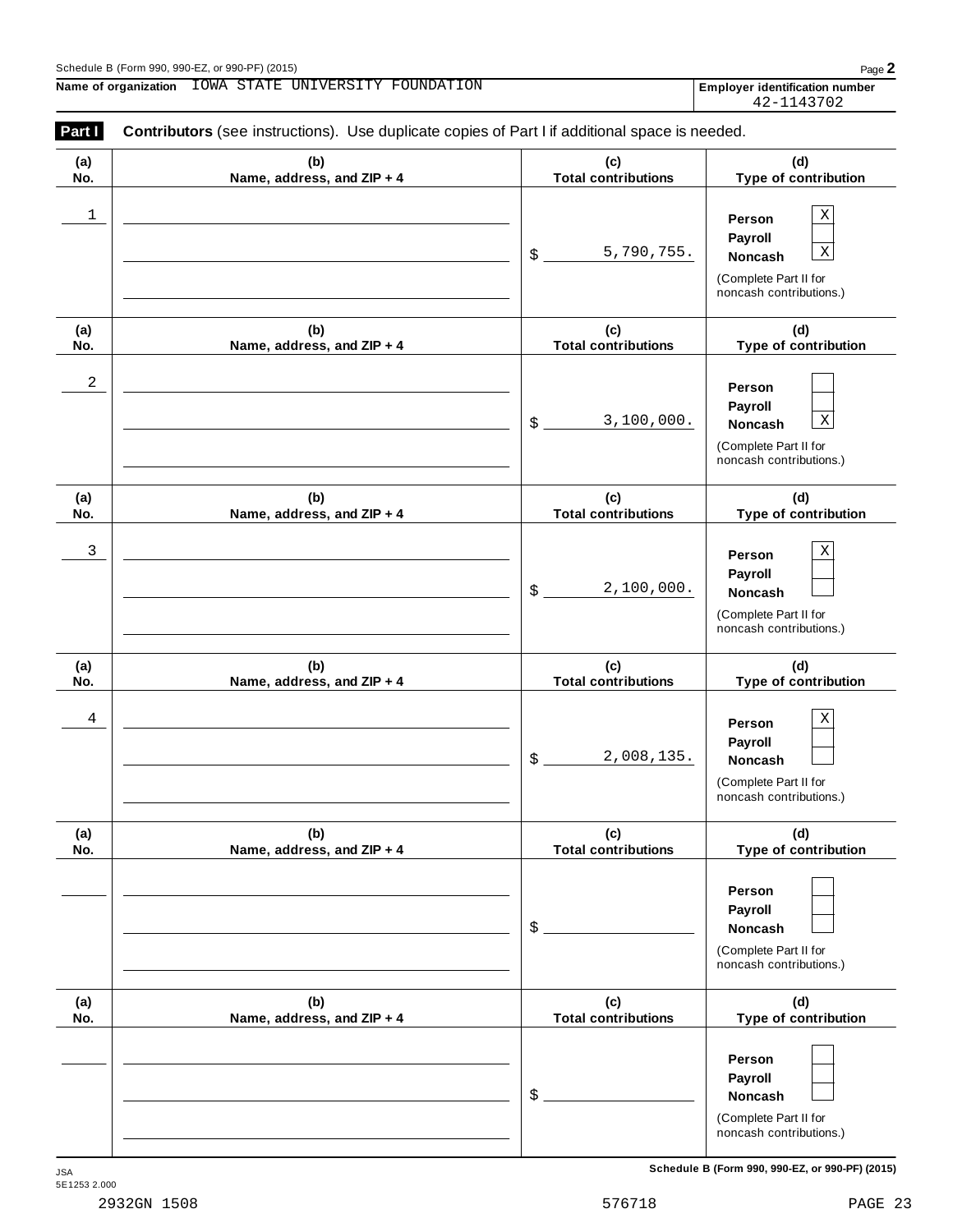Schedule B (Form 990, 990-EZ, or 990-PF) (2015)<br> **Name of organization**  $\overline{LOWA}$  STATE UNIVERSITY FOUNDATION **Page 3 Page 3 Page 3 Name of organization Employer identification number** IOWA STATE UNIVERSITY FOUNDATION

**Part II** Noncash Property (see instructions). Use duplicate copies of Part II if additional space is needed.

| (a) No.<br>from<br>Part I | (b)<br>Description of noncash property given | (c)<br>FMV (or estimate)<br>(see instructions) | (d)<br>Date received                            |
|---------------------------|----------------------------------------------|------------------------------------------------|-------------------------------------------------|
|                           | MARKETABLE SECURITIES                        |                                                |                                                 |
| $\mathbf{1}$              |                                              |                                                |                                                 |
|                           |                                              | 3,077,808.<br>$\mathbb{S}$ .                   | 09/02/2015                                      |
| (a) No.<br>from<br>Part I | (b)<br>Description of noncash property given | (c)<br>FMV (or estimate)<br>(see instructions) | (d)<br>Date received                            |
|                           | CLOSELY HELD STOCK                           |                                                |                                                 |
| $\mathbf{2}$              |                                              |                                                |                                                 |
|                           |                                              | 3,100,000.<br>\$.                              | 12/15/2015                                      |
| (a) No.<br>from<br>Part I | (b)<br>Description of noncash property given | (c)<br>FMV (or estimate)<br>(see instructions) | (d)<br>Date received                            |
|                           |                                              |                                                |                                                 |
|                           |                                              |                                                |                                                 |
|                           |                                              | $$^{\circ}$                                    |                                                 |
| (a) No.<br>from<br>Part I | (b)<br>Description of noncash property given | (c)<br>FMV (or estimate)<br>(see instructions) | (d)<br>Date received                            |
|                           |                                              |                                                |                                                 |
|                           |                                              |                                                |                                                 |
|                           |                                              | \$.                                            |                                                 |
| (a) No.<br>from<br>Part I | (b)<br>Description of noncash property given | (c)<br>FMV (or estimate)<br>(see instructions) | (d)<br>Date received                            |
|                           |                                              |                                                |                                                 |
|                           |                                              | $\frac{1}{2}$                                  |                                                 |
| (a) No.<br>from<br>Part I | (b)<br>Description of noncash property given | (c)<br>FMV (or estimate)<br>(see instructions) | (d)<br>Date received                            |
|                           |                                              |                                                |                                                 |
|                           |                                              |                                                |                                                 |
|                           |                                              | $\mathcal{S}_{-}$                              |                                                 |
| <b>JSA</b>                |                                              |                                                | Schedule B (Form 990, 990-EZ, or 990-PF) (2015) |

42-1143702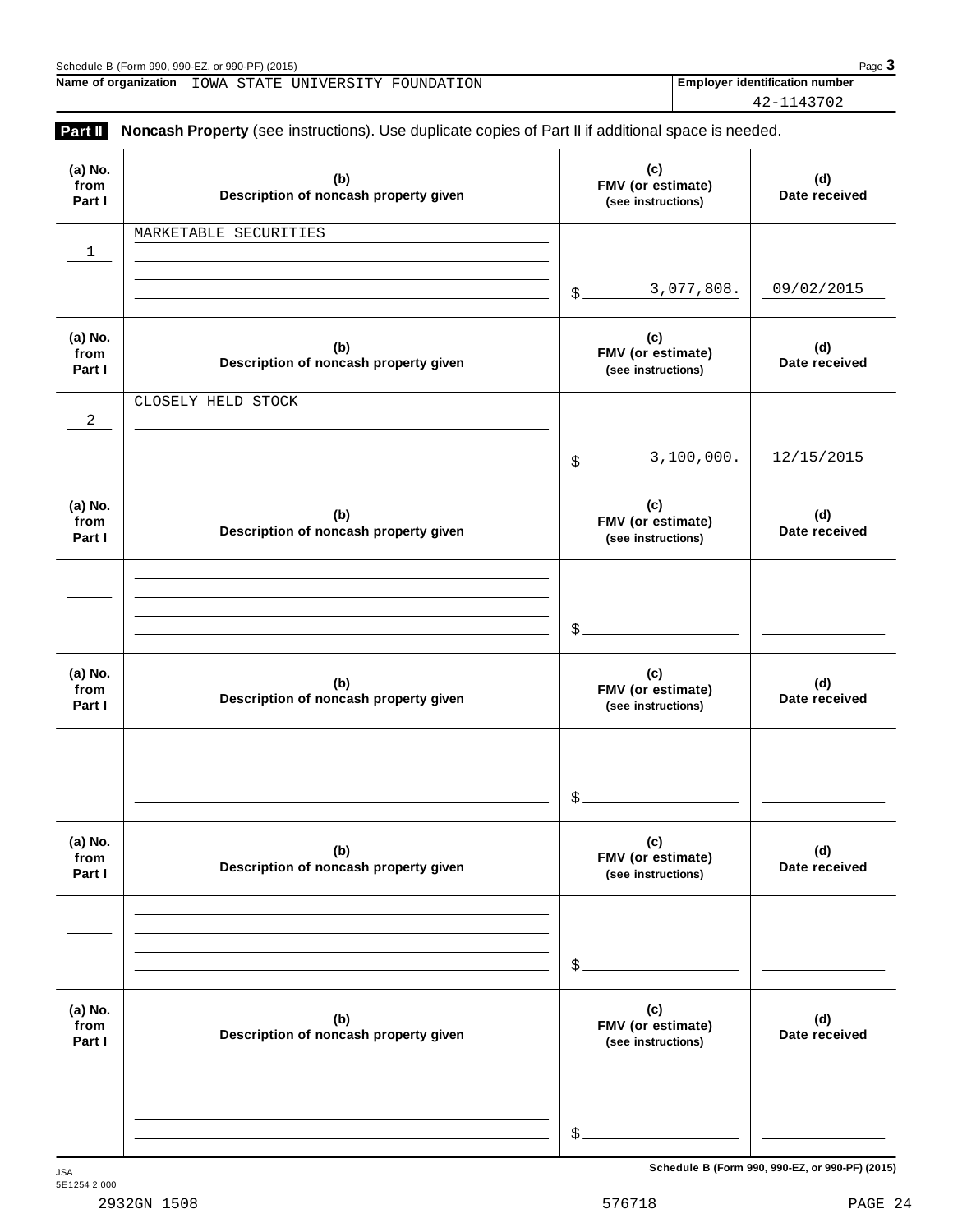|                             |                                                                                                                                                                                                                                                                                                                                                                                                                                                                                         |                      |                                          | 42-1143702                               |  |
|-----------------------------|-----------------------------------------------------------------------------------------------------------------------------------------------------------------------------------------------------------------------------------------------------------------------------------------------------------------------------------------------------------------------------------------------------------------------------------------------------------------------------------------|----------------------|------------------------------------------|------------------------------------------|--|
| Part III                    | Exclusively religious, charitable, etc., contributions to organizations described in section 501(c)(7), (8), or<br>(10) that total more than \$1,000 for the year from any one contributor. Complete columns (a) through (e) and<br>the following line entry. For organizations completing Part III, enter the total of exclusively religious, charitable, etc.,<br>contributions of \$1,000 or less for the year. (Enter this information once. See instructions.) $\triangleright$ \$ |                      |                                          |                                          |  |
|                             | Use duplicate copies of Part III if additional space is needed.                                                                                                                                                                                                                                                                                                                                                                                                                         |                      |                                          |                                          |  |
| $(a)$ No.<br>from<br>Part I | (b) Purpose of gift                                                                                                                                                                                                                                                                                                                                                                                                                                                                     | (c) Use of gift      |                                          | (d) Description of how gift is held      |  |
|                             |                                                                                                                                                                                                                                                                                                                                                                                                                                                                                         |                      |                                          |                                          |  |
|                             |                                                                                                                                                                                                                                                                                                                                                                                                                                                                                         | (e) Transfer of gift |                                          |                                          |  |
|                             | Transferee's name, address, and ZIP + 4                                                                                                                                                                                                                                                                                                                                                                                                                                                 |                      |                                          | Relationship of transferor to transferee |  |
|                             |                                                                                                                                                                                                                                                                                                                                                                                                                                                                                         |                      |                                          |                                          |  |
| (a) No.<br>from<br>Part I   | (b) Purpose of gift                                                                                                                                                                                                                                                                                                                                                                                                                                                                     | (c) Use of gift      |                                          | (d) Description of how gift is held      |  |
|                             |                                                                                                                                                                                                                                                                                                                                                                                                                                                                                         |                      |                                          |                                          |  |
|                             |                                                                                                                                                                                                                                                                                                                                                                                                                                                                                         | (e) Transfer of gift |                                          |                                          |  |
|                             | Transferee's name, address, and ZIP + 4                                                                                                                                                                                                                                                                                                                                                                                                                                                 |                      |                                          | Relationship of transferor to transferee |  |
|                             |                                                                                                                                                                                                                                                                                                                                                                                                                                                                                         |                      |                                          |                                          |  |
|                             |                                                                                                                                                                                                                                                                                                                                                                                                                                                                                         |                      |                                          |                                          |  |
| (a) No.<br>from<br>Part I   | (b) Purpose of gift                                                                                                                                                                                                                                                                                                                                                                                                                                                                     | (c) Use of gift      |                                          | (d) Description of how gift is held      |  |
|                             |                                                                                                                                                                                                                                                                                                                                                                                                                                                                                         |                      |                                          |                                          |  |
|                             |                                                                                                                                                                                                                                                                                                                                                                                                                                                                                         | (e) Transfer of gift |                                          |                                          |  |
|                             | Transferee's name, address, and ZIP + 4                                                                                                                                                                                                                                                                                                                                                                                                                                                 |                      |                                          | Relationship of transferor to transferee |  |
|                             |                                                                                                                                                                                                                                                                                                                                                                                                                                                                                         |                      |                                          |                                          |  |
| $(a)$ No.                   |                                                                                                                                                                                                                                                                                                                                                                                                                                                                                         |                      |                                          |                                          |  |
| from<br>Part I              | (b) Purpose of gift                                                                                                                                                                                                                                                                                                                                                                                                                                                                     | (c) Use of gift      |                                          | (d) Description of how gift is held      |  |
|                             |                                                                                                                                                                                                                                                                                                                                                                                                                                                                                         |                      |                                          |                                          |  |
|                             |                                                                                                                                                                                                                                                                                                                                                                                                                                                                                         | (e) Transfer of gift |                                          |                                          |  |
|                             | Transferee's name, address, and ZIP + 4                                                                                                                                                                                                                                                                                                                                                                                                                                                 |                      | Relationship of transferor to transferee |                                          |  |
|                             |                                                                                                                                                                                                                                                                                                                                                                                                                                                                                         |                      |                                          |                                          |  |
|                             |                                                                                                                                                                                                                                                                                                                                                                                                                                                                                         |                      |                                          |                                          |  |

 $S$ chedule B (Form 990, 990-EZ, or 990-PF) (2015)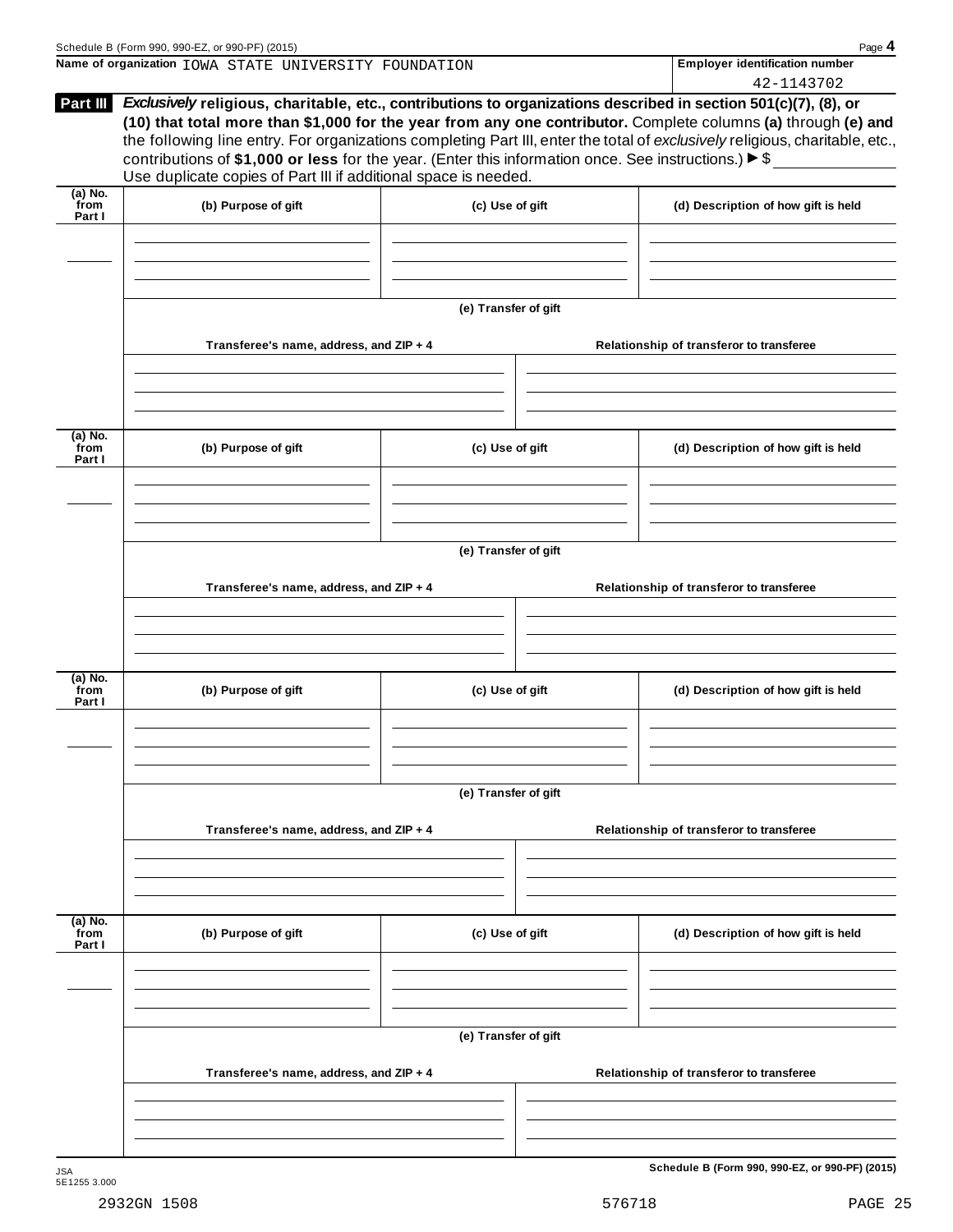| <b>SCHEDULE D</b> |  |
|-------------------|--|
| (Form 990)        |  |

# Supplemental Financial Statements<br>  $\triangleright$  Complete if the organization answered "Yes" on Form 990,<br>
Part IV, line 6, 7, 8, 9, 10, 11a, 11b, 11c, 11d, 11e, 11f, 12a, or 12b.<br>  $\triangleright$  Attach to Form 990.

**Department of the Treasury** I **Attach Part IV, line 6, 7, 8, 9, 10, 11a, 11b, 11c, 11d, 11e, 11f, 12a, or 12b.**<br>■ **Attach to Form 990.** 

|              | Department of the Treasury                                  |                                                                                                                                                                                                                                                             | Attach to Form 990.                                                                     |                                                    | <b>Open to Public</b>           |
|--------------|-------------------------------------------------------------|-------------------------------------------------------------------------------------------------------------------------------------------------------------------------------------------------------------------------------------------------------------|-----------------------------------------------------------------------------------------|----------------------------------------------------|---------------------------------|
|              | <b>Internal Revenue Service</b><br>Name of the organization |                                                                                                                                                                                                                                                             | Information about Schedule D (Form 990) and its instructions is at www.irs.gov/form990. | <b>Employer identification number</b>              | <b>Inspection</b>               |
|              |                                                             |                                                                                                                                                                                                                                                             |                                                                                         |                                                    |                                 |
|              | Part I                                                      | IOWA STATE UNIVERSITY FOUNDATION<br>Organizations Maintaining Donor Advised Funds or Other Similar Funds or Accounts.                                                                                                                                       |                                                                                         | 42-1143702                                         |                                 |
|              |                                                             | Complete if the organization answered "Yes" on Form 990, Part IV, line 6.                                                                                                                                                                                   |                                                                                         |                                                    |                                 |
|              |                                                             |                                                                                                                                                                                                                                                             | (a) Donor advised funds                                                                 |                                                    | (b) Funds and other accounts    |
|              |                                                             |                                                                                                                                                                                                                                                             |                                                                                         |                                                    |                                 |
|              |                                                             | Total number at end of year example.                                                                                                                                                                                                                        |                                                                                         |                                                    |                                 |
|              |                                                             | Aggregate value of contributions to (during year)                                                                                                                                                                                                           |                                                                                         |                                                    |                                 |
|              |                                                             | Aggregate value of grants from (during year)                                                                                                                                                                                                                |                                                                                         |                                                    |                                 |
|              |                                                             | Aggregate value at end of year example and a set of the set of the set of the set of the set of the set of the<br>Did the organization inform all donors and donor advisors in writing that the assets held in donor advised                                |                                                                                         |                                                    |                                 |
|              |                                                             | funds are the organization's property, subject to the organization's exclusive legal control?                                                                                                                                                               |                                                                                         |                                                    | Yes<br>No                       |
|              |                                                             | Did the organization inform all grantees, donors, and donor advisors in writing that grant funds can be used                                                                                                                                                |                                                                                         |                                                    |                                 |
|              |                                                             | only for charitable purposes and not for the benefit of the donor or donor advisor, or for any other purpose                                                                                                                                                |                                                                                         |                                                    |                                 |
|              |                                                             |                                                                                                                                                                                                                                                             |                                                                                         |                                                    | Yes<br>No                       |
|              | Part II                                                     | <b>Conservation Easements.</b>                                                                                                                                                                                                                              |                                                                                         |                                                    |                                 |
|              |                                                             | Complete if the organization answered "Yes" on Form 990, Part IV, line 7.                                                                                                                                                                                   |                                                                                         |                                                    |                                 |
|              |                                                             | Purpose(s) of conservation easements held by the organization (check all that apply).                                                                                                                                                                       |                                                                                         |                                                    |                                 |
|              |                                                             | Preservation of land for public use (e.g., recreation or education)                                                                                                                                                                                         |                                                                                         | Preservation of a historically important land area |                                 |
|              |                                                             | Protection of natural habitat                                                                                                                                                                                                                               |                                                                                         | Preservation of a certified historic structure     |                                 |
|              |                                                             | Preservation of open space                                                                                                                                                                                                                                  |                                                                                         |                                                    |                                 |
|              |                                                             | Complete lines 2a through 2d if the organization held a qualified conservation contribution in the form of a conservation                                                                                                                                   |                                                                                         |                                                    |                                 |
|              |                                                             | easement on the last day of the tax year.                                                                                                                                                                                                                   |                                                                                         |                                                    | Held at the End of the Tax Year |
| a            |                                                             |                                                                                                                                                                                                                                                             |                                                                                         | 2a                                                 |                                 |
| b            |                                                             | Total acreage restricted by conservation easements                                                                                                                                                                                                          |                                                                                         | 2 <sub>b</sub>                                     |                                 |
| c            |                                                             | Number of conservation easements on a certified historic structure included in (a)                                                                                                                                                                          |                                                                                         | 2c                                                 |                                 |
| d            |                                                             | Number of conservation easements included in (c) acquired after 8/17/06, and not on a                                                                                                                                                                       |                                                                                         |                                                    |                                 |
|              |                                                             |                                                                                                                                                                                                                                                             |                                                                                         | 2d                                                 |                                 |
|              |                                                             | Number of conservation easements modified, transferred, released, extinguished, or terminated by the organization during the                                                                                                                                |                                                                                         |                                                    |                                 |
|              |                                                             |                                                                                                                                                                                                                                                             |                                                                                         |                                                    |                                 |
|              |                                                             | Number of states where property subject to conservation easement is located $\blacktriangleright$ _________                                                                                                                                                 |                                                                                         |                                                    |                                 |
|              |                                                             | Does the organization have a written policy regarding the periodic monitoring, inspection, handling of                                                                                                                                                      |                                                                                         |                                                    |                                 |
|              |                                                             | violations, and enforcement of the conservation easements it holds?                                                                                                                                                                                         |                                                                                         |                                                    | <b>No</b><br><b>Yes</b>         |
|              |                                                             | Staff and volunteer hours devoted to monitoring, inspecting, handling of violations, and enforcing conservation easements during the year                                                                                                                   |                                                                                         |                                                    |                                 |
|              |                                                             |                                                                                                                                                                                                                                                             |                                                                                         |                                                    |                                 |
|              |                                                             | Amount of expenses incurred in monitoring, inspecting, handling of violations, and enforcing conservation easements during the year                                                                                                                         |                                                                                         |                                                    |                                 |
|              | ▶\$                                                         |                                                                                                                                                                                                                                                             |                                                                                         |                                                    |                                 |
|              |                                                             | Does each conservation easement reported on line 2(d) above satisfy the requirements of section 170(h)(4)(B)(i)                                                                                                                                             |                                                                                         |                                                    |                                 |
|              |                                                             |                                                                                                                                                                                                                                                             |                                                                                         |                                                    | <b>No</b><br>Yes l              |
|              |                                                             | In Part XIII, describe how the organization reports conservation easements in its revenue and expense statement, and                                                                                                                                        |                                                                                         |                                                    |                                 |
|              |                                                             | balance sheet, and include, if applicable, the text of the footnote to the organization's financial statements that describes the                                                                                                                           |                                                                                         |                                                    |                                 |
|              |                                                             | organization's accounting for conservation easements.                                                                                                                                                                                                       |                                                                                         |                                                    |                                 |
|              | Part III                                                    | Organizations Maintaining Collections of Art, Historical Treasures, or Other Similar Assets.                                                                                                                                                                |                                                                                         |                                                    |                                 |
|              |                                                             | Complete if the organization answered "Yes" on Form 990, Part IV, line 8.                                                                                                                                                                                   |                                                                                         |                                                    |                                 |
| 1a           |                                                             | If the organization elected, as permitted under SFAS 116 (ASC 958), not to report in its revenue statement and balance sheet                                                                                                                                |                                                                                         |                                                    |                                 |
|              |                                                             | works of art, historical treasures, or other similar assets held for public exhibition, education, or research in furtherance of<br>public service, provide, in Part XIII, the text of the footnote to its financial statements that describes these items. |                                                                                         |                                                    |                                 |
| b            |                                                             | If the organization elected, as permitted under SFAS 116 (ASC 958), to report in its revenue statement and balance sheet                                                                                                                                    |                                                                                         |                                                    |                                 |
|              |                                                             | works of art, historical treasures, or other similar assets held for public exhibition, education, or research in furtherance of                                                                                                                            |                                                                                         |                                                    |                                 |
|              |                                                             | public service, provide the following amounts relating to these items:                                                                                                                                                                                      |                                                                                         |                                                    |                                 |
|              |                                                             |                                                                                                                                                                                                                                                             |                                                                                         |                                                    |                                 |
|              |                                                             |                                                                                                                                                                                                                                                             |                                                                                         |                                                    |                                 |
| $\mathbf{2}$ |                                                             | If the organization received or held works of art, historical treasures, or other similar assets for financial gain, provide the                                                                                                                            |                                                                                         |                                                    |                                 |
|              |                                                             | following amounts required to be reported under SFAS 116 (ASC 958) relating to these items:                                                                                                                                                                 |                                                                                         |                                                    |                                 |
| а            |                                                             |                                                                                                                                                                                                                                                             |                                                                                         |                                                    |                                 |
| b            |                                                             |                                                                                                                                                                                                                                                             |                                                                                         |                                                    |                                 |
|              |                                                             | For Paperwork Reduction Act Notice, see the Instructions for Form 990.                                                                                                                                                                                      |                                                                                         |                                                    | Schedule D (Form 990) 2015      |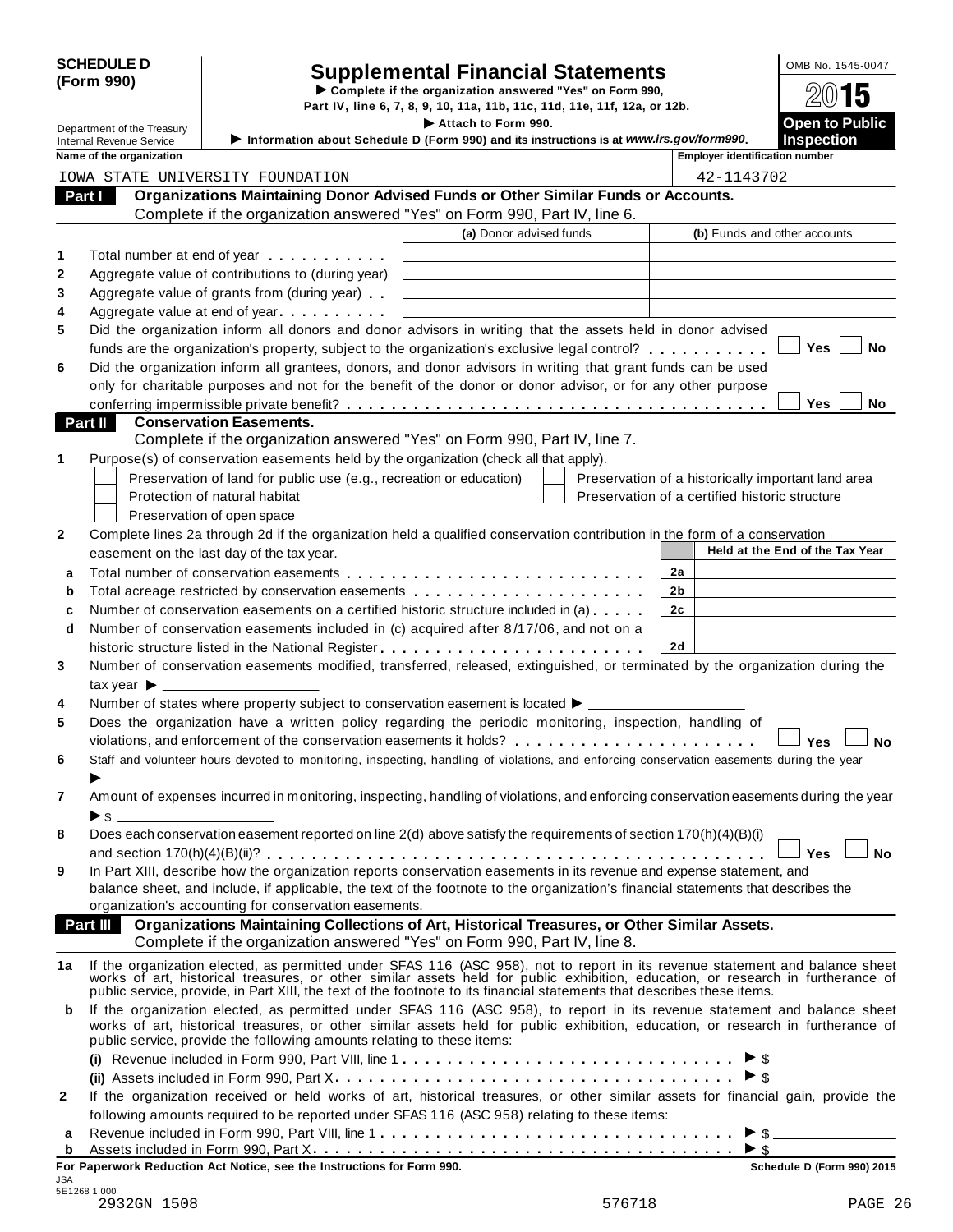IOWA STATE UNIVERSITY FOUNDATION 42-1143702

| Organizations Maintaining Collections of Art, Historical Treasures, or Other Similar Assets (continued)<br>Using the organization's acquisition, accession, and other records, check any of the following that are a significant use of its<br>3<br>collection items (check all that apply):<br>Public exhibition<br>Loan or exchange programs<br>a<br>d<br>Other<br>Scholarly research<br>b<br>e<br>Preservation for future generations<br>c<br>Provide a description of the organization's collections and explain how they further the organization's exempt purpose in Part<br>4<br>XIII.<br>5<br>During the year, did the organization solicit or receive donations of art, historical treasures, or other similar<br>assets to be sold to raise funds rather than to be maintained as part of the organization's collection?<br>Yes<br>No<br><b>Part IV</b><br><b>Escrow and Custodial Arrangements.</b><br>Complete if the organization answered "Yes" on Form 990, Part IV, line 9, or reported an amount on Form<br>990, Part X, line 21.<br>1a Is the organization an agent, trustee, custodian or other intermediary for contributions or other assets not<br>No<br>Yes<br><b>b</b> If "Yes," explain the arrangement in Part XIII and complete the following table:<br>Amount<br>1 <sub>c</sub><br>c<br>1 <sub>d</sub><br>1e<br>Ending balance enterprise and the series of the series are series and the series of the series of the series o<br>1f<br>2a Did the organization include an amount on Form 990, Part X, line 21, for escrow or custodial account liability?<br><b>Yes</b><br>No<br><b>b</b> If "Yes," explain the arrangement in Part XIII. Check here if the explanation has been provided on Part XIII<br><b>Endowment Funds.</b><br><b>Part V</b><br>Complete if the organization answered "Yes" on Form 990, Part IV, line 10.<br>(c) Two years back<br>(d) Three years back<br>(e) Four years back<br>(a) Current year<br>(b) Prior year<br>611, 338, 724.<br>600,080,753.<br>519,818,738.<br>469,075,811.<br>477, 722, 743.<br>Beginning of year balance<br>1a<br>36,833,992.<br>26,564,680.<br>24, 277, 047.<br>14,999,281.<br>16,074,634.<br>Contributions <b>Contributions</b><br>b<br>Net investment earnings, gains,<br>$-9,515,407.$<br>17,487,120.<br>86,660,498.<br>63,831,528.<br>546,940.<br>and losses<br>8,605,587.<br>8,181,929.<br>7,319,059.<br>6,634,182.<br>5,995,551.<br>Grants or scholarships<br>Other expenditures for facilities<br>е<br>15,822,456.<br>14,594,692.<br>13,742,194.<br>12,622,166.<br>11,228,787.<br>and programs<br>9,845,009.<br>10,017,208.<br>9,614,277.<br>8,831,534.<br>8,044,168.<br>Administrative expenses<br>604, 384, 257.<br>611, 338, 724.<br>600,080,753. 519,818,738.<br>469,075,811.<br>End of year balance<br>q<br>Provide the estimated percentage of the current year end balance (line 1g, column (a)) held as:<br>2<br>Board designated or quasi-endowment ><br>a<br>Permanent endowment > 100.0000 %<br>b<br>Temporarily restricted endowment ▶<br>%<br>c<br>The percentages on lines 2a, 2b, and 2c should equal 100%.<br>3a Are there endowment funds not in the possession of the organization that are held and administered for the<br>Yes<br>No<br>organization by:<br>3a(i)<br>Χ<br>3a(ii)<br>Χ<br>(ii) related organizations enterpresent respectively in the contract of the contract of the contract or contract $\mathbf{u}$<br><b>b</b> If "Yes" on line 3a(ii), are the related organizations listed as required on Schedule R?<br>3b<br>Describe in Part XIII the intended uses of the organization's endowment funds.<br>4<br>Land, Buildings, and Equipment.<br><b>Part VI</b><br>Complete if the organization answered "Yes" on Form 990, Part IV, line 11a. See Form 990, Part X, line 10.<br>Description of property<br>(a) Cost or other basis<br>(b) Cost or other basis<br>(c) Accumulated<br>(d) Book value<br>(investment)<br>depreciation<br>(other)<br>1a<br>9,743,482.<br>960,000.<br>10,703,482.<br><b>Buildings</b><br>4, 136, 734.<br>b<br>1,491,675.<br>2,645,059.<br>.<br>Leasehold improvements experiences<br>c<br>Equipment<br>2,457,640.<br>d<br>2,165,567.<br>292,073.<br>. | Part III | Schedule D (Form 990) 2015 |  |  |  |  |  |  |  |  | Page 2 |
|--------------------------------------------------------------------------------------------------------------------------------------------------------------------------------------------------------------------------------------------------------------------------------------------------------------------------------------------------------------------------------------------------------------------------------------------------------------------------------------------------------------------------------------------------------------------------------------------------------------------------------------------------------------------------------------------------------------------------------------------------------------------------------------------------------------------------------------------------------------------------------------------------------------------------------------------------------------------------------------------------------------------------------------------------------------------------------------------------------------------------------------------------------------------------------------------------------------------------------------------------------------------------------------------------------------------------------------------------------------------------------------------------------------------------------------------------------------------------------------------------------------------------------------------------------------------------------------------------------------------------------------------------------------------------------------------------------------------------------------------------------------------------------------------------------------------------------------------------------------------------------------------------------------------------------------------------------------------------------------------------------------------------------------------------------------------------------------------------------------------------------------------------------------------------------------------------------------------------------------------------------------------------------------------------------------------------------------------------------------------------------------------------------------------------------------------------------------------------------------------------------------------------------------------------------------------------------------------------------------------------------------------------------------------------------------------------------------------------------------------------------------------------------------------------------------------------------------------------------------------------------------------------------------------------------------------------------------------------------------------------------------------------------------------------------------------------------------------------------------------------------------------------------------------------------------------------------------------------------------------------------------------------------------------------------------------------------------------------------------------------------------------------------------------------------------------------------------------------------------------------------------------------------------------------------------------------------------------------------------------------------------------------------------------------------------------------------------------------------------------------------------------------------------------------------------------------------------------------------------------------------------------------------------------------------------------------------------------------------------------------------------------------------------------------------------------------------------------------------------------------------------------------------------------------------------------------------------|----------|----------------------------|--|--|--|--|--|--|--|--|--------|
|                                                                                                                                                                                                                                                                                                                                                                                                                                                                                                                                                                                                                                                                                                                                                                                                                                                                                                                                                                                                                                                                                                                                                                                                                                                                                                                                                                                                                                                                                                                                                                                                                                                                                                                                                                                                                                                                                                                                                                                                                                                                                                                                                                                                                                                                                                                                                                                                                                                                                                                                                                                                                                                                                                                                                                                                                                                                                                                                                                                                                                                                                                                                                                                                                                                                                                                                                                                                                                                                                                                                                                                                                                                                                                                                                                                                                                                                                                                                                                                                                                                                                                                                                                                                              |          |                            |  |  |  |  |  |  |  |  |        |
|                                                                                                                                                                                                                                                                                                                                                                                                                                                                                                                                                                                                                                                                                                                                                                                                                                                                                                                                                                                                                                                                                                                                                                                                                                                                                                                                                                                                                                                                                                                                                                                                                                                                                                                                                                                                                                                                                                                                                                                                                                                                                                                                                                                                                                                                                                                                                                                                                                                                                                                                                                                                                                                                                                                                                                                                                                                                                                                                                                                                                                                                                                                                                                                                                                                                                                                                                                                                                                                                                                                                                                                                                                                                                                                                                                                                                                                                                                                                                                                                                                                                                                                                                                                                              |          |                            |  |  |  |  |  |  |  |  |        |
|                                                                                                                                                                                                                                                                                                                                                                                                                                                                                                                                                                                                                                                                                                                                                                                                                                                                                                                                                                                                                                                                                                                                                                                                                                                                                                                                                                                                                                                                                                                                                                                                                                                                                                                                                                                                                                                                                                                                                                                                                                                                                                                                                                                                                                                                                                                                                                                                                                                                                                                                                                                                                                                                                                                                                                                                                                                                                                                                                                                                                                                                                                                                                                                                                                                                                                                                                                                                                                                                                                                                                                                                                                                                                                                                                                                                                                                                                                                                                                                                                                                                                                                                                                                                              |          |                            |  |  |  |  |  |  |  |  |        |
|                                                                                                                                                                                                                                                                                                                                                                                                                                                                                                                                                                                                                                                                                                                                                                                                                                                                                                                                                                                                                                                                                                                                                                                                                                                                                                                                                                                                                                                                                                                                                                                                                                                                                                                                                                                                                                                                                                                                                                                                                                                                                                                                                                                                                                                                                                                                                                                                                                                                                                                                                                                                                                                                                                                                                                                                                                                                                                                                                                                                                                                                                                                                                                                                                                                                                                                                                                                                                                                                                                                                                                                                                                                                                                                                                                                                                                                                                                                                                                                                                                                                                                                                                                                                              |          |                            |  |  |  |  |  |  |  |  |        |
|                                                                                                                                                                                                                                                                                                                                                                                                                                                                                                                                                                                                                                                                                                                                                                                                                                                                                                                                                                                                                                                                                                                                                                                                                                                                                                                                                                                                                                                                                                                                                                                                                                                                                                                                                                                                                                                                                                                                                                                                                                                                                                                                                                                                                                                                                                                                                                                                                                                                                                                                                                                                                                                                                                                                                                                                                                                                                                                                                                                                                                                                                                                                                                                                                                                                                                                                                                                                                                                                                                                                                                                                                                                                                                                                                                                                                                                                                                                                                                                                                                                                                                                                                                                                              |          |                            |  |  |  |  |  |  |  |  |        |
|                                                                                                                                                                                                                                                                                                                                                                                                                                                                                                                                                                                                                                                                                                                                                                                                                                                                                                                                                                                                                                                                                                                                                                                                                                                                                                                                                                                                                                                                                                                                                                                                                                                                                                                                                                                                                                                                                                                                                                                                                                                                                                                                                                                                                                                                                                                                                                                                                                                                                                                                                                                                                                                                                                                                                                                                                                                                                                                                                                                                                                                                                                                                                                                                                                                                                                                                                                                                                                                                                                                                                                                                                                                                                                                                                                                                                                                                                                                                                                                                                                                                                                                                                                                                              |          |                            |  |  |  |  |  |  |  |  |        |
|                                                                                                                                                                                                                                                                                                                                                                                                                                                                                                                                                                                                                                                                                                                                                                                                                                                                                                                                                                                                                                                                                                                                                                                                                                                                                                                                                                                                                                                                                                                                                                                                                                                                                                                                                                                                                                                                                                                                                                                                                                                                                                                                                                                                                                                                                                                                                                                                                                                                                                                                                                                                                                                                                                                                                                                                                                                                                                                                                                                                                                                                                                                                                                                                                                                                                                                                                                                                                                                                                                                                                                                                                                                                                                                                                                                                                                                                                                                                                                                                                                                                                                                                                                                                              |          |                            |  |  |  |  |  |  |  |  |        |
|                                                                                                                                                                                                                                                                                                                                                                                                                                                                                                                                                                                                                                                                                                                                                                                                                                                                                                                                                                                                                                                                                                                                                                                                                                                                                                                                                                                                                                                                                                                                                                                                                                                                                                                                                                                                                                                                                                                                                                                                                                                                                                                                                                                                                                                                                                                                                                                                                                                                                                                                                                                                                                                                                                                                                                                                                                                                                                                                                                                                                                                                                                                                                                                                                                                                                                                                                                                                                                                                                                                                                                                                                                                                                                                                                                                                                                                                                                                                                                                                                                                                                                                                                                                                              |          |                            |  |  |  |  |  |  |  |  |        |
|                                                                                                                                                                                                                                                                                                                                                                                                                                                                                                                                                                                                                                                                                                                                                                                                                                                                                                                                                                                                                                                                                                                                                                                                                                                                                                                                                                                                                                                                                                                                                                                                                                                                                                                                                                                                                                                                                                                                                                                                                                                                                                                                                                                                                                                                                                                                                                                                                                                                                                                                                                                                                                                                                                                                                                                                                                                                                                                                                                                                                                                                                                                                                                                                                                                                                                                                                                                                                                                                                                                                                                                                                                                                                                                                                                                                                                                                                                                                                                                                                                                                                                                                                                                                              |          |                            |  |  |  |  |  |  |  |  |        |
|                                                                                                                                                                                                                                                                                                                                                                                                                                                                                                                                                                                                                                                                                                                                                                                                                                                                                                                                                                                                                                                                                                                                                                                                                                                                                                                                                                                                                                                                                                                                                                                                                                                                                                                                                                                                                                                                                                                                                                                                                                                                                                                                                                                                                                                                                                                                                                                                                                                                                                                                                                                                                                                                                                                                                                                                                                                                                                                                                                                                                                                                                                                                                                                                                                                                                                                                                                                                                                                                                                                                                                                                                                                                                                                                                                                                                                                                                                                                                                                                                                                                                                                                                                                                              |          |                            |  |  |  |  |  |  |  |  |        |
|                                                                                                                                                                                                                                                                                                                                                                                                                                                                                                                                                                                                                                                                                                                                                                                                                                                                                                                                                                                                                                                                                                                                                                                                                                                                                                                                                                                                                                                                                                                                                                                                                                                                                                                                                                                                                                                                                                                                                                                                                                                                                                                                                                                                                                                                                                                                                                                                                                                                                                                                                                                                                                                                                                                                                                                                                                                                                                                                                                                                                                                                                                                                                                                                                                                                                                                                                                                                                                                                                                                                                                                                                                                                                                                                                                                                                                                                                                                                                                                                                                                                                                                                                                                                              |          |                            |  |  |  |  |  |  |  |  |        |
|                                                                                                                                                                                                                                                                                                                                                                                                                                                                                                                                                                                                                                                                                                                                                                                                                                                                                                                                                                                                                                                                                                                                                                                                                                                                                                                                                                                                                                                                                                                                                                                                                                                                                                                                                                                                                                                                                                                                                                                                                                                                                                                                                                                                                                                                                                                                                                                                                                                                                                                                                                                                                                                                                                                                                                                                                                                                                                                                                                                                                                                                                                                                                                                                                                                                                                                                                                                                                                                                                                                                                                                                                                                                                                                                                                                                                                                                                                                                                                                                                                                                                                                                                                                                              |          |                            |  |  |  |  |  |  |  |  |        |
|                                                                                                                                                                                                                                                                                                                                                                                                                                                                                                                                                                                                                                                                                                                                                                                                                                                                                                                                                                                                                                                                                                                                                                                                                                                                                                                                                                                                                                                                                                                                                                                                                                                                                                                                                                                                                                                                                                                                                                                                                                                                                                                                                                                                                                                                                                                                                                                                                                                                                                                                                                                                                                                                                                                                                                                                                                                                                                                                                                                                                                                                                                                                                                                                                                                                                                                                                                                                                                                                                                                                                                                                                                                                                                                                                                                                                                                                                                                                                                                                                                                                                                                                                                                                              |          |                            |  |  |  |  |  |  |  |  |        |
|                                                                                                                                                                                                                                                                                                                                                                                                                                                                                                                                                                                                                                                                                                                                                                                                                                                                                                                                                                                                                                                                                                                                                                                                                                                                                                                                                                                                                                                                                                                                                                                                                                                                                                                                                                                                                                                                                                                                                                                                                                                                                                                                                                                                                                                                                                                                                                                                                                                                                                                                                                                                                                                                                                                                                                                                                                                                                                                                                                                                                                                                                                                                                                                                                                                                                                                                                                                                                                                                                                                                                                                                                                                                                                                                                                                                                                                                                                                                                                                                                                                                                                                                                                                                              |          |                            |  |  |  |  |  |  |  |  |        |
|                                                                                                                                                                                                                                                                                                                                                                                                                                                                                                                                                                                                                                                                                                                                                                                                                                                                                                                                                                                                                                                                                                                                                                                                                                                                                                                                                                                                                                                                                                                                                                                                                                                                                                                                                                                                                                                                                                                                                                                                                                                                                                                                                                                                                                                                                                                                                                                                                                                                                                                                                                                                                                                                                                                                                                                                                                                                                                                                                                                                                                                                                                                                                                                                                                                                                                                                                                                                                                                                                                                                                                                                                                                                                                                                                                                                                                                                                                                                                                                                                                                                                                                                                                                                              |          |                            |  |  |  |  |  |  |  |  |        |
|                                                                                                                                                                                                                                                                                                                                                                                                                                                                                                                                                                                                                                                                                                                                                                                                                                                                                                                                                                                                                                                                                                                                                                                                                                                                                                                                                                                                                                                                                                                                                                                                                                                                                                                                                                                                                                                                                                                                                                                                                                                                                                                                                                                                                                                                                                                                                                                                                                                                                                                                                                                                                                                                                                                                                                                                                                                                                                                                                                                                                                                                                                                                                                                                                                                                                                                                                                                                                                                                                                                                                                                                                                                                                                                                                                                                                                                                                                                                                                                                                                                                                                                                                                                                              |          |                            |  |  |  |  |  |  |  |  |        |
|                                                                                                                                                                                                                                                                                                                                                                                                                                                                                                                                                                                                                                                                                                                                                                                                                                                                                                                                                                                                                                                                                                                                                                                                                                                                                                                                                                                                                                                                                                                                                                                                                                                                                                                                                                                                                                                                                                                                                                                                                                                                                                                                                                                                                                                                                                                                                                                                                                                                                                                                                                                                                                                                                                                                                                                                                                                                                                                                                                                                                                                                                                                                                                                                                                                                                                                                                                                                                                                                                                                                                                                                                                                                                                                                                                                                                                                                                                                                                                                                                                                                                                                                                                                                              |          |                            |  |  |  |  |  |  |  |  |        |
|                                                                                                                                                                                                                                                                                                                                                                                                                                                                                                                                                                                                                                                                                                                                                                                                                                                                                                                                                                                                                                                                                                                                                                                                                                                                                                                                                                                                                                                                                                                                                                                                                                                                                                                                                                                                                                                                                                                                                                                                                                                                                                                                                                                                                                                                                                                                                                                                                                                                                                                                                                                                                                                                                                                                                                                                                                                                                                                                                                                                                                                                                                                                                                                                                                                                                                                                                                                                                                                                                                                                                                                                                                                                                                                                                                                                                                                                                                                                                                                                                                                                                                                                                                                                              |          |                            |  |  |  |  |  |  |  |  |        |
|                                                                                                                                                                                                                                                                                                                                                                                                                                                                                                                                                                                                                                                                                                                                                                                                                                                                                                                                                                                                                                                                                                                                                                                                                                                                                                                                                                                                                                                                                                                                                                                                                                                                                                                                                                                                                                                                                                                                                                                                                                                                                                                                                                                                                                                                                                                                                                                                                                                                                                                                                                                                                                                                                                                                                                                                                                                                                                                                                                                                                                                                                                                                                                                                                                                                                                                                                                                                                                                                                                                                                                                                                                                                                                                                                                                                                                                                                                                                                                                                                                                                                                                                                                                                              |          |                            |  |  |  |  |  |  |  |  |        |
|                                                                                                                                                                                                                                                                                                                                                                                                                                                                                                                                                                                                                                                                                                                                                                                                                                                                                                                                                                                                                                                                                                                                                                                                                                                                                                                                                                                                                                                                                                                                                                                                                                                                                                                                                                                                                                                                                                                                                                                                                                                                                                                                                                                                                                                                                                                                                                                                                                                                                                                                                                                                                                                                                                                                                                                                                                                                                                                                                                                                                                                                                                                                                                                                                                                                                                                                                                                                                                                                                                                                                                                                                                                                                                                                                                                                                                                                                                                                                                                                                                                                                                                                                                                                              |          |                            |  |  |  |  |  |  |  |  |        |
|                                                                                                                                                                                                                                                                                                                                                                                                                                                                                                                                                                                                                                                                                                                                                                                                                                                                                                                                                                                                                                                                                                                                                                                                                                                                                                                                                                                                                                                                                                                                                                                                                                                                                                                                                                                                                                                                                                                                                                                                                                                                                                                                                                                                                                                                                                                                                                                                                                                                                                                                                                                                                                                                                                                                                                                                                                                                                                                                                                                                                                                                                                                                                                                                                                                                                                                                                                                                                                                                                                                                                                                                                                                                                                                                                                                                                                                                                                                                                                                                                                                                                                                                                                                                              |          |                            |  |  |  |  |  |  |  |  |        |
|                                                                                                                                                                                                                                                                                                                                                                                                                                                                                                                                                                                                                                                                                                                                                                                                                                                                                                                                                                                                                                                                                                                                                                                                                                                                                                                                                                                                                                                                                                                                                                                                                                                                                                                                                                                                                                                                                                                                                                                                                                                                                                                                                                                                                                                                                                                                                                                                                                                                                                                                                                                                                                                                                                                                                                                                                                                                                                                                                                                                                                                                                                                                                                                                                                                                                                                                                                                                                                                                                                                                                                                                                                                                                                                                                                                                                                                                                                                                                                                                                                                                                                                                                                                                              |          |                            |  |  |  |  |  |  |  |  |        |
|                                                                                                                                                                                                                                                                                                                                                                                                                                                                                                                                                                                                                                                                                                                                                                                                                                                                                                                                                                                                                                                                                                                                                                                                                                                                                                                                                                                                                                                                                                                                                                                                                                                                                                                                                                                                                                                                                                                                                                                                                                                                                                                                                                                                                                                                                                                                                                                                                                                                                                                                                                                                                                                                                                                                                                                                                                                                                                                                                                                                                                                                                                                                                                                                                                                                                                                                                                                                                                                                                                                                                                                                                                                                                                                                                                                                                                                                                                                                                                                                                                                                                                                                                                                                              |          |                            |  |  |  |  |  |  |  |  |        |
|                                                                                                                                                                                                                                                                                                                                                                                                                                                                                                                                                                                                                                                                                                                                                                                                                                                                                                                                                                                                                                                                                                                                                                                                                                                                                                                                                                                                                                                                                                                                                                                                                                                                                                                                                                                                                                                                                                                                                                                                                                                                                                                                                                                                                                                                                                                                                                                                                                                                                                                                                                                                                                                                                                                                                                                                                                                                                                                                                                                                                                                                                                                                                                                                                                                                                                                                                                                                                                                                                                                                                                                                                                                                                                                                                                                                                                                                                                                                                                                                                                                                                                                                                                                                              |          |                            |  |  |  |  |  |  |  |  |        |
|                                                                                                                                                                                                                                                                                                                                                                                                                                                                                                                                                                                                                                                                                                                                                                                                                                                                                                                                                                                                                                                                                                                                                                                                                                                                                                                                                                                                                                                                                                                                                                                                                                                                                                                                                                                                                                                                                                                                                                                                                                                                                                                                                                                                                                                                                                                                                                                                                                                                                                                                                                                                                                                                                                                                                                                                                                                                                                                                                                                                                                                                                                                                                                                                                                                                                                                                                                                                                                                                                                                                                                                                                                                                                                                                                                                                                                                                                                                                                                                                                                                                                                                                                                                                              |          |                            |  |  |  |  |  |  |  |  |        |
|                                                                                                                                                                                                                                                                                                                                                                                                                                                                                                                                                                                                                                                                                                                                                                                                                                                                                                                                                                                                                                                                                                                                                                                                                                                                                                                                                                                                                                                                                                                                                                                                                                                                                                                                                                                                                                                                                                                                                                                                                                                                                                                                                                                                                                                                                                                                                                                                                                                                                                                                                                                                                                                                                                                                                                                                                                                                                                                                                                                                                                                                                                                                                                                                                                                                                                                                                                                                                                                                                                                                                                                                                                                                                                                                                                                                                                                                                                                                                                                                                                                                                                                                                                                                              |          |                            |  |  |  |  |  |  |  |  |        |
|                                                                                                                                                                                                                                                                                                                                                                                                                                                                                                                                                                                                                                                                                                                                                                                                                                                                                                                                                                                                                                                                                                                                                                                                                                                                                                                                                                                                                                                                                                                                                                                                                                                                                                                                                                                                                                                                                                                                                                                                                                                                                                                                                                                                                                                                                                                                                                                                                                                                                                                                                                                                                                                                                                                                                                                                                                                                                                                                                                                                                                                                                                                                                                                                                                                                                                                                                                                                                                                                                                                                                                                                                                                                                                                                                                                                                                                                                                                                                                                                                                                                                                                                                                                                              |          |                            |  |  |  |  |  |  |  |  |        |
|                                                                                                                                                                                                                                                                                                                                                                                                                                                                                                                                                                                                                                                                                                                                                                                                                                                                                                                                                                                                                                                                                                                                                                                                                                                                                                                                                                                                                                                                                                                                                                                                                                                                                                                                                                                                                                                                                                                                                                                                                                                                                                                                                                                                                                                                                                                                                                                                                                                                                                                                                                                                                                                                                                                                                                                                                                                                                                                                                                                                                                                                                                                                                                                                                                                                                                                                                                                                                                                                                                                                                                                                                                                                                                                                                                                                                                                                                                                                                                                                                                                                                                                                                                                                              |          |                            |  |  |  |  |  |  |  |  |        |
|                                                                                                                                                                                                                                                                                                                                                                                                                                                                                                                                                                                                                                                                                                                                                                                                                                                                                                                                                                                                                                                                                                                                                                                                                                                                                                                                                                                                                                                                                                                                                                                                                                                                                                                                                                                                                                                                                                                                                                                                                                                                                                                                                                                                                                                                                                                                                                                                                                                                                                                                                                                                                                                                                                                                                                                                                                                                                                                                                                                                                                                                                                                                                                                                                                                                                                                                                                                                                                                                                                                                                                                                                                                                                                                                                                                                                                                                                                                                                                                                                                                                                                                                                                                                              |          |                            |  |  |  |  |  |  |  |  |        |
|                                                                                                                                                                                                                                                                                                                                                                                                                                                                                                                                                                                                                                                                                                                                                                                                                                                                                                                                                                                                                                                                                                                                                                                                                                                                                                                                                                                                                                                                                                                                                                                                                                                                                                                                                                                                                                                                                                                                                                                                                                                                                                                                                                                                                                                                                                                                                                                                                                                                                                                                                                                                                                                                                                                                                                                                                                                                                                                                                                                                                                                                                                                                                                                                                                                                                                                                                                                                                                                                                                                                                                                                                                                                                                                                                                                                                                                                                                                                                                                                                                                                                                                                                                                                              |          |                            |  |  |  |  |  |  |  |  |        |
|                                                                                                                                                                                                                                                                                                                                                                                                                                                                                                                                                                                                                                                                                                                                                                                                                                                                                                                                                                                                                                                                                                                                                                                                                                                                                                                                                                                                                                                                                                                                                                                                                                                                                                                                                                                                                                                                                                                                                                                                                                                                                                                                                                                                                                                                                                                                                                                                                                                                                                                                                                                                                                                                                                                                                                                                                                                                                                                                                                                                                                                                                                                                                                                                                                                                                                                                                                                                                                                                                                                                                                                                                                                                                                                                                                                                                                                                                                                                                                                                                                                                                                                                                                                                              |          |                            |  |  |  |  |  |  |  |  |        |
|                                                                                                                                                                                                                                                                                                                                                                                                                                                                                                                                                                                                                                                                                                                                                                                                                                                                                                                                                                                                                                                                                                                                                                                                                                                                                                                                                                                                                                                                                                                                                                                                                                                                                                                                                                                                                                                                                                                                                                                                                                                                                                                                                                                                                                                                                                                                                                                                                                                                                                                                                                                                                                                                                                                                                                                                                                                                                                                                                                                                                                                                                                                                                                                                                                                                                                                                                                                                                                                                                                                                                                                                                                                                                                                                                                                                                                                                                                                                                                                                                                                                                                                                                                                                              |          |                            |  |  |  |  |  |  |  |  |        |
|                                                                                                                                                                                                                                                                                                                                                                                                                                                                                                                                                                                                                                                                                                                                                                                                                                                                                                                                                                                                                                                                                                                                                                                                                                                                                                                                                                                                                                                                                                                                                                                                                                                                                                                                                                                                                                                                                                                                                                                                                                                                                                                                                                                                                                                                                                                                                                                                                                                                                                                                                                                                                                                                                                                                                                                                                                                                                                                                                                                                                                                                                                                                                                                                                                                                                                                                                                                                                                                                                                                                                                                                                                                                                                                                                                                                                                                                                                                                                                                                                                                                                                                                                                                                              |          |                            |  |  |  |  |  |  |  |  |        |
|                                                                                                                                                                                                                                                                                                                                                                                                                                                                                                                                                                                                                                                                                                                                                                                                                                                                                                                                                                                                                                                                                                                                                                                                                                                                                                                                                                                                                                                                                                                                                                                                                                                                                                                                                                                                                                                                                                                                                                                                                                                                                                                                                                                                                                                                                                                                                                                                                                                                                                                                                                                                                                                                                                                                                                                                                                                                                                                                                                                                                                                                                                                                                                                                                                                                                                                                                                                                                                                                                                                                                                                                                                                                                                                                                                                                                                                                                                                                                                                                                                                                                                                                                                                                              |          |                            |  |  |  |  |  |  |  |  |        |
|                                                                                                                                                                                                                                                                                                                                                                                                                                                                                                                                                                                                                                                                                                                                                                                                                                                                                                                                                                                                                                                                                                                                                                                                                                                                                                                                                                                                                                                                                                                                                                                                                                                                                                                                                                                                                                                                                                                                                                                                                                                                                                                                                                                                                                                                                                                                                                                                                                                                                                                                                                                                                                                                                                                                                                                                                                                                                                                                                                                                                                                                                                                                                                                                                                                                                                                                                                                                                                                                                                                                                                                                                                                                                                                                                                                                                                                                                                                                                                                                                                                                                                                                                                                                              |          |                            |  |  |  |  |  |  |  |  |        |
|                                                                                                                                                                                                                                                                                                                                                                                                                                                                                                                                                                                                                                                                                                                                                                                                                                                                                                                                                                                                                                                                                                                                                                                                                                                                                                                                                                                                                                                                                                                                                                                                                                                                                                                                                                                                                                                                                                                                                                                                                                                                                                                                                                                                                                                                                                                                                                                                                                                                                                                                                                                                                                                                                                                                                                                                                                                                                                                                                                                                                                                                                                                                                                                                                                                                                                                                                                                                                                                                                                                                                                                                                                                                                                                                                                                                                                                                                                                                                                                                                                                                                                                                                                                                              |          |                            |  |  |  |  |  |  |  |  |        |
|                                                                                                                                                                                                                                                                                                                                                                                                                                                                                                                                                                                                                                                                                                                                                                                                                                                                                                                                                                                                                                                                                                                                                                                                                                                                                                                                                                                                                                                                                                                                                                                                                                                                                                                                                                                                                                                                                                                                                                                                                                                                                                                                                                                                                                                                                                                                                                                                                                                                                                                                                                                                                                                                                                                                                                                                                                                                                                                                                                                                                                                                                                                                                                                                                                                                                                                                                                                                                                                                                                                                                                                                                                                                                                                                                                                                                                                                                                                                                                                                                                                                                                                                                                                                              |          |                            |  |  |  |  |  |  |  |  |        |
|                                                                                                                                                                                                                                                                                                                                                                                                                                                                                                                                                                                                                                                                                                                                                                                                                                                                                                                                                                                                                                                                                                                                                                                                                                                                                                                                                                                                                                                                                                                                                                                                                                                                                                                                                                                                                                                                                                                                                                                                                                                                                                                                                                                                                                                                                                                                                                                                                                                                                                                                                                                                                                                                                                                                                                                                                                                                                                                                                                                                                                                                                                                                                                                                                                                                                                                                                                                                                                                                                                                                                                                                                                                                                                                                                                                                                                                                                                                                                                                                                                                                                                                                                                                                              |          |                            |  |  |  |  |  |  |  |  |        |
|                                                                                                                                                                                                                                                                                                                                                                                                                                                                                                                                                                                                                                                                                                                                                                                                                                                                                                                                                                                                                                                                                                                                                                                                                                                                                                                                                                                                                                                                                                                                                                                                                                                                                                                                                                                                                                                                                                                                                                                                                                                                                                                                                                                                                                                                                                                                                                                                                                                                                                                                                                                                                                                                                                                                                                                                                                                                                                                                                                                                                                                                                                                                                                                                                                                                                                                                                                                                                                                                                                                                                                                                                                                                                                                                                                                                                                                                                                                                                                                                                                                                                                                                                                                                              |          |                            |  |  |  |  |  |  |  |  |        |
|                                                                                                                                                                                                                                                                                                                                                                                                                                                                                                                                                                                                                                                                                                                                                                                                                                                                                                                                                                                                                                                                                                                                                                                                                                                                                                                                                                                                                                                                                                                                                                                                                                                                                                                                                                                                                                                                                                                                                                                                                                                                                                                                                                                                                                                                                                                                                                                                                                                                                                                                                                                                                                                                                                                                                                                                                                                                                                                                                                                                                                                                                                                                                                                                                                                                                                                                                                                                                                                                                                                                                                                                                                                                                                                                                                                                                                                                                                                                                                                                                                                                                                                                                                                                              |          |                            |  |  |  |  |  |  |  |  |        |
|                                                                                                                                                                                                                                                                                                                                                                                                                                                                                                                                                                                                                                                                                                                                                                                                                                                                                                                                                                                                                                                                                                                                                                                                                                                                                                                                                                                                                                                                                                                                                                                                                                                                                                                                                                                                                                                                                                                                                                                                                                                                                                                                                                                                                                                                                                                                                                                                                                                                                                                                                                                                                                                                                                                                                                                                                                                                                                                                                                                                                                                                                                                                                                                                                                                                                                                                                                                                                                                                                                                                                                                                                                                                                                                                                                                                                                                                                                                                                                                                                                                                                                                                                                                                              |          |                            |  |  |  |  |  |  |  |  |        |
|                                                                                                                                                                                                                                                                                                                                                                                                                                                                                                                                                                                                                                                                                                                                                                                                                                                                                                                                                                                                                                                                                                                                                                                                                                                                                                                                                                                                                                                                                                                                                                                                                                                                                                                                                                                                                                                                                                                                                                                                                                                                                                                                                                                                                                                                                                                                                                                                                                                                                                                                                                                                                                                                                                                                                                                                                                                                                                                                                                                                                                                                                                                                                                                                                                                                                                                                                                                                                                                                                                                                                                                                                                                                                                                                                                                                                                                                                                                                                                                                                                                                                                                                                                                                              |          |                            |  |  |  |  |  |  |  |  |        |
|                                                                                                                                                                                                                                                                                                                                                                                                                                                                                                                                                                                                                                                                                                                                                                                                                                                                                                                                                                                                                                                                                                                                                                                                                                                                                                                                                                                                                                                                                                                                                                                                                                                                                                                                                                                                                                                                                                                                                                                                                                                                                                                                                                                                                                                                                                                                                                                                                                                                                                                                                                                                                                                                                                                                                                                                                                                                                                                                                                                                                                                                                                                                                                                                                                                                                                                                                                                                                                                                                                                                                                                                                                                                                                                                                                                                                                                                                                                                                                                                                                                                                                                                                                                                              |          |                            |  |  |  |  |  |  |  |  |        |
|                                                                                                                                                                                                                                                                                                                                                                                                                                                                                                                                                                                                                                                                                                                                                                                                                                                                                                                                                                                                                                                                                                                                                                                                                                                                                                                                                                                                                                                                                                                                                                                                                                                                                                                                                                                                                                                                                                                                                                                                                                                                                                                                                                                                                                                                                                                                                                                                                                                                                                                                                                                                                                                                                                                                                                                                                                                                                                                                                                                                                                                                                                                                                                                                                                                                                                                                                                                                                                                                                                                                                                                                                                                                                                                                                                                                                                                                                                                                                                                                                                                                                                                                                                                                              |          |                            |  |  |  |  |  |  |  |  |        |
|                                                                                                                                                                                                                                                                                                                                                                                                                                                                                                                                                                                                                                                                                                                                                                                                                                                                                                                                                                                                                                                                                                                                                                                                                                                                                                                                                                                                                                                                                                                                                                                                                                                                                                                                                                                                                                                                                                                                                                                                                                                                                                                                                                                                                                                                                                                                                                                                                                                                                                                                                                                                                                                                                                                                                                                                                                                                                                                                                                                                                                                                                                                                                                                                                                                                                                                                                                                                                                                                                                                                                                                                                                                                                                                                                                                                                                                                                                                                                                                                                                                                                                                                                                                                              |          |                            |  |  |  |  |  |  |  |  |        |
|                                                                                                                                                                                                                                                                                                                                                                                                                                                                                                                                                                                                                                                                                                                                                                                                                                                                                                                                                                                                                                                                                                                                                                                                                                                                                                                                                                                                                                                                                                                                                                                                                                                                                                                                                                                                                                                                                                                                                                                                                                                                                                                                                                                                                                                                                                                                                                                                                                                                                                                                                                                                                                                                                                                                                                                                                                                                                                                                                                                                                                                                                                                                                                                                                                                                                                                                                                                                                                                                                                                                                                                                                                                                                                                                                                                                                                                                                                                                                                                                                                                                                                                                                                                                              |          |                            |  |  |  |  |  |  |  |  |        |
|                                                                                                                                                                                                                                                                                                                                                                                                                                                                                                                                                                                                                                                                                                                                                                                                                                                                                                                                                                                                                                                                                                                                                                                                                                                                                                                                                                                                                                                                                                                                                                                                                                                                                                                                                                                                                                                                                                                                                                                                                                                                                                                                                                                                                                                                                                                                                                                                                                                                                                                                                                                                                                                                                                                                                                                                                                                                                                                                                                                                                                                                                                                                                                                                                                                                                                                                                                                                                                                                                                                                                                                                                                                                                                                                                                                                                                                                                                                                                                                                                                                                                                                                                                                                              |          |                            |  |  |  |  |  |  |  |  |        |
|                                                                                                                                                                                                                                                                                                                                                                                                                                                                                                                                                                                                                                                                                                                                                                                                                                                                                                                                                                                                                                                                                                                                                                                                                                                                                                                                                                                                                                                                                                                                                                                                                                                                                                                                                                                                                                                                                                                                                                                                                                                                                                                                                                                                                                                                                                                                                                                                                                                                                                                                                                                                                                                                                                                                                                                                                                                                                                                                                                                                                                                                                                                                                                                                                                                                                                                                                                                                                                                                                                                                                                                                                                                                                                                                                                                                                                                                                                                                                                                                                                                                                                                                                                                                              |          |                            |  |  |  |  |  |  |  |  |        |
|                                                                                                                                                                                                                                                                                                                                                                                                                                                                                                                                                                                                                                                                                                                                                                                                                                                                                                                                                                                                                                                                                                                                                                                                                                                                                                                                                                                                                                                                                                                                                                                                                                                                                                                                                                                                                                                                                                                                                                                                                                                                                                                                                                                                                                                                                                                                                                                                                                                                                                                                                                                                                                                                                                                                                                                                                                                                                                                                                                                                                                                                                                                                                                                                                                                                                                                                                                                                                                                                                                                                                                                                                                                                                                                                                                                                                                                                                                                                                                                                                                                                                                                                                                                                              |          |                            |  |  |  |  |  |  |  |  |        |
|                                                                                                                                                                                                                                                                                                                                                                                                                                                                                                                                                                                                                                                                                                                                                                                                                                                                                                                                                                                                                                                                                                                                                                                                                                                                                                                                                                                                                                                                                                                                                                                                                                                                                                                                                                                                                                                                                                                                                                                                                                                                                                                                                                                                                                                                                                                                                                                                                                                                                                                                                                                                                                                                                                                                                                                                                                                                                                                                                                                                                                                                                                                                                                                                                                                                                                                                                                                                                                                                                                                                                                                                                                                                                                                                                                                                                                                                                                                                                                                                                                                                                                                                                                                                              |          |                            |  |  |  |  |  |  |  |  |        |
| Other<br>е                                                                                                                                                                                                                                                                                                                                                                                                                                                                                                                                                                                                                                                                                                                                                                                                                                                                                                                                                                                                                                                                                                                                                                                                                                                                                                                                                                                                                                                                                                                                                                                                                                                                                                                                                                                                                                                                                                                                                                                                                                                                                                                                                                                                                                                                                                                                                                                                                                                                                                                                                                                                                                                                                                                                                                                                                                                                                                                                                                                                                                                                                                                                                                                                                                                                                                                                                                                                                                                                                                                                                                                                                                                                                                                                                                                                                                                                                                                                                                                                                                                                                                                                                                                                   |          |                            |  |  |  |  |  |  |  |  |        |
| Total. Add lines 1a through 1e. (Column (d) must equal Form 990, Part X, column (B), line 10c.)<br>13,640,614.                                                                                                                                                                                                                                                                                                                                                                                                                                                                                                                                                                                                                                                                                                                                                                                                                                                                                                                                                                                                                                                                                                                                                                                                                                                                                                                                                                                                                                                                                                                                                                                                                                                                                                                                                                                                                                                                                                                                                                                                                                                                                                                                                                                                                                                                                                                                                                                                                                                                                                                                                                                                                                                                                                                                                                                                                                                                                                                                                                                                                                                                                                                                                                                                                                                                                                                                                                                                                                                                                                                                                                                                                                                                                                                                                                                                                                                                                                                                                                                                                                                                                               |          |                            |  |  |  |  |  |  |  |  |        |

**Schedule D (Form 990) 2015**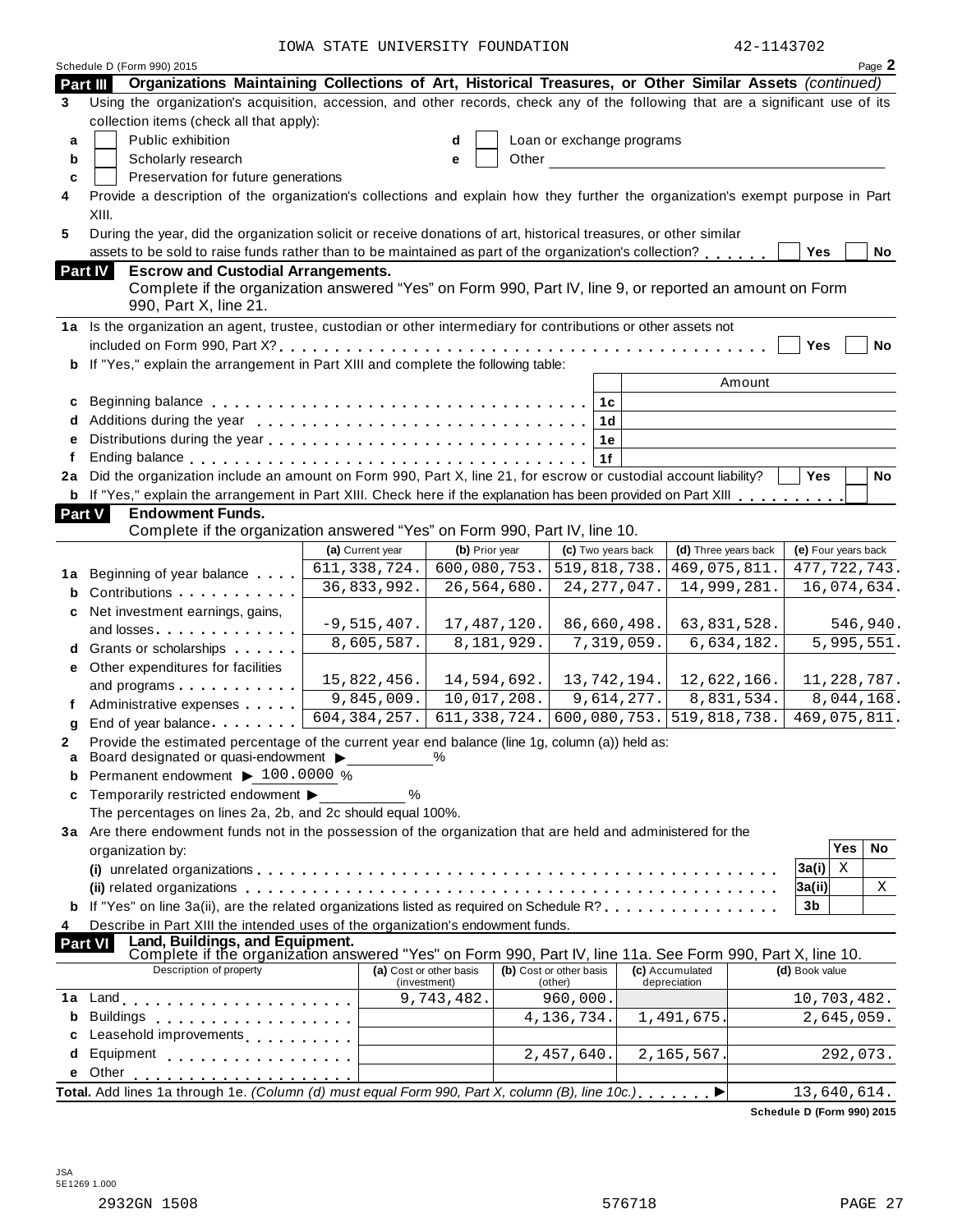#### **Investments - Other Securities. Part VII** Investments - Other Securities.<br>Complete if the organization answered "Yes" on Form 990, Part IV, line 11b. See Form 990, Part X, line 12. **(a)** Description of security or category (including name of security) **(b)** Book value **(c)** Method of valuation: Cost or end-of-year market value **(1)** Financial derivatives **(2)** Closely-held equity interests **(3)** Other (A) HEDGE FUNDS (B) PRIVATE EQUITY - FUND OF FUNDS (89,188,190. (C) REAL ESTATE - FUNDS & RE 15,327,608. FMV (D) EQUITY - ALT INVESTMENTS 38,359,752. FMV (E) NATURAL RESOURCES 22,587,701. FMV (F) (G) (H) **Total.** *(Column (b) must equal Form 990, Part X, col. (B) line 12.)* I **Investments - Program Related.** Complete if the organization answered "Yes" on Form 990, Part IV, line 11c. See Form 990, Part X, line 13. **(a)** Description of investment **(b)** Book value **(c)** Method of valuation: Cost or end-of-year market value **(1) (2) (3) (4) (5) (6) (7) (8) (9) Total.** *(Column (b) must equal Form 990, Part X, col. (B) line 13.)* I **Other Assets.** Complete if the organization answered "Yes" on Form 990, Part IV, line 11d. See Form 990, Part X, line 15. **(a)** Description **(b)** Book value **(1) (2) (3) (4) (5) (6) (7) (8) (9)**  $\blacksquare$   $\blacksquare$   $\blacksquare$   $\blacksquare$   $\lozenge$   $\lozenge$   $\blacksquare$   $\blacksquare$   $\blacksquare$   $\blacksquare$   $\blacksquare$   $\blacksquare$   $\blacksquare$   $\blacksquare$   $\blacksquare$   $\blacksquare$   $\blacksquare$   $\blacksquare$   $\blacksquare$   $\blacksquare$   $\blacksquare$   $\blacksquare$   $\blacksquare$   $\blacksquare$   $\blacksquare$   $\blacksquare$   $\blacksquare$   $\blacksquare$   $\blacksquare$   $\blacksquare$   $\blacksquare$   $\blacks$ **Other Liabilities.** Complete if the organization answered "Yes" on Form 990, Part IV, line 11e or 11f. See Form 990, Part X, line 25. **Part X 1. (a)** Description of liability **(b)** Book value (1) Federal income taxes (2) OTHER LONG TERM LIABILITIES 480,759. (3) TRUST LIABILITY DUE TO OTHERS 1,301,920. (4) DUE TO RELATED ORGANIZATIONS  $\begin{array}{|c|c|c|c|c|}\n\hline\n\text{(4) DUE} & \text{TO} & \text{RELATED} & \text{ORGANIZATIONS} & & & & \text{(13,630,560.)}\n\hline\n\end{array}$ (5) ANNUITIES PAYABLE 18,880,158. (6) (7) (8)  $64,241,589.$  FMV 229,704,840.

**Total.** *(Column (b) must equal Form 990, Part X, col. (B) line 25.)* I **2.** Liability for uncertain tax positions. In Part XIII, provide the text of the footnote to the organization's financial statements that reports the 34,293,397.

organization's liability for uncertain tax positions under FIN 48 (ASC 740). Check here if the text of the footnote has been provided in Part XIII

(9)

X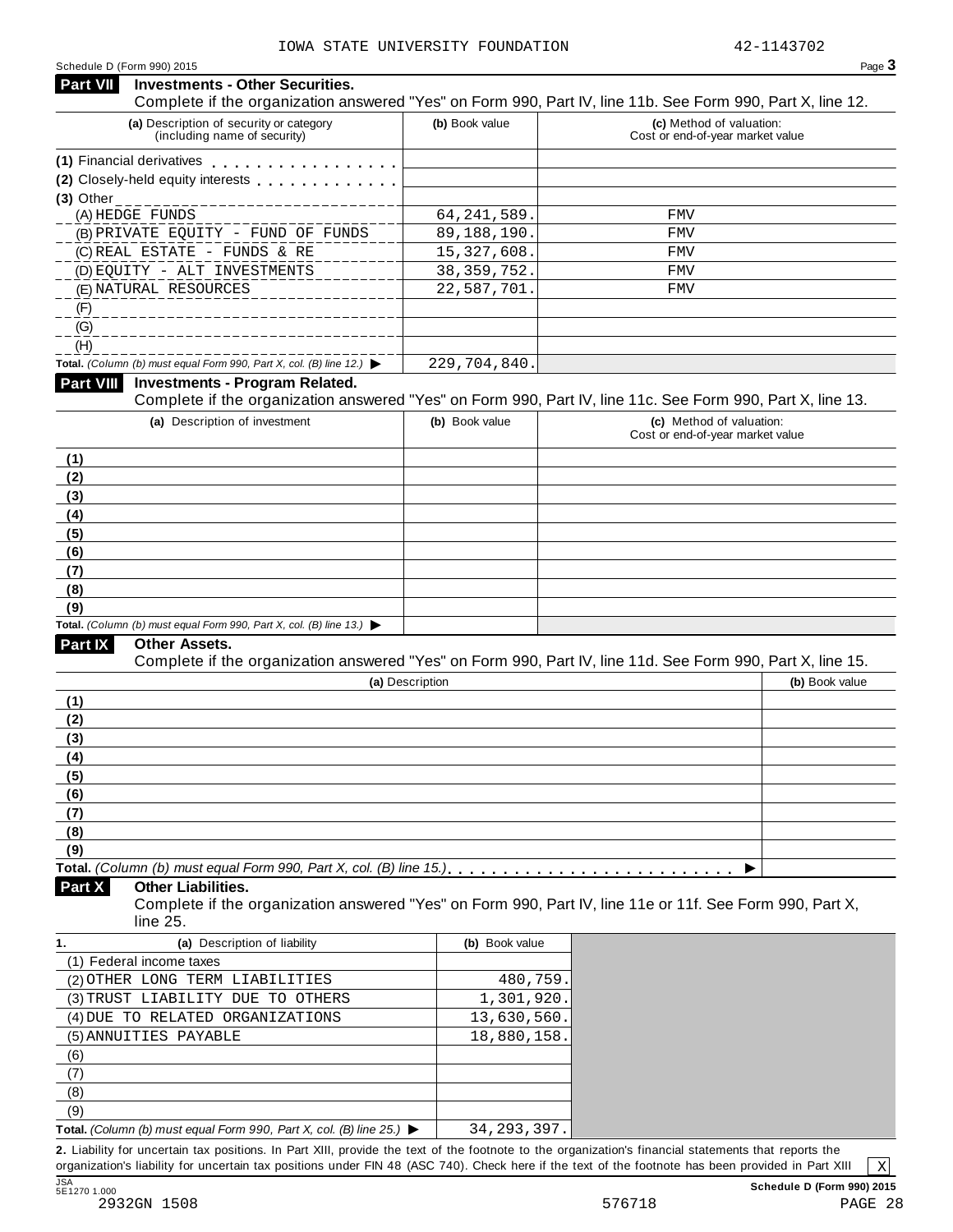|  |  | IOWA STATE UNIVERSITY FOUNDATION |  |
|--|--|----------------------------------|--|
|--|--|----------------------------------|--|

|                | Schedule D (Form 990) 2015                                                                                                                                                                                                                                                       |                 | Page 4 |
|----------------|----------------------------------------------------------------------------------------------------------------------------------------------------------------------------------------------------------------------------------------------------------------------------------|-----------------|--------|
| <b>Part XI</b> | Reconciliation of Revenue per Audited Financial Statements With Revenue per Return.<br>Complete if the organization answered "Yes" on Form 990, Part IV, line 12a.                                                                                                               |                 |        |
| 1              | Total revenue, gains, and other support per audited financial statements                                                                                                                                                                                                         | $\mathbf{1}$    |        |
| $\mathbf{2}$   | Amounts included on line 1 but not on Form 990, Part VIII, line 12:                                                                                                                                                                                                              |                 |        |
| a              | 2a                                                                                                                                                                                                                                                                               |                 |        |
| b              | 2 <sub>b</sub>                                                                                                                                                                                                                                                                   |                 |        |
| с              |                                                                                                                                                                                                                                                                                  |                 |        |
| d              |                                                                                                                                                                                                                                                                                  |                 |        |
| e              |                                                                                                                                                                                                                                                                                  | <b>2e</b>       |        |
| 3              |                                                                                                                                                                                                                                                                                  | 3               |        |
| 4              | Amounts included on Form 990, Part VIII, line 12, but not on line 1:                                                                                                                                                                                                             |                 |        |
| a              | 4a<br>Investment expenses not included on Form 990, Part VIII, line 7b $\ldots$ .                                                                                                                                                                                                |                 |        |
| b              |                                                                                                                                                                                                                                                                                  |                 |        |
| c              |                                                                                                                                                                                                                                                                                  | 4c              |        |
| 5.             | Total revenue. Add lines 3 and 4c. (This must equal Form 990, Part I, line 12.)                                                                                                                                                                                                  | 5               |        |
| Part XII       | Reconciliation of Expenses per Audited Financial Statements With Expenses per Return.<br>Complete if the organization answered "Yes" on Form 990, Part IV, line 12a.                                                                                                             |                 |        |
| 1              |                                                                                                                                                                                                                                                                                  | 1               |        |
| 2              | Amounts included on line 1 but not on Form 990, Part IX, line 25:                                                                                                                                                                                                                |                 |        |
| a              | 2a                                                                                                                                                                                                                                                                               |                 |        |
| b              | 2 <sub>b</sub>                                                                                                                                                                                                                                                                   |                 |        |
| c              | 2c                                                                                                                                                                                                                                                                               |                 |        |
| d              |                                                                                                                                                                                                                                                                                  |                 |        |
| е              |                                                                                                                                                                                                                                                                                  | <b>2e</b>       |        |
| 3              |                                                                                                                                                                                                                                                                                  | 3               |        |
| 4              | Amounts included on Form 990, Part IX, line 25, but not on line 1:                                                                                                                                                                                                               |                 |        |
| a              | Investment expenses not included on Form 990, Part VIII, line 7b $\boxed{4a}$                                                                                                                                                                                                    |                 |        |
| b              |                                                                                                                                                                                                                                                                                  |                 |        |
| C              |                                                                                                                                                                                                                                                                                  | 4c              |        |
| 5.             | Total expenses. Add lines 3 and 4c. (This must equal Form 990, Part I, line 18.)                                                                                                                                                                                                 | $5\phantom{.0}$ |        |
|                | Part XIII Supplemental Information.                                                                                                                                                                                                                                              |                 |        |
|                | Provide the descriptions required for Part II, lines 3, 5, and 9; Part III, lines 1a and 4; Part IV, lines 1b and 2b; Part V, line 4; Part X, line<br>2; Part XI, lines 2d and 4b; and Part XII, lines 2d and 4b. Also complete this part to provide any additional information. |                 |        |
|                | SEE PAGE 5                                                                                                                                                                                                                                                                       |                 |        |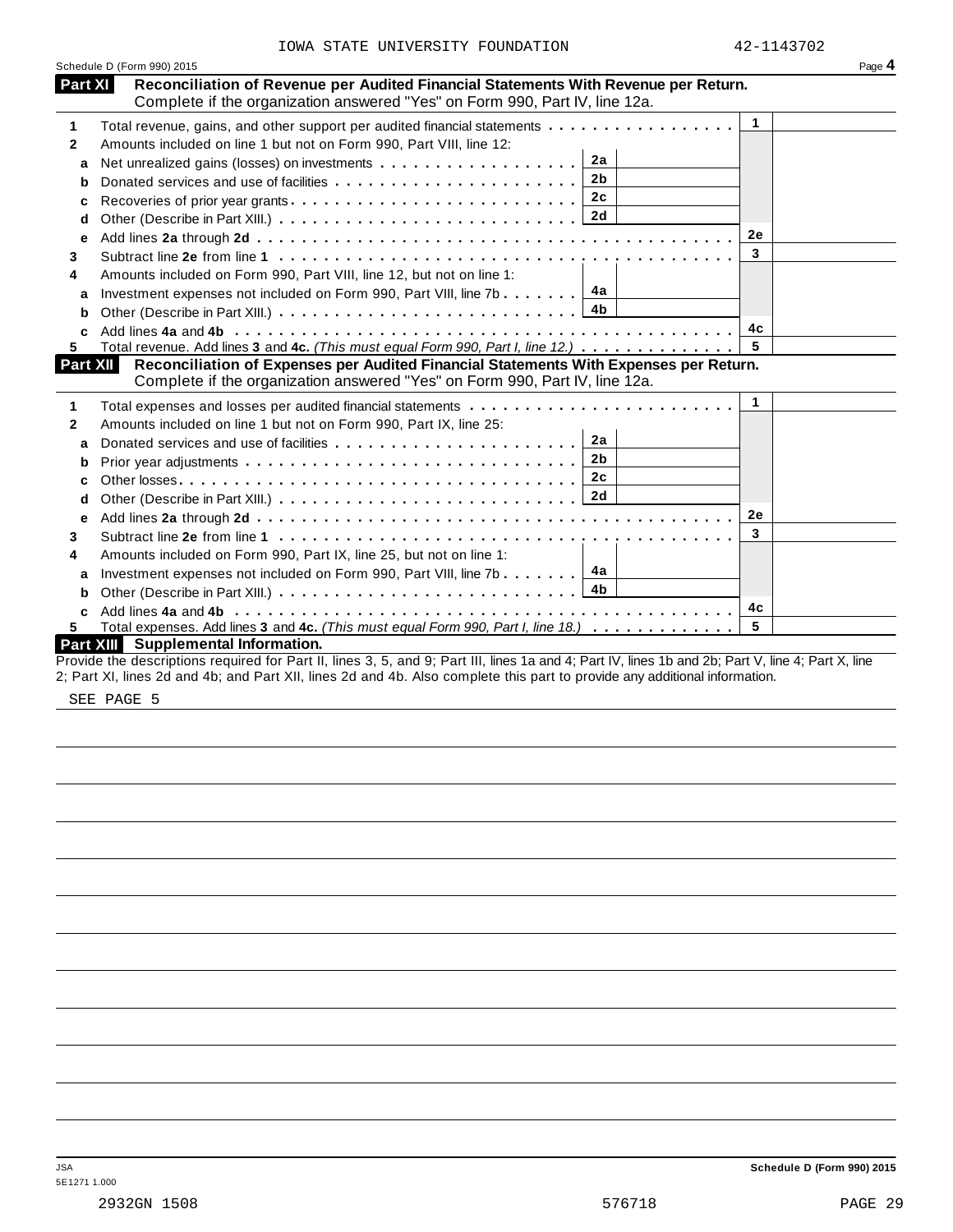#### SCHEDULE D, PART V, LINE 4

THE IOWA STATE UNIVERSITY FOUNDATION USES THE EARNINGS FROM THE ENDOWMENT FUNDS BASED UPON THE DONOR INTENT OF INDIVIDUAL ENDOWED ACCOUNTS. THESE USES INCLUDE COLLEGE PROGRAM SUPPORT, STUDENT FINANCIAL AID, FACULTY AND STAFF SUPPORT, RESEARCH, BUILDING, EQUIPMENT AND MAINTENANCE, AS WELL AS OTHER USES.

#### SCHEDULE D, PART X, LINE 2

THE FOUNDATION RECOGNIZES THE EFFECT OF INCOME TAX POSITIONS ONLY IF THOSE POSITIONS ARE MORE LIKELY THAN NOT OF BEING SUSTAINED. SUCH TAX POSITIONS, WHICH ARE MORE THAN 50% LIKELY OF BEING REALIZED, ARE MEASURED AT THEIR HIGHEST VALUE. CHANGES IN RECOGNITION OR MEASUREMENT ARE REFLECTED IN THE PERIOD IN WHICH THE CHANGE IN JUDGMENT OCCURS. DURING 2016 AND 2015, MANAGEMENT DETERMINED THAT THERE ARE NO INCOME TAX POSITIONS REQUIRING RECOGNITION IN THE COMBINED FINANCIAL STATEMENTS.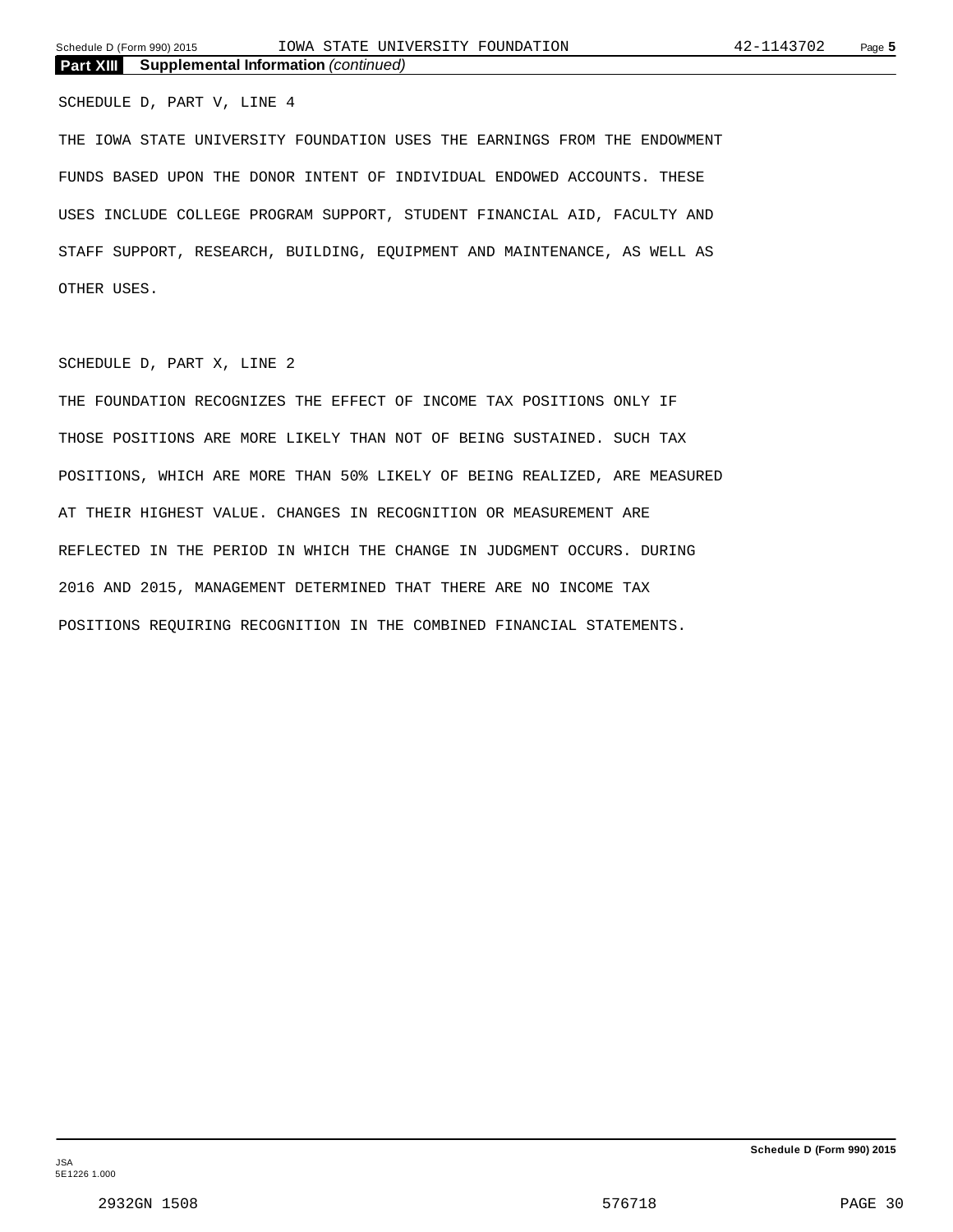| <b>SCHEDULE F</b>                                                                                                                       | <b>Statement of Activities Outside the United States</b>                                |                                           |                                                                                       |                                                                                                                                                                                                                                |  |                                                                                                             | OMB No. 1545-0047                                             |  |  |
|-----------------------------------------------------------------------------------------------------------------------------------------|-----------------------------------------------------------------------------------------|-------------------------------------------|---------------------------------------------------------------------------------------|--------------------------------------------------------------------------------------------------------------------------------------------------------------------------------------------------------------------------------|--|-------------------------------------------------------------------------------------------------------------|---------------------------------------------------------------|--|--|
| (Form 990)<br>Complete if the organization answered "Yes" on Form 990, Part IV, line 14b, 15, or 16.<br>Attach to Form 990.             |                                                                                         |                                           |                                                                                       |                                                                                                                                                                                                                                |  |                                                                                                             | 15                                                            |  |  |
| Department of the Treasury<br><b>Internal Revenue Service</b>                                                                           | Information about Schedule F (Form 990) and its instructions is at www.irs.gov/form990. | Open to Public<br><b>Inspection</b>       |                                                                                       |                                                                                                                                                                                                                                |  |                                                                                                             |                                                               |  |  |
| Name of the organization                                                                                                                |                                                                                         |                                           |                                                                                       |                                                                                                                                                                                                                                |  |                                                                                                             | <b>Employer identification number</b>                         |  |  |
| IOWA STATE UNIVERSITY FOUNDATION                                                                                                        |                                                                                         |                                           |                                                                                       |                                                                                                                                                                                                                                |  | 42-1143702                                                                                                  |                                                               |  |  |
| Part I                                                                                                                                  | Form 990, Part IV, line 14b.                                                            |                                           |                                                                                       | General Information on Activities Outside the United States. Complete if the organization answered "Yes" on                                                                                                                    |  |                                                                                                             |                                                               |  |  |
| 1                                                                                                                                       |                                                                                         |                                           |                                                                                       | For grantmakers. Does the organization maintain records to substantiate the amount of its grants and other<br>assistance, the grantees' eligibility for the grants or assistance, and the selection criteria used to award the |  |                                                                                                             | Yes<br>No                                                     |  |  |
| 2                                                                                                                                       | assistance outside the United States.                                                   |                                           |                                                                                       | For grantmakers. Describe in Part V the organization's procedures for monitoring the use of its grants and other                                                                                                               |  |                                                                                                             |                                                               |  |  |
| 3                                                                                                                                       |                                                                                         |                                           |                                                                                       | Activities per Region. (The following Part I, line 3 table can be duplicated if additional space is needed.)                                                                                                                   |  |                                                                                                             |                                                               |  |  |
| (a) Region                                                                                                                              |                                                                                         | (b) Number of<br>offices in the<br>region | (c) Number of<br>employees,<br>agents, and<br>independent<br>contractors<br>in region | (d) Activities conducted in<br>region (by type) (e.g.,<br>fundraising, program services,<br>investments,<br>grants to recipients<br>located in the region)                                                                     |  | (e) If activity listed in (d) is<br>a program service,<br>describe specific type of<br>service(s) in region | (f) Total<br>expenditures for<br>and investments<br>in region |  |  |
|                                                                                                                                         |                                                                                         |                                           |                                                                                       |                                                                                                                                                                                                                                |  |                                                                                                             |                                                               |  |  |
| (1) CENTRAL AMERICA/CARIBBEAN                                                                                                           |                                                                                         |                                           |                                                                                       | INVESTMENTS                                                                                                                                                                                                                    |  |                                                                                                             | 4,020,109.                                                    |  |  |
| (2)                                                                                                                                     |                                                                                         |                                           |                                                                                       |                                                                                                                                                                                                                                |  |                                                                                                             |                                                               |  |  |
| (3)<br><u> 1989 - Jan Stein Stein Stein Stein Stein Stein Stein Stein Stein Stein Stein Stein Stein Stein Stein Stein S</u>             |                                                                                         |                                           |                                                                                       |                                                                                                                                                                                                                                |  |                                                                                                             |                                                               |  |  |
| (4)                                                                                                                                     |                                                                                         |                                           |                                                                                       |                                                                                                                                                                                                                                |  |                                                                                                             |                                                               |  |  |
| (5)                                                                                                                                     |                                                                                         |                                           |                                                                                       |                                                                                                                                                                                                                                |  |                                                                                                             |                                                               |  |  |
| (6)<br><u> 1990 - Andrea State Barbara, poeta esp</u>                                                                                   |                                                                                         |                                           |                                                                                       |                                                                                                                                                                                                                                |  |                                                                                                             |                                                               |  |  |
| (7)                                                                                                                                     |                                                                                         |                                           |                                                                                       |                                                                                                                                                                                                                                |  |                                                                                                             |                                                               |  |  |
| (8)                                                                                                                                     |                                                                                         |                                           |                                                                                       |                                                                                                                                                                                                                                |  |                                                                                                             |                                                               |  |  |
| (9)                                                                                                                                     |                                                                                         |                                           |                                                                                       |                                                                                                                                                                                                                                |  |                                                                                                             |                                                               |  |  |
| (10)                                                                                                                                    |                                                                                         |                                           |                                                                                       |                                                                                                                                                                                                                                |  |                                                                                                             |                                                               |  |  |
| (11)                                                                                                                                    |                                                                                         |                                           |                                                                                       |                                                                                                                                                                                                                                |  |                                                                                                             |                                                               |  |  |
| (12)                                                                                                                                    |                                                                                         |                                           |                                                                                       |                                                                                                                                                                                                                                |  |                                                                                                             |                                                               |  |  |
| (13)                                                                                                                                    |                                                                                         |                                           |                                                                                       |                                                                                                                                                                                                                                |  |                                                                                                             |                                                               |  |  |
|                                                                                                                                         |                                                                                         |                                           |                                                                                       |                                                                                                                                                                                                                                |  |                                                                                                             |                                                               |  |  |
| (14)                                                                                                                                    |                                                                                         |                                           |                                                                                       |                                                                                                                                                                                                                                |  |                                                                                                             |                                                               |  |  |
| (15)                                                                                                                                    |                                                                                         |                                           |                                                                                       |                                                                                                                                                                                                                                |  |                                                                                                             |                                                               |  |  |
| (16)                                                                                                                                    |                                                                                         |                                           |                                                                                       |                                                                                                                                                                                                                                |  |                                                                                                             |                                                               |  |  |
| (17)                                                                                                                                    |                                                                                         |                                           |                                                                                       |                                                                                                                                                                                                                                |  |                                                                                                             |                                                               |  |  |
| Sub-total entering the set of the set of the set of the set of the set of the set of the set of the set of the<br>3a<br>b<br>Total from | continuation                                                                            |                                           |                                                                                       |                                                                                                                                                                                                                                |  |                                                                                                             | 4,020,109                                                     |  |  |
| sheets to Part I<br>c Totals (add lines 3a and 3b)                                                                                      |                                                                                         |                                           |                                                                                       |                                                                                                                                                                                                                                |  |                                                                                                             | 4,020,109                                                     |  |  |

**For Paperwork Reduction Act Notice, see the Instructions for Form 990. Schedule F (Form 990) 2015**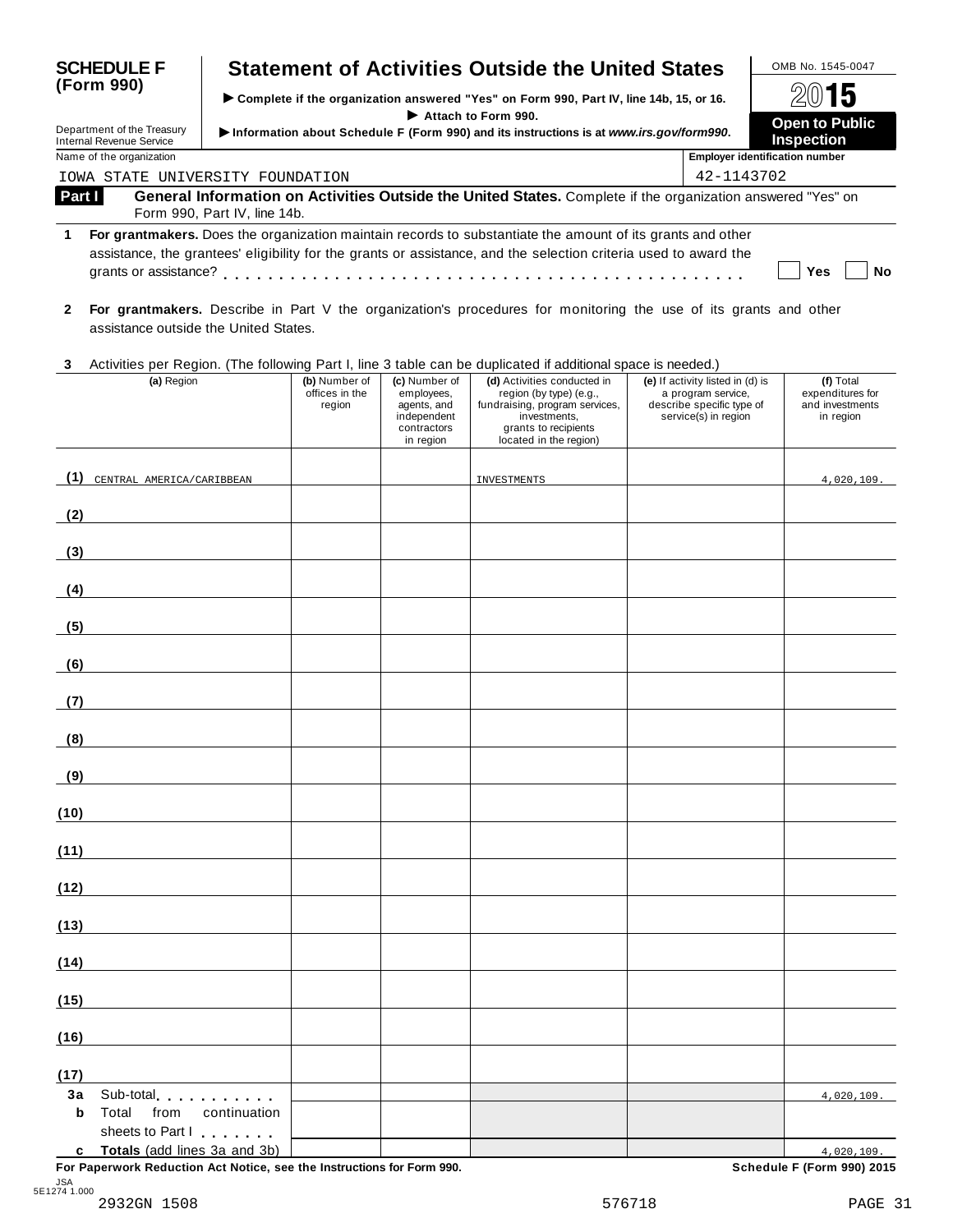| Part II | Grants and Other Assistance to Organizations or Entities Outside the United States. Complete if the organization answered "Yes" on Form 990,<br>Part IV, line 15, for any recipient who received more than \$5,000. Part II can be duplicated if additional space is needed. |                                                    |            |                         |                             |                                       |                                         |                                              |                                                                   |
|---------|------------------------------------------------------------------------------------------------------------------------------------------------------------------------------------------------------------------------------------------------------------------------------|----------------------------------------------------|------------|-------------------------|-----------------------------|---------------------------------------|-----------------------------------------|----------------------------------------------|-------------------------------------------------------------------|
| 1       | (a) Name of<br>organization                                                                                                                                                                                                                                                  | (b) IRS code<br>section and EIN<br>(if applicable) | (c) Region | (d) Purpose of<br>grant | (e) Amount of<br>cash grant | (f) Manner of<br>cash<br>disbursement | (g) Amount of<br>non-cash<br>assistance | (h) Description<br>of non-cash<br>assistance | (i) Method of<br>valuation<br>(book, FMV,<br>appraisal,<br>other) |
| (1)     |                                                                                                                                                                                                                                                                              |                                                    |            |                         |                             |                                       |                                         |                                              |                                                                   |
| (2)     |                                                                                                                                                                                                                                                                              |                                                    |            |                         |                             |                                       |                                         |                                              |                                                                   |
| (3)     |                                                                                                                                                                                                                                                                              |                                                    |            |                         |                             |                                       |                                         |                                              |                                                                   |
| (4)     |                                                                                                                                                                                                                                                                              |                                                    |            |                         |                             |                                       |                                         |                                              |                                                                   |
| (5)     |                                                                                                                                                                                                                                                                              |                                                    |            |                         |                             |                                       |                                         |                                              |                                                                   |
| (6)     |                                                                                                                                                                                                                                                                              |                                                    |            |                         |                             |                                       |                                         |                                              |                                                                   |
| (7)     |                                                                                                                                                                                                                                                                              |                                                    |            |                         |                             |                                       |                                         |                                              |                                                                   |
| (8)     |                                                                                                                                                                                                                                                                              |                                                    |            |                         |                             |                                       |                                         |                                              |                                                                   |
| (9)     |                                                                                                                                                                                                                                                                              |                                                    |            |                         |                             |                                       |                                         |                                              |                                                                   |
| (10)    |                                                                                                                                                                                                                                                                              |                                                    |            |                         |                             |                                       |                                         |                                              |                                                                   |
| (11)    |                                                                                                                                                                                                                                                                              |                                                    |            |                         |                             |                                       |                                         |                                              |                                                                   |
| (12)    |                                                                                                                                                                                                                                                                              |                                                    |            |                         |                             |                                       |                                         |                                              |                                                                   |
| (13)    |                                                                                                                                                                                                                                                                              |                                                    |            |                         |                             |                                       |                                         |                                              |                                                                   |
| (14)    |                                                                                                                                                                                                                                                                              |                                                    |            |                         |                             |                                       |                                         |                                              |                                                                   |
| (15)    |                                                                                                                                                                                                                                                                              |                                                    |            |                         |                             |                                       |                                         |                                              |                                                                   |
| (16)    |                                                                                                                                                                                                                                                                              |                                                    |            |                         |                             |                                       |                                         |                                              |                                                                   |

**2** Enter total number of recipient organizations listed above that are recognized as charities by the foreign country, recognized as tax-exempt

2 Enter total number of recipient organizations listed above that are recognized as charities by the foreign country, recognized as tax-exempt<br>by the IRS, or for which the grantee or counsel has provided a section 501(c)(

**Schedule F (Form 990) 2015**

 $\overline{\phantom{a}}$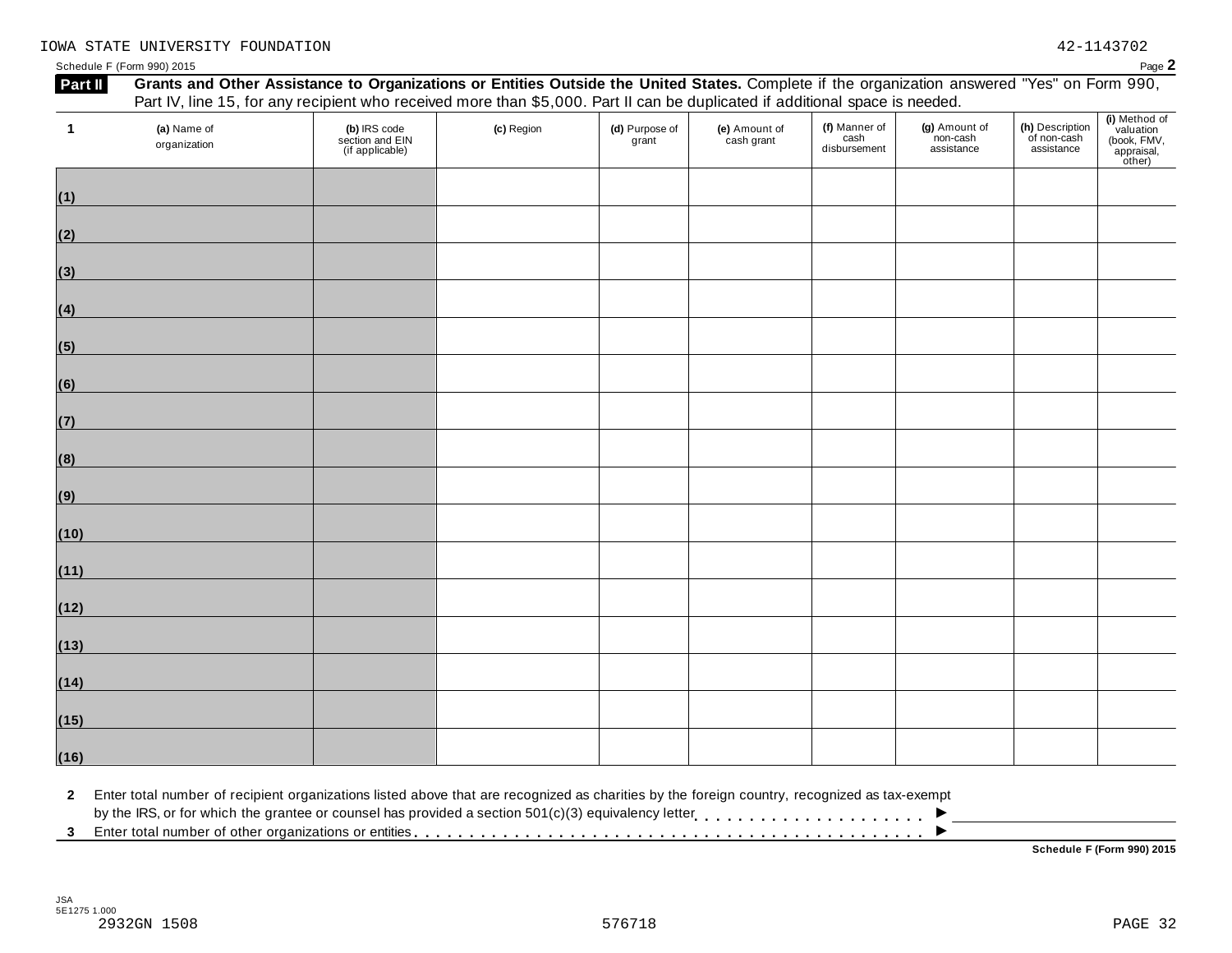| Part III can be duplicated if additional space is needed.                                                                   |            |                             |                             |                                       |                                         |                                              |                                                                   |
|-----------------------------------------------------------------------------------------------------------------------------|------------|-----------------------------|-----------------------------|---------------------------------------|-----------------------------------------|----------------------------------------------|-------------------------------------------------------------------|
| (a) Type of grant or assistance                                                                                             | (b) Region | (c) Number of<br>recipients | (d) Amount of<br>cash grant | (e) Manner of<br>cash<br>disbursement | (f) Amount of<br>non-cash<br>assistance | (g) Description<br>of non-cash<br>assistance | (h) Method of<br>valuation<br>(book, FMV,<br>appraisal,<br>other) |
| (1)<br><u> 1980 - Andrea Stadt, fransk politik (d. 1980)</u>                                                                |            |                             |                             |                                       |                                         |                                              |                                                                   |
| (2)<br><u> 1989 - Johann Barn, fransk politik (</u>                                                                         |            |                             |                             |                                       |                                         |                                              |                                                                   |
| (3)<br><u> 1980 - Johann Barbara, martxa alemaniar a</u>                                                                    |            |                             |                             |                                       |                                         |                                              |                                                                   |
| (4)                                                                                                                         |            |                             |                             |                                       |                                         |                                              |                                                                   |
| (5)<br><u> 1980 - Johann Barbara, martxa alemaniar a</u>                                                                    |            |                             |                             |                                       |                                         |                                              |                                                                   |
| (6)<br><u> 1980 - Johann Barbara, martxa alemaniar a</u>                                                                    |            |                             |                             |                                       |                                         |                                              |                                                                   |
| (7)<br><u> 1980 - Johann Barn, mars ann an t-Amhain Aonaich an t-Aonaich an t-Aonaich ann an t-Aonaich ann an t-Aonaich</u> |            |                             |                             |                                       |                                         |                                              |                                                                   |
| (8)<br><u> 1980 - Andrea Andrew Maria (b. 1980)</u>                                                                         |            |                             |                             |                                       |                                         |                                              |                                                                   |
| (9)                                                                                                                         |            |                             |                             |                                       |                                         |                                              |                                                                   |
| (10)                                                                                                                        |            |                             |                             |                                       |                                         |                                              |                                                                   |
| (11)                                                                                                                        |            |                             |                             |                                       |                                         |                                              |                                                                   |
| (12)<br><u> 1980 - Johann Barbara, martxa alemaniar a</u>                                                                   |            |                             |                             |                                       |                                         |                                              |                                                                   |
| (13)<br><u> 1980 - Johann Barbara, martxa alemaniar a</u>                                                                   |            |                             |                             |                                       |                                         |                                              |                                                                   |
| (14)                                                                                                                        |            |                             |                             |                                       |                                         |                                              |                                                                   |
| (15)                                                                                                                        |            |                             |                             |                                       |                                         |                                              |                                                                   |
| (16)                                                                                                                        |            |                             |                             |                                       |                                         |                                              |                                                                   |
| (17)                                                                                                                        |            |                             |                             |                                       |                                         |                                              |                                                                   |
| (18)                                                                                                                        |            |                             |                             |                                       |                                         |                                              |                                                                   |

**Schedule F (Form 990) 2015**

E<sub>age</sub> 3<br>**Part III Grants and Other Assistance to Individuals Outside the United States.** Complete if the organization answered "Yes" on Form 990, Part IV, line 16. **Part III** Grants and Other Assistance to Individuals Outside the United States. Complete if the organization answered "Yes" on Form 990, Part IV, line 16.<br>Part III can be duplicated if additional space is needed.

JSA 5E1276 1.000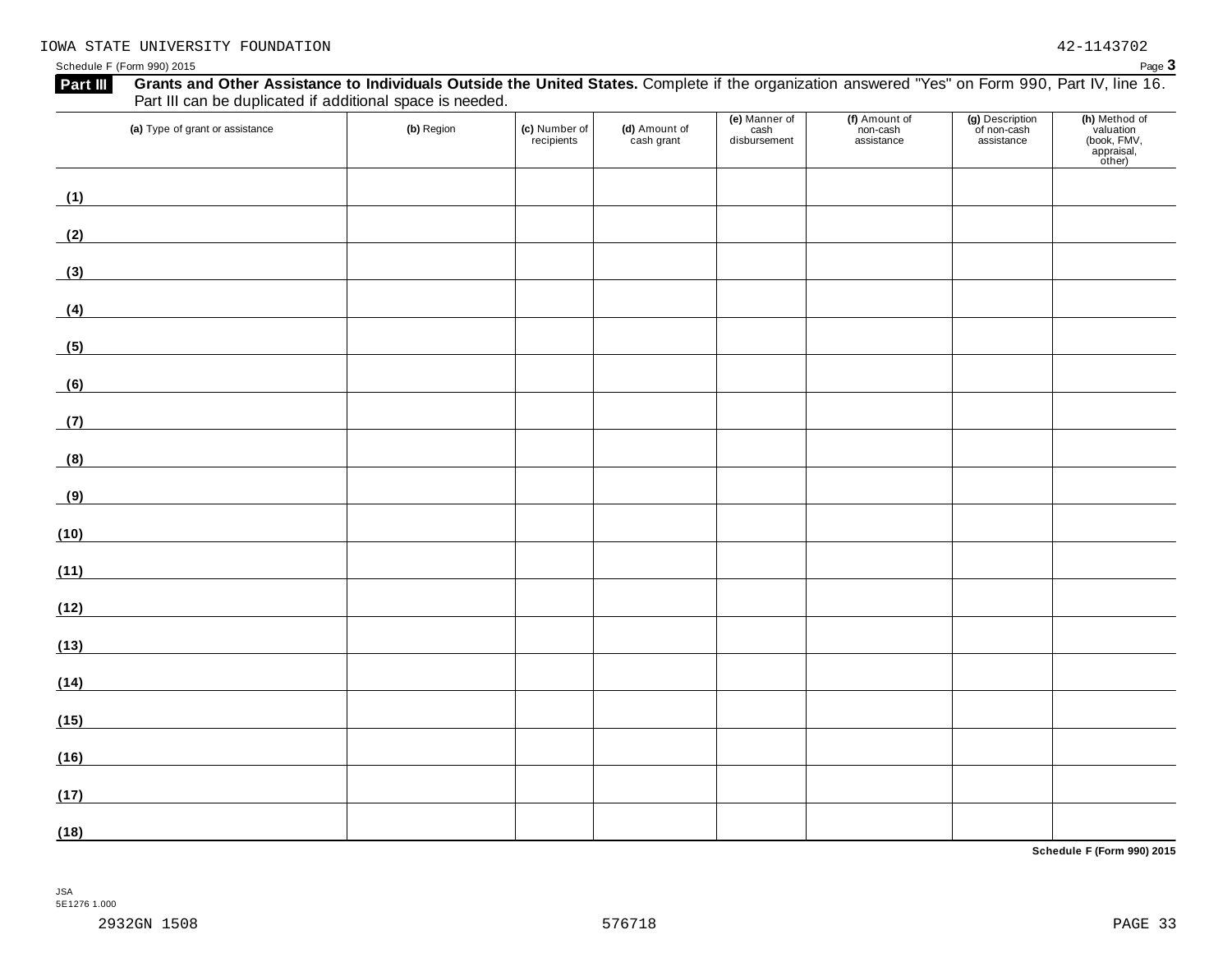IOWA STATE UNIVERSITY FOUNDATION 42-1143702

|              | Schedule F (Form 990) 2015                                                                                                                                                                                                                                                                                                                                                                                              |             |     | Page 4          |  |
|--------------|-------------------------------------------------------------------------------------------------------------------------------------------------------------------------------------------------------------------------------------------------------------------------------------------------------------------------------------------------------------------------------------------------------------------------|-------------|-----|-----------------|--|
| Part IV      | <b>Foreign Forms</b>                                                                                                                                                                                                                                                                                                                                                                                                    |             |     |                 |  |
| 1.           | Was the organization a U.S. transferor of property to a foreign corporation during the tax year? If "Yes,"<br>the organization may be required to file Form 926, Return by a U.S. Transferor of Property to a Foreign                                                                                                                                                                                                   | $\mathbf X$ | Yes | <b>No</b>       |  |
| $\mathbf{2}$ | Did the organization have an interest in a foreign trust during the tax year? If "Yes," the organization<br>may be required to separately file Form 3520, Annual Return To Report Transactions With Foreign<br>Trusts and Receipt of Certain Foreign Gifts, and/or Form 3520-A, Annual Information Return of Foreign<br>Trust With a U.S. Owner (see Instructions for Forms 3520 and 3520-A; do not file with Form 990) |             | Yes | X <br><b>No</b> |  |
| 3            | Did the organization have an ownership interest in a foreign corporation during the tax year? If "Yes,"<br>the organization may be required to file Form 5471, Information Return of U.S. Persons With Respect to                                                                                                                                                                                                       |             | Yes | X <br><b>No</b> |  |
| 4            | Was the organization a direct or indirect shareholder of a passive foreign investment company or a<br>qualified electing fund during the tax year? If "Yes," the organization may be required to file Form 8621,<br>Information Return by a Shareholder of a Passive Foreign Investment Company or Qualified Electing<br>Fund (see Instructions for Form 8621)                                                          | X           | Yes | <b>No</b>       |  |
| 5            | Did the organization have an ownership interest in a foreign partnership during the tax year? If "Yes,"<br>the organization may be required to file Form 8865, Return of U.S. Persons With Respect to Certain<br>Foreign Partnerships (see Instructions for Form 8865)                                                                                                                                                  | Χ           | Yes | <b>No</b>       |  |
| 6            | Did the organization have any operations in or related to any boycotting countries during the tax year? If<br>"Yes," the organization may be required to separately file Form 5713, International Boycott Report (see<br>Instructions for Form 5713; do not file with Form 990)                                                                                                                                         |             | Yes | X<br>No         |  |

**Schedule F (Form 990) 2015**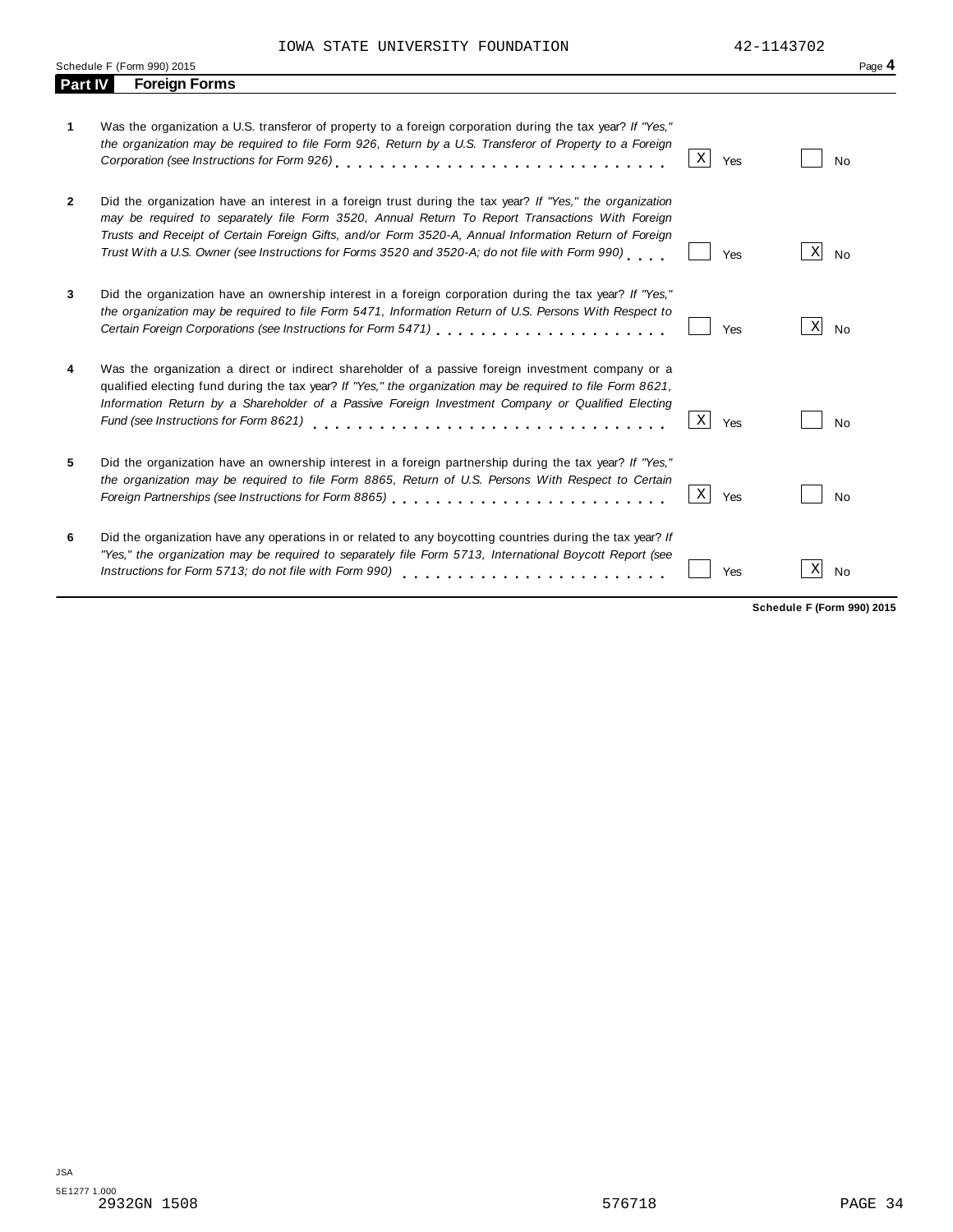**Supplemental Information** Complete this part to provide the information required by Part I, line 2 (monitoring of funds); Part I, line 3, column (f) **Part V** (accounting method; amounts of investments vs. expenditures per region); Part II, line 1 (accounting method); Part III (accounting method); and Part III, column (c) (estimated number of recipients), as applicable. Also complete this part to provide any additional information (see instructions).

SCHEDULE F, PART IV, LINE 4

THE IOWA STATE UNIVERSITY FOUNDATION IS AN INDIRECT SHAREHOLDER IN

VARIOUS PASSIVE FOREIGN INVESTMENT COMPANIES THROUGH ITS PARTNERSHIP

INVESTMENTS. HOWEVER, BASED ON THE RULES OF FILING THE FORM 8621, NO FORM

IS REQUIRED.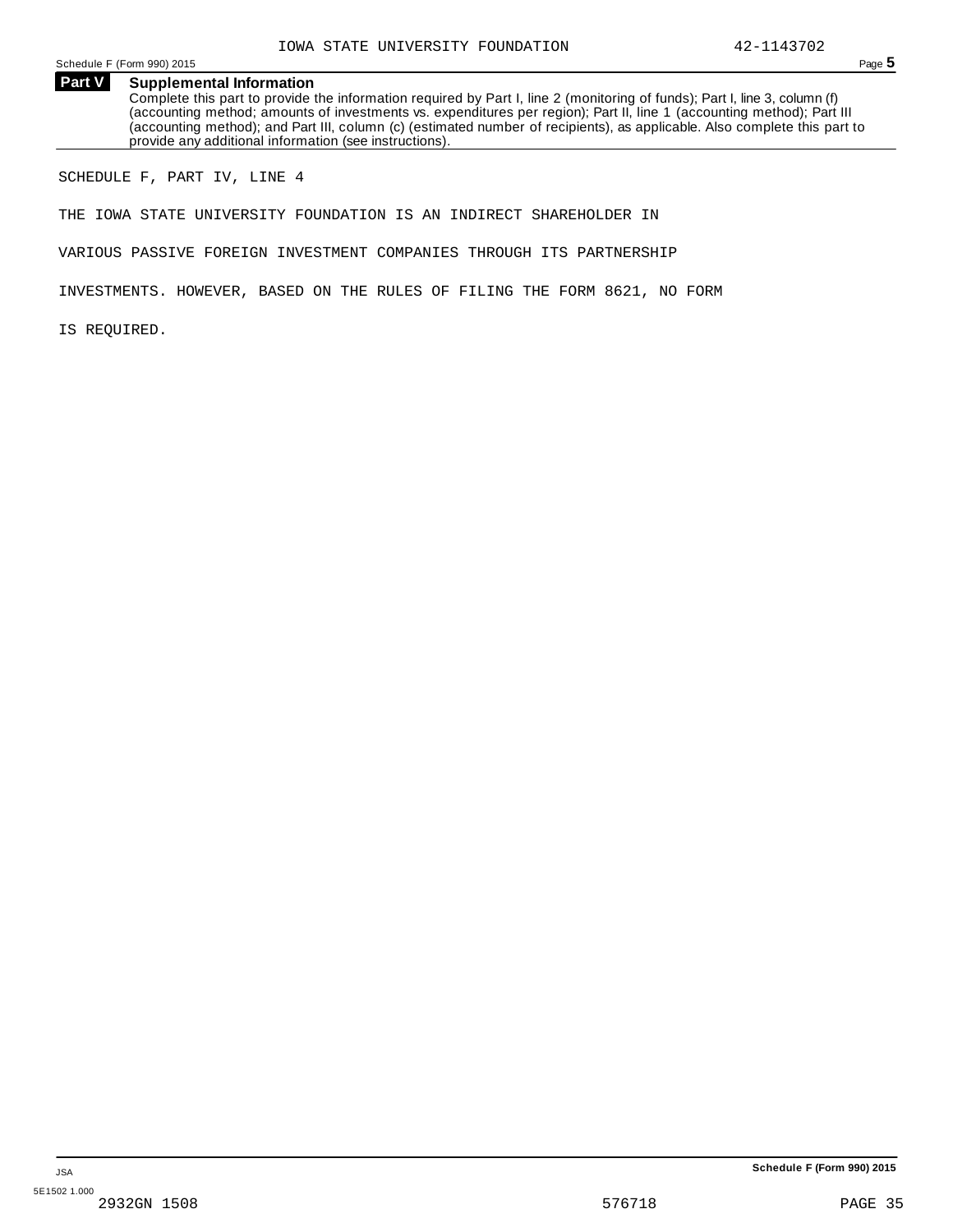| <b>SCHEDULE I</b><br>(Form 990)<br>Department of the Treasury<br>Internal Revenue Service | <b>Grants and Other Assistance to Organizations,</b><br>Governments, and Individuals in the United States<br>Complete if the organization answered "Yes" on Form 990, Part IV, line 21 or 22.<br>Attach to Form 990.<br>Information about Schedule I (Form 990) and its instructions is at www.irs.gov/form990. | OMB No. 1545-0047<br>2015<br><b>Open to Public</b><br><b>Inspection</b> |  |  |  |  |  |
|-------------------------------------------------------------------------------------------|-----------------------------------------------------------------------------------------------------------------------------------------------------------------------------------------------------------------------------------------------------------------------------------------------------------------|-------------------------------------------------------------------------|--|--|--|--|--|
| Name of the organization                                                                  |                                                                                                                                                                                                                                                                                                                 | <b>Employer identification number</b>                                   |  |  |  |  |  |
| STATE UNIVERSITY FOUNDATION<br>IOWA                                                       | 42-1143702                                                                                                                                                                                                                                                                                                      |                                                                         |  |  |  |  |  |
| I Part I                                                                                  | <b>General Information on Grants and Assistance</b>                                                                                                                                                                                                                                                             |                                                                         |  |  |  |  |  |
|                                                                                           | Does the organization maintain records to substantiate the amount of the grants or assistance, the grantees' eligibility for the grants or assistance, and<br>No<br>Yes                                                                                                                                         |                                                                         |  |  |  |  |  |

**2** the selection criteria used to award the grants or assistance? Describe in Part IV the organization's procedures for monitoring the use of grant funds in the United States.

**Grants and Other Assistance to Domestic Organizations and Domestic Governments.** Complete if the organization answered "Yes" on Form **Part II** Grants and Other Assistance to Domestic Organizations and Domestic Governments. Complete if the organization answere 990, Part IV, line 21, for any recipient that received more than \$5,000. Part II can be duplica

| 1 (a) Name and address of organization<br>or government | $(b)$ EIN          | (c) IRC section<br>if applicable | (d) Amount of cash<br>grant | (e) Amount of non-<br>cash assistance | (f) Method of valuation<br>(book, FMV, appraisal,<br>other) | (g) Description of<br>non-cash assistance | (h) Purpose of grant<br>or assistance |
|---------------------------------------------------------|--------------------|----------------------------------|-----------------------------|---------------------------------------|-------------------------------------------------------------|-------------------------------------------|---------------------------------------|
| (1) IOWA STATE UNIVERSITY                               |                    |                                  |                             |                                       |                                                             |                                           |                                       |
| BEARDSHEAR HALL AMES, IA 50011                          | $42 - 6004224$ 115 |                                  | 78, 242, 923.               | 1,765,774. FMV                        |                                                             | SEE PART IV                               | SEE PART IV                           |
| (2)                                                     |                    |                                  |                             |                                       |                                                             |                                           |                                       |
| (3)                                                     |                    |                                  |                             |                                       |                                                             |                                           |                                       |
| (4)                                                     |                    |                                  |                             |                                       |                                                             |                                           |                                       |
| (5)                                                     |                    |                                  |                             |                                       |                                                             |                                           |                                       |
| (6)                                                     |                    |                                  |                             |                                       |                                                             |                                           |                                       |
| (7)                                                     |                    |                                  |                             |                                       |                                                             |                                           |                                       |
| (8)                                                     |                    |                                  |                             |                                       |                                                             |                                           |                                       |
| (9)                                                     |                    |                                  |                             |                                       |                                                             |                                           |                                       |
| (10)                                                    |                    |                                  |                             |                                       |                                                             |                                           |                                       |
| (11)                                                    |                    |                                  |                             |                                       |                                                             |                                           |                                       |
| (12)                                                    |                    |                                  |                             |                                       |                                                             |                                           |                                       |
| $\overline{2}$<br>$\mathbf{3}$                          |                    |                                  |                             |                                       |                                                             |                                           | 1.                                    |

**For Paperwork Reduction Act Notice, see the Instructions for Form 990. Schedule I (Form 990) (2015)**

JSA 5E1288 1.000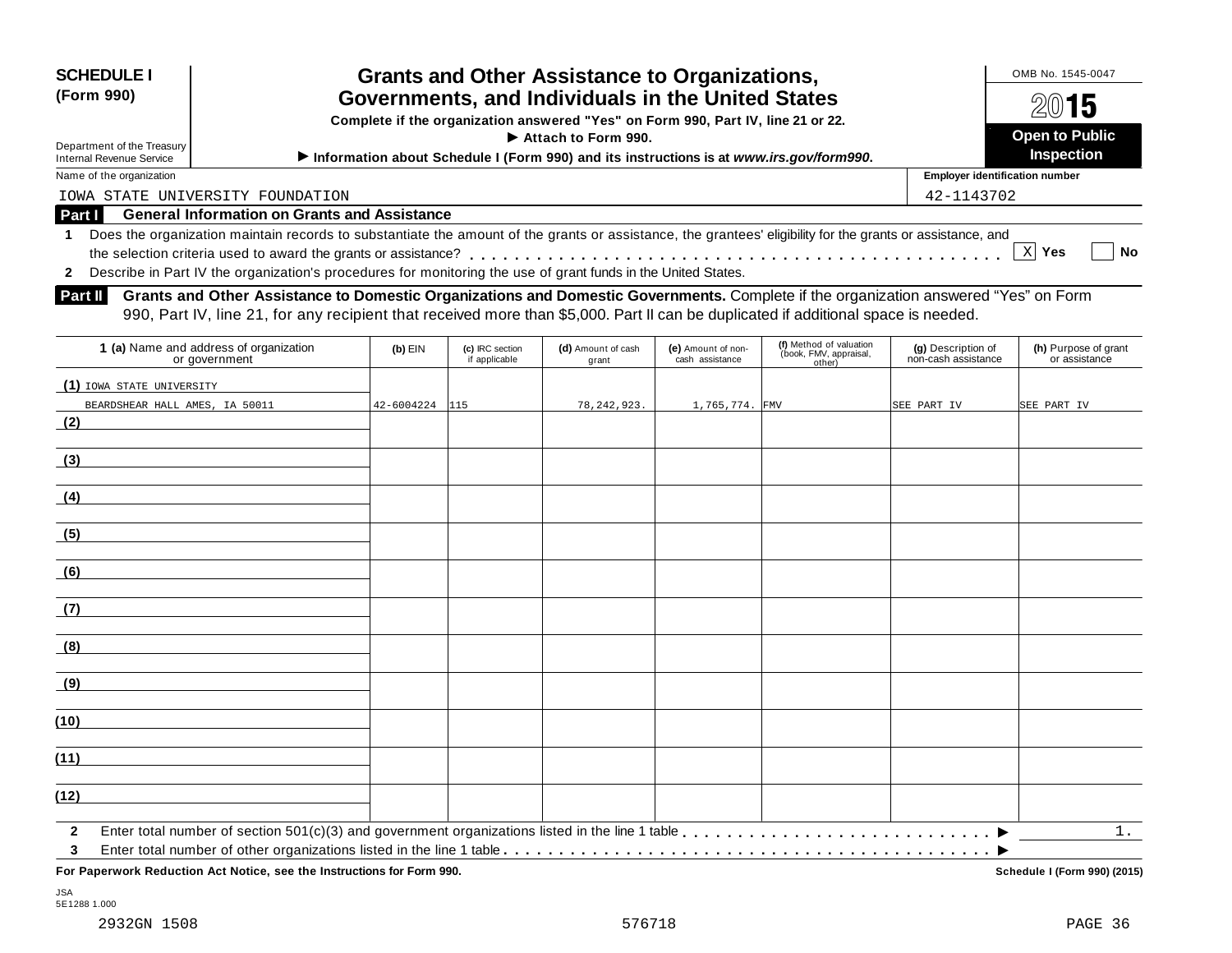| (a) Type of grant or assistance | (b) Number of<br>recipients | (c) Amount of<br>cash grant | (d) Amount of<br>non-cash assistance | (e) Method of valuation (book,<br>FMV, appraisal, other) | (f) Description of non-cash assistance |
|---------------------------------|-----------------------------|-----------------------------|--------------------------------------|----------------------------------------------------------|----------------------------------------|
|                                 |                             |                             |                                      |                                                          |                                        |
|                                 |                             |                             |                                      |                                                          |                                        |
|                                 |                             |                             |                                      |                                                          |                                        |
|                                 |                             |                             |                                      |                                                          |                                        |
|                                 |                             |                             |                                      |                                                          |                                        |
|                                 |                             |                             |                                      |                                                          |                                        |
|                                 |                             |                             |                                      |                                                          |                                        |

SCHEDULE I, PART I, LINE 2

THE IOWA STATE UNIVERSITY FOUNDATION MONITORS THE USE OF THE GRANT FUNDS

THROUGH THE DONOR COMPLIANCE SERVICES DEPARTMENT. ON A MONTHLY BASIS, THE

EXPENDITURES ARE REVIEWED FOR COMPLIANCE WITH DONOR INTENT AND INTERNAL

TESTING OF TRANSACTIONS IS COMPLETED. THE DONOR COMPLIANCE SERVICES

DEPARTMENT STRIVES TO MONITOR THE EXPENDITURES AND BALANCES OF THE

VARIOUS ACCOUNTS, AS WELL AS DEVELOP STRATEGIES TO ENSURE DONOR

COMPLIANCE WITH THE DONOR GIFT AGREEMENTS IN PLACE.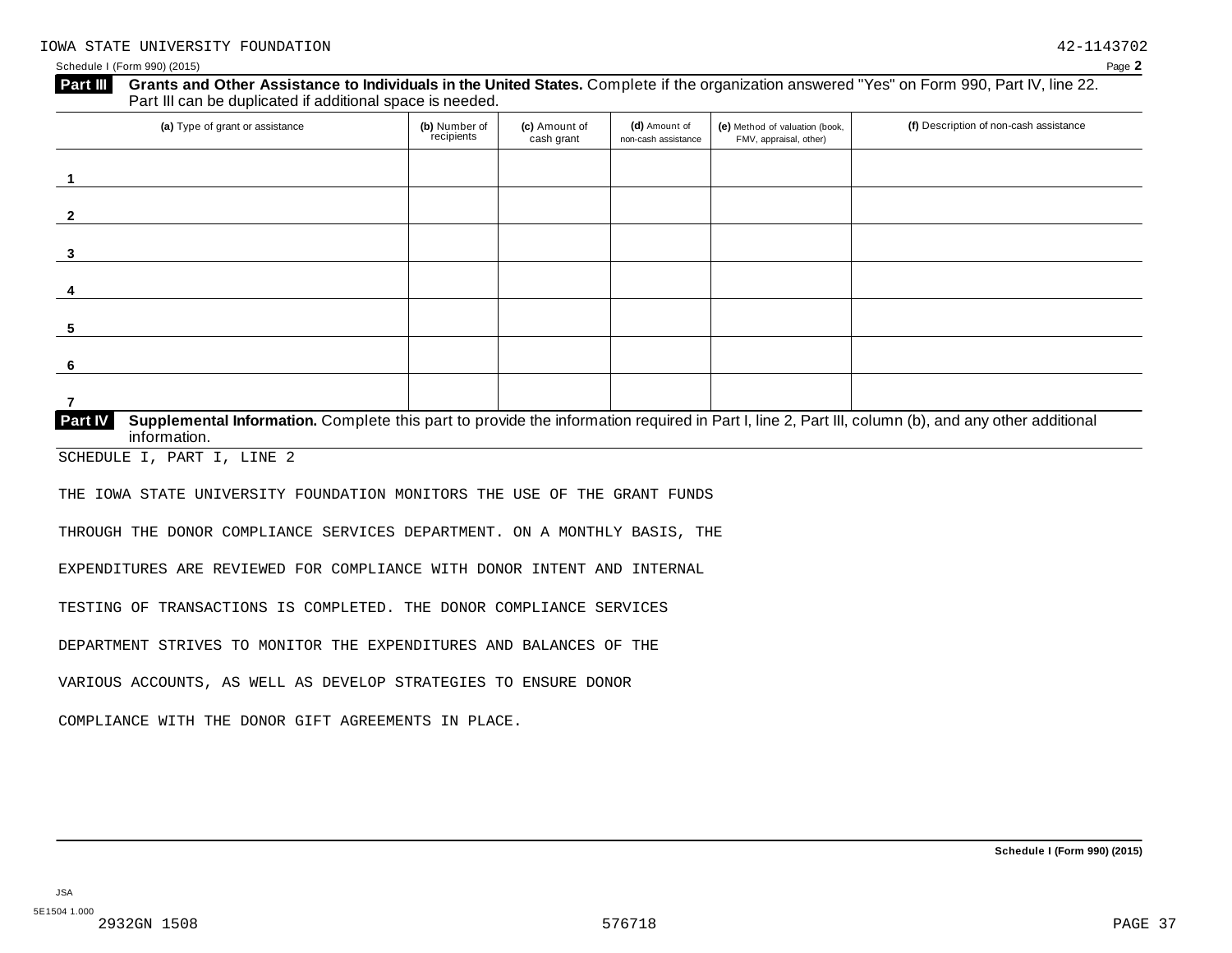| (a) Type of grant or assistance                                                                                                                                                                                                                                                                                                                                                                      | (b) Number of<br>recipients | (c) Amount of<br>cash grant | (d) Amount of<br>non-cash assistance | (e) Method of valuation (book,<br>FMV, appraisal, other) | (f) Description of non-cash assistance |
|------------------------------------------------------------------------------------------------------------------------------------------------------------------------------------------------------------------------------------------------------------------------------------------------------------------------------------------------------------------------------------------------------|-----------------------------|-----------------------------|--------------------------------------|----------------------------------------------------------|----------------------------------------|
| 1                                                                                                                                                                                                                                                                                                                                                                                                    |                             |                             |                                      |                                                          |                                        |
| $\mathbf{2}$                                                                                                                                                                                                                                                                                                                                                                                         |                             |                             |                                      |                                                          |                                        |
| 3                                                                                                                                                                                                                                                                                                                                                                                                    |                             |                             |                                      |                                                          |                                        |
| 4                                                                                                                                                                                                                                                                                                                                                                                                    |                             |                             |                                      |                                                          |                                        |
| 5                                                                                                                                                                                                                                                                                                                                                                                                    |                             |                             |                                      |                                                          |                                        |
| 6                                                                                                                                                                                                                                                                                                                                                                                                    |                             |                             |                                      |                                                          |                                        |
| $\overline{7}$                                                                                                                                                                                                                                                                                                                                                                                       |                             |                             |                                      |                                                          |                                        |
|                                                                                                                                                                                                                                                                                                                                                                                                      |                             |                             |                                      |                                                          |                                        |
| Supplemental Information. Complete this part to provide the information required in Part I, line 2, Part III, column (b), and any other additional<br>information.                                                                                                                                                                                                                                   |                             |                             |                                      |                                                          |                                        |
|                                                                                                                                                                                                                                                                                                                                                                                                      |                             |                             |                                      |                                                          |                                        |
|                                                                                                                                                                                                                                                                                                                                                                                                      |                             |                             |                                      |                                                          |                                        |
|                                                                                                                                                                                                                                                                                                                                                                                                      |                             |                             |                                      |                                                          |                                        |
|                                                                                                                                                                                                                                                                                                                                                                                                      |                             |                             |                                      |                                                          |                                        |
|                                                                                                                                                                                                                                                                                                                                                                                                      |                             |                             |                                      |                                                          |                                        |
| <b>Part IV</b><br>SCHEDULE I, PART II, LINE 1, COLUMNS (G) AND (H)<br>NAME OF THE ORGANIZATION OR GOVERNMENT: IOWA STATE UNIVERSITY<br>(G) DESCRIPTION OF NON-CASH ASSISTANCE: PUBLICLY TRADED SECURITIES,<br>BOOKS, ART, AND OTHER NON-CASH GIFTS<br>(H) PURPOSE OF GRANT OR ASSISTANCE: GRANTS ARE PROVIDED TO IOWA STATE<br>UNIVERSITY IN THE FORM OF STUDENT SUPPORT (SCHOLARSHIPS, FELLOWSHIPS, |                             |                             |                                      |                                                          |                                        |
| LOANS, AWARDS), FACULTY AND STAFF SUPPORT (ENDOWED FACULTY POSITIONS,                                                                                                                                                                                                                                                                                                                                |                             |                             |                                      |                                                          |                                        |
| PROFESSIONAL DEVELOPMENT), PROGRAM SUPPORT (ACADEMIC AND OUT-OF-CLASSROOM                                                                                                                                                                                                                                                                                                                            |                             |                             |                                      |                                                          |                                        |
| PROGRAMS AND CAMPUS ORGANIZATIONS), AND FACILITIES SUPPORT (BUILDING                                                                                                                                                                                                                                                                                                                                 |                             |                             |                                      |                                                          |                                        |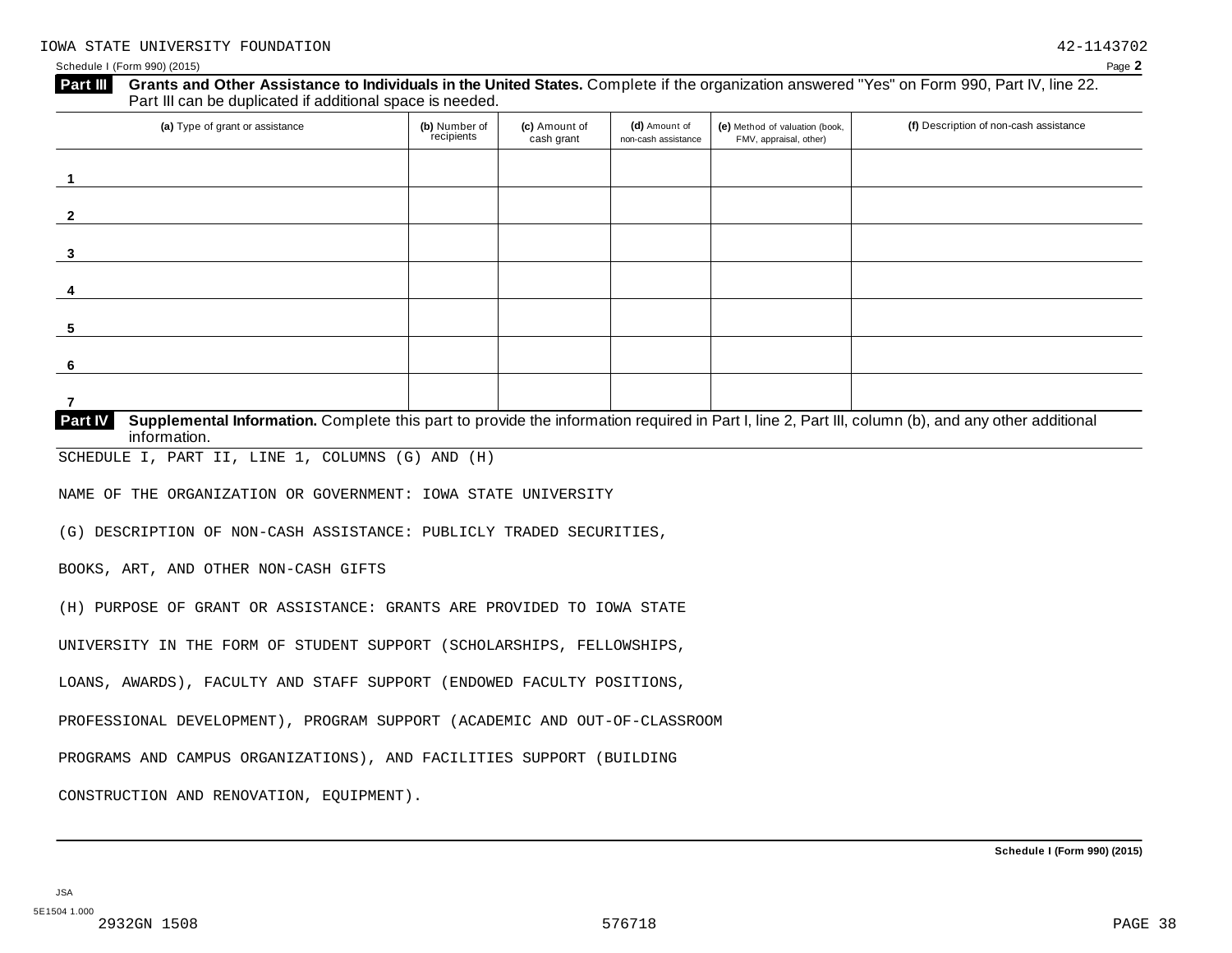|              | <b>SCHEDULE J</b>                                           | <b>Compensation Information</b>                                                                                                                                                                                    |                                       | OMB No. 1545-0047     |            |    |
|--------------|-------------------------------------------------------------|--------------------------------------------------------------------------------------------------------------------------------------------------------------------------------------------------------------------|---------------------------------------|-----------------------|------------|----|
|              | (Form 990)                                                  | For certain Officers, Directors, Trustees, Key Employees, and Highest                                                                                                                                              |                                       |                       |            |    |
|              |                                                             | <b>Compensated Employees</b><br>Complete if the organization answered "Yes" on Form 990, Part IV, line 23.                                                                                                         |                                       |                       | 5          |    |
|              | Department of the Treasury                                  | Attach to Form 990.                                                                                                                                                                                                |                                       | <b>Open to Public</b> |            |    |
|              | <b>Internal Revenue Service</b><br>Name of the organization | Information about Schedule J (Form 990) and its instructions is at www.irs.gov/form990.                                                                                                                            | <b>Employer identification number</b> | <b>Inspection</b>     |            |    |
|              |                                                             | IOWA STATE UNIVERSITY FOUNDATION                                                                                                                                                                                   | 42-1143702                            |                       |            |    |
| Part I       |                                                             | <b>Questions Regarding Compensation</b>                                                                                                                                                                            |                                       |                       |            |    |
|              |                                                             |                                                                                                                                                                                                                    |                                       |                       | <b>Yes</b> | No |
|              |                                                             | 1a Check the appropriate box(es) if the organization provided any of the following to or for a person listed on Form                                                                                               |                                       |                       |            |    |
|              |                                                             | 990, Part VII, Section A, line 1a. Complete Part III to provide any relevant information regarding these items.                                                                                                    |                                       |                       |            |    |
|              | Χ                                                           | First-class or charter travel<br>Housing allowance or residence for personal use                                                                                                                                   |                                       |                       |            |    |
|              | $\mathbf X$                                                 | Payments for business use of personal residence<br>Travel for companions                                                                                                                                           |                                       |                       |            |    |
|              |                                                             | Health or social club dues or initiation fees<br>Tax indemnification and gross-up payments                                                                                                                         |                                       |                       |            |    |
|              |                                                             | Discretionary spending account<br>Personal services (e.g., maid, chauffeur, chef)                                                                                                                                  |                                       |                       |            |    |
|              |                                                             |                                                                                                                                                                                                                    |                                       |                       |            |    |
| b            |                                                             | If any of the boxes on line 1a are checked, did the organization follow a written policy regarding payment<br>or reimbursement or provision of all of the expenses described above? If "No," complete Part III to  |                                       |                       |            |    |
|              |                                                             |                                                                                                                                                                                                                    |                                       | 1 <sub>b</sub>        | Χ          |    |
| $\mathbf{2}$ |                                                             | Did the organization require substantiation prior to reimbursing or allowing expenses incurred by all                                                                                                              |                                       |                       |            |    |
|              |                                                             | directors, trustees, and officers, including the CEO/Executive Director, regarding the items checked in line                                                                                                       |                                       |                       |            |    |
|              |                                                             |                                                                                                                                                                                                                    |                                       | $\mathbf{2}$          | Χ          |    |
| 3            |                                                             | Indicate which, if any, of the following the filing organization used to establish the compensation of the                                                                                                         |                                       |                       |            |    |
|              |                                                             | organization's CEO/Executive Director. Check all that apply. Do not check any boxes for methods used by a                                                                                                          |                                       |                       |            |    |
|              |                                                             | related organization to establish compensation of the CEO/Executive Director, but explain in Part III.                                                                                                             |                                       |                       |            |    |
|              | Χ                                                           | $\mathbf{x}$<br>Compensation committee<br>Written employment contract<br>$\mathbf X$                                                                                                                               |                                       |                       |            |    |
|              |                                                             | Independent compensation consultant<br>Compensation survey or study<br>$\mathbf{x}$                                                                                                                                |                                       |                       |            |    |
|              |                                                             | Approval by the board or compensation committee<br>Form 990 of other organizations                                                                                                                                 |                                       |                       |            |    |
| 4            |                                                             | During the year, did any person listed on Form 990, Part VII, Section A, line 1a, with respect to the filing                                                                                                       |                                       |                       |            |    |
| а            |                                                             | organization or a related organization:                                                                                                                                                                            |                                       | 4a                    | Χ          |    |
| b            |                                                             | Participate in, or receive payment from, a supplemental nonqualified retirement plan?.                                                                                                                             |                                       | 4b                    |            | Χ  |
| c            |                                                             | Participate in, or receive payment from, an equity-based compensation arrangement?                                                                                                                                 |                                       | 4c                    |            | X  |
|              |                                                             | If "Yes" to any of lines 4a-c, list the persons and provide the applicable amounts for each item in Part III.                                                                                                      |                                       |                       |            |    |
|              |                                                             |                                                                                                                                                                                                                    |                                       |                       |            |    |
|              |                                                             | Only section $501(c)(3)$ , $501(c)(4)$ , and $501(c)(29)$ organizations must complete lines 5-9.                                                                                                                   |                                       |                       |            |    |
| 5            |                                                             | For persons listed on Form 990, Part VII, Section A, line 1a, did the organization pay or accrue any                                                                                                               |                                       |                       |            |    |
|              |                                                             | compensation contingent on the revenues of:                                                                                                                                                                        |                                       |                       |            |    |
| а            |                                                             |                                                                                                                                                                                                                    |                                       | 5a                    |            | Χ  |
| b            |                                                             |                                                                                                                                                                                                                    |                                       | 5b                    |            | Χ  |
|              |                                                             | If "Yes" to line 5a or 5b, describe in Part III.                                                                                                                                                                   |                                       |                       |            |    |
| 6            |                                                             | For persons listed on Form 990, Part VII, Section A, line 1a, did the organization pay or accrue any                                                                                                               |                                       |                       |            |    |
|              |                                                             | compensation contingent on the net earnings of:                                                                                                                                                                    |                                       |                       |            |    |
| а            |                                                             |                                                                                                                                                                                                                    |                                       | 6a                    |            | Χ  |
| b            |                                                             |                                                                                                                                                                                                                    |                                       | 6b                    |            | Χ  |
|              |                                                             | If "Yes" on line 6a or 6b, describe in Part III.                                                                                                                                                                   |                                       |                       |            |    |
| 7            |                                                             | For persons listed on Form 990, Part VII, Section A, line 1a, did the organization provide any non-fixed                                                                                                           |                                       |                       |            |    |
|              |                                                             | payments not described on lines 5 and 6? If "Yes," describe in Part III.                                                                                                                                           |                                       | 7                     |            | X  |
| 8            |                                                             | Were any amounts reported on Form 990, Part VII, paid or accrued pursuant to a contract that was subject<br>to the initial contract exception described in Regulations section 53.4958-4(a)(3)? If "Yes," describe |                                       |                       |            |    |
|              |                                                             |                                                                                                                                                                                                                    |                                       | 8                     |            | X  |
| 9            |                                                             | If "Yes" to line 8, did the organization also follow the rebuttable presumption procedure described in                                                                                                             |                                       |                       |            |    |
|              |                                                             |                                                                                                                                                                                                                    |                                       | 9                     |            |    |
|              |                                                             |                                                                                                                                                                                                                    |                                       |                       |            |    |

**For Paperwork Reduction Act Notice, see the Instructions for Form 990. Schedule J (Form 990) 2015**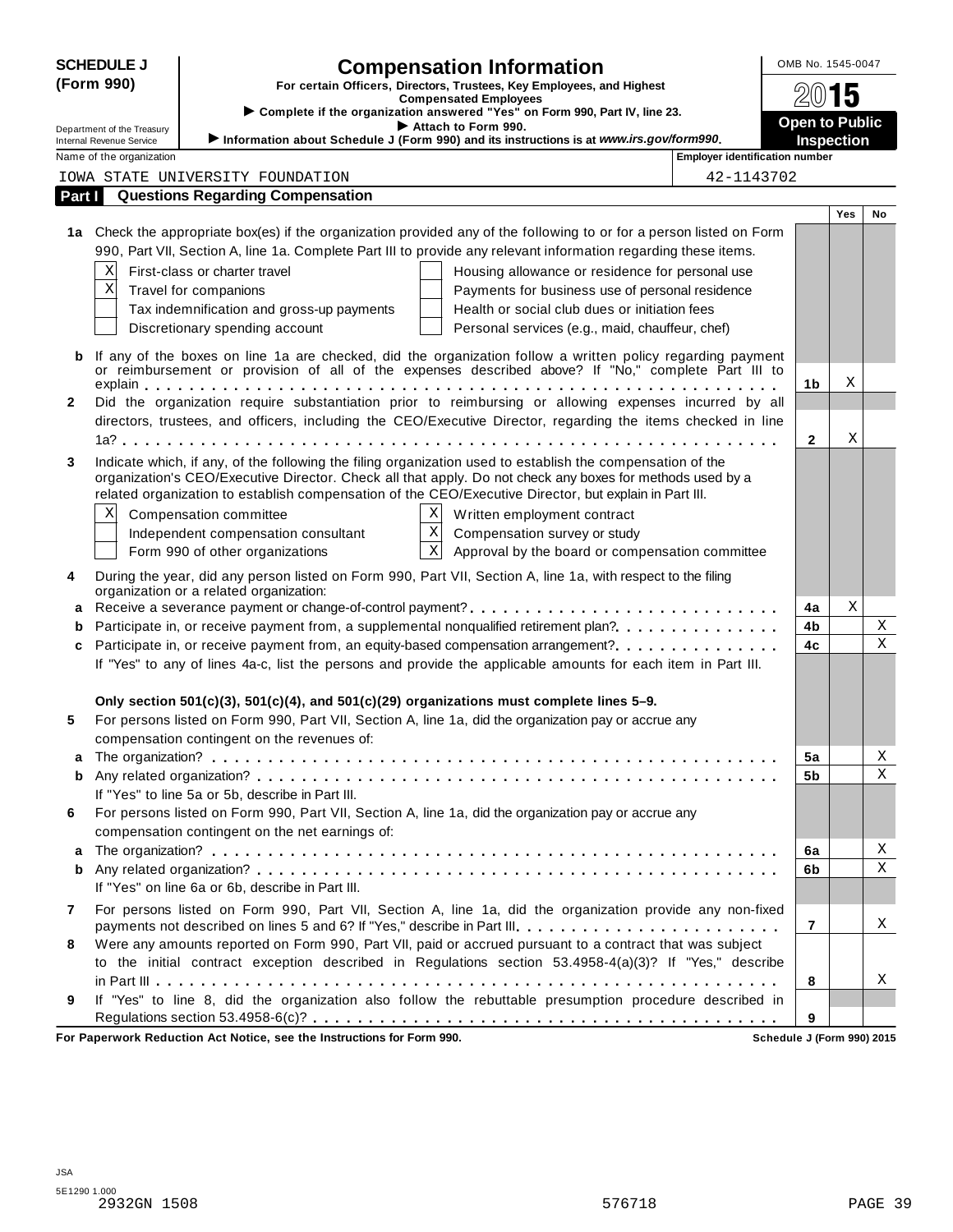## **Part II Officers, Directors, Trustees, Key Employees, and Highest Compensated Employees.** Use duplicate copies ifadditional space is needed.

For each individual whose compensation must be reported on Schedule J, report compensation from the organization on row (i) and from related organizations, described in the instructions, on row (ii). Do not list any individuals that are not listed on Form 990, Part VII.

Note: The sum of columns (B)(i)-(iii) for each listed individual must equal the total amount of Form 990, Part VII, Section A, line 1a, applicable column (D) and (E) amounts for that individual.

| (A) Name and Title                |      |                          | (B) Breakdown of W-2 and/or 1099-MISC compensation |                                           | (C) Retirement and             | (D) Nontaxable | (E) Total of columns | (F) Compensation                                           |
|-----------------------------------|------|--------------------------|----------------------------------------------------|-------------------------------------------|--------------------------------|----------------|----------------------|------------------------------------------------------------|
|                                   |      | (i) Base<br>compensation | (ii) Bonus & incentive<br>compensation             | (iii) Other<br>reportable<br>compensation | other deferred<br>compensation | benefits       | $(B)(i)-(D)$         | in column (B) reported<br>as deferred on prior<br>Form 990 |
| LARISSA HOLTMYER JONES            | (i)  | 319,647                  | $\mathbf 0$                                        | 10, 205.                                  | 26,500.                        | 17,374.        | 373,726.             | 0.                                                         |
| 1PRESIDENT AND CEO                | (ii) | $\Omega$                 | $\mathsf{O}$ .                                     | $\Omega$ .                                | $\Omega$ .                     | 0.             | $\Omega$ .           | $0$ .                                                      |
| LISA ESLINGER                     | (i)  | 217,764.                 | $\mathsf{0}$ .                                     | 1,523.                                    | 22,021                         | 10,110.        | 251,418              | $\mathsf 0$ .                                              |
| 2CHIEF FINANCIAL/ADMIN OFFICER    | (i)  | $\mathbf 0$              | $\mathsf{O}$                                       | $\mathbf{0}$ .                            | $\mathbf 0$                    | $\mathbf 0$ .  | $\mathbf{0}$ .       | $\mathsf 0$ .                                              |
| STEVE BIEVER                      | (i)  | 177,674                  | 0                                                  | 1,137.                                    | 18,242                         | 17,239.        | 214,292              | $\mathsf{0}$ .                                             |
| 3VP FOR DEVELOPMENT               | (i)  | $\mathbf 0$              | $\overline{0}$                                     | $\mathbf{0}$ .                            | $\Omega$                       | 0.             | $\Omega$             | $\mathsf{0}$ .                                             |
| <b>JEREMY GALVIN</b>              | (i)  | 177,951                  | 0                                                  | 836                                       | 18,002.                        | 17,239.        | 214,028              | $\mathsf 0$ .                                              |
| 4 <sup>VP</sup> FOR DEVELOPMENT   | (ii) | $\mathsf{O}$             | 0                                                  | $\mathbf 0$                               | 0.                             | 0.             | $\mathbf 0$          | $\mathsf{0}$ .                                             |
| KEVIN STOW                        | (i)  | 131,890                  | $\mathsf{O}$                                       | 906                                       | 13,468                         | 16,895.        | 163,159.             | $\overline{0}$ .                                           |
| RASSOCIATE VP, HUMAN RESOURCES    | (ii) | 0                        | $\mathsf{O}$                                       | $\mathbf 0$                               | $\overline{0}$                 | 0.             | $\mathbf{0}$ .       | $0$ .                                                      |
| ROSA UNAL                         | (i)  | 109,227.                 | $\mathbf 0$                                        | 18,873.                                   | 13,072.                        | 16,993.        | 158,165.             | $\mathsf{0}$ .                                             |
| <b>6</b> ASSOCIATE VP, IT AND DCS | (i)  | $\mathbf 0$              | $\mathsf{O}$                                       | $\mathbf{0}$ .                            | $\mathbf{0}$ .                 | 0.             | $\mathbf{0}$ .       | $0$ .                                                      |
| JENNI CUSHMAN                     | (i)  | 120,776.                 | 0.                                                 | 621                                       | 12,514.                        | 16,991.        | 150,902.             | $0$ .                                                      |
| 7SR EXEC DIR OF DEVELOPMENT       | (ii) | $\Omega$                 | $\mathsf{O}$                                       | $\Omega$ .                                | $\Omega$ .                     | 0.             | $\Omega$             | $\mathsf 0$ .                                              |
| ROGER NEUHAUS                     | (i)  | 66,527                   | $\mathsf{0}$ .                                     | 275, 342.                                 | 93,027                         | 17,895.        | 452,791              | $0$ .                                                      |
| 8FORMER PRESIDENT                 | (ii) | 0                        | $\mathbf{0}$ .                                     | $\mathbf 0$                               | 0                              | 0.             | $\mathbf{0}$ .       | $0$ .                                                      |
|                                   | (i)  |                          |                                                    |                                           |                                |                |                      |                                                            |
| 9                                 | (i)  |                          |                                                    |                                           |                                |                |                      |                                                            |
|                                   | (i)  |                          |                                                    |                                           |                                |                |                      |                                                            |
| 10                                | (i)  |                          |                                                    |                                           |                                |                |                      |                                                            |
|                                   | (i)  |                          |                                                    |                                           |                                |                |                      |                                                            |
| 11                                | (i)  |                          |                                                    |                                           |                                |                |                      |                                                            |
|                                   | (i)  |                          |                                                    |                                           |                                |                |                      |                                                            |
| 12                                | (i)  |                          |                                                    |                                           |                                |                |                      |                                                            |
|                                   | (i)  |                          |                                                    |                                           |                                |                |                      |                                                            |
| 13                                | (ii) |                          |                                                    |                                           |                                |                |                      |                                                            |
|                                   | (i)  |                          |                                                    |                                           |                                |                |                      |                                                            |
| 14                                | (i)  |                          |                                                    |                                           |                                |                |                      |                                                            |
|                                   | (i)  |                          |                                                    |                                           |                                |                |                      |                                                            |
| 15                                | (i)  |                          |                                                    |                                           |                                |                |                      |                                                            |
|                                   | (i)  |                          |                                                    |                                           |                                |                |                      |                                                            |
| 16                                | (i)  |                          |                                                    |                                           |                                |                |                      |                                                            |

**Schedule J (Form 990) 2015**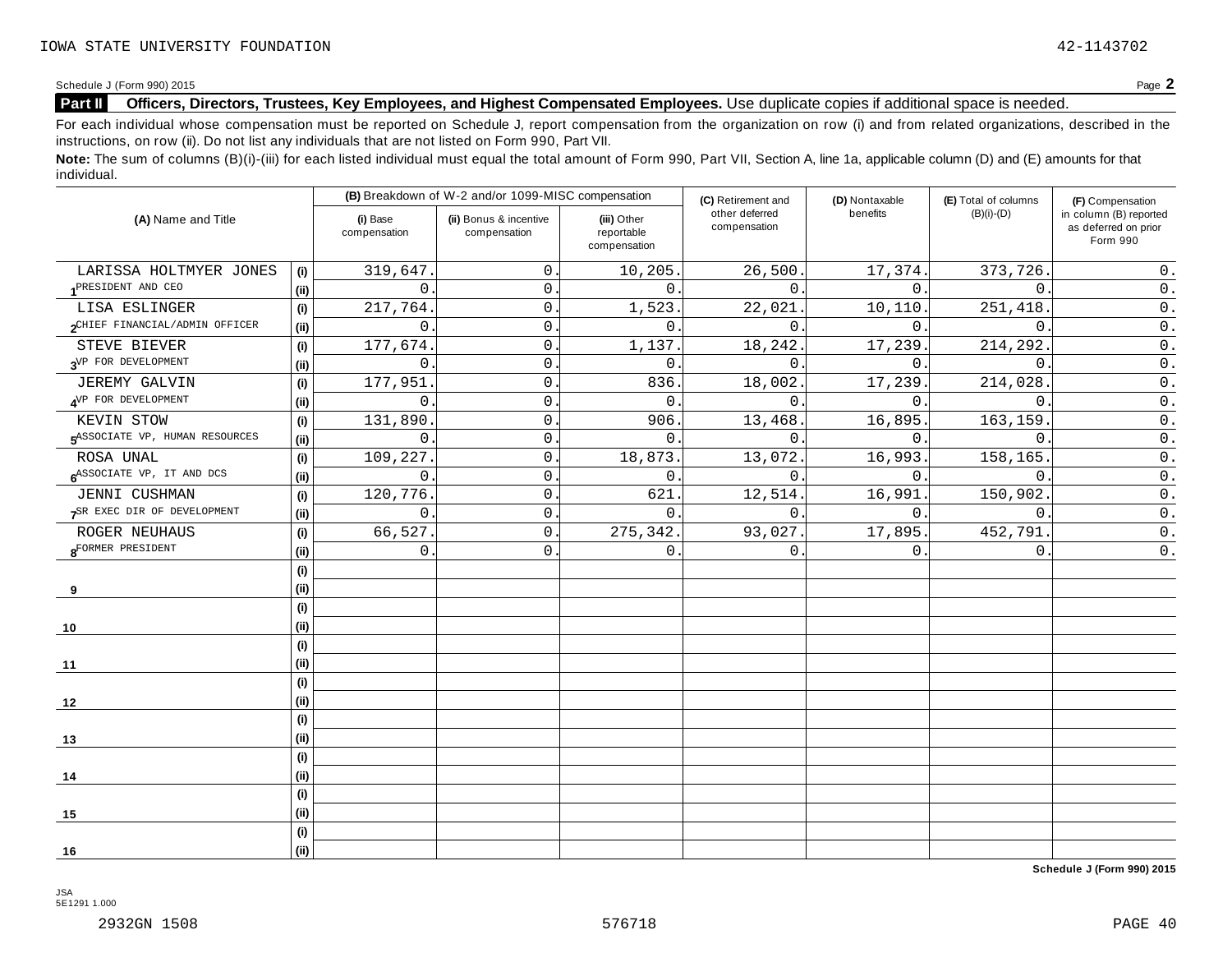#### **Part III Supplemental Information**

Complete this part to provide the information, explanation, or descriptions required for Part I, lines 1a, 1b, 3, 4a, 4b, 4c, 5a, 5b, 6a, 6b, 7, and 8, and for Part II. Also complete this part for any additional information.

SCHEDULE J, PART I, LINE 1A

CERTAIN FOUNDATION STAFF TRAVELED VIA THE UNIVERSITY-OWNED PLANE WHEN

THERE WAS A CLEAR BUSINESS NEED. TRAVEL FOR COMPANIONS WAS PROVIDED WHEN

THERE WAS A BUSINESS PURPOSE FOR THE COMPANION ATTENDING THE FUNDRAISING

EVENT. THESE BENEFITS ARE CONSIDERED BUSINESS EXPENSES AND THEREFORE ARE

NOT CONSIDERED TAXABLE INCOME TO THE INDIVIDUALS.

SCHEDULE J, PART I, LINE 4A

ROGER NEUHAUS' EMPLOYMENT WITH THE IOWA STATE UNIVERSITY FOUNDATION TERMINATED IN MARCH 2015. IN ACCORDANCE WITH A SEPARATION AGREEMENT, MR. NEUHAUS HAS RECEIVED SEVERANCE PAYMENTS OF \$274,980 THAT HAVE BEEN REPORTED ON THIS FORM 990. ADDITIONAL SEVERANCE PAYMENTS OF \$66,527 WILL BE PAID IN CALENDAR YEAR 2016 AND WILL BE INCLUDED ON HIS 2016 W-2. THESE PAYMENTS ARE REPORTED IN THE CURRENT YEAR SCHEDULE J, COLUMN (C), RETIREMENT AND OTHER DEFERRED COMPENSATION.

SCHEDULE J, PART II, COLUMN C

ALL EMPLOYEES PARTICIPATE IN A RETIREMENT PLAN CONSISTING OF A 403(B)

DEFINED CONTRIBUTION PLAN.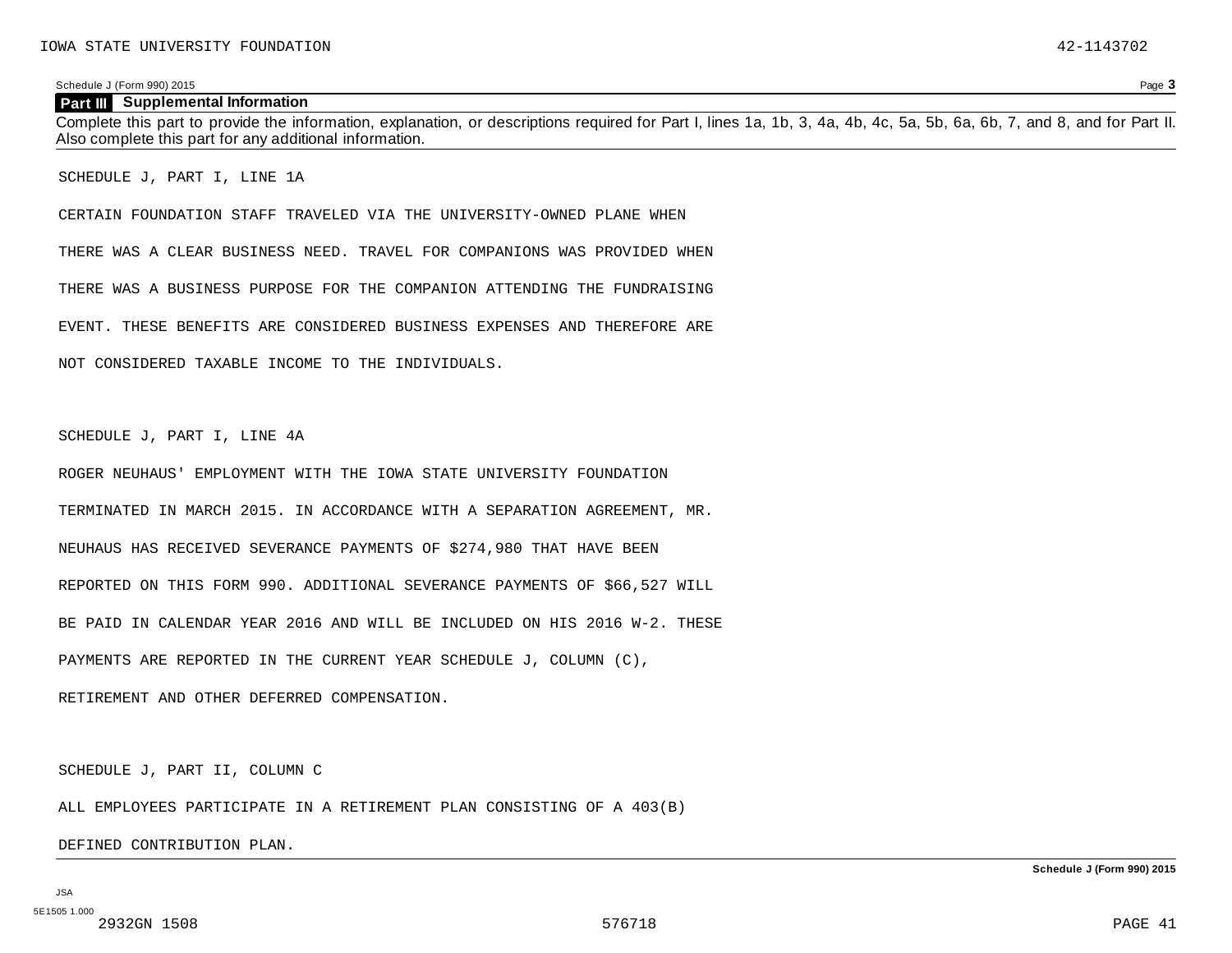# SCHEDULE M
<br> **SCHEDULE** M
<br> **SCOMB No. 1545-0047**<br> **SCOMB No. 1545-0047**<br> **SCOMB No. 1545-0047**<br> **SCOMB No. 1545-0047**<br> **SCOMB No. 1545-0047**<br> **SCOMB No. 1545-0047**<br> **SCOMB No. 1545-0047**

| Department of the Treasury |  |
|----------------------------|--|
| Internal Revenue Service   |  |

**(Form 990)** I **Complete if the organizations answered "Yes" on Form 990, Part IV, lines <sup>29</sup> or 30.** À¾µ¹ I ► Complete if the organizations answered "Yes" on Form 990, Part IV, lines 29 or 30.<br>Department of the Treasury Attach to Form 990.<br>Department of the Treasury **Department of the Treasury Property of the Complete of the** 

■ Attach to Form 990.<br>■ Information about Schedule M (Form 990) and its instructions is at *www.irs.gov/form990.* Inspection<br>Employer identification number

**Name of the organization** 

#### IOWA STATE UNIVERSITY FOUNDATION 42-1143702

|  | <b>Employer identification</b> |
|--|--------------------------------|
|--|--------------------------------|

| Part I   | <b>Types of Property</b>                                                                                                                                                                                                       |                               |                                                        |                                                                                    |                                                              |
|----------|--------------------------------------------------------------------------------------------------------------------------------------------------------------------------------------------------------------------------------|-------------------------------|--------------------------------------------------------|------------------------------------------------------------------------------------|--------------------------------------------------------------|
|          |                                                                                                                                                                                                                                | (a)<br>Check if<br>applicable | (b)<br>Number of contributions or<br>items contributed | (c)<br>Noncash contribution<br>amounts reported on<br>Form 990, Part VIII, line 1g | (d)<br>Method of determining<br>noncash contribution amounts |
| 1        |                                                                                                                                                                                                                                | X                             | б.                                                     | 24,910.                                                                            | OPINIONS OF EXPERTS                                          |
| 2        | Art - Historical treasures                                                                                                                                                                                                     |                               |                                                        |                                                                                    |                                                              |
| 3        | Art - Fractional interests                                                                                                                                                                                                     |                               |                                                        |                                                                                    |                                                              |
| 4        | Books and publications <b>contains</b>                                                                                                                                                                                         | X                             |                                                        | 4,104.                                                                             | OPINIONS OF EXPERTS                                          |
| 5        | Clothing and household                                                                                                                                                                                                         |                               |                                                        |                                                                                    |                                                              |
|          | $goods$                                                                                                                                                                                                                        |                               |                                                        |                                                                                    |                                                              |
| 6        | Cars and other vehicles <b>Cars</b>                                                                                                                                                                                            |                               |                                                        |                                                                                    |                                                              |
| 7        | Boats and planes experience in the set of the set of the set of the set of the set of the set of the set of the set of the set of the set of the set of the set of the set of the set of the set of the set of the set of the  |                               |                                                        |                                                                                    |                                                              |
| 8        | Intellectual property <b>Algebra</b>                                                                                                                                                                                           |                               |                                                        |                                                                                    |                                                              |
| 9        | Securities - Publicly traded                                                                                                                                                                                                   | X                             | 182.                                                   | 8,314,756.                                                                         | FAIR MARKET VALUE                                            |
| 10       | Securities - Closely held stock                                                                                                                                                                                                | X                             | 9.                                                     | 5, 239, 915.                                                                       | FAIR MARKET VALUE                                            |
| 11       | Securities - Partnership, LLC,                                                                                                                                                                                                 |                               |                                                        |                                                                                    |                                                              |
|          | or trust interests                                                                                                                                                                                                             |                               |                                                        |                                                                                    |                                                              |
| 12       | Securities - Miscellaneous                                                                                                                                                                                                     | X                             | 148.                                                   | 2,012,434.                                                                         | FAIR MARKET VALUE                                            |
| 13       | Qualified conservation                                                                                                                                                                                                         |                               |                                                        |                                                                                    |                                                              |
|          | contribution - Historic                                                                                                                                                                                                        |                               |                                                        |                                                                                    |                                                              |
|          | structures                                                                                                                                                                                                                     |                               |                                                        |                                                                                    |                                                              |
| 14       | Qualified conservation                                                                                                                                                                                                         |                               |                                                        |                                                                                    |                                                              |
|          | contribution - Other <b>Canada and Taylor</b>                                                                                                                                                                                  |                               |                                                        |                                                                                    |                                                              |
| 15       | Real estate - Residential                                                                                                                                                                                                      |                               |                                                        |                                                                                    |                                                              |
| 16       | Real estate - Commercial                                                                                                                                                                                                       |                               |                                                        |                                                                                    |                                                              |
| 17       |                                                                                                                                                                                                                                | X                             | 1.                                                     | 701,000.                                                                           | SALE OF SIMILAR PROP                                         |
| 18       | Collectibles                                                                                                                                                                                                                   |                               |                                                        |                                                                                    |                                                              |
| 19       | Food inventory entertainment of the state of the state of the state of the state of the state of the state of the state of the state of the state of the state of the state of the state of the state of the state of the stat |                               |                                                        |                                                                                    |                                                              |
| 20       | Drugs and medical supplies                                                                                                                                                                                                     |                               |                                                        |                                                                                    |                                                              |
| 21       | Taxidermy                                                                                                                                                                                                                      |                               |                                                        |                                                                                    |                                                              |
| 22       | Historical artifacts <b>All Accords</b>                                                                                                                                                                                        |                               |                                                        |                                                                                    |                                                              |
| 23       | Scientific specimens <b>Scientific specimens</b>                                                                                                                                                                               |                               |                                                        |                                                                                    |                                                              |
| 24       | Archeological artifacts                                                                                                                                                                                                        |                               | 92.                                                    | 3,589,849.                                                                         |                                                              |
| 25       | Other $\blacktriangleright$ ( $\blacktriangle$ ATCH 1                                                                                                                                                                          |                               |                                                        |                                                                                    |                                                              |
| 26       | Other $\blacktriangleright$ ( $\_\_\_\_\_\_\_\_$ )<br>$\overline{\phantom{a}}$<br>Other $\blacktriangleright$ (                                                                                                                |                               |                                                        |                                                                                    |                                                              |
| 27<br>28 | Other $\blacktriangleright$ (                                                                                                                                                                                                  |                               |                                                        |                                                                                    |                                                              |
|          | Number of Forms 8283 received by the organization during the tax year for contributions for                                                                                                                                    |                               |                                                        |                                                                                    |                                                              |
| 29       | which the organization completed Form 8283, Part IV, Donee Acknowledgement                                                                                                                                                     |                               |                                                        |                                                                                    | 5.<br>29                                                     |
|          |                                                                                                                                                                                                                                |                               |                                                        |                                                                                    | No<br>Yes                                                    |
|          | 30a During the year, did the organization receive by contribution any property reported in Part I, lines 1 through                                                                                                             |                               |                                                        |                                                                                    |                                                              |
|          | 28, that it must hold for at least three years from the date of the initial contribution, and which is not required                                                                                                            |                               |                                                        |                                                                                    |                                                              |
|          | to be used for exempt purposes for the entire holding period?                                                                                                                                                                  |                               |                                                        |                                                                                    | Χ<br>30a                                                     |
|          | <b>b</b> If "Yes," describe the arrangement in Part II.                                                                                                                                                                        |                               |                                                        |                                                                                    |                                                              |
| 31       | Does the organization have a gift acceptance policy that requires the review of any non-standard                                                                                                                               |                               |                                                        |                                                                                    |                                                              |
|          |                                                                                                                                                                                                                                |                               |                                                        |                                                                                    | Χ<br>31                                                      |
|          | 32a Does the organization hire or use third parties or related organizations to solicit, process, or sell noncash                                                                                                              |                               |                                                        |                                                                                    |                                                              |
|          |                                                                                                                                                                                                                                |                               |                                                        |                                                                                    | Χ<br>32a                                                     |
|          | <b>b</b> If "Yes," describe in Part II.                                                                                                                                                                                        |                               |                                                        |                                                                                    |                                                              |
| 33       | If the organization did not report an amount in column (c) for a type of property for which column (a) is checked,                                                                                                             |                               |                                                        |                                                                                    |                                                              |
|          | describe in Part II.                                                                                                                                                                                                           |                               |                                                        |                                                                                    |                                                              |
|          | For Paperwork Reduction Act Notice, see the Instructions for Form 990.                                                                                                                                                         |                               |                                                        |                                                                                    | <b>Schedule M (Form 990) (2015)</b>                          |

JSA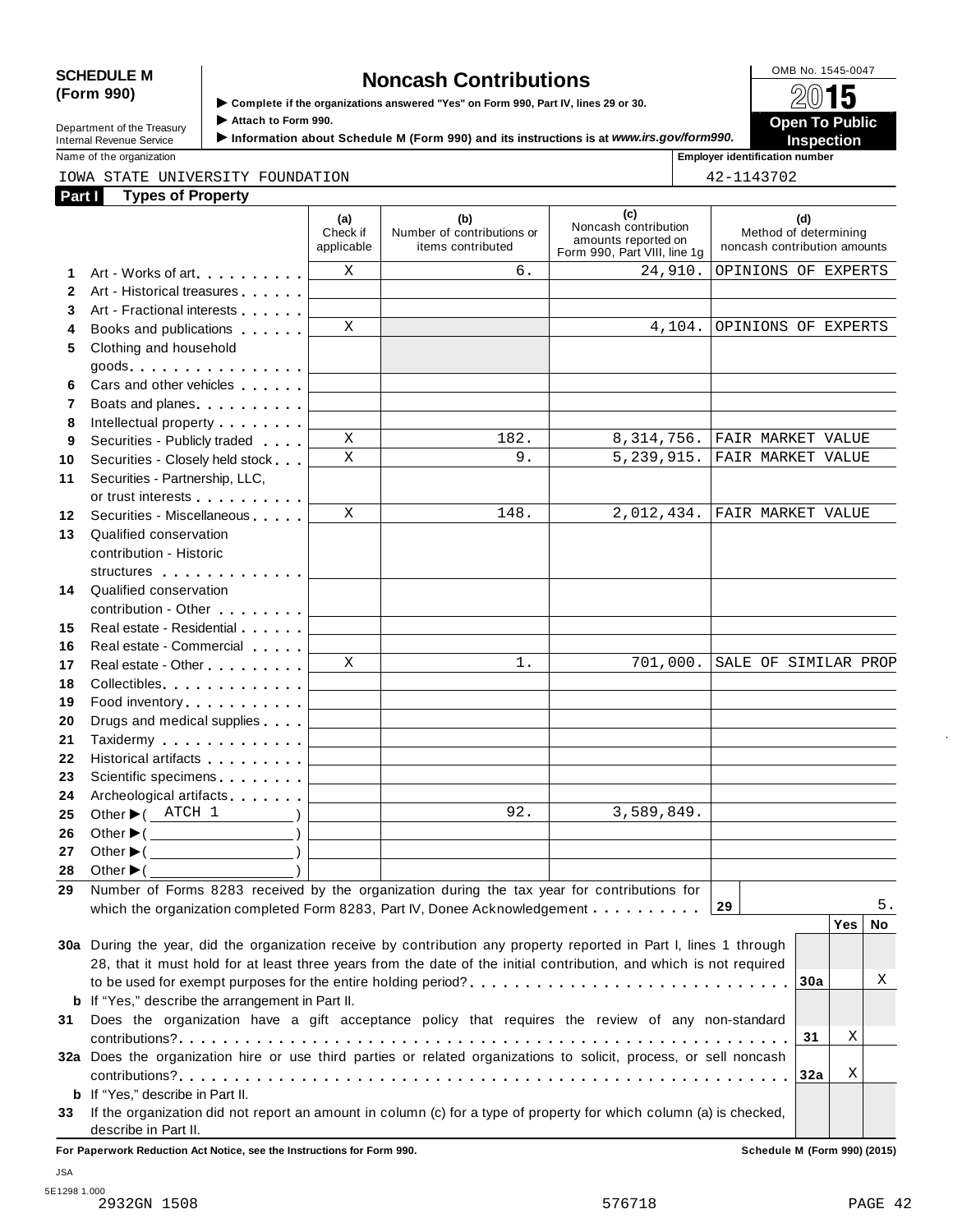**Supplemental Information.** Complete this part to provide the information required by Part I, lines 30b, 32b, and 33, and whether the organization is reporting in Part I, column (b), the number of contributions, the number of items received, or a combination of both. Also complete this part for any additional information. **Part II**

SCHEDULE M, PART I, LINE 32B

THE IOWA STATE UNIVERSITY FOUNDATION HIRES REAL ESTATE COMPANIES OR

SIMILAR ORGANIZATIONS TO SELL ANY REAL ESTATE OR PROPERTY. VARIOUS STOCK

GIFTS ARE SOLD THROUGH STOCK BROKERS WHERE THE ISU FOUNDATION HOLDS AN

ACCOUNT.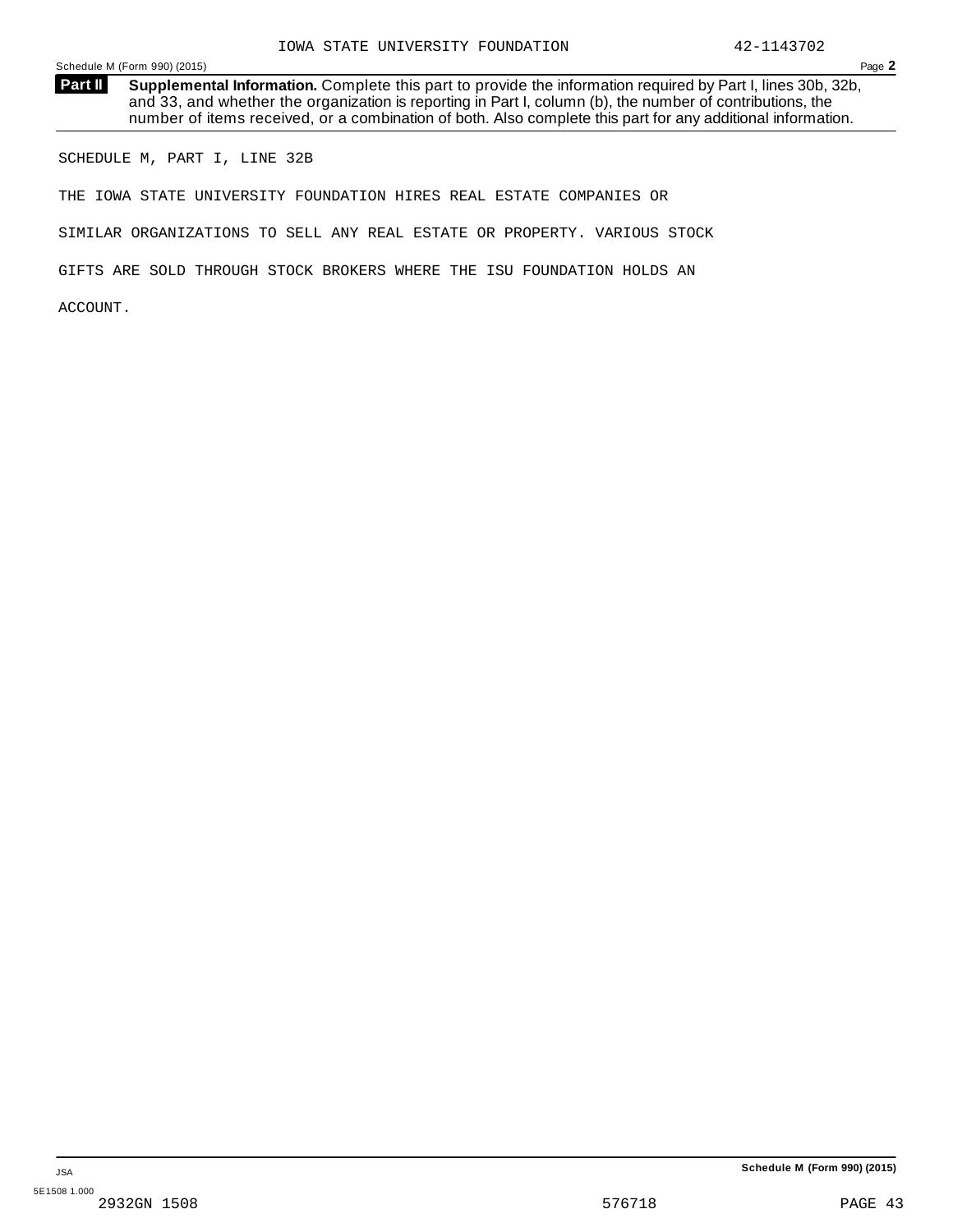<span id="page-42-0"></span>**Supplemental Information.** Complete this part to provide the information required by Part I, lines 30b, 32b, and 33, and whether the organization is reporting in Part I, column (b), the number of contributions, the number of items received, or a combination of both. Also complete this part for any additional information. **Part II**

ATTACHMENT 1

SCHEDULE M, PART I - OTHER NONCASH CONTRIBUTIONS

| DESCRIPTION            | CHECK<br>(A) | NUMBER OF<br>$\vert B \rangle$<br>CONTRIBUTIONS | REVENUES<br>(C)<br>REPORTED | METHOD OF<br>D)<br>DETERMINING |
|------------------------|--------------|-------------------------------------------------|-----------------------------|--------------------------------|
| OTHER                  | Χ            | 86.                                             | 3,521,466.                  | REPLACEMENT COSTS              |
| GRAIN                  | Χ            | 5.                                              | 25,135.                     | FAIR MARKET VALUE              |
| NEW FUND HELD IN TRUST | Χ            | 1.                                              | 43,248.                     | SALE OF SIMILAR PROP           |
| TOTALS                 |              | 92.                                             | 3,589,849.                  |                                |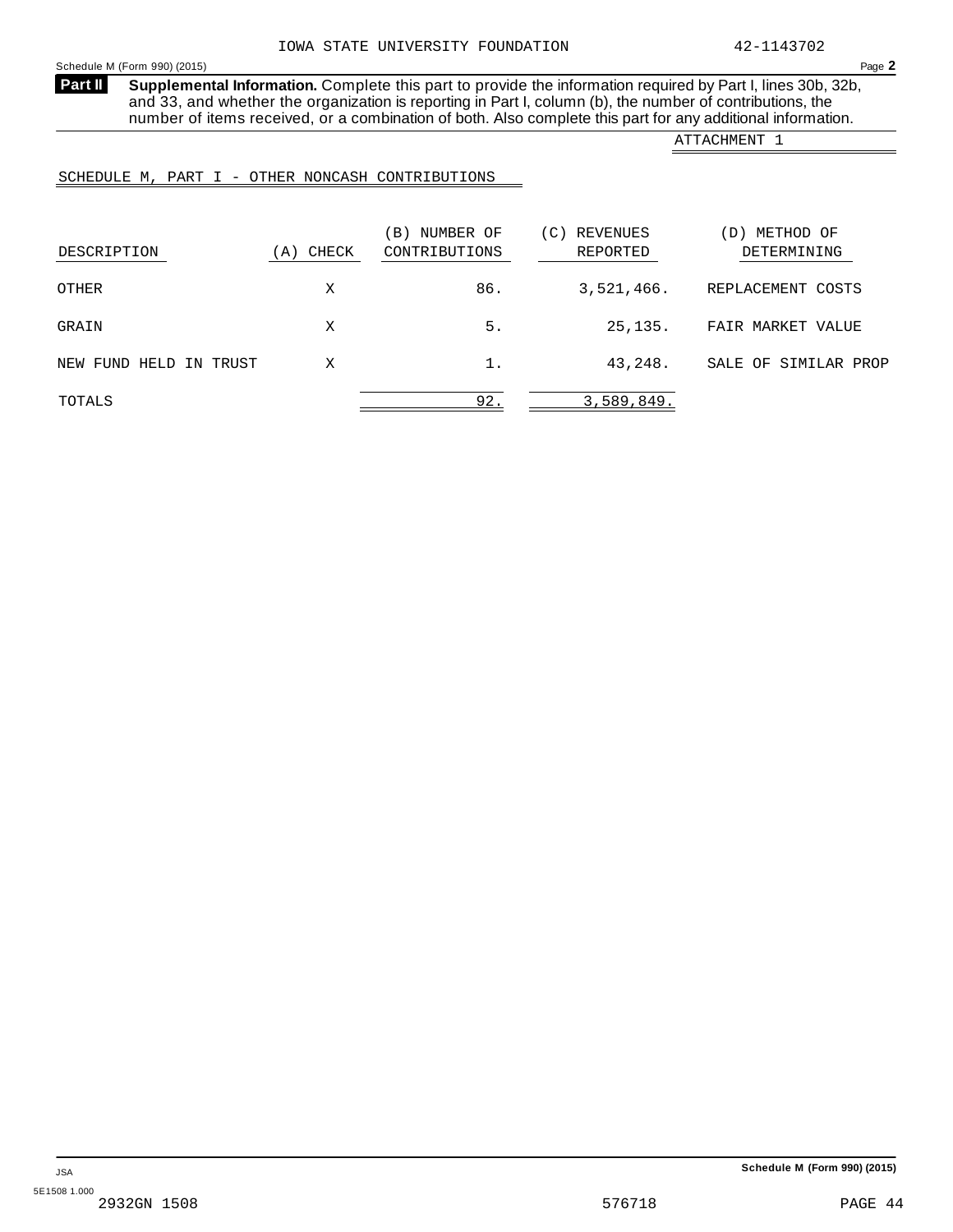**(Form 990 or 990-EZ)**

## **SCHEDULE O** Supplemental Information to Form 990 or 990-EZ  $\frac{100\text{dB No. }1545-0047}{\text{O}}$

**Complete to provide information for responses to specific questions on Form 990 or 990-EZ or to provide any additional information.** Fristen **Attach to Form 1990** or 990-EZ.<br>
Attach to Form 990 or 990-EZ.<br>
Attach to Form 990 or 990-EZ.<br> **Attach to Form 990 or 990-EZ.** Department of the Treasury Internal Revenue Service I

**Open to Public Inspection**

IOWA STATE UNIVERSITY FOUNDATION 42-1143702

Name of the organization **Employer identification number**

FORM 990, PART III, LINE 1 - ORGANIZATION'S MISSION THE IOWA STATE UNIVERSITY FOUNDATION'S MISSION IS TO INSPIRE PHILANTHROPY TO ADVANCE IOWA STATE UNIVERSITY'S MISSION TO CREATE, SHARE, AND APPLY KNOWLEDGE TO MAKE IOWA AND THE WORLD A BETTER PLACE. THE FOUNDATION MAXIMIZES PHILANTHROPY IN SUPPORT OF IOWA STATE UNIVERSITY - ITS STUDENTS, FACULTY AND PROGRAMS. THIS IS ACCOMPLISHED BY PROMOTING AND NURTURING VOLUNTEERISM AND PHILANTHROPY, COLLABORATING AND BUILDING PARTNERSHIPS WITH UNIVERSITY ADMINISTRATORS AND FACULTY, BUILDING LONG-TERM RELATIONSHIPS WITH DONORS WHILE REPRESENTING THEIR NEEDS AND INTERESTS, OPERATING WITH OPENNESS AND TRANSPARENCY WHILE HONORING DONORS' PRIVACY, AND PROVIDING FOUNDATION STAFF AND VOLUNTEERS WITH THE TOOLS AND RESOURCES NEEDED TO ACHIEVE THESES GOALS. WITH THE LEADERSHIP AND VISION OF IOWA STATE UNIVERSITY PRESIDENT STEVEN LEATH, THE UNIVERSITY AND FOUNDATION WORK CLOSELY TOGETHER TO ACHIEVE THESE RESULTS. THE FOUNDATION RAISED NEARLY \$130 MILLION IN NEW GIFTS AND COMMITMENTS FOR THE YEAR ENDING JUNE 30, 2016. THESE RESULTS WERE DUE TO THE GENEROUS SUPPORT OF OVER 35,000 BENEFACTORS, INCLUDING MORE THAN 6,000 FIRST-TIME DONORS.

AS A LAND-GRANT UNIVERSITY, IOWA STATE IS COMMITTED TO THE MISSION OF PROVIDING OPPORTUNITIES FOR STUDENTS OF ALL BACKGROUNDS TO ACCESS AND OBTAIN A HIGH-QUALITY COLLEGE EDUCATION. ON JUNE 30, 2016, THE UNIVERSITY AND FOUNDATION CONCLUDED "MOVING STUDENTS FORWARD", A FIVE-YEAR INITIATIVE TO RAISE \$200 MILLION FOR SCHOLARSHIPS AND OTHER STUDENT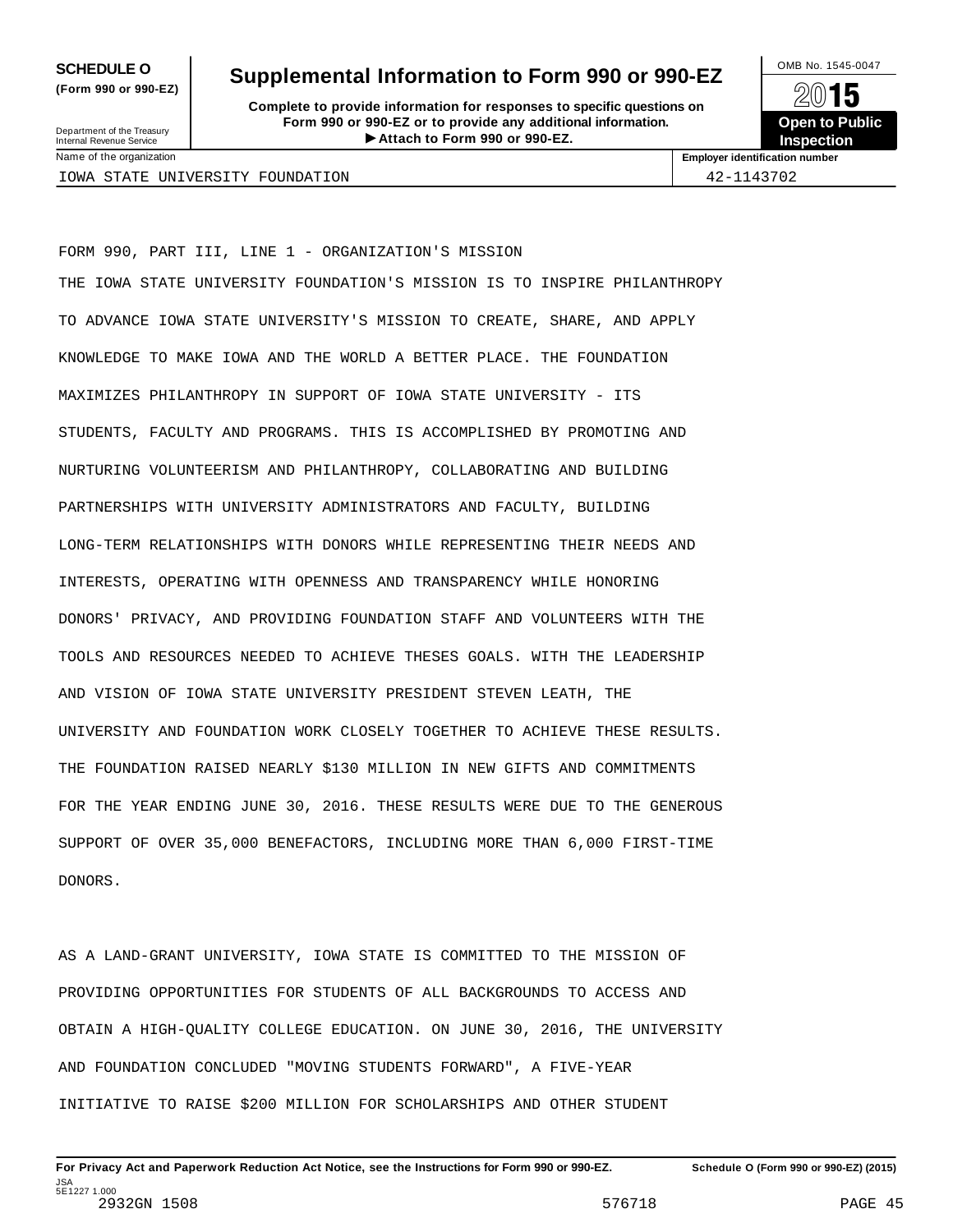SUPPORT. IN 2015, THE ORIGINAL GOAL OF \$150 MILLION WAS RAISED TO \$200 MILLION WHEN THAT OBJECTIVE WAS MET. MORE THAN \$204 MILLION HAS BEEN COMMITTED TO IOWA STATE THROUGH THIS INITIATIVE.

ON SEPTEMBER 30, 2016, THE IOWA STATE UNIVERSITY FOUNDATION PUBLICALLY LAUNCHED THE "FOREVER TRUE, FOR IOWA STATE" CAMPAIGN, A HISTORIC \$1.1 BILLION COMPREHENSIVE FUNDRAISING CAMPAIGN FOCUSED ON ACHIEVING THE GOAL TO HELP MAKE IOWA STATE THE PREMIER LAND-GRANT UNIVERSITY FOR THE 21ST CENTURY. THIS INCLUDES FUNDING FOR RESEARCH, FACULTY, STUDENT SCHOLARSHIPS, NEW FACILITIES AND INNOVATIVE PROGRAMMING, AMONG OTHER FUNDING PRIORITIES. THE CAMPAIGN BEGAN JULY 1, 2012, AND WILL CONCLUDE JUNE 30, 2020.

#### FORM 990, PART VI, LINE 6

THE MEMBERS OF THE CORPORATION SHALL BE MEMBERS AS OF THE EFFECTIVE DATE OF THE CURRENT AMENDED AND RESTATED ARTICLES OF INCORPORATION OF THE ISU FOUNDATION. UPON NOMINATION BY THE GOVERNANCE COMMITTEE, ADDITIONAL PERSONS MAY BE ELECTED TO SERVE AS A MEMBER AT ANY ANNUAL OR SPECIAL MEETINGS OF THE CORPORATION. PER THE ARTICLES, THE AFFAIRS AND BUSINESS OF THE CORPORATION SHALL BE CONDUCTED BY A BOARD OF DIRECTORS.

FORM 990, PART VI, LINE 7A THE BOARD OF DIRECTORS IS COMPOSED OF UP TO NINETEEN DIRECTORS ALLOCATED AMONG FOUR CLASSES OF DIRECTORS.

A) CLASS A DIRECTORS SHALL BE BETWEEN 10-12 IN NUMBER, AND SHALL BE ELECTED FROM AND BY THE MEMBERS OF THE CORPORATION UPON NOMINATION BY THE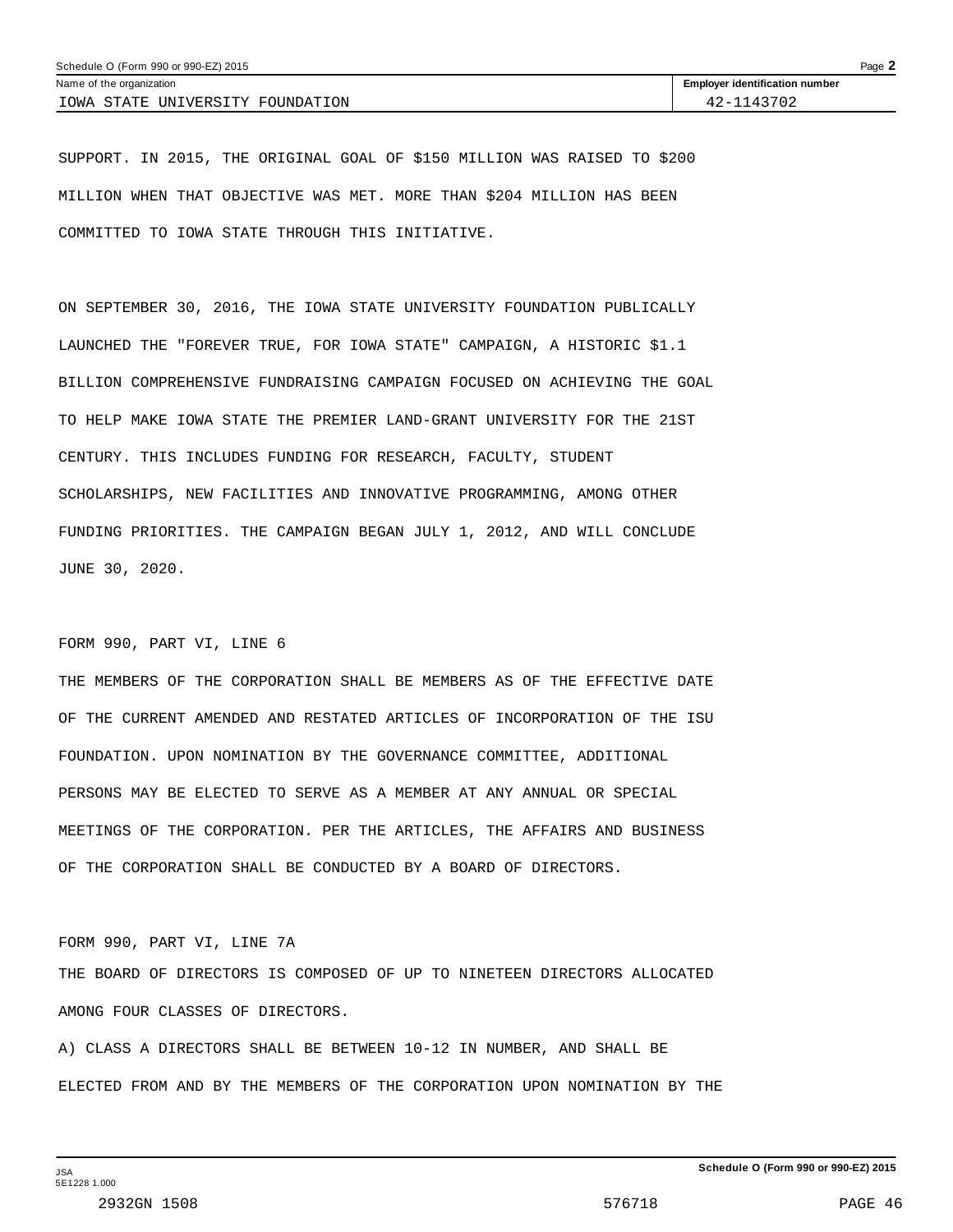IOWA STATE UNIVERSITY FOUNDATION 42-1143702

GOVERNANCE COMMITTEE. EACH CLASS A DIRECTOR SHALL SERVE A TERM OF THE GREATER OF FOUR YEARS OR UNTIL THEIR SUCCESSOR IS ELECTED AND QUALIFIED. EACH CLASS A DIRECTOR MAY SERVE UP TO TWO (2) TERMS, WHICH MAY BE CONSECUTIVE.

B) CLASS B DIRECTORS SHALL BE NO MORE THAN FOUR (4) IN NUMBER, AND SHALL CONSIST OF THOSE INDIVIDUALS WHO ARE MEMBERS OF THE CORPORATION WHO ARE NOT THEN CURRENTLY SERVING AS CLASS A DIRECTORS, BUT WHO ARE NEVERTHELESS NOMINATED BY THE CHAIR AND SELECTED BY THE BOARD TO SERVE AS A CHAIR OF ONE OF THE FOLLOWING COMMITTEES OF THE BOARD, (I) AUDIT COMMITTEE, (II) DEVELOPMENT COMMITTEE (OR CAMPAIGN COMMITTEE), (III) FINANCE COMMITTEE, AND (IV) INVESTMENT COMMITTEE. CLASS B DIRECTORS SHALL SERVE FOR THE DURATION OF THEIR CHAIRSHIP.

C) CLASS C SHALL BE COMPROMISED OF ONE (1) DIRECTOR WHO SHALL BE THE INDIVIDUAL THEN SERVING AS PRESIDENT OR INTERIM PRESIDENT OF IOWA STATE UNIVERSITY. THE CLASS C DIRECTOR SHALL SERVE FOR THE DURATION OF HIS OR HER TENURE AS PRESIDENT OR INTERIM PRESIDENT OF IOWA STATE UNIVERSITY. D) CLASS D SHALL BE COMPRISED OF NO MORE THAN TWO (2) ADDITIONAL DIRECTORS APPOINTED BY THE BOARD OF DIRECTORS AT A REGULAR OR SPECIAL MEETING. CLASS D DIRECTORS SHALL SERVE A TERM OF THE GREATER OF THE PERIOD SELECTED BY THE BOARD OF DIRECTORS UPON SUCH APPOINTMENT OR UNTIL THEIR SUCCESSOR IS SELECTED AND QUALIFIED. APPOINTMENT OF CLASS D DIRECTORS, IF ANY, SHALL BE WITHIN THE DISCRETION OF THE BOARD.

#### FORM 990, PART VI, LINE 7B

EACH MEMBER OF THE CORPORATION PRESENT SHALL BE ENTITLED TO ONE VOTE ON ANY QUESTION PROPERLY COMING BEFORE THE MEMBERS AT AN ANNUAL OR SPECIAL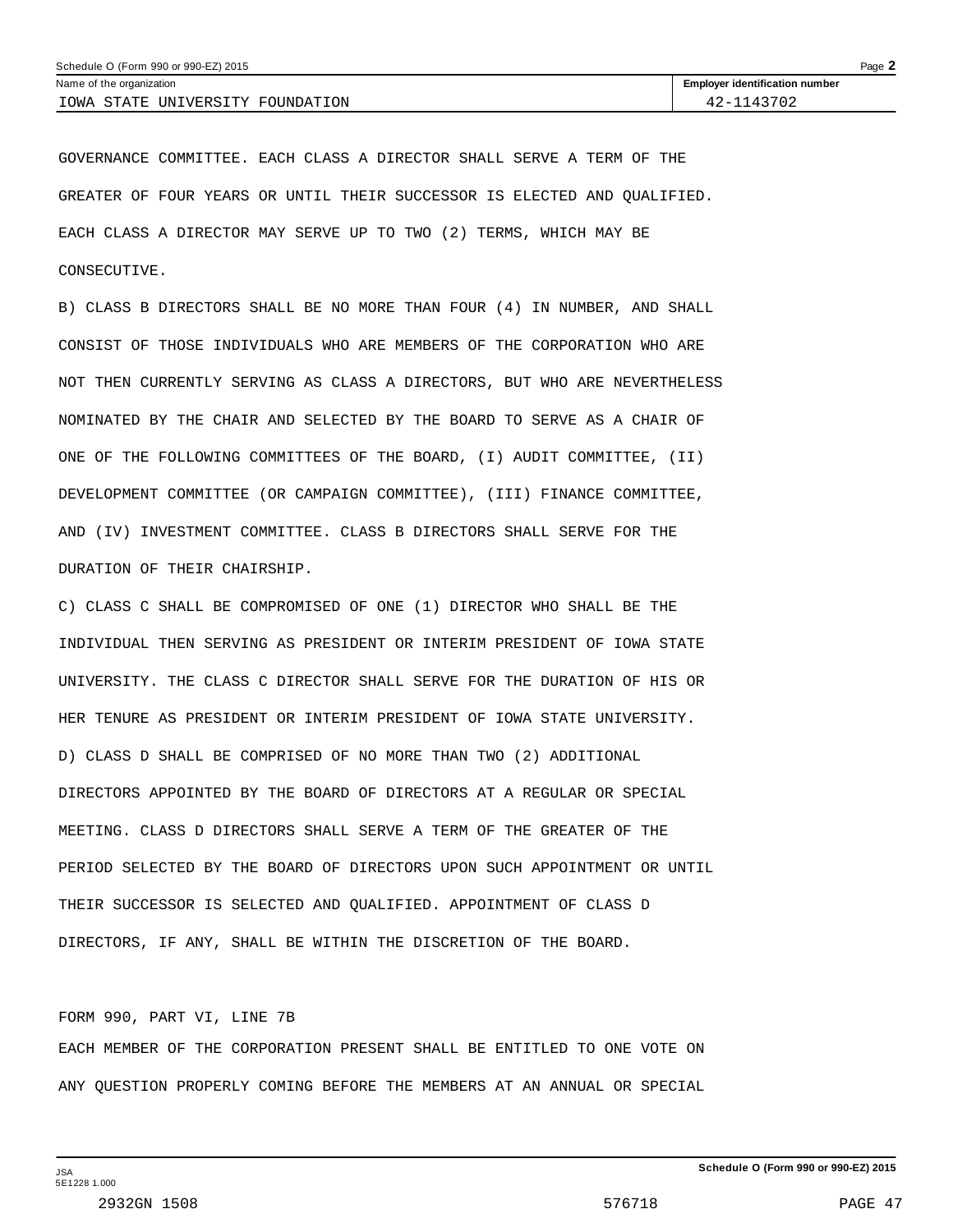MEETING. WHILE THE AFFAIRS AND BUSINESS OF THE CORPORATION ARE DIRECTED TO AND CONDUCTED BY THE BOARD OF DIRECTORS, THE MEMBERS OF THE CORPORATION SHALL BE RESPONSIBLE FOR APPROVAL OF CLASS A DIRECTORS AND ANY AMENDMENTS TO THE ARTICLES OF INCORPORATION.

#### FORM 990, PART VI, LINE 11B

THE INFORMATION FOR FORM 990 IS PREPARED AND COMPILED BY THE FINANCE STAFF OF THE IOWA STATE UNIVERSITY FOUNDATION AND PROVIDED TO KPMG LLP. AFTER INPUTTING THE DATA INTO THEIR TAX SOFTWARE, AN INITIAL DRAFT OF THE FORM 990 IS PROVIDED TO THE FOUNDATION FOR REVIEW BY THE ASSISTANT VICE PRESIDENT AND CONTROLLER AND THE CHIEF FINANCIAL AND ADMINISTRATIVE OFFICER. AFTER INCORPORATING ANY CHANGES AND COMPLETING THEIR REVIEW, KPMG PROVIDES A FINAL DRAFT FOR PRESENTATION TO THE ISU FOUNDATION AUDIT COMMITTEE. THE FORM 990 IS PROVIDED TO THE ISU FOUNDATION BOARD OF DIRECTORS FOR THEIR REVIEW PRIOR TO FILING. THE FORM 990 IS THEN ELECTRONICALLY FILED WITH THE IRS BY KPMG.

#### FORM 990, PART VI, LINE 12C

THE IOWA STATE UNIVERSITY FOUNDATION, ON AN ANNUAL BASIS, PROVIDES A COPY OF THE CONFLICT OF INTEREST POLICY TO ALL RESPONSIBLE PERSONS, INCLUDING THE BOARD OF DIRECTORS, COMMITTEE MEMBERS, AND ALL EMPLOYEES WHO INFLUENCE THE ACTIONS OF THE ISU FOUNDATION. RESPONSIBLE PERSONS ARE ASKED TO REVIEW THE POLICY AND DISCLOSE ANY CONFLICTS OF INTEREST AS OUTLINED IN THE POLICY ON AN ANNUAL BASIS. DISCLOSED CONFLICTS ARE REVIEWED BY THE GOVERNANCE COMMITTEE AND ARE HANDLED ON AN INDIVIDUAL BASIS. COMPLETED DISCLOSURE FORMS ARE RETAINED IN THE FOUNDATION'S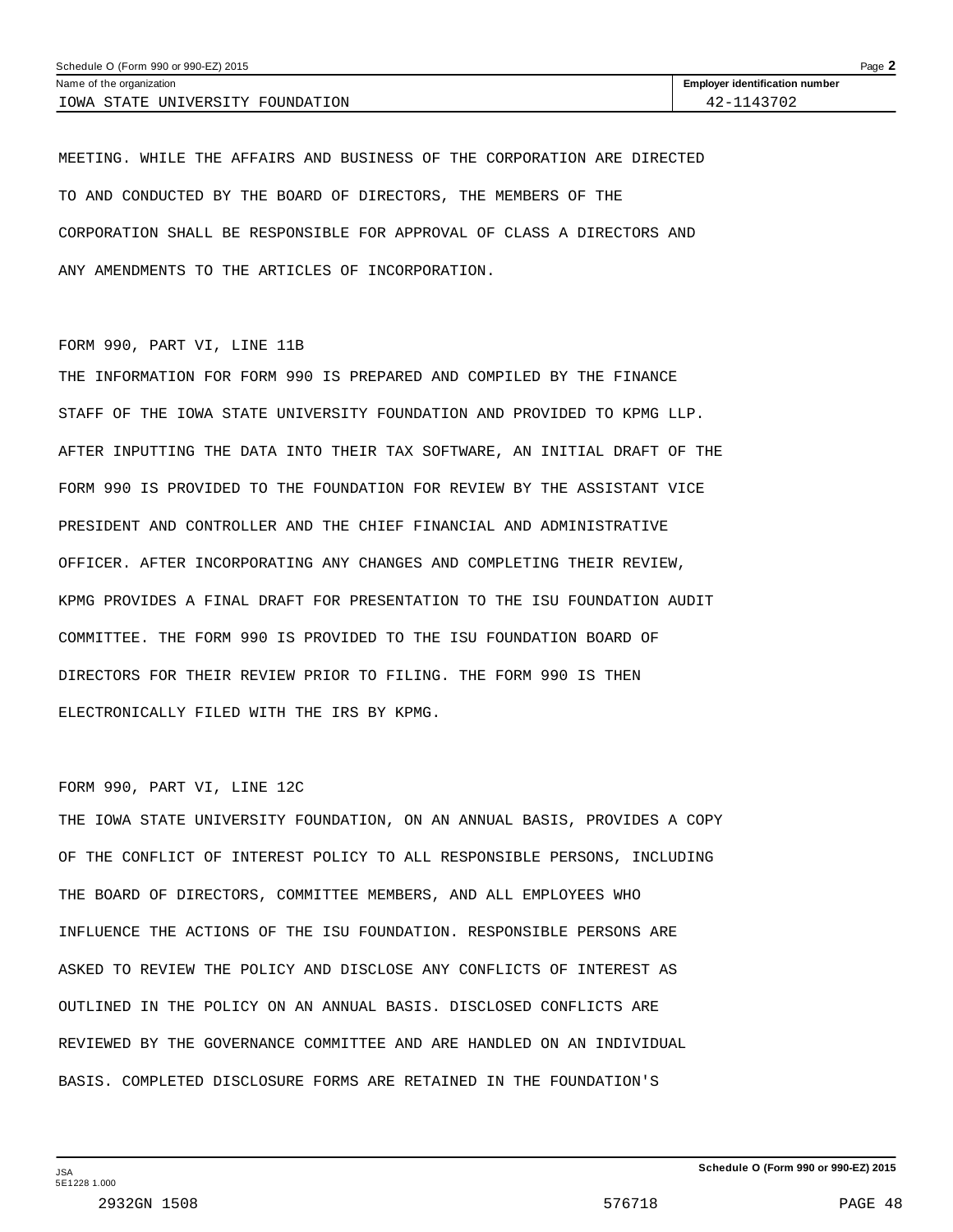Name of the organization **intervalse of the organization number intervalse of the organization number intervalse of the organization number** IOWA STATE UNIVERSITY FOUNDATION 42-1143702

PERMANENT FILE.

#### FORM 990, PART VI, LINE 15A

ANY CHANGE TO COMPENSATION FOR THE PRESIDENT AND CEO OF THE IOWA STATE UNIVERSITY FOUNDATION IS RECOMMENDED BY THE EXECUTIVE COMMITTEE ACTING AS THE ENTITY'S COMPENSATION COMMITTEE TO THE BOARD OF DIRECTORS WHO FORMALLY APPROVE THE COMPENSATION AND ANY CONTRACTS. THE PRESIDENT AND CEO'S COMPENSATION IS DETERMINED BY THE EXECUTIVE COMMITTEE BASED UPON THE RECOMMENDATION OF THE CHAIR. THE CHAIR'S RECOMMENDATION IS BASED ON 1) GATHERING INFORMATION REGARDING COMPENSATION BEING PAID TO PERSONS IN COMPARABLE POSITIONS AROUND THE COUNTRY (PREPARED BY THE HUMAN RESOURCES ADMINISTRATOR), 2) SOLICITING A SELF-EVALUATION FROM THE PRESIDENT AND CEO, TOGETHER WITH EVALUATIONS FROM ANYONE ELSE THE CHAIR DEEMS APPROPRIATE, 3) CONDUCTING A PERFORMANCE REVIEW WITH THE PRESIDENT AND ESTABLISHING NEW OBJECTIVES FOR THE YEAR, AND 4) EVALUATING WITH OTHER MEMBERS OF THE COMMITTEE THE PERFORMANCE IN LIGHT OF THE OBJECTIVES ESTABLISHED AT THE BEGINNING OF THE YEAR. COMPENSATION RELATED TO THE SENIOR LEADERSHIP TEAM IS DETERMINED BY THE PRESIDENT OF THE FOUNDATION, WHO IS ALSO ADVISED BY BOARD MEMBERS IN REGARDS TO QUALIFICATION STANDARDS. COMPENSATION INFORMATION FOR THE SENIOR LEADERSHIP TEAM IS SHARED WITH THE BOARD OF DIRECTORS.

#### FORM 990, PART VI, LINE 16B

BECAUSE OF ITS PARTICIPATION IN VARIOUS INVESTMENTS THAT REQUIRE THE EXECUTION OF LIMITED PARTNERSHIP AGREEMENTS (SEE SCHEDULE D, PART VII), THE ISU FOUNDATION ANSWERS YES TO LINE 16A. HOWEVER, AS LINE 16B RELATES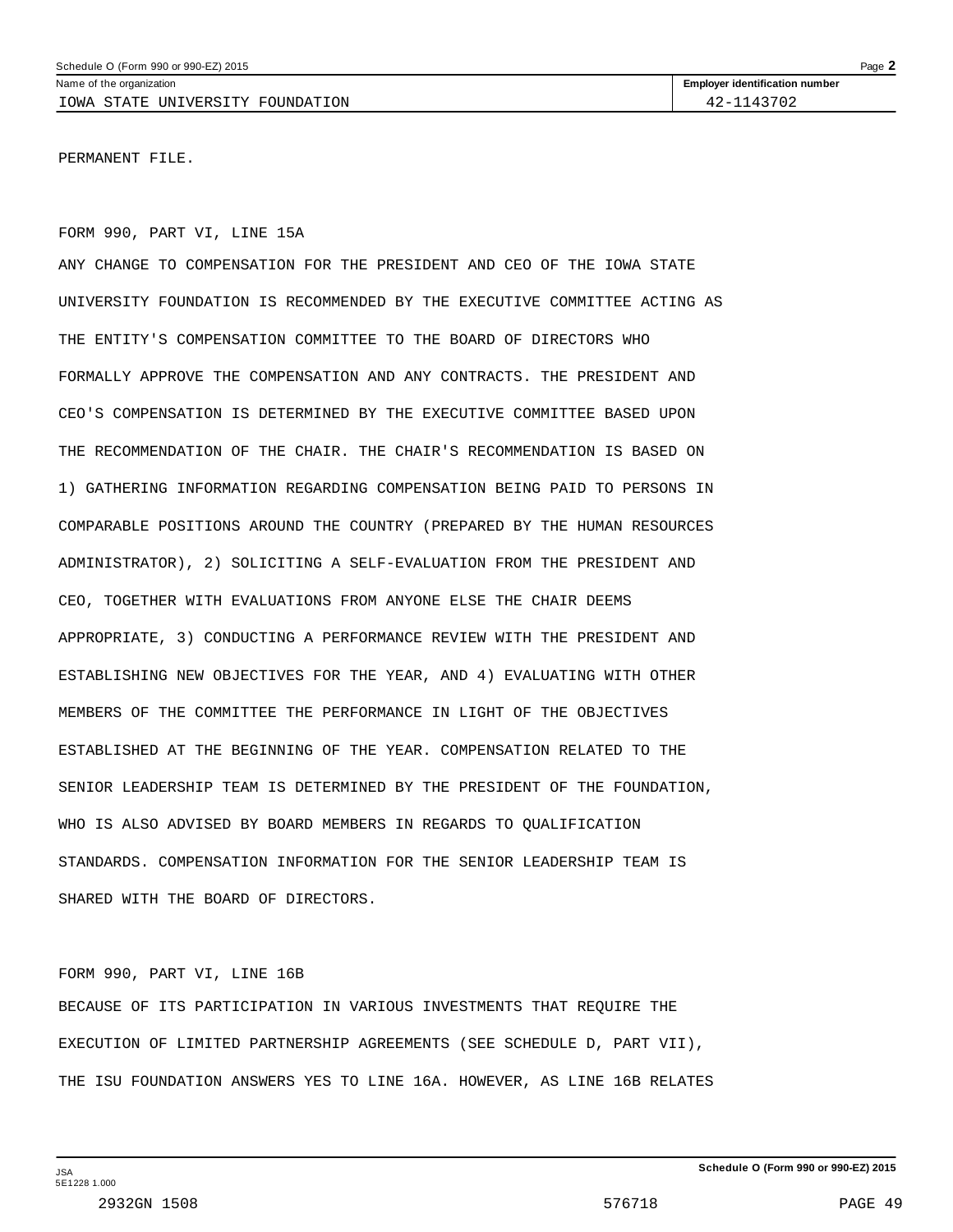<span id="page-48-0"></span>

| Page $\blacktriangle$<br>Schedule O (Form 990 or 990-EZ) 2015 |                                       |  |  |  |
|---------------------------------------------------------------|---------------------------------------|--|--|--|
| Name of the organization                                      | <b>Employer identification number</b> |  |  |  |
| IOWA STATE UNIVERSITY FOUNDATION                              | 42-1143702                            |  |  |  |

TO A TRUE JOINT VENTURE ARRANGEMENT WHEREBY THE ORGANIZATION NEGOTIATES WITH OTHER MEMBERS OF THE VENTURE (IN CONTRAST TO THE FOUNDATION'S PASSIVE INVESTMENT APPROACH), THIS LINE IS ANSWERED NO.

FORM 990, PART VI, LINE 19

COPIES OF ALL OF THE ISU FOUNDATION'S GOVERNING DOCUMENTS AND CONFLICT OF INTEREST POLICY CAN BE REQUESTED THROUGH THE ISU FOUNDATION OFFICE. THE FINANCIAL STATEMENTS AND TAX RETURNS FOR THE PAST THREE YEARS ARE ALSO PROVIDED ON THE ISU FOUNDATION'S WEBSITE.

| FORM 990, PART III, LINE 4D - OTHER PROGRAM SERVICES |        |            | ATTACHMENT 1 |         |  |
|------------------------------------------------------|--------|------------|--------------|---------|--|
| DESCRIPTION                                          |        | GRANTS     | EXPENSES     | REVENUE |  |
| NONCASH GRANTS                                       |        | 1,765,774. | 1,765,774.   | 0.      |  |
| ANNUITY PAYMENT AND ACTUARIAL VALUATION              |        |            | 1,369,971.   |         |  |
|                                                      | TOTALS | 1,765,774. | 3, 135, 745. | 0       |  |

FORM 990, PART VI, LINE 17 - STATES

ATTACHMENT 2

AK,CA,

KY,MD,MA,MI,

MN,NH,NJ,NY,OH,OR,

SC,UT,WV,WI,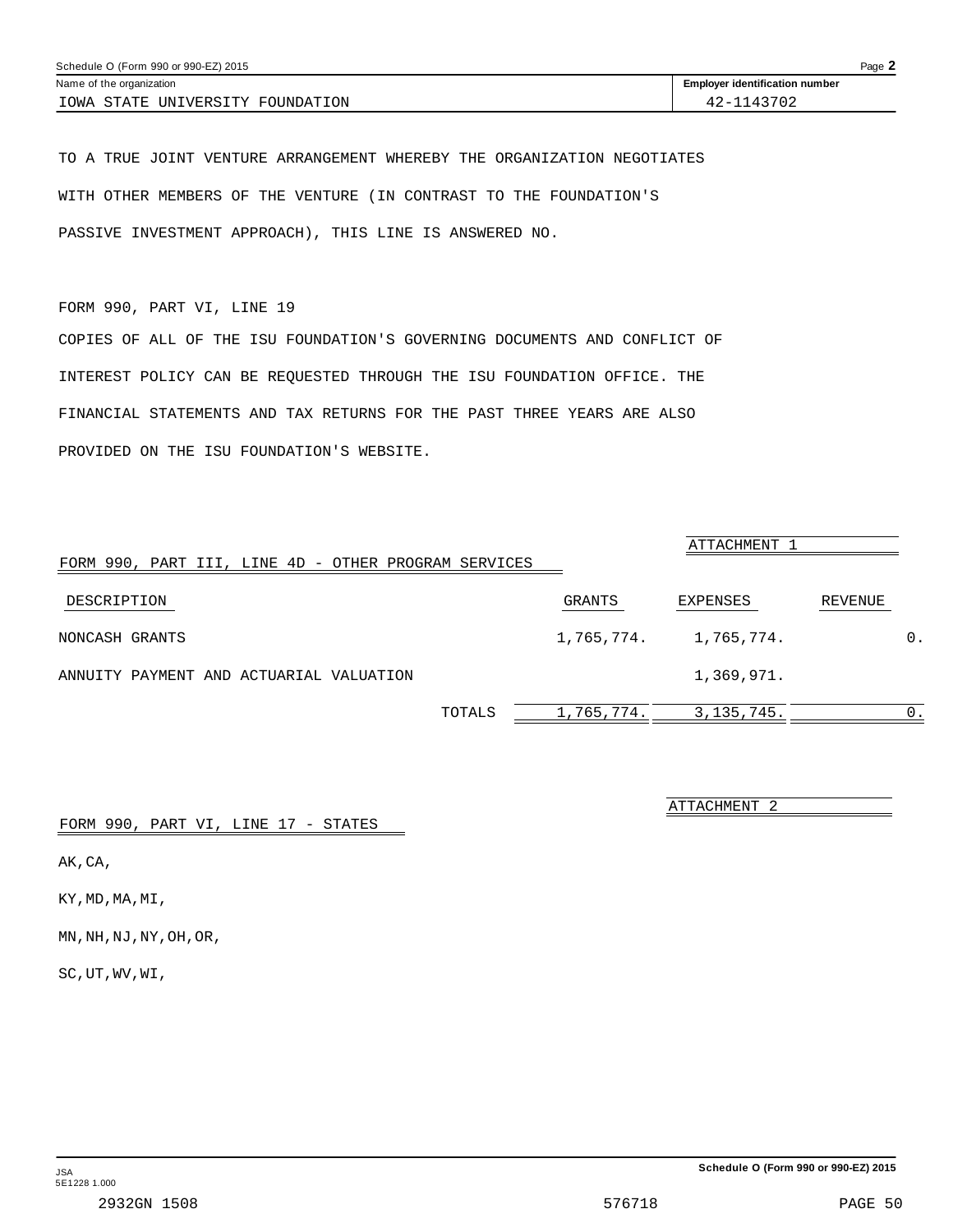<span id="page-49-0"></span>

| Schedule O (Form 990 or 990-EZ) 2015 | Page $\mathbf{\dot{z}}$               |
|--------------------------------------|---------------------------------------|
| Name of the organization             | <b>Employer identification number</b> |
| IOWA STATE UNIVERSITY FOUNDATION     | 42-1143702                            |
|                                      | ATTACHMENT                            |

## 990, PART VII- COMPENSATION OF THE FIVE HIGHEST PAID IND. CONTRACTORS

| NAME AND ADDRESS                                                                         | DESCRIPTION OF SERVICES COMPENSATION |          |
|------------------------------------------------------------------------------------------|--------------------------------------|----------|
| CAMBRIDGE ASSOCIATES<br>4100 NORTH FAIRFAX DRIVE, SUITE 1300<br>ARLINGTON, VA 22203-1664 | CONSULTING                           | 948,500. |
| WEITZ COMPANY, INC<br>5901 THORTON AVENUE<br>DES MOINES, IA 50321                        | CONSTRUCTION SERVICE                 | 362,938. |
| KILTEARN PARTNERS, INC<br>651 HOLIDAY DRIVE, SUITE 300<br>PITTSBURGH, PA 15220           | INVESTMENT FEES                      | 273,852. |
| AXIOM INTERNATIONAL INVESTORS, LLC<br>33 BENEDICT PLACE<br>GREENWICH, CT 06830           | INVESTMENT FEES                      | 192,972. |
| TWEEDY, BROWNE COMPANY LLC<br>METRO CENTER, ONE STATION PLACE<br>STAMFORD, CT 06902      | INVESTMENT FEES                      | 189,426. |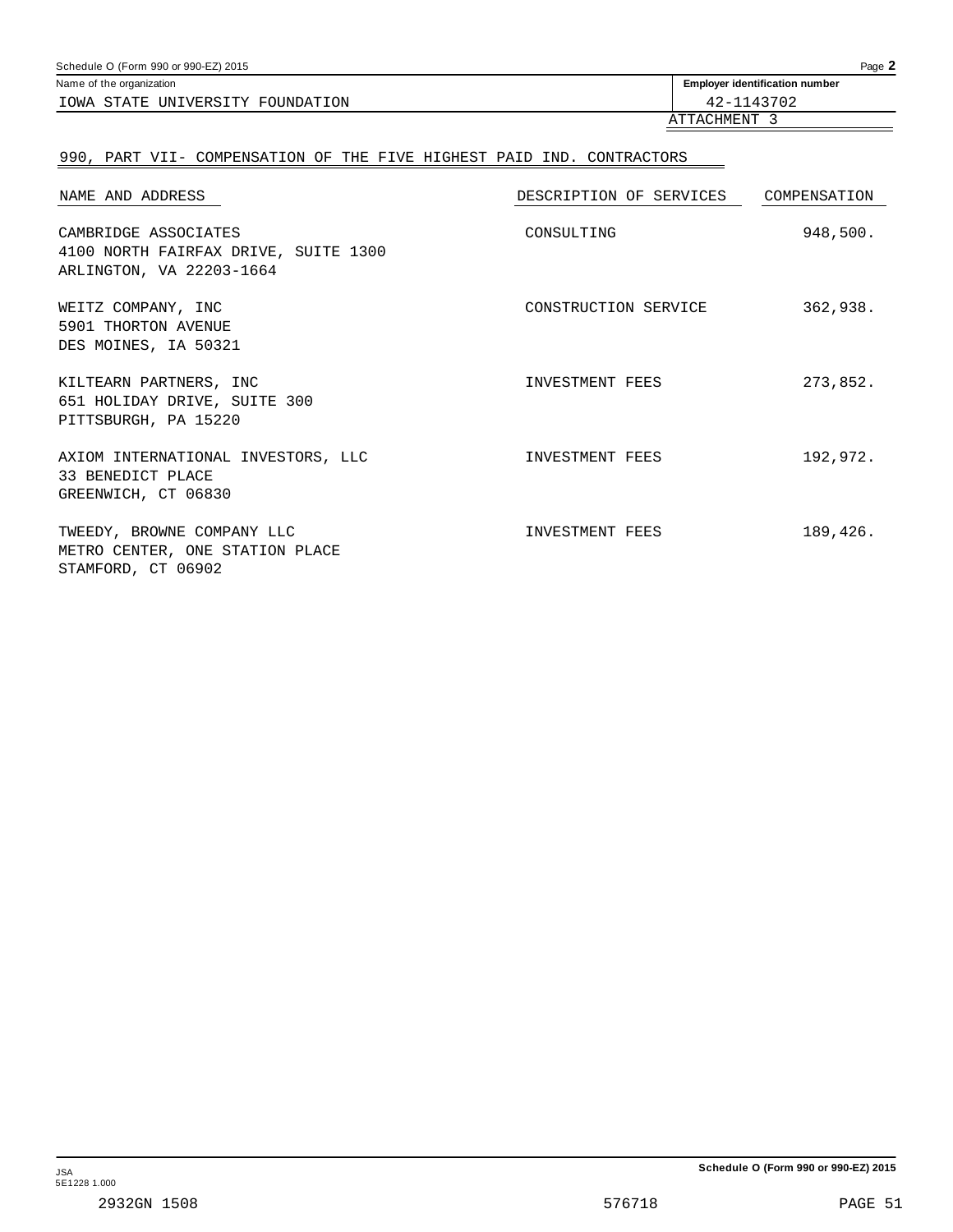## OMB No. 1545-0047 **SCHEDULE R (Form 990) Related Organizations and Unrelated Partnerships**

 $\triangleright$  Complete if the organization answered "Yes" on Form 990, Part IV, line 33, 34, 35b, 36, or 37.

Department of the Treasury

IOWA STATE UNIVERSITY FOUNDATION 42-1143702

#### **Part I Identification of Disregarded Entities** Complete if the organization answered "Yes" on Form 990, Part IV, line 33.

| (a)<br>Name, address, and EIN (if applicable) of disregarded entity |                     | (b)<br>Primary activity | (c)<br>Legal domicile (state<br>or foreign country) | (d)<br>Total income | (e)<br>End-of-year assets | (f)<br>Direct controlling<br>entity |
|---------------------------------------------------------------------|---------------------|-------------------------|-----------------------------------------------------|---------------------|---------------------------|-------------------------------------|
| (1) FOUNDATION PROPERTIES, LLC                                      | 42-1143702          |                         |                                                     |                     |                           |                                     |
| 2505 UNIVERSITY BOULEVARD                                           | AMES, IA 50010-2230 | REAL ESTATE             | ΙA                                                  | $0$ .               | 100,000. ISUF             |                                     |
| (2) FORESTRY CAMP, LLC                                              | 42-1143702          |                         |                                                     |                     |                           |                                     |
| 2505 UNIVERSITY BOULEVARD                                           | AMES, IA 50010-2230 | REAL ESTATE             | IA                                                  | 3,100,000.          | 3,100,000. ISUF           |                                     |
| (3)                                                                 |                     |                         |                                                     |                     |                           |                                     |
|                                                                     |                     |                         |                                                     |                     |                           |                                     |
| (4)                                                                 |                     |                         |                                                     |                     |                           |                                     |
|                                                                     |                     |                         |                                                     |                     |                           |                                     |
| (5)                                                                 |                     |                         |                                                     |                     |                           |                                     |
|                                                                     |                     |                         |                                                     |                     |                           |                                     |
| (6)                                                                 |                     |                         |                                                     |                     |                           |                                     |
|                                                                     |                     |                         |                                                     |                     |                           |                                     |

**Identification of Related Tax-Exempt Organizations** Complete if the organization answered "Yes" on Form 990, Part IV, line 34 because it had **Part II** one or more related tax-exempt organizations during the tax year.

| (a)<br>Name, address, and EIN of related organization    | (b)<br>Primary activity | (c)<br>Legal domicile (state<br>or foreign country) | (d)<br>Exempt Code section | (e)<br>Public charity status<br>(if section $501(c)(3)$ ) | (f)<br>Direct controlling<br>entity | (g)<br>Section 512(b)(13)<br>controlled<br>entity? |    |
|----------------------------------------------------------|-------------------------|-----------------------------------------------------|----------------------------|-----------------------------------------------------------|-------------------------------------|----------------------------------------------------|----|
|                                                          |                         |                                                     |                            |                                                           |                                     | Yes                                                | No |
| (1) THE ORIGINAL UNIVERSITY FOUNDATION<br>42-0861651     |                         |                                                     |                            |                                                           |                                     |                                                    |    |
| AMES, IA 50010-2230<br>2505 UNIVERSITY BOULEVARD         | SUPPORT                 | ΙA                                                  | 501(C)3                    | L11 TYPE 1                                                | <b>ISUF</b>                         | Χ                                                  |    |
| (2) IOWA STATE UNIVERSITY ACHIEVEMENT FUND<br>42-6059969 |                         |                                                     |                            |                                                           |                                     |                                                    |    |
| 2505 UNIVERSITY BOULEVARD<br>AMES, IA 50010-2230         | SUPPORT                 | ΙA                                                  | 501(C)3                    | L11 TYPE 1                                                | ISUF                                | Χ                                                  |    |
| (3) ISU FACILITIES CORPORATION<br>47-4757561             |                         |                                                     |                            |                                                           |                                     |                                                    |    |
| AMES, IA 50010-2230<br>2505 UNIVERSITY BOULEVARD         | BOND ISSUANCE           | ΙA                                                  | 501(C)3                    | L11 TYPE 1                                                | ISUF                                | Χ                                                  |    |
| (4)                                                      |                         |                                                     |                            |                                                           |                                     |                                                    |    |
| (5)                                                      |                         |                                                     |                            |                                                           |                                     |                                                    |    |
| (6)                                                      |                         |                                                     |                            |                                                           |                                     |                                                    |    |
| (7)                                                      |                         |                                                     |                            |                                                           |                                     |                                                    |    |

**For Paperwork Reduction Act Notice, see the Instructions for Form 990. Schedule R (Form 990) 2015**

JSA

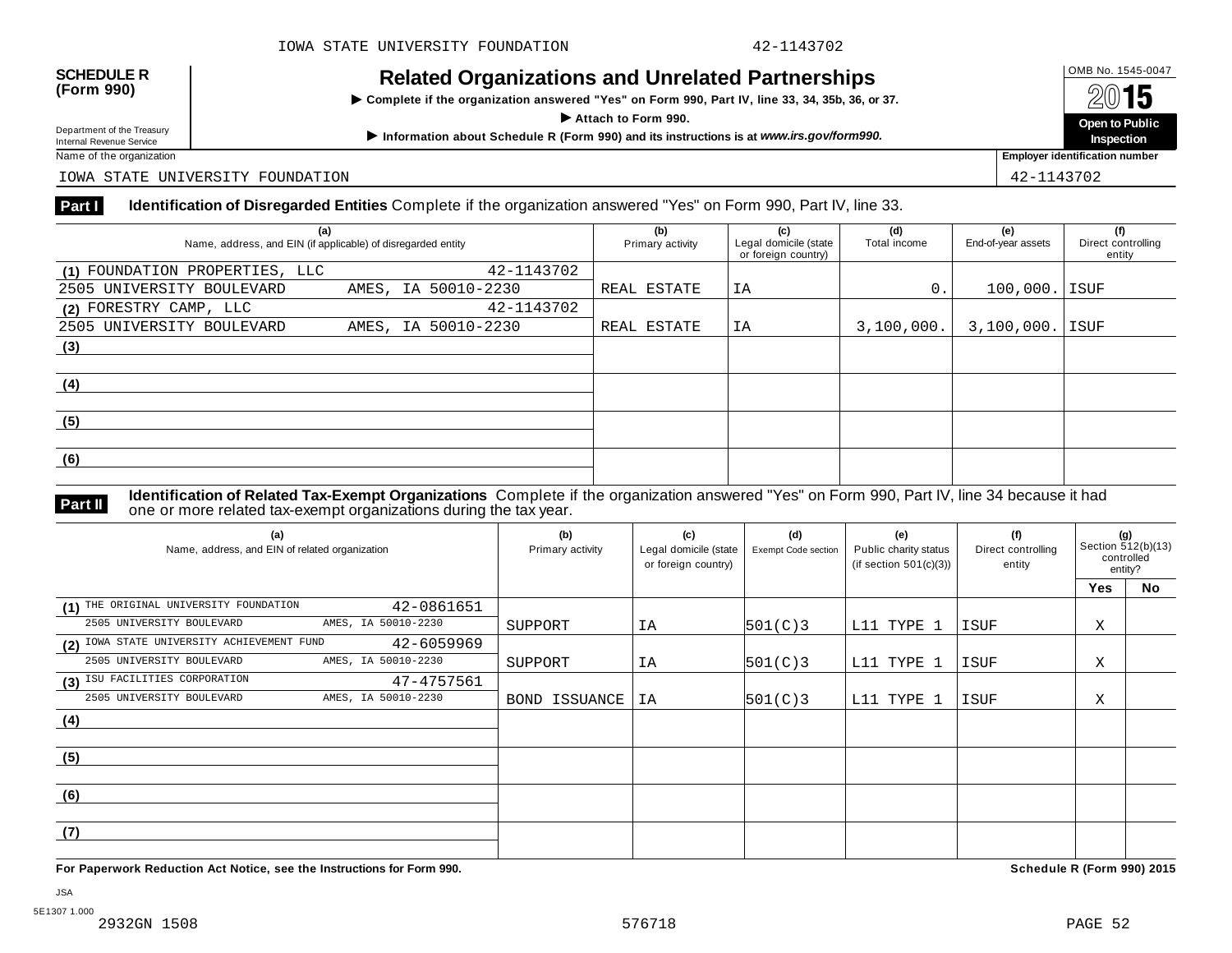**Identification of Related Organizations Taxable as a Partnership** Complete if the organization answered "Yes" on Form 990, Part IV, line 34 **because it had one or more related organizations Taxable as a Partnership** Complete if the organization of more related organizations treated as a partnership during the tax year.

| (a)<br>Name, address, and EIN of<br>related organization | (b)<br>Primary activity | (c)<br>Legal<br>domicile<br>(state or<br>foreign<br>country) | (d)<br>Direct controlling<br>entity | (e)<br>Predominant<br>From (related,<br>income (related,<br>excluded from<br>tax under<br>sections 512-514) | (f)<br>Share of total<br>income | (g)<br>Share of end-of-<br>year assets |        | (h)<br>Disproportionate<br>allocations? | (i)<br>Code V-UBI<br>amount in box 20<br>of Schedule K-1<br>(Form 1065) | (j)<br>General or<br>managing<br>partner? |  | (k)<br>Percentage<br>ownership |
|----------------------------------------------------------|-------------------------|--------------------------------------------------------------|-------------------------------------|-------------------------------------------------------------------------------------------------------------|---------------------------------|----------------------------------------|--------|-----------------------------------------|-------------------------------------------------------------------------|-------------------------------------------|--|--------------------------------|
|                                                          |                         |                                                              |                                     |                                                                                                             |                                 |                                        | Yes No |                                         |                                                                         | Yes   No                                  |  |                                |
| (1)                                                      |                         |                                                              |                                     |                                                                                                             |                                 |                                        |        |                                         |                                                                         |                                           |  |                                |
| (2)                                                      |                         |                                                              |                                     |                                                                                                             |                                 |                                        |        |                                         |                                                                         |                                           |  |                                |
| (3)                                                      |                         |                                                              |                                     |                                                                                                             |                                 |                                        |        |                                         |                                                                         |                                           |  |                                |
| (4)                                                      |                         |                                                              |                                     |                                                                                                             |                                 |                                        |        |                                         |                                                                         |                                           |  |                                |
| (5)                                                      |                         |                                                              |                                     |                                                                                                             |                                 |                                        |        |                                         |                                                                         |                                           |  |                                |
| (6)                                                      |                         |                                                              |                                     |                                                                                                             |                                 |                                        |        |                                         |                                                                         |                                           |  |                                |
| (7)                                                      |                         |                                                              |                                     |                                                                                                             |                                 |                                        |        |                                         |                                                                         |                                           |  |                                |

# **Part IV** Identification of Related Organizations Taxable as a Corporation or Trust Complete if the organization answered "Yes" on Form 990, Part IV,<br>line 34 because it had one or more related organizations treated as a co

| (a)<br>Name, address, and EIN of related organization | (b)<br>Primary activity | (c)<br>Legal domicile<br>(state or foreign<br>country) | (d)<br>Direct controlling<br>entity | (e)<br>Type of entity<br>(C corp, S corp, or<br>trust) | (f)<br>Share of total<br>income | (g)<br>Share of<br>end-of-year assets   ownership | (h)<br>Percentage | (i)<br>Section<br>$512(b)(13)$<br>controlled<br>entity? |   |
|-------------------------------------------------------|-------------------------|--------------------------------------------------------|-------------------------------------|--------------------------------------------------------|---------------------------------|---------------------------------------------------|-------------------|---------------------------------------------------------|---|
|                                                       |                         |                                                        |                                     |                                                        |                                 |                                                   |                   | Yes No                                                  |   |
| (1) CHARITABLE REMAINDER TRUSTS (68)                  |                         |                                                        |                                     |                                                        |                                 |                                                   |                   |                                                         |   |
| 2505 UNIVERSITY BOULEVARD AMES, IA 50010-2230         | TRUST                   | IA                                                     | N/A                                 | TRUST                                                  |                                 |                                                   |                   |                                                         | X |
| (2) CHARITABLE LEAD TRUST (1)                         |                         |                                                        |                                     |                                                        |                                 |                                                   |                   |                                                         |   |
| 2505 UNIVERSITY BOULEVARD AMES, IA 50010-2230         | TRUST                   | IA                                                     | N/A                                 | TRUST                                                  |                                 |                                                   |                   |                                                         | X |
| (3)                                                   |                         |                                                        |                                     |                                                        |                                 |                                                   |                   |                                                         |   |
| (4)                                                   |                         |                                                        |                                     |                                                        |                                 |                                                   |                   |                                                         |   |
| (5)                                                   |                         |                                                        |                                     |                                                        |                                 |                                                   |                   |                                                         |   |
| (6)                                                   |                         |                                                        |                                     |                                                        |                                 |                                                   |                   |                                                         |   |
| (7)                                                   |                         |                                                        |                                     |                                                        |                                 |                                                   |                   |                                                         |   |

5E1308 1.000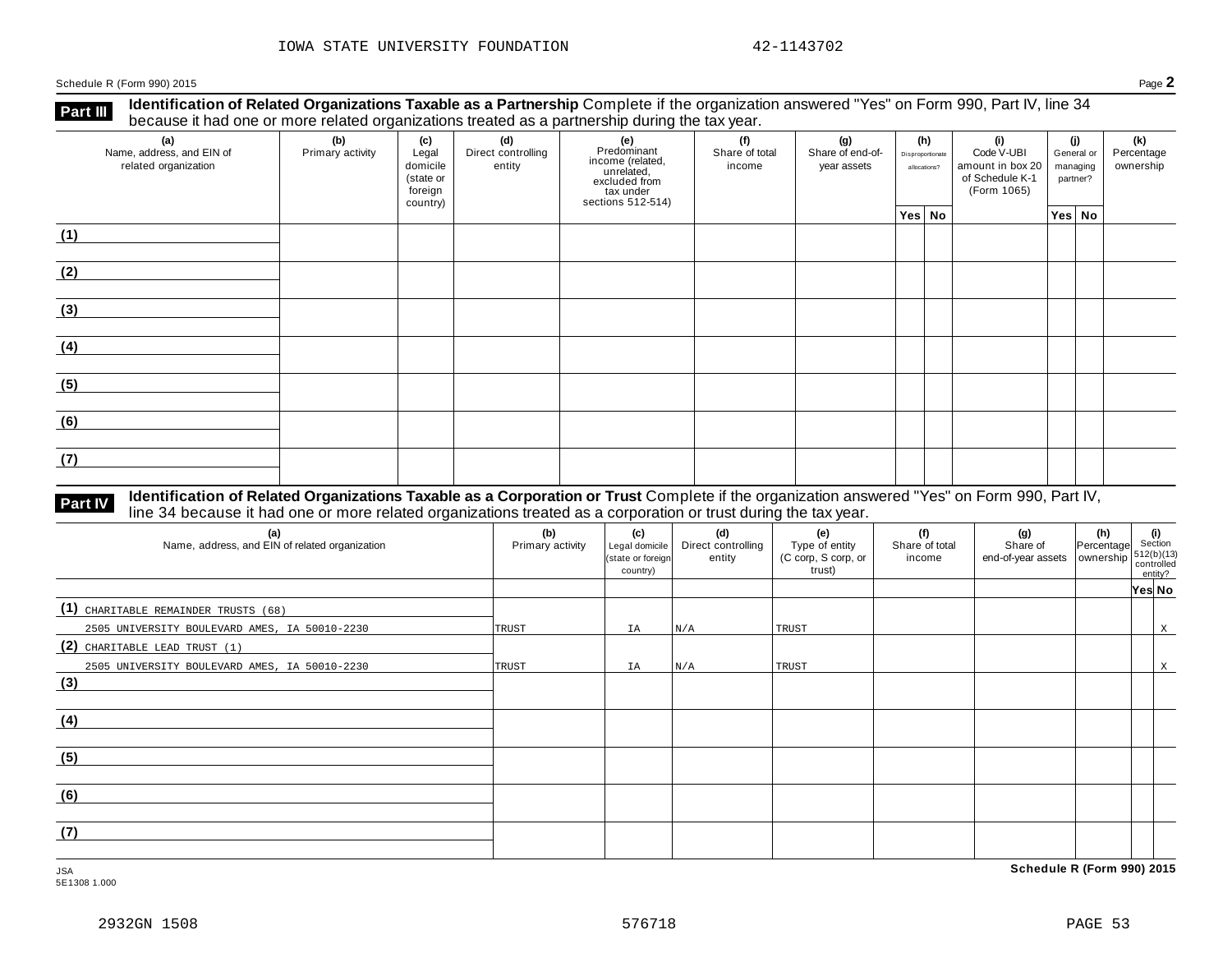|  | IOWA STATE UNIVERSITY FOUNDATION |  |
|--|----------------------------------|--|
|  |                                  |  |

| Part V              | Transactions With Related Organizations Complete if the organization answered "Yes" on Form 990, Part IV, line 34, 35b, or 36.                                               |                            |                 |                                          |                |                           |
|---------------------|------------------------------------------------------------------------------------------------------------------------------------------------------------------------------|----------------------------|-----------------|------------------------------------------|----------------|---------------------------|
|                     | Note. Complete line 1 if any entity is listed in Parts II, III, or IV of this schedule.                                                                                      |                            |                 |                                          |                | Yes   No                  |
|                     | During the tax year, did the organization engage in any of the following transactions with one or more related organizations listed in Parts II-IV?                          |                            |                 |                                          |                |                           |
|                     |                                                                                                                                                                              |                            |                 |                                          | 1a             | X                         |
| b                   |                                                                                                                                                                              |                            |                 |                                          | 1 <sub>b</sub> | $\overline{\mathbf{x}}$   |
| C                   |                                                                                                                                                                              |                            |                 |                                          | 1c             | $\rm X$                   |
|                     |                                                                                                                                                                              |                            |                 |                                          | 1 <sub>d</sub> | $\rm X$                   |
|                     |                                                                                                                                                                              |                            |                 |                                          | 1е             | $\rm X$                   |
|                     |                                                                                                                                                                              |                            |                 |                                          |                |                           |
|                     |                                                                                                                                                                              |                            |                 |                                          | 1f             | Χ                         |
| a                   |                                                                                                                                                                              |                            |                 |                                          | 1 <sub>q</sub> | $\mathbf X$               |
|                     |                                                                                                                                                                              |                            |                 |                                          | 1h             | $\rm X$                   |
|                     |                                                                                                                                                                              |                            |                 |                                          | 1i.            | $\rm X$                   |
|                     |                                                                                                                                                                              |                            |                 |                                          | 1j             | $\rm X$                   |
|                     |                                                                                                                                                                              |                            |                 |                                          | 1 <sub>k</sub> | Χ                         |
|                     |                                                                                                                                                                              |                            |                 |                                          | 11             | $\overline{\mathbf{x}}$   |
|                     |                                                                                                                                                                              |                            |                 |                                          |                | $\rm X$                   |
|                     |                                                                                                                                                                              |                            |                 |                                          | 1m<br>1n       | $\rm X$                   |
|                     |                                                                                                                                                                              |                            |                 |                                          | 1o             | $\rm X$                   |
|                     |                                                                                                                                                                              |                            |                 |                                          |                |                           |
| p                   |                                                                                                                                                                              |                            |                 |                                          | 1p             | X                         |
|                     |                                                                                                                                                                              |                            |                 |                                          | 1 <sub>q</sub> | $\rm X$                   |
|                     |                                                                                                                                                                              |                            |                 |                                          |                |                           |
| $\mathbf{r}$        |                                                                                                                                                                              |                            |                 |                                          | 1r             | Χ                         |
|                     |                                                                                                                                                                              |                            |                 |                                          | 1s             | $\boldsymbol{\mathrm{X}}$ |
| $\mathbf{2}$        | If the answer to any of the above is "Yes," see the instructions for information on who must complete this line, including covered relationships and transaction thresholds. |                            |                 |                                          |                |                           |
|                     |                                                                                                                                                                              | (b)                        | (c)             |                                          | (d)            |                           |
|                     | Name of related organization                                                                                                                                                 | Transaction<br>$type(a-s)$ | Amount involved | Method of determining<br>amount involved |                |                           |
|                     |                                                                                                                                                                              |                            |                 |                                          |                |                           |
|                     |                                                                                                                                                                              |                            |                 |                                          |                |                           |
| (1)                 |                                                                                                                                                                              |                            |                 |                                          |                |                           |
|                     |                                                                                                                                                                              |                            |                 |                                          |                |                           |
| (2)                 |                                                                                                                                                                              |                            |                 |                                          |                |                           |
|                     |                                                                                                                                                                              |                            |                 |                                          |                |                           |
| (3)                 |                                                                                                                                                                              |                            |                 |                                          |                |                           |
|                     |                                                                                                                                                                              |                            |                 |                                          |                |                           |
| (4)                 |                                                                                                                                                                              |                            |                 |                                          |                |                           |
|                     |                                                                                                                                                                              |                            |                 |                                          |                |                           |
| (5)                 |                                                                                                                                                                              |                            |                 |                                          |                |                           |
| (6)                 |                                                                                                                                                                              |                            |                 |                                          |                |                           |
|                     |                                                                                                                                                                              |                            |                 | Schedule R (Form 990) 2015               |                |                           |
| JSA<br>5E1309 1.000 |                                                                                                                                                                              |                            |                 |                                          |                |                           |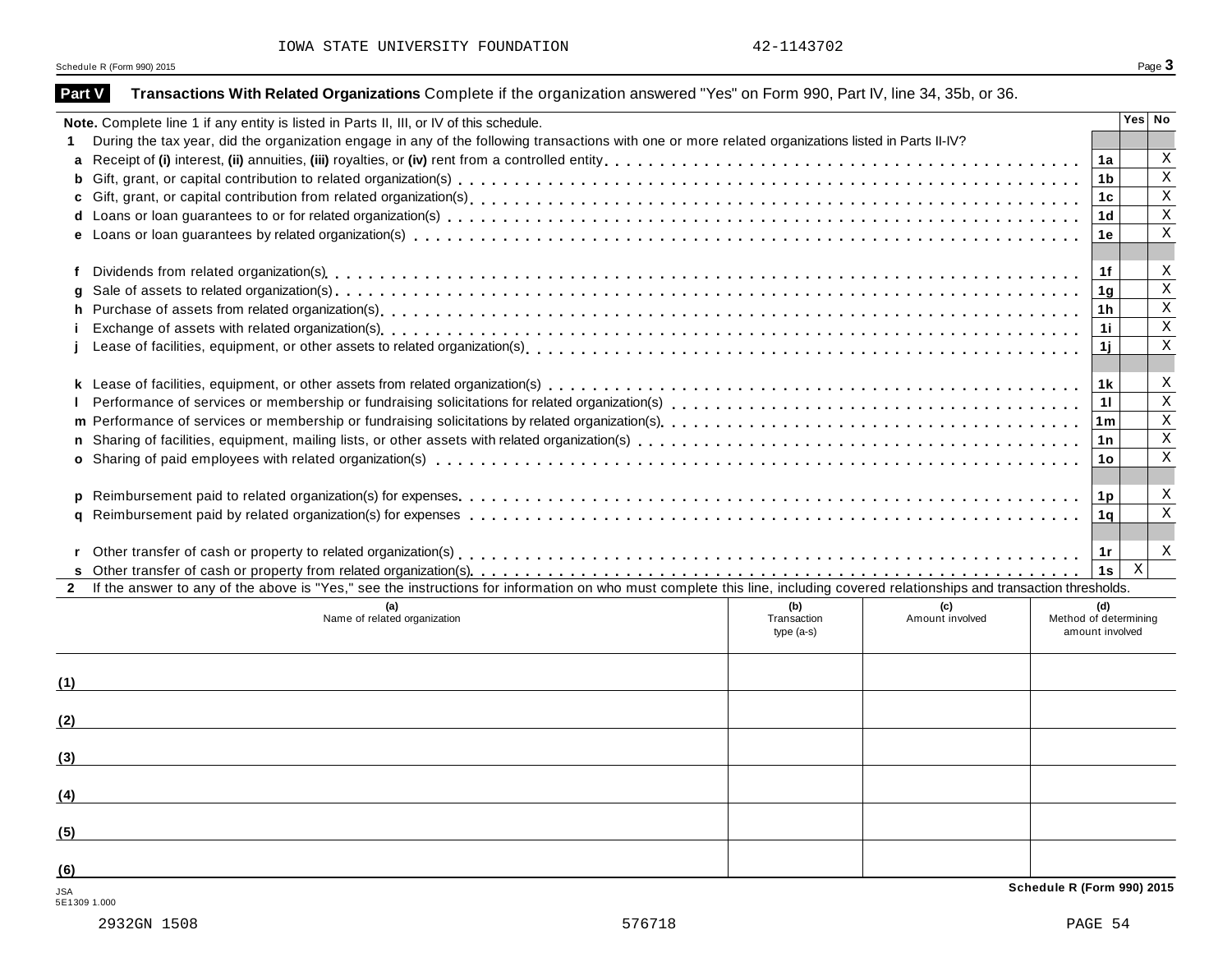## **Part VI Unrelated Organizations Taxable as a Partnership** Complete if the organization answered "Yes" on Form 990, Part IV, line 37.

Provide the following information for each entity taxed as a partnership through which the organization conducted more than five percent of its activities (measured by total assets or gross revenue) that was not a related organization. See instructions regarding exclusion for certain investment partnerships.

| (a)<br>Name, address, and EIN of entity | (b)<br>Primary activity | $\overline{(c)}$<br>Legal domicile<br>(state or foreign<br>country) | (d)<br>Predominant<br>income (related,<br>unrelated, excluded<br>from tax under | (e)<br>Are all partners<br>section<br>501(c)(3)<br>organizations? |  |  |  |            |    |  |     |           |  | (f)<br>Share of<br>total income | (g)<br>Share of<br>end-of-year<br>assets |  | (h)<br>Disproportionate<br>allocations? | $(i)$<br>Code V - UBI<br>amount in box 20<br>of Schedule K-1<br>(Form 1065) | managing<br>partner? | (j)<br>General or | (k)<br>Percentage<br>ownership |
|-----------------------------------------|-------------------------|---------------------------------------------------------------------|---------------------------------------------------------------------------------|-------------------------------------------------------------------|--|--|--|------------|----|--|-----|-----------|--|---------------------------------|------------------------------------------|--|-----------------------------------------|-----------------------------------------------------------------------------|----------------------|-------------------|--------------------------------|
|                                         |                         |                                                                     | sections 512-514)                                                               | Yes No                                                            |  |  |  | <b>Yes</b> | No |  | Yes | <b>No</b> |  |                                 |                                          |  |                                         |                                                                             |                      |                   |                                |
| (1)                                     |                         |                                                                     |                                                                                 |                                                                   |  |  |  |            |    |  |     |           |  |                                 |                                          |  |                                         |                                                                             |                      |                   |                                |
| (2)                                     |                         |                                                                     |                                                                                 |                                                                   |  |  |  |            |    |  |     |           |  |                                 |                                          |  |                                         |                                                                             |                      |                   |                                |
| (3)                                     |                         |                                                                     |                                                                                 |                                                                   |  |  |  |            |    |  |     |           |  |                                 |                                          |  |                                         |                                                                             |                      |                   |                                |
| (4)                                     |                         |                                                                     |                                                                                 |                                                                   |  |  |  |            |    |  |     |           |  |                                 |                                          |  |                                         |                                                                             |                      |                   |                                |
| (5)                                     |                         |                                                                     |                                                                                 |                                                                   |  |  |  |            |    |  |     |           |  |                                 |                                          |  |                                         |                                                                             |                      |                   |                                |
| (6)                                     |                         |                                                                     |                                                                                 |                                                                   |  |  |  |            |    |  |     |           |  |                                 |                                          |  |                                         |                                                                             |                      |                   |                                |
| (7)                                     |                         |                                                                     |                                                                                 |                                                                   |  |  |  |            |    |  |     |           |  |                                 |                                          |  |                                         |                                                                             |                      |                   |                                |
| (8)                                     |                         |                                                                     |                                                                                 |                                                                   |  |  |  |            |    |  |     |           |  |                                 |                                          |  |                                         |                                                                             |                      |                   |                                |
| (9)                                     |                         |                                                                     |                                                                                 |                                                                   |  |  |  |            |    |  |     |           |  |                                 |                                          |  |                                         |                                                                             |                      |                   |                                |
| (10)                                    |                         |                                                                     |                                                                                 |                                                                   |  |  |  |            |    |  |     |           |  |                                 |                                          |  |                                         |                                                                             |                      |                   |                                |
| (11)                                    |                         |                                                                     |                                                                                 |                                                                   |  |  |  |            |    |  |     |           |  |                                 |                                          |  |                                         |                                                                             |                      |                   |                                |
| (12)                                    |                         |                                                                     |                                                                                 |                                                                   |  |  |  |            |    |  |     |           |  |                                 |                                          |  |                                         |                                                                             |                      |                   |                                |
| (13)                                    |                         |                                                                     |                                                                                 |                                                                   |  |  |  |            |    |  |     |           |  |                                 |                                          |  |                                         |                                                                             |                      |                   |                                |
| (14)                                    |                         |                                                                     |                                                                                 |                                                                   |  |  |  |            |    |  |     |           |  |                                 |                                          |  |                                         |                                                                             |                      |                   |                                |
| (15)                                    |                         |                                                                     |                                                                                 |                                                                   |  |  |  |            |    |  |     |           |  |                                 |                                          |  |                                         |                                                                             |                      |                   |                                |
| (16)                                    |                         |                                                                     |                                                                                 |                                                                   |  |  |  |            |    |  |     |           |  |                                 |                                          |  |                                         |                                                                             |                      |                   |                                |

5E1310 1.000

JSA **Schedule R (Form 990) 2015**